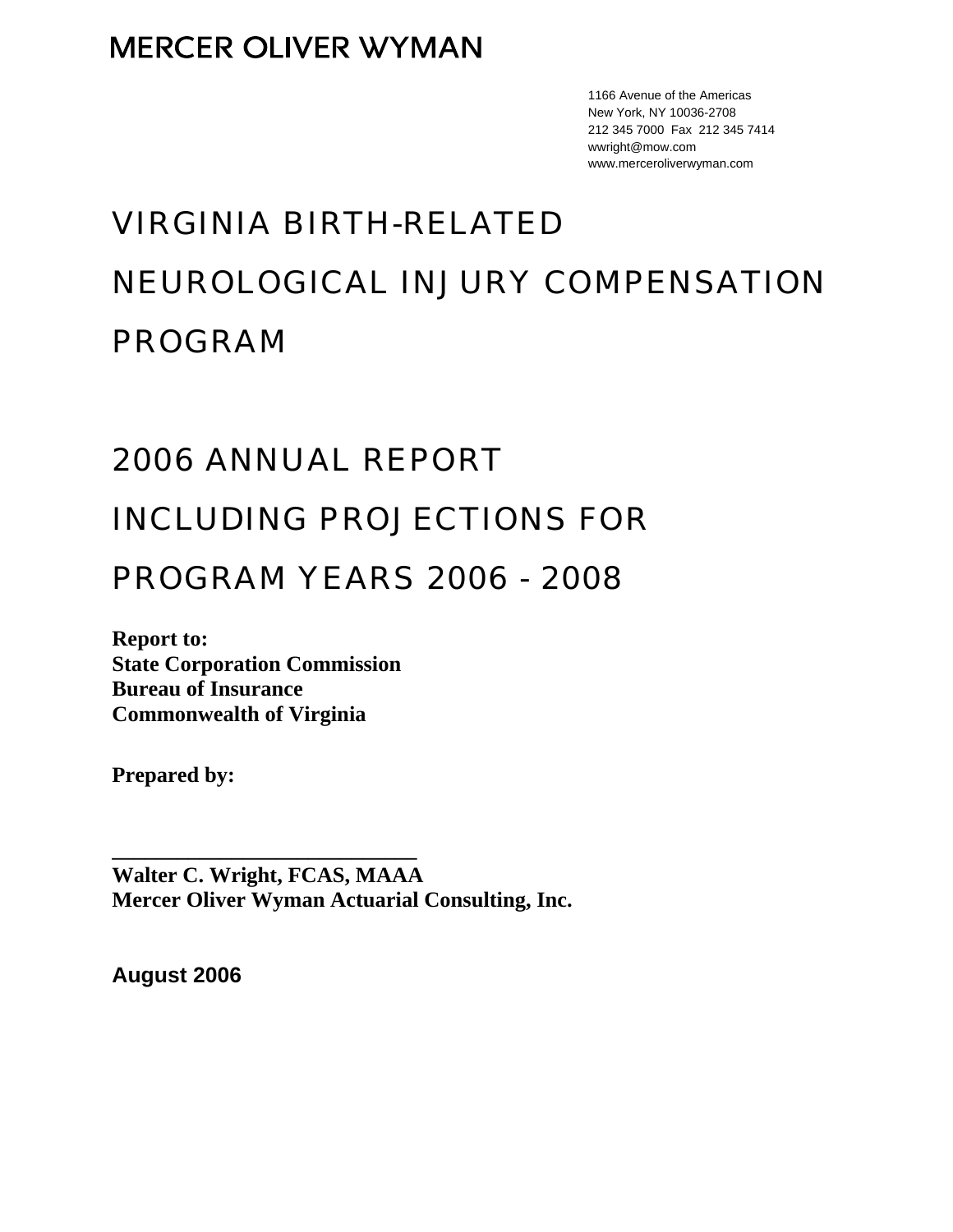# VIRGINIA BIRTH-RELATED NEUROLOGICAL INJURY COMPENSATION PROGRAM

# 2006 ANNUAL REPORT

# INCLUDING PROJECTIONS FOR

# PROGRAM YEARS 2006 - 2008

**Report to: State Corporation Commission Bureau of Insurance Commonwealth of Virginia** 

**August 2006** 

Mercer Oliver Wyman Actuarial Consulting, Inc. 1166 Avenue of the Americas New York, NY 10036

212 345 8900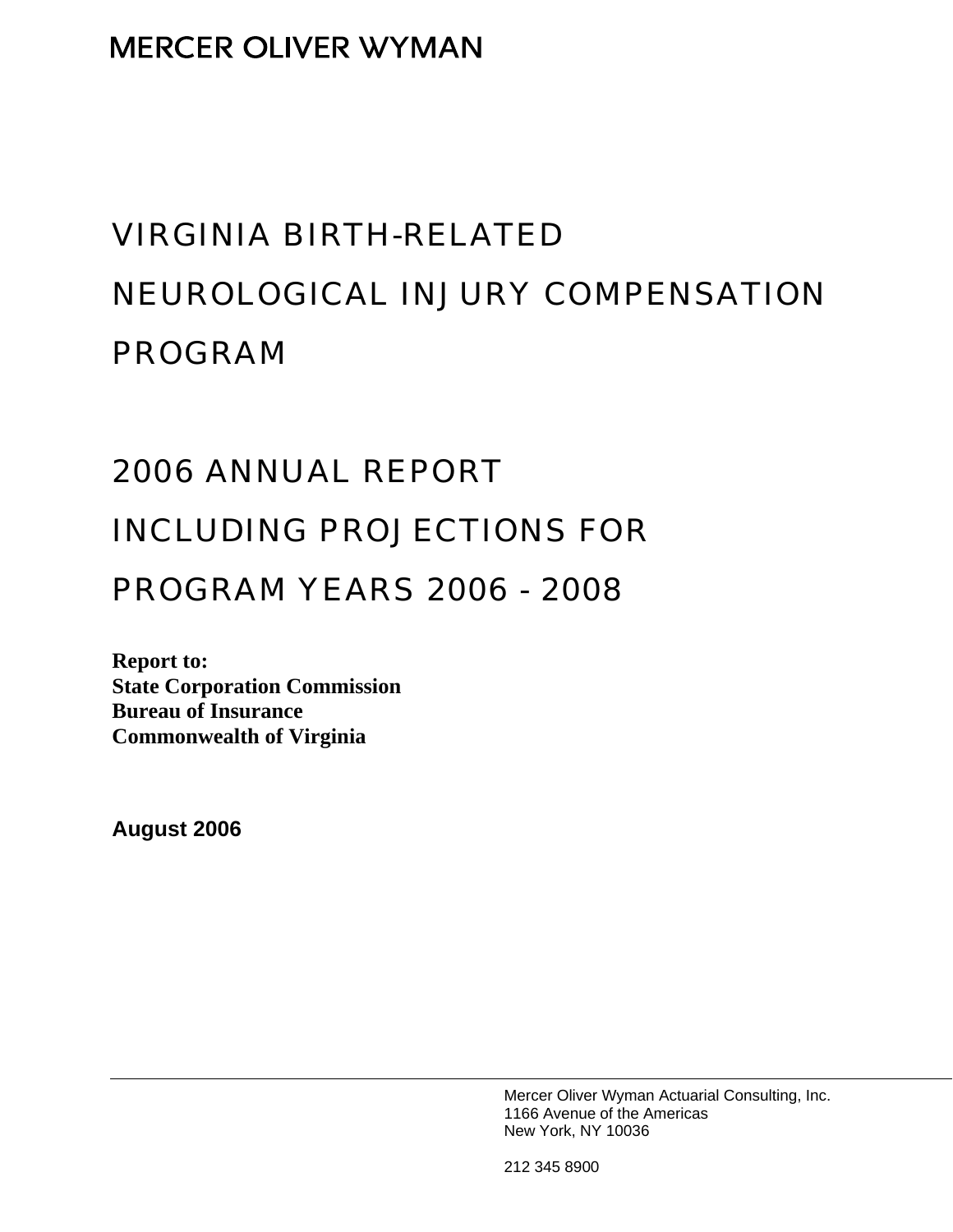## August 2006

# **Contents**

Mercer Oliver Wyman Actuarial Consulting, Inc.

 $\mathbf{i}$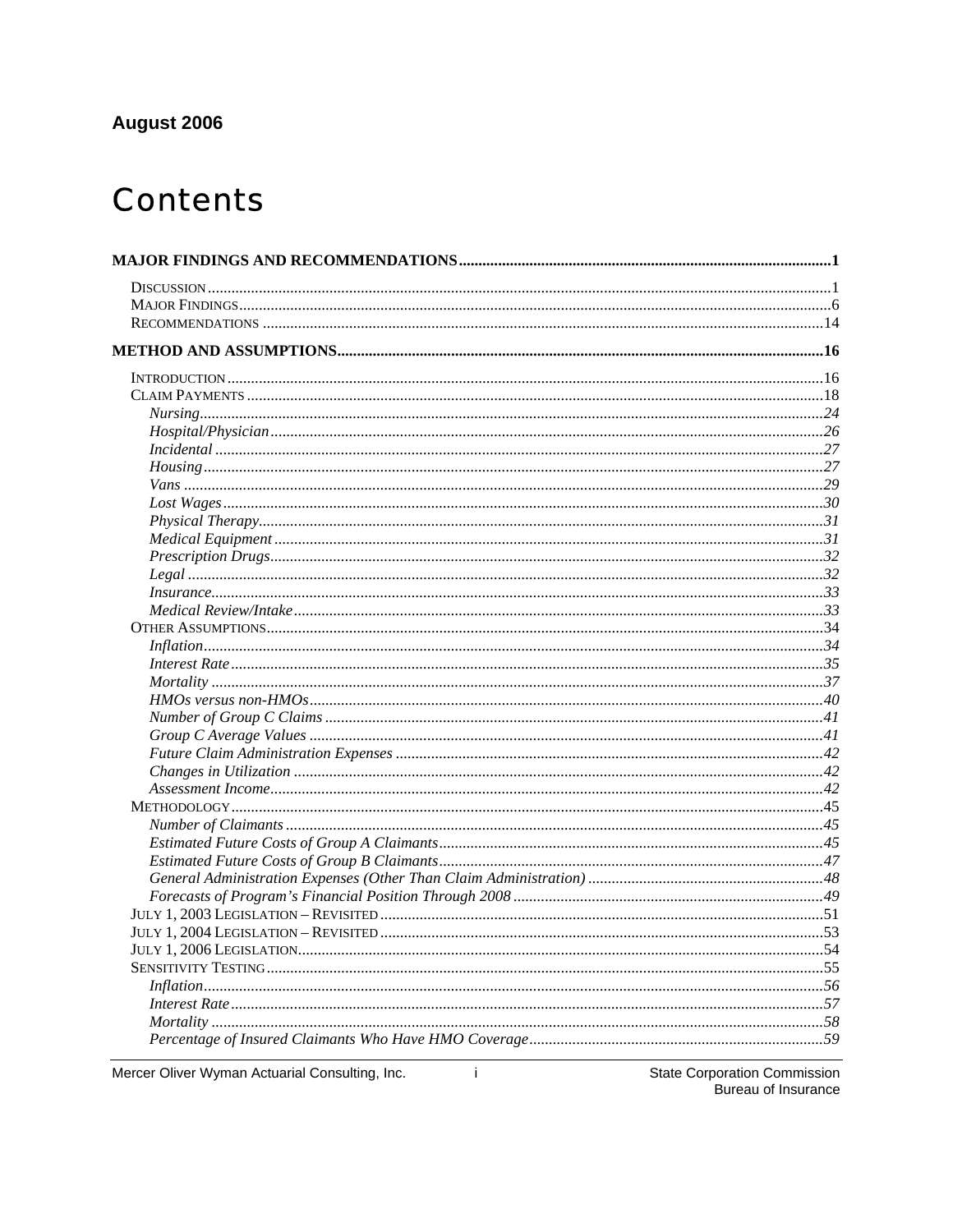## August 2006

### **APPENDIX**

 $\ddot{\rm H}$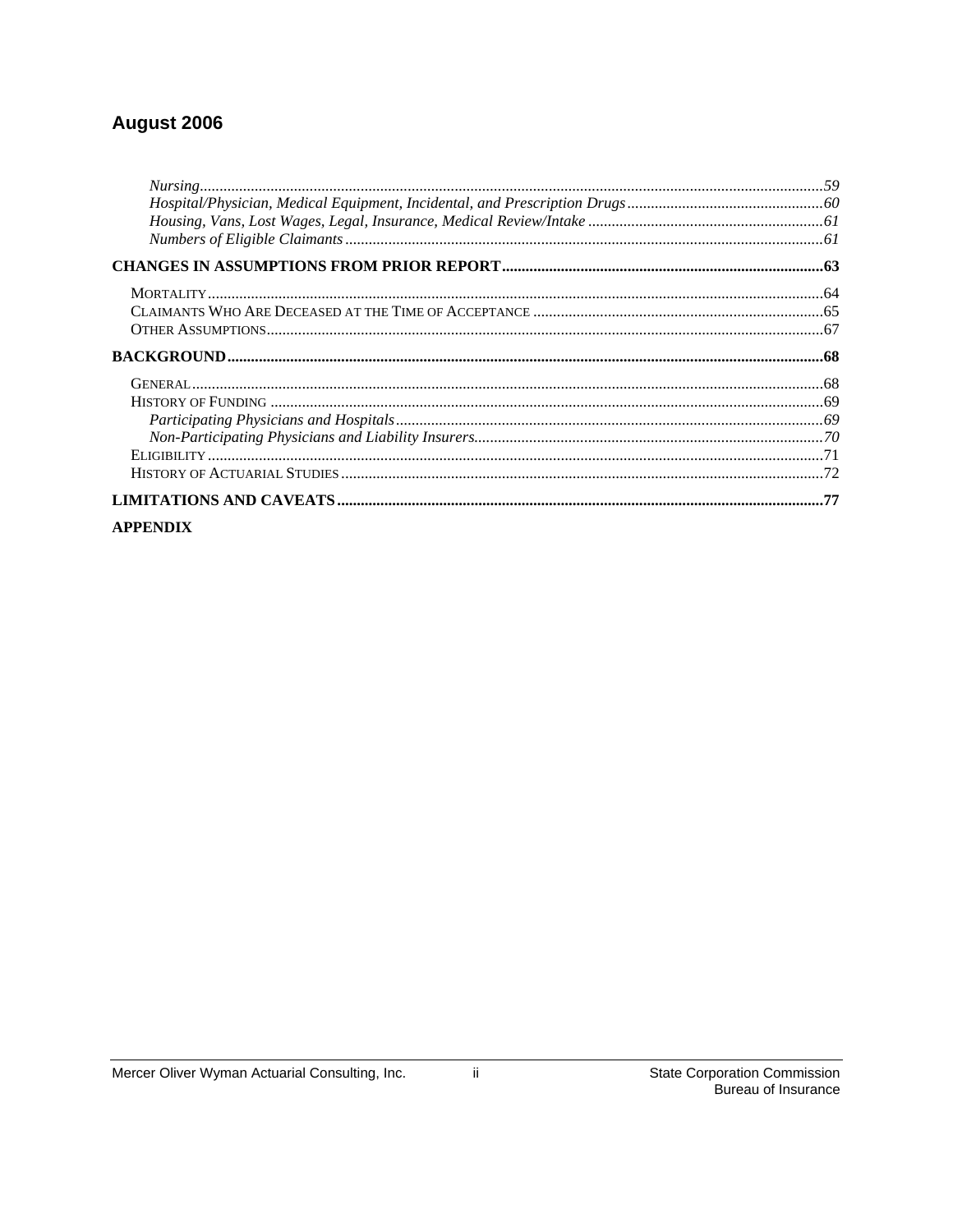# Major Findings and Recommendations

# **Discussion**

This is the 2006 report of Mercer Oliver Wyman Actuarial Consulting, Inc. (Mercer) to the Commonwealth of Virginia, State Corporation Commission, Bureau of Insurance regarding the adequacy of the funding of the Virginia Birth-Related Neurological Injury Compensation Program (the Program). This report provides our evaluation of the actuarial soundness of the Virginia Birth-Related Neurological Injury Compensation Fund (the Fund) as of December 31, 2005, and our forecasts of the actuarial soundness of the Fund as of each subsequent year-end through December 31, 2008.

As of December 31, 2004, there were 97 admitted claimants of whom 68 had been in the Program for at least three years. As of December 31, 2005, there were 110 admitted claimants, of whom 75 had been in the Program for three or more years. Therefore, the amount of information on payments made by the Program on behalf of individual claimants continues to grow and increase in statistical credibility from one year to the next.

This current study is based on a detailed analysis of payments made on behalf of each of the 75 claimants who had been in the Program for three or more years as of December 31, 2005. The claimants' actual mortality has continued to be less than expected, and we have therefore revised our mortality assumptions to reflect longer life expectancies. Further, nursing costs increased during 2005, and we have reflected this increase in our forecasts. As a result of this analysis, we have estimated future payments for eligible claimants born on or before December 31, 2005 that represent an increase of approximately 2 percent over the future payments that we estimated in our prior study dated September 2005.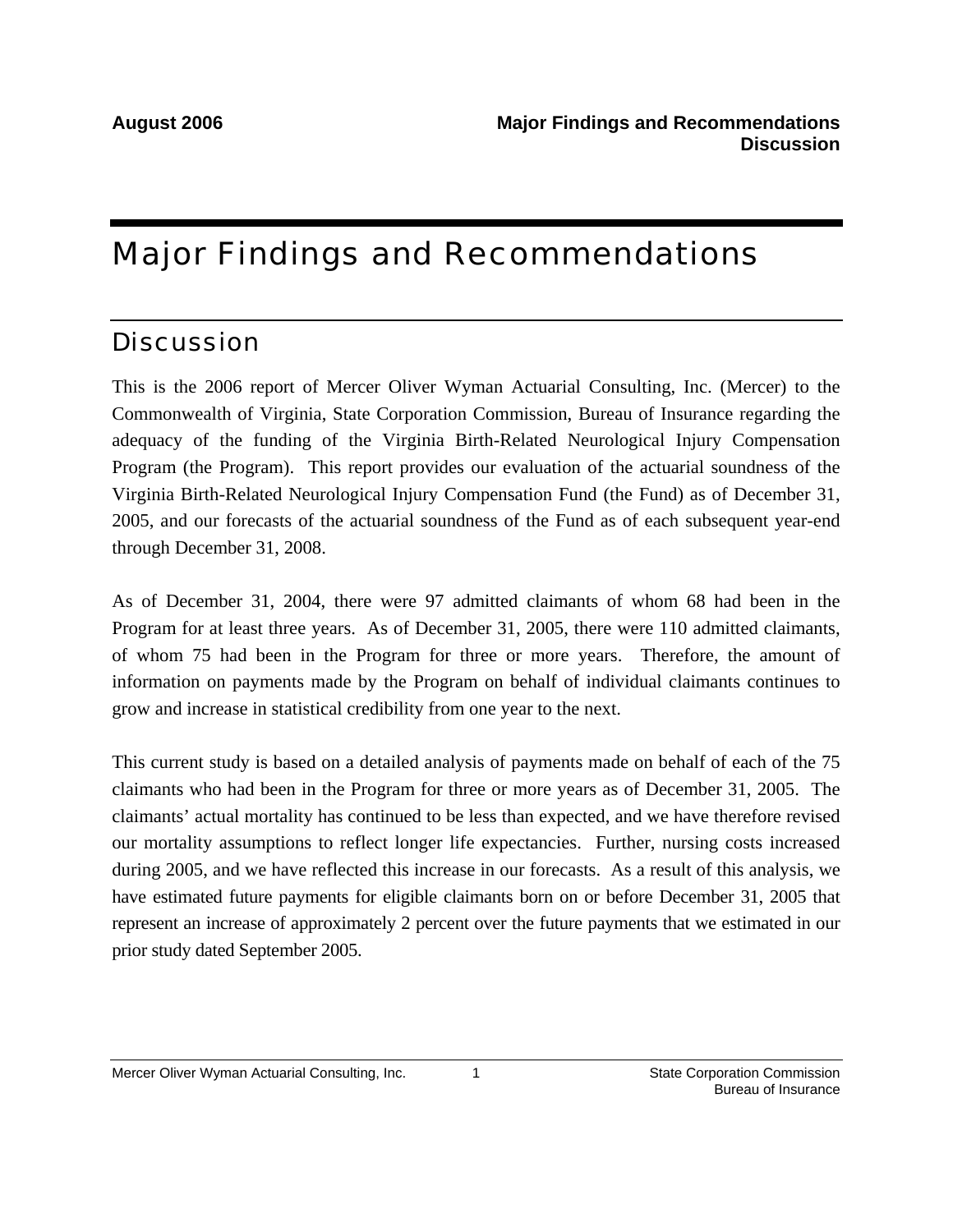There are two changes in our methodology, as compared to our September 2005 study:

- We have revised the mortality table, increasing the estimated life expectancies of the claimants in the Program. We discuss the mortality table revisions on pages 37 - 40.
- We have recognized that a small percentage of claimants are deceased at the time that they are admitted to the program, and incur relatively low costs. Accordingly, we have adjusted our approach to separately forecast the costs for these claimants. The distinctions between this group of claimants and those that receive the award of up to \$100,000, as well as other aspects of this revision, are discussed later in this report in the section labeled Claimants Who Are Deceased at the Time of Acceptance, on page 65.

All of our assumptions are discussed in detail in the section of this report titled Method and Assumptions.

As stated above, the claims experience of the Program is becoming increasingly credible. Nevertheless, our estimates are still subject to significant uncertainty:

- The Program started in 1988, and as of December 31, 2005, there are now only nine living claimants who are 16 years of age or older, only one of whom has attained the age of 17. Thus, there is limited claim payment experience for claimants over the age of 16 upon which to base our forecasts of future payments for the period in which claimants are 16 and older. Also, only 75 claimants had been in the Program for three or more years as of December 31, 2005. Further, there is considerable variability in the actual payments that have been made to the 110 claimants admitted as of December 31, 2005.
- In addition, other factors could have a significant impact on future claim payments. For example, there may be changes in the way the Program is operated in the future, the degree to which claimants utilize the services of the Program, and the coverage provided by private health insurance and Medicaid, which are the claimants' primary funding sources. In addition,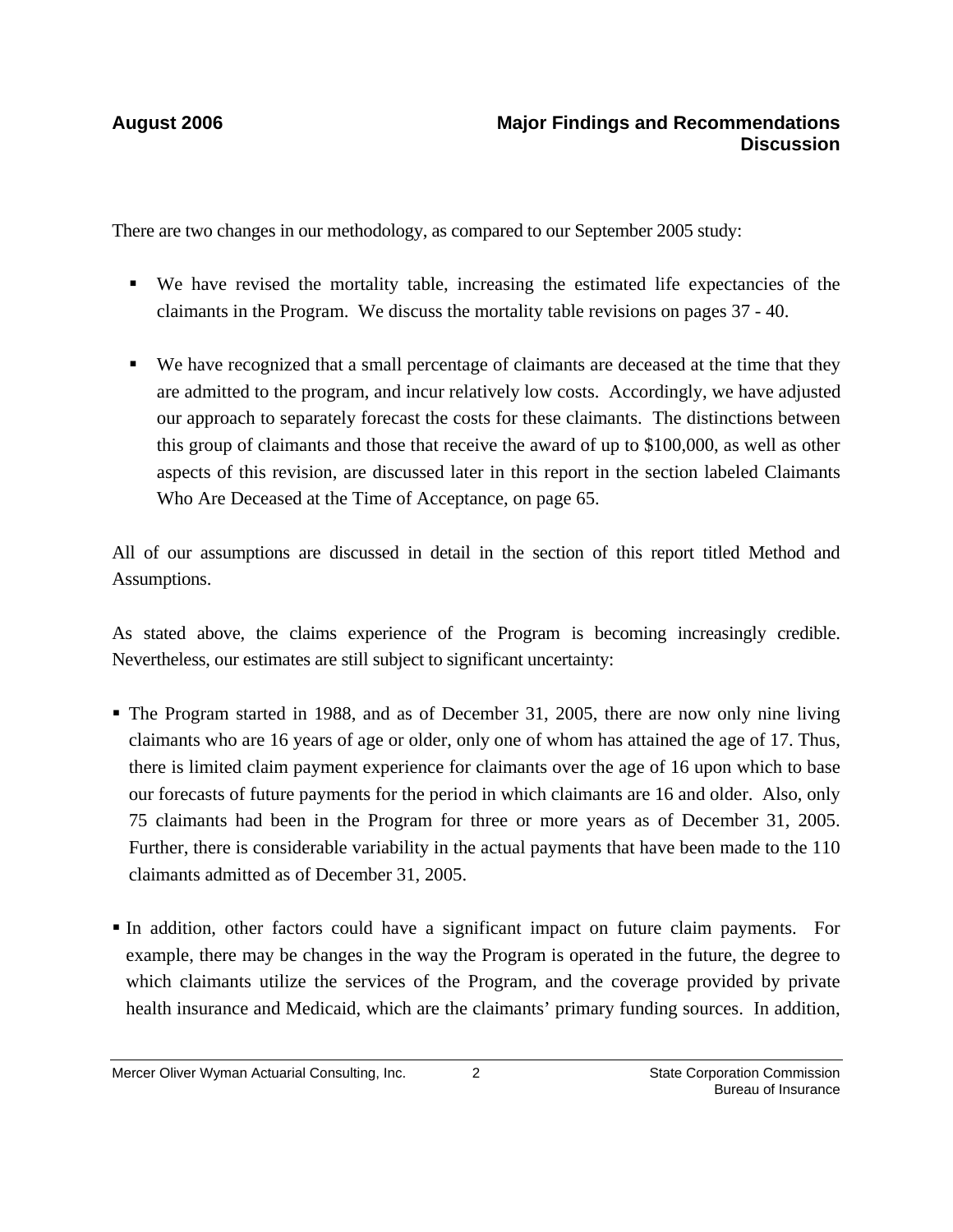actual rates of inflation and interest may differ significantly from the long-term rates that we assumed for our forecast.

The impact of these factors on our estimates is discussed further in the Sensitivity Testing section of this report. We expect to continue to refine our estimates as the experience of the Program unfolds, and these future refinements could have a significant impact on future estimates of the financial soundness of the Fund.

Overall, our estimates of future claim costs are approximately \$5 million higher than were anticipated as of our September 2005 report. The overall change results largely from the following three factors:

1. We have increased our projections approximately \$9.7 million due to the increases in nursing costs observed in 2005. In 2005, the Program paid \$6.0 million in nursing, compared to \$4.4 million in 2004. A significant portion of this increase is due to an increase, from 64 to 72, in the number of claimants receiving nursing benefits. However, the average annual benefit per claimant receiving nursing care also increased significantly, from approximately \$68.5 thousand in 2004 to approximately \$82.6 thousand in 2005. This followed a significant increase in the average benefit per claimant from 2003 (approximately \$56.8 thousand) to 2004.

Based on our conversations with management of the Program, we understand that a substantial portion of the increase in nursing expenses between 2003 and 2004 was due to an existing demand for additional nursing services that had not been supplied by the nursing community until 2004. We now assume that the increased demand for nursing services was not fully met in 2004 and led to the continued increase from 2004 to 2005. Based on evaluation of the data and on discussions with management of the Program, we continue to assume that this higher level of nursing services utilized by claimants in 2004 and 2005 represents a one-time shift to a higher level of nursing services, and is not indicative of an underlying upward trend in annual claimant nursing expenses that will continue in subsequent years. Although expense data for a partial year is not conclusive, the information for nursing expenses paid during the first six months of 2006 appears to support this assumption.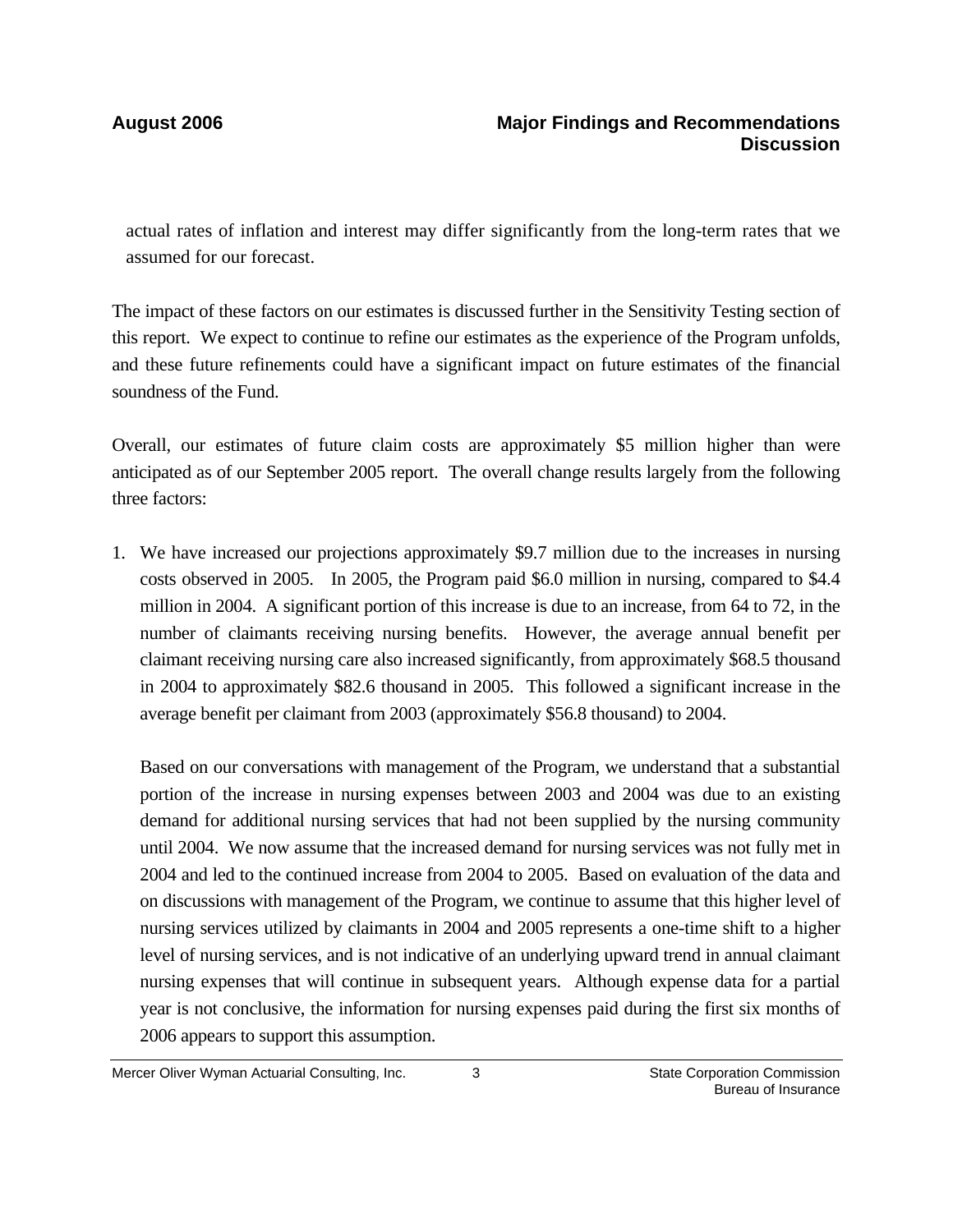The increase in nursing expenses in 2005 for the Group A claimants (those claimants who have been in the Program for at least three complete years), essentially drives our forecasts for the Group B claimants (those in the Program for less than three complete years) and the Group C claimants (those born, but not yet admitted to the Fund). The results of these higher nursing costs and how they have impacted our forecasts are most easily seen in our treatment of the Group C claimants. In this year's report, our forecasted total lifetime costs (for all benefits combined) per Group C claimant have risen to \$2.07 million, representing an increase of approximately 5 percent over last year's projected costs of \$1.97 million.

The nursing costs are discussed in more detail in the Nursing section of this report (pages 24 through 26).

- 2. We have increased our projections approximately \$9.2 million due to reductions in the assumed mortality of the claimants. This change is discussed in more detail in the Mortality section of this report (pages 37 through 40).
- 3. We have reduced our estimates by approximately \$14 million in consideration of the fact that five of the claimants who were accepted into the Program in more recent years were deceased at the time that they were accepted. This change is discussed in more detail in the section of this report titled Claimants Who Are Deceased at the Time of Acceptance (page 65).

In our September 2005 report, we forecasted that the Fund would have a deficit, as of December 31, 2005, of \$125.4 million. In this current report we estimate that the Fund had a deficit, as of December 31, 2005, of \$132.2 million. The main reason for the increase in the estimated deficit is that the baseline estimate of future claim payments as of December 31, 2005 increased by \$5.1 million from what was forecasted in our September 2005 report, due to the three major factors discussed above. In addition, the estimated future claim administration costs increased by \$3.0 million, due to increases in the Program's administration costs. Partially offsetting our higher forecasts, the total assets as of December 31, 2005 were \$1.3 million higher than we had forecast.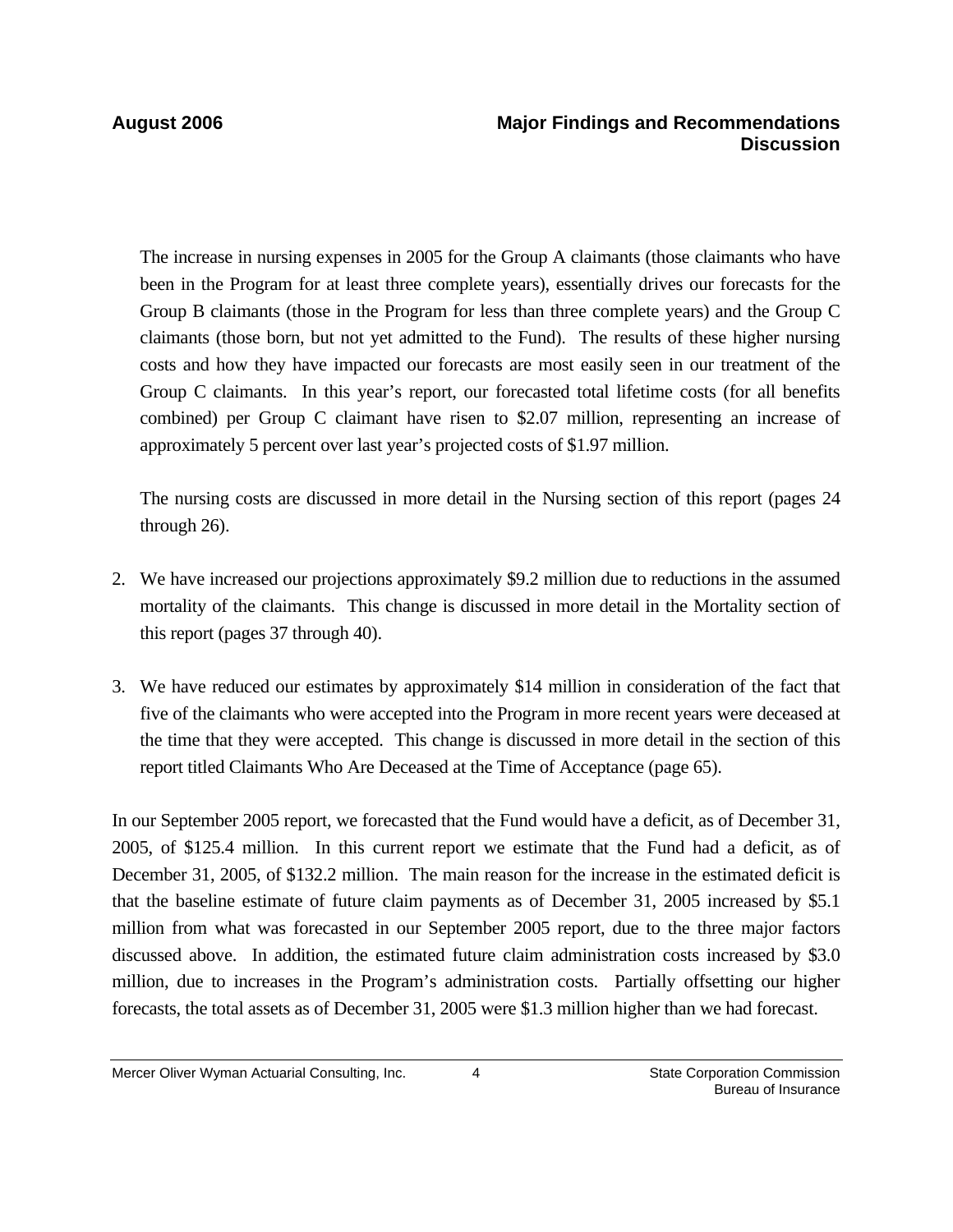### **August 2006 Major Findings and Recommendations Discussion**

Consistent with our past reports, we interpret the Program's future payment obligations as of December 31, 2005 to consist of future claim payments associated with all claimants with birth dates on or before December 31, 2005, *regardless of whether they have been admitted as of December 31, 2005*. Therefore, we estimate the liabilities associated with the 110 admitted claimants (Table 1, column (2)), *as of December 31, 2005,* as well as those associated with what we estimate to be 44 not-yet-admitted claimants (Table 1, column (2)) *as of December 31, 2005*. Notyet-admitted claimants as of December 31, 2005 are those claimants with birth dates on or before December 31, 2005 who had not yet been admitted to the Program as of December 31, 2005, but whom we estimate will eventually be admitted to the Program.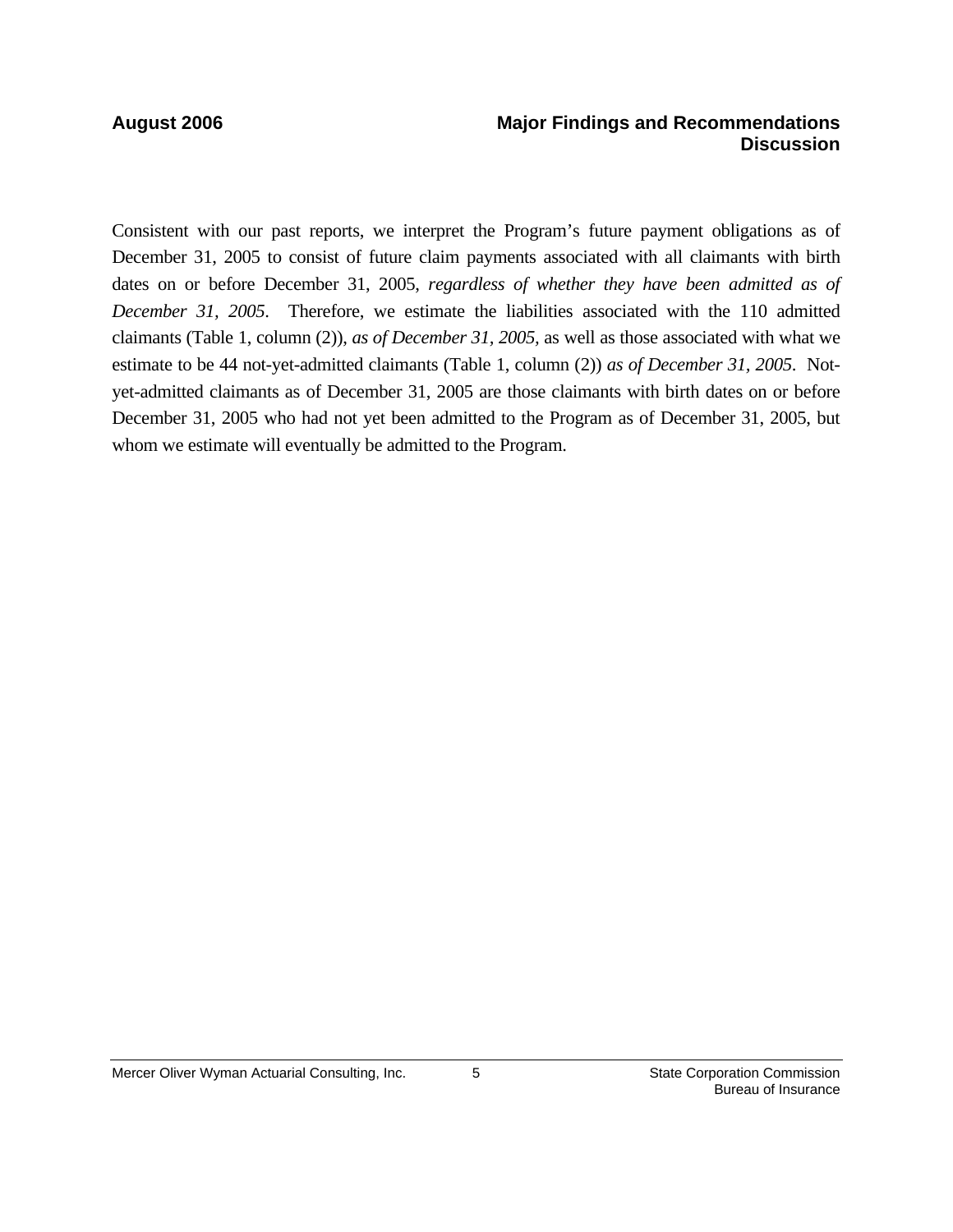# Major Findings

Following are our major findings.

1. **Finding**: We find that, as of December 31, 2005, the Fund was not actuarially sound and had a "Grand Total" deficit of about \$132.2 million. By this, we mean that the present value of estimated future claim payments for children born on or prior to December 31, 2005, plus the present value of estimated future claim administration expenses associated with making those claim payments, exceeded the Fund's assets by about \$132.2 million. (The present value represents the amount of assets that would need to be invested as of December 31, 2005, to pay the claimant expenses as they become due in the future.) We have used the same definition of actuarial soundness in each of our reports since 1992: if the estimated future payment obligations exceed the Fund's assets, the Fund is deemed to be actuarially unsound.

As explained in the fourth Finding, which follows later in this section of the report, the Fund is not in any immediate danger of defaulting on the payment of benefits. In other words, although the Fund is not actuarially sound, it has sufficient assets to continue to pay for claimants' benefits for approximately 17 years. This time span has decreased from the 18 years cited in our September 2005 report due to an increase in the forecasted lifetime costs per claimant.

Our estimate of the Fund's financial position as of December 31, 2005, is shown in Table 1, which follows.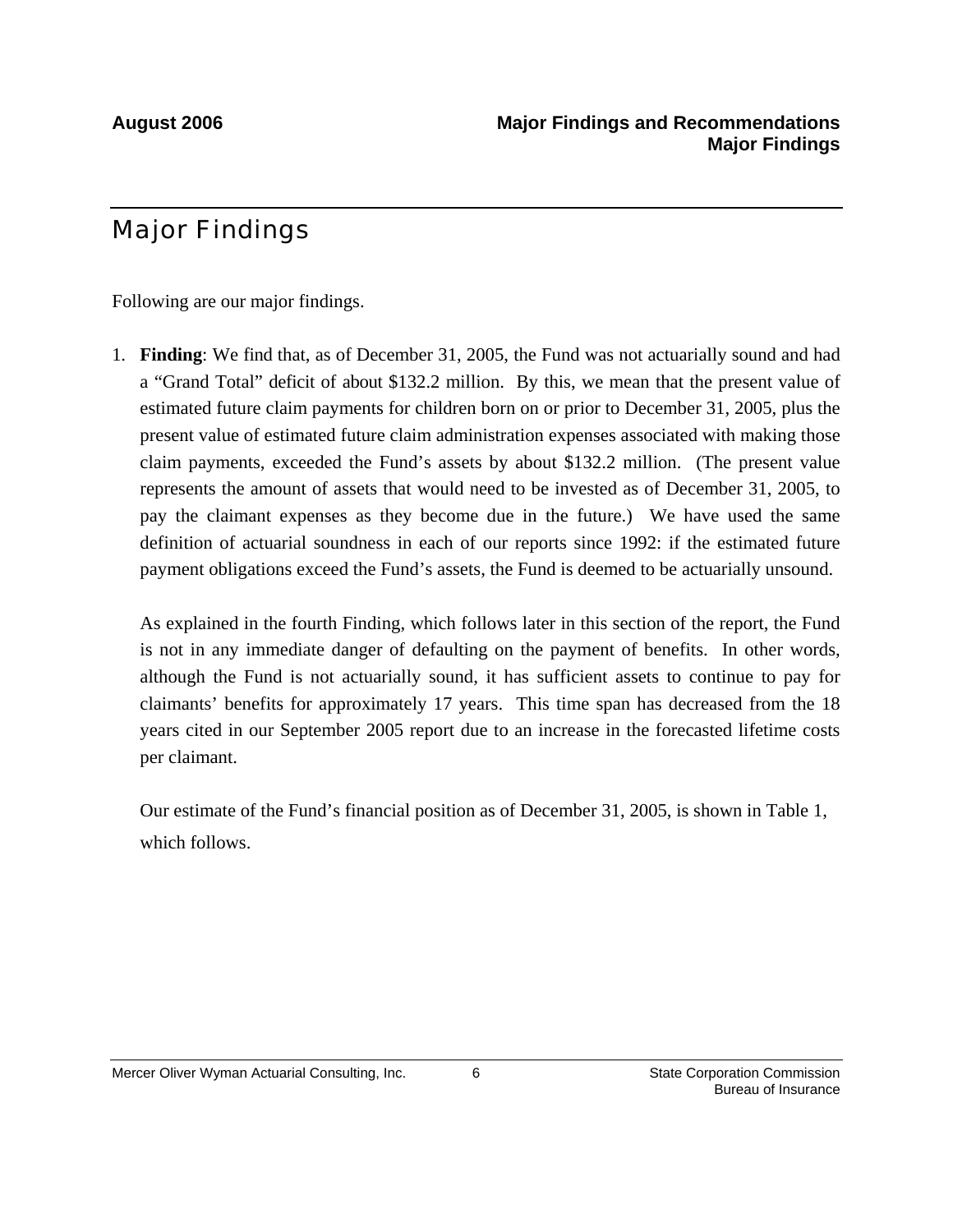### **August 2006 Major Findings and Recommendations Major Findings**

### **TABLE 1**

| (\$ in millions, on a present value basis)    |                                                                                       |                                                                                    |                                                                                           |                                           |                                                                      |
|-----------------------------------------------|---------------------------------------------------------------------------------------|------------------------------------------------------------------------------------|-------------------------------------------------------------------------------------------|-------------------------------------------|----------------------------------------------------------------------|
| <b>Claimant Status</b><br>(1)                 | <b>Estimated</b><br><b>Ultimate</b><br><b>Number</b><br>οf<br><b>Claimants</b><br>(2) | <b>Baseline</b><br><b>Estimate</b><br>of Future<br>Claim<br><b>Payments</b><br>(3) | <b>Estimate</b><br>of Future<br><b>Claims</b><br>Administration<br><b>Expenses</b><br>(4) | Value of<br>Total<br><u>Assets</u><br>(5) | <b>Forecasted</b><br>Surplus/<br>(Deficit)<br>$[(5)-(3)-(4)]$<br>(6) |
| <b>Claimant Summary</b>                       |                                                                                       |                                                                                    |                                                                                           |                                           |                                                                      |
| All Claimants Admitted to the Program         | 110                                                                                   | \$176.5                                                                            | \$7.8                                                                                     |                                           |                                                                      |
| All Claimants Not Yet Admitted to the Program | 44                                                                                    | \$91.1                                                                             | \$3.9                                                                                     |                                           |                                                                      |
| Claimants Eligible for the \$100,000 Award    | 0                                                                                     | \$0.0                                                                              | \$0.0                                                                                     |                                           |                                                                      |
| <b>Grand Total</b>                            | 154                                                                                   | \$267.6                                                                            | \$11.7                                                                                    | \$147.1                                   | (\$132.2)                                                            |

# **Estimated Financial Position as of 12/31/05**

 The following discussion of Table 1 results focuses on the "Grand Total" line. In our discussion of our projections in Tables 1 through Table 4, all references to admitted claimants exclude those who we project will receive the one-time award of up to \$100,000, unless we specifically discuss this subset of potential claimants.

Table 1 shows that, as of December 31, 2005, we estimate the Program had obligations for future claim payments ("Grand Total" of \$267.6 million on a present value basis) and for future claim administration expenses ("Grand Total" of \$11.7 million on a present value basis) that exceeded the Program's assets ("Grand Total" of \$147.1 million) by approximately \$132.2 million.

Column 2 of Table 1 shows that, as of December 31, 2005, we estimate the Program had a "Grand Total" of 154 claimants. These 154 claimants consist of 110 claimants who had been admitted to the Program as of December 31, 2005 and an estimated additional 44 claimants born on or before December 31, 2005 who had not yet been admitted to the Program as of December 31, 2005 (no claimants eligible for the award of up to \$100,000 were reported during 2005). Most claimants do not apply to the Program, and are not admitted to the Program, until two or more years after their birth. The average age that the admitted claimants had attained when they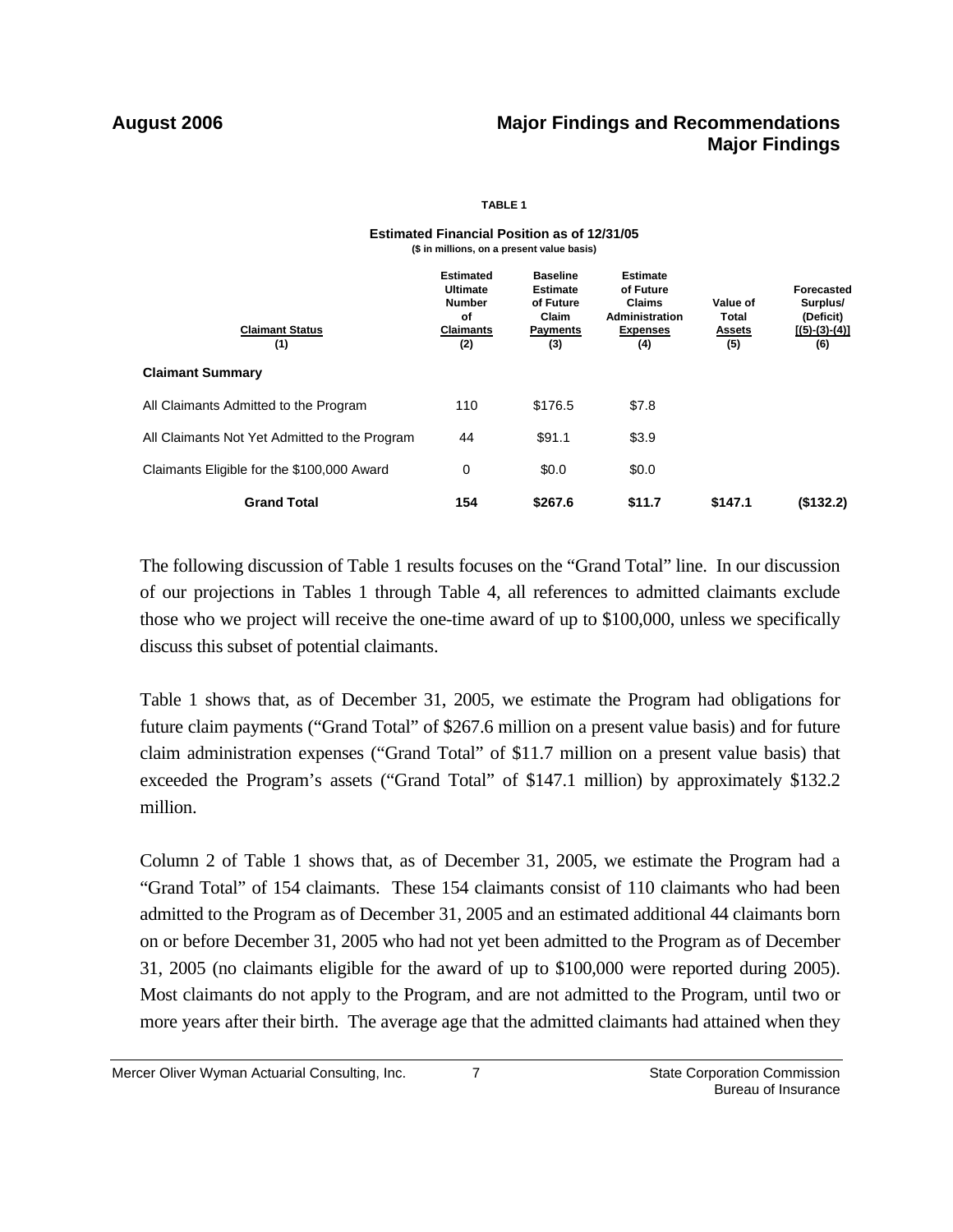### **August 2006 Major Findings and Recommendations Major Findings**

were admitted to the Program was 4.2 years, approximately the same as last year. Thirty-four of the 110 admitted claimants were admitted to the Program after they had attained the age of five.

Column 3 of Table 1 shows our baseline estimate of the present value of future claim payments for the estimated admitted and not-yet-admitted claimants born on or before December 31, 2005. This is our baseline estimate, meaning that it is our "intermediate" estimate, consistent with the way we have measured the actuarial soundness of the Fund in our past reports. The baseline estimate lies within a range of possible outcomes; in other words, the present value of future claim payments could turn out to be significantly higher or lower than our estimate. This is discussed in more detail in the Sensitivity Testing section of this report.

Our estimates of future claim payments are on a present value basis, as of December 31, 2005. Presenting our estimates of future claim payments on a present value basis is consistent with our prior reports. The present value represents the amount that would need to be invested as of December 31, 2005 to make the claim payments as they become due. Throughout this report, discussions of future claim payments are on a present value basis unless otherwise indicated.

Column 4 of Table 1 shows our estimate of future administration expenses that are associated with the payment of the claims for the 154 claimants (admitted and not-yet-admitted) as of December 31, 2005 (see page 42 for a description of these expenses).

Column 5 of Table 1 shows our estimate of the value of the Fund's total assets as of December 31, 2005.

Column 6 of Table 1 shows that our estimate of the Fund's "Grand Total" assets as of December 31, 2005 is \$132.2 million less than the sum of our estimates of the Program's future claim payments and future claim administration expenses.

In summary, we estimate that, as of December 31, 2005, the Fund was not actuarially sound and had a "Grand Total" deficit of about \$132.2 million. Our estimate of the present value of future claim payments for children born on or prior to December 31, 2005, plus our estimate of the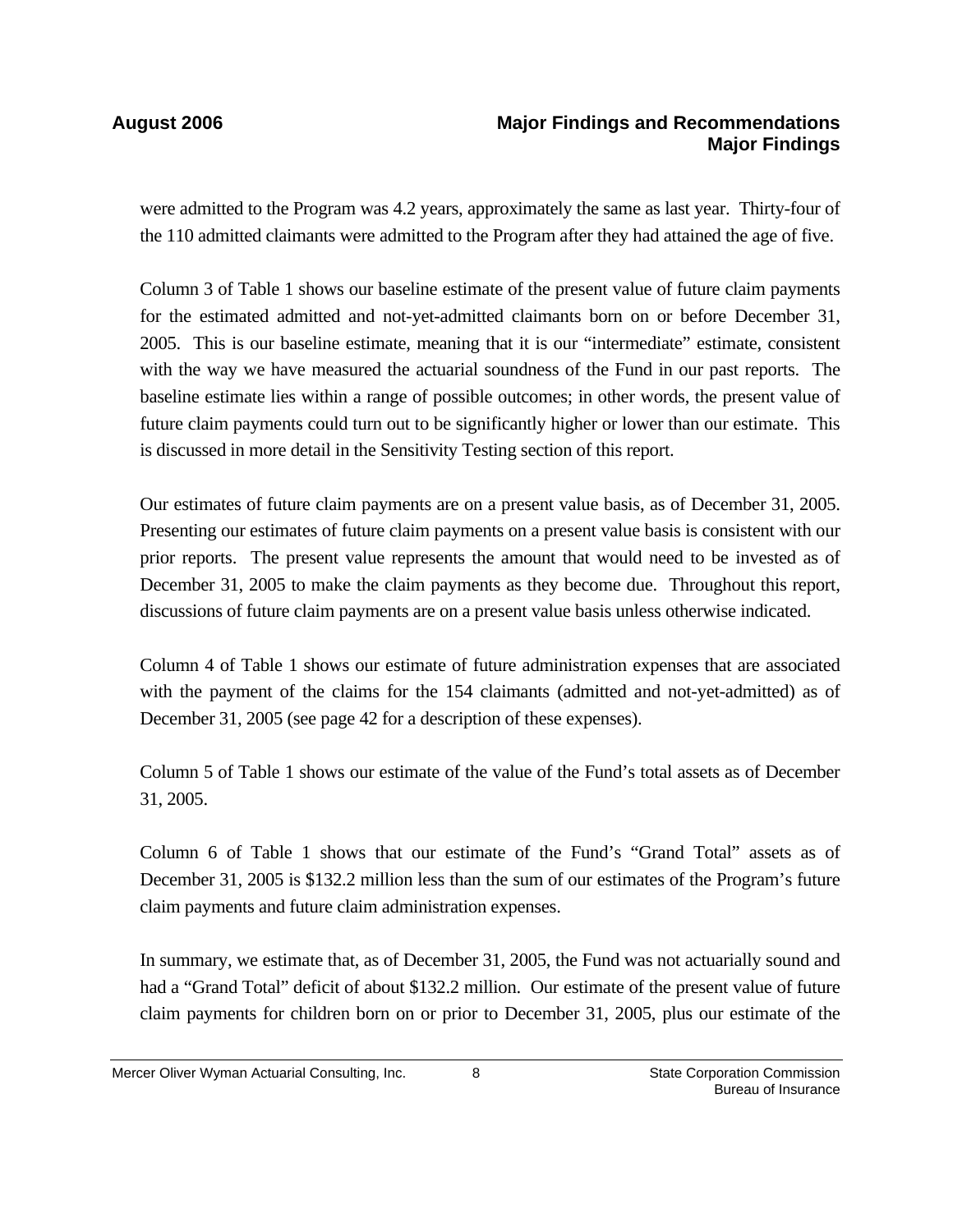present value of future claim administration expenses, exceeds the Fund's assets by about \$132.2 million.

In our September 2005 report, we included a "Grand Total" forecast of the financial results as of December 31, 2005. A comparison of that "Grand Total" estimate to our current "Grand Total" estimate as of December 31, 2005 is given below:

- Number of Claimants: In our September 2005 report, we forecasted that there would be 154 claimants (excluding those receiving the one-time award of up to \$100,000) as of December 31, 2005, of whom 108 would be admitted and 46 would be not-yet-admitted. Our current estimate is that there were 154 claimants as of December 31, 2005, of whom 110 are admitted and 44 are not yet admitted.
- Baseline Estimate of Future Claim Payments: In our September 2005 report, we forecasted that there would be \$262.5 million of future claim payments associated with the 154 claimants as of December 31, 2005. Our current estimate is that there were \$267.6 million of future claim payments associated with the 154 claimants as of December 31, 2005. This is due mainly to the increase in average values underlying the future cost estimates, due to increased nursing costs (pages 24 - 26) and the revised mortality table (pages 37 - 40).
- Estimate of Future Claim Administration Expenses: In our September 2005 report, we forecasted that there would be \$8.7 million of future claim administration expense payments associated with the 154 claimants as of December 31, 2005. Our current estimate is that there will be \$11.7 million of future claim administration payments associated with the 154 claimants as of December 31, 2005 (see page 42 for a discussion of estimated claim administration expenses).
- Value of Total Assets: In our September 2005 report, we forecasted that the Fund would have assets of \$145.8 million as of December 31, 2005. The actual value of assets as of December 31, 2005, based on audited financial statements, was \$147.1 million. The relatively small difference, \$1.3 million, is not significant and is due primarily to the fact that the actual claim payments made during 2005 were less than predicted.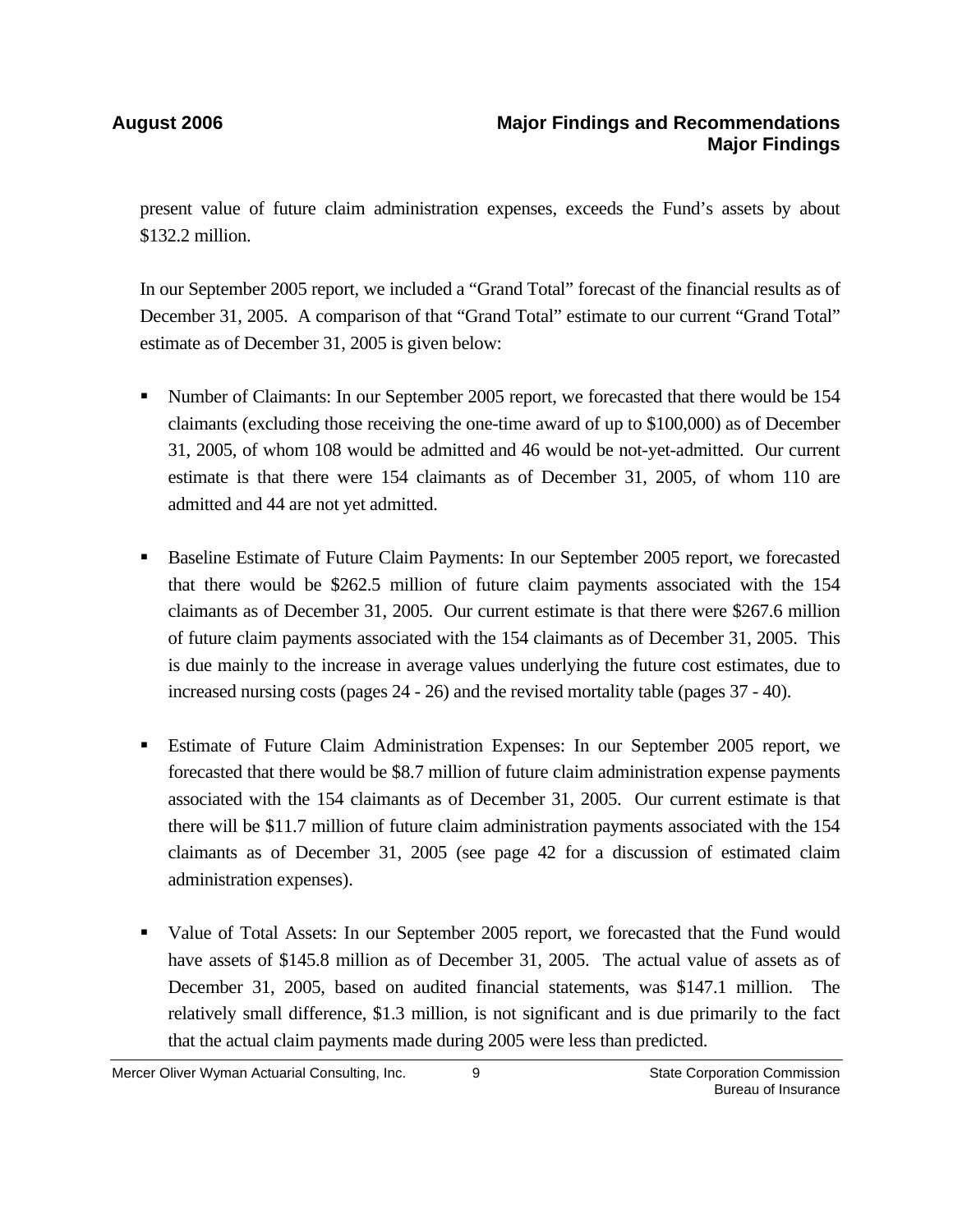### **August 2006 Major Findings and Recommendations Major Findings**

- Forecasted Surplus/(Deficit): In our September 2005 report, we forecasted that the Fund would have a "Grand Total" deficit of \$125.4 million as of December 31, 2005. Our current estimate is that the Fund had a "Grand Total" deficit of \$132.2 million as of December 31, 2005.
- 2. **Finding**: We forecast that the Fund will not be actuarially sound as of December 31, 2006, and will have a "Grand Total" deficit of about \$139.9 million. This is shown in Table 2, which follows.

The estimated number of claimants that will have been admitted to the Program as of December 31, 2006, equal to 122, represents the 110 claimants who were admitted prior to December 31, 2005, as indicated in Table 1, plus an additional 12 claimants whom we estimate will be admitted to the Program during 2006. Our forecast of these additional 12 claimants is consistent with the recent numbers of admissions (12 in 2003, 10 in 2004, and 11 in 2005).

We estimate that two claimants will be admitted in 2006 solely to receive the award of up to \$100,000. Columns 3 and 4 of Table 2 show \$0 future payments for these claimants because it is assumed they will receive this one-time award immediately when they are admitted. The costs will reduce the assets, but they do not result in any future liability.

**TABLE 2**

|                                                | IAPLL 4                                                                                    |                                                                                    |                                                                                           |                                           |                                                               |
|------------------------------------------------|--------------------------------------------------------------------------------------------|------------------------------------------------------------------------------------|-------------------------------------------------------------------------------------------|-------------------------------------------|---------------------------------------------------------------|
|                                                | Forecasted Financial Position as of 12/31/06<br>(\$ in millions, on a present value basis) |                                                                                    |                                                                                           |                                           |                                                               |
| <b>Claimant Status</b><br>(1)                  | <b>Estimated</b><br>Ultimate<br><b>Number</b><br>of<br><b>Claimants</b><br>(2)             | <b>Baseline</b><br><b>Estimate</b><br>of Future<br>Claim<br><b>Payments</b><br>(3) | <b>Estimate</b><br>of Future<br><b>Claims</b><br>Administration<br><b>Expenses</b><br>(4) | Value of<br>Total<br><b>Assets</b><br>(5) | Forecasted<br>Surplus/<br>(Deficit)<br>$[(5)-(3)-(4)]$<br>(6) |
| <b>Claimant Summary</b>                        |                                                                                            |                                                                                    |                                                                                           |                                           |                                                               |
| All Claimants Admitted to the Program          | 122                                                                                        | \$198.8                                                                            | \$9.0                                                                                     |                                           |                                                               |
| All Claimants Not Yet Admitted to the Program  | 42                                                                                         | \$92.7                                                                             | \$3.9                                                                                     |                                           |                                                               |
| Claimants Eligible for the \$100,000 Award     | $\overline{c}$                                                                             | \$0.0                                                                              | \$0.0                                                                                     |                                           |                                                               |
| <b>Grand Total</b>                             | 166                                                                                        | \$291.5                                                                            | \$12.9                                                                                    | \$164.5                                   | (\$139.9)                                                     |
| Mercer Oliver Wyman Actuarial Consulting, Inc. | 10                                                                                         |                                                                                    |                                                                                           | <b>State Corporation Commission</b>       |                                                               |

Bureau of Insurance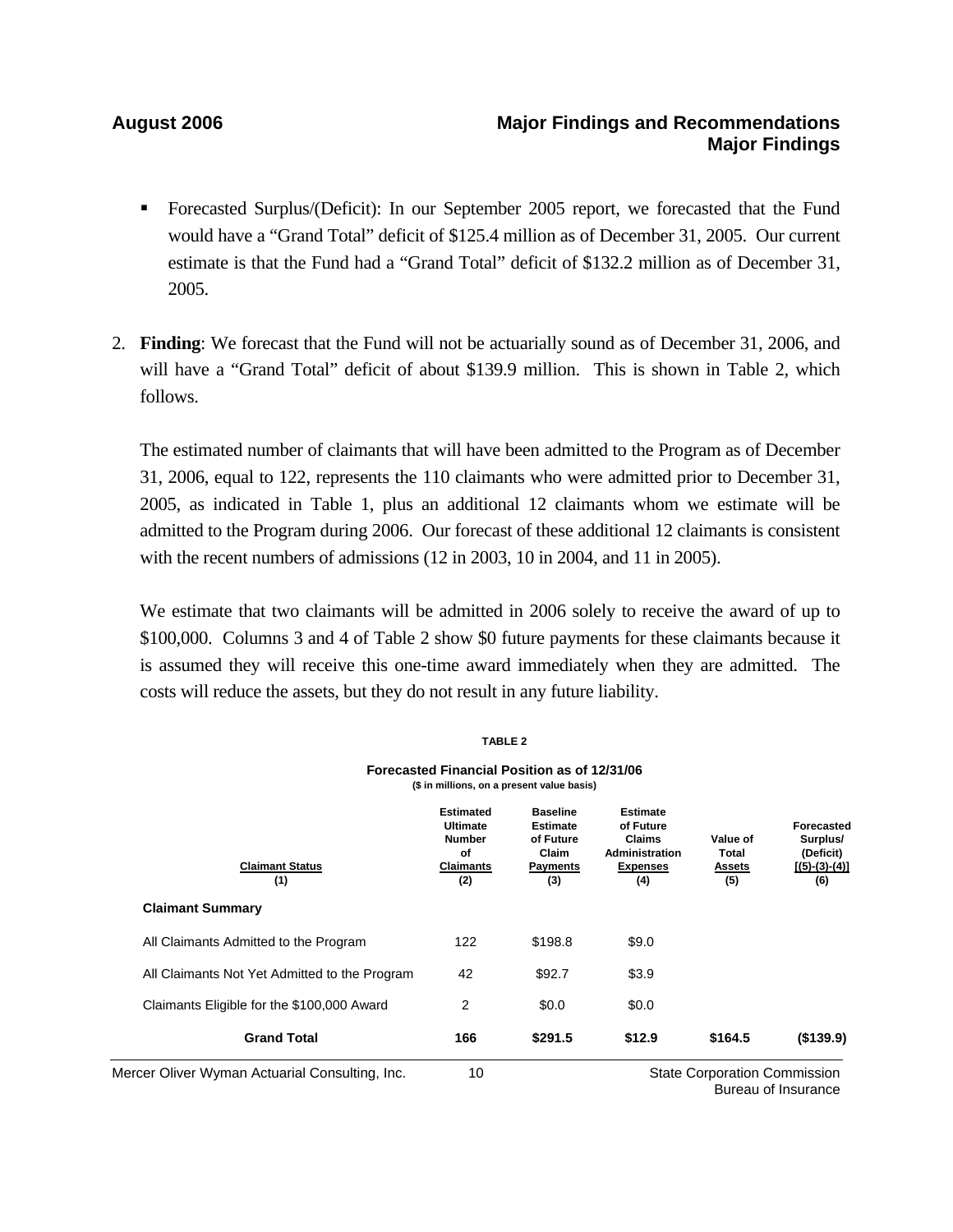3. **Finding**: We forecast that the Fund will remain in a deficit position and that the "Grand Total" deficit will grow to \$147.8 million at the end of 2007, and to \$154.8 million at the end of 2008. This is shown in Tables 3 and 4, which follow.

### **TABLE 3**

| Forecasted Financial Position as of 12/31/07 |
|----------------------------------------------|
| (\$ in millions, on a present value basis)   |

| <b>Claimant Status</b><br>(1)                 | <b>Estimated</b><br><b>Ultimate</b><br><b>Number</b><br>Οf<br><b>Claimants</b><br>(2) | <b>Baseline</b><br><b>Estimate</b><br>of Future<br>Claim<br><b>Payments</b><br>(3) | <b>Estimate</b><br>of Future<br><b>Claims</b><br>Administration<br><b>Expenses</b><br>(4) | Value of<br>Total<br><b>Assets</b><br>(5) | <b>Forecasted</b><br>Surplus/<br>(Deficit)<br>$[(5)-(3)-(4)]$<br>(6) |
|-----------------------------------------------|---------------------------------------------------------------------------------------|------------------------------------------------------------------------------------|-------------------------------------------------------------------------------------------|-------------------------------------------|----------------------------------------------------------------------|
| <b>Claimant Summary</b>                       |                                                                                       |                                                                                    |                                                                                           |                                           |                                                                      |
| All Claimants Admitted to the Program         | 132                                                                                   | \$217.3                                                                            | \$10.2                                                                                    |                                           |                                                                      |
| All Claimants Not Yet Admitted to the Program | 42                                                                                    | \$98.7                                                                             | \$4.0                                                                                     |                                           |                                                                      |
| Claimants Eligible for the \$100,000 Award    | 2                                                                                     | \$0.0                                                                              | \$0.0                                                                                     |                                           |                                                                      |
| <b>Grand Total</b>                            | 176                                                                                   | \$316.0                                                                            | \$14.2                                                                                    | \$182.4                                   | (\$147.8)                                                            |

Referring to Table 3, Column 2, we estimate that the total number of claimants as of December 31, 2007 will be 174. This is an increase of ten claimants from the total number of claimants that we estimate there will be as of December 31, 2006, and reflects our forecast that each year ten children will be born who will eventually be admitted to the Program. Although the total number of claimants is the most important, we have also shown that our estimate of claimants consists of 132 claimants who we estimate will have been admitted into the Program as of December 31, 2007 and 42 claimants born on or before December 31, 2007 who will not yet have been admitted into the Program as of December 31, 2007.

The number of claimants admitted to the Program as of December 31, 2007, shown as 132 in Column 2, consists of the 122 claimants we estimate will have been admitted to the Program as of December 31, 2006 (See Table 2), plus an additional ten claimants who we forecast will be admitted to the Program during 2007. The number of claimants not yet admitted to the Program as of December 31, 2007, shown as 42 in Column 2, is the difference between the estimated total number of claimants (174) and the estimated number of admitted claimants (132).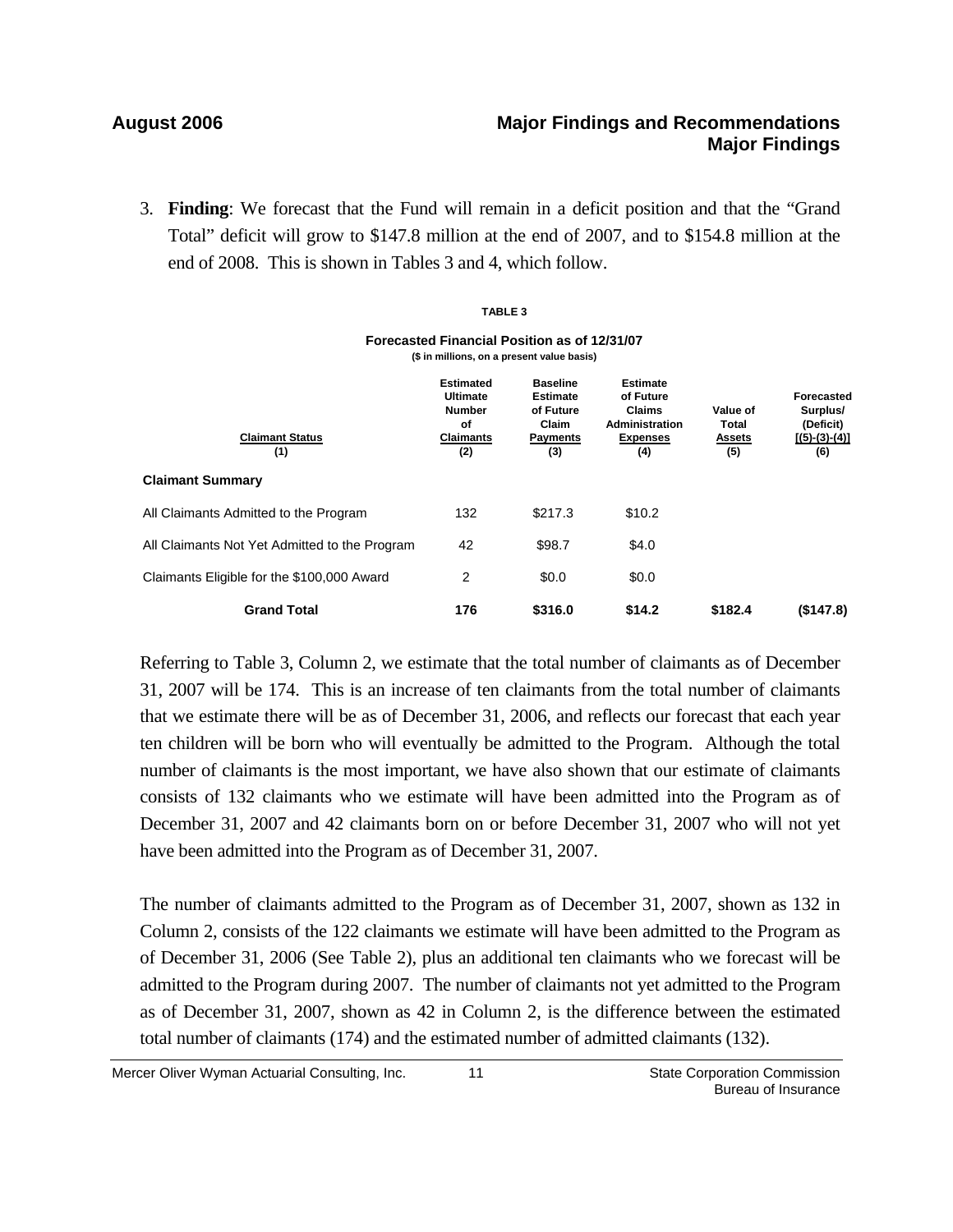### **August 2006 Major Findings and Recommendations Major Findings**

We estimate that two claimants will be admitted in 2007 solely to receive the award of up to \$100,000. Columns 3 and 4 of Table 3 show \$0 future payments for these claimants because it is assumed they will receive this one-time award immediately when they are admitted. The costs will reduce the assets, but they do not result in any future liability.

### **TABLE 4**

### **(\$ in millions, on a present value basis) Forecasted Financial Position as of 12/31/08**

| <b>Claimant Status</b><br>(1)                 | <b>Estimated</b><br><b>Ultimate</b><br><b>Number</b><br>οf<br>Claimants<br>(2) | <b>Baseline</b><br><b>Estimate</b><br>of Future<br>Claim<br><b>Payments</b><br>(3) | <b>Estimate</b><br>of Future<br><b>Claims</b><br>Administration<br><b>Expenses</b><br>(4) | Value of<br>Total<br><b>Assets</b><br>(5) | <b>Forecasted</b><br>Surplus/<br>(Deficit)<br>$[(5)-(3)-(4)]$<br>(6) |
|-----------------------------------------------|--------------------------------------------------------------------------------|------------------------------------------------------------------------------------|-------------------------------------------------------------------------------------------|-------------------------------------------|----------------------------------------------------------------------|
| <b>Claimant Summary</b>                       |                                                                                |                                                                                    |                                                                                           |                                           |                                                                      |
| All Claimants Admitted to the Program         | 142                                                                            | \$236.0                                                                            | \$11.4                                                                                    |                                           |                                                                      |
| All Claimants Not Yet Admitted to the Program | 42                                                                             | \$105.3                                                                            | \$4.2                                                                                     |                                           |                                                                      |
| Claimants Eligible for the \$100,000 Award    | 2                                                                              | \$0.0                                                                              | \$0.0                                                                                     |                                           |                                                                      |
| <b>Grand Total</b>                            | 186                                                                            | \$341.3                                                                            | \$15.6                                                                                    | \$202.1                                   | (\$154.8)                                                            |

Table 4 is similar to Table 3, except that it shows our forecast of the Fund's financial position as of December 31, 2008.

Referring to Table 4, Column 2, we estimate that the total number of claimants as of December 31, 2008 will be 184, an increase of ten over the prior year, representing the children that we forecast will be born in 2008 and eventually admitted into the Program.

The number of claimants admitted to the Program as of December 31, 2008, shown as 142 in Column 2 of Table 4, consists of the 132 claimants we estimate will have been admitted to the Program as of December 31, 2007 (See Table 3) plus an additional 10 claimants that we forecast will be admitted to the Program during 2008. The estimated number of claimants not yet admitted to the Program as of December 31, 2008, shown as 42 in Column 2, is the difference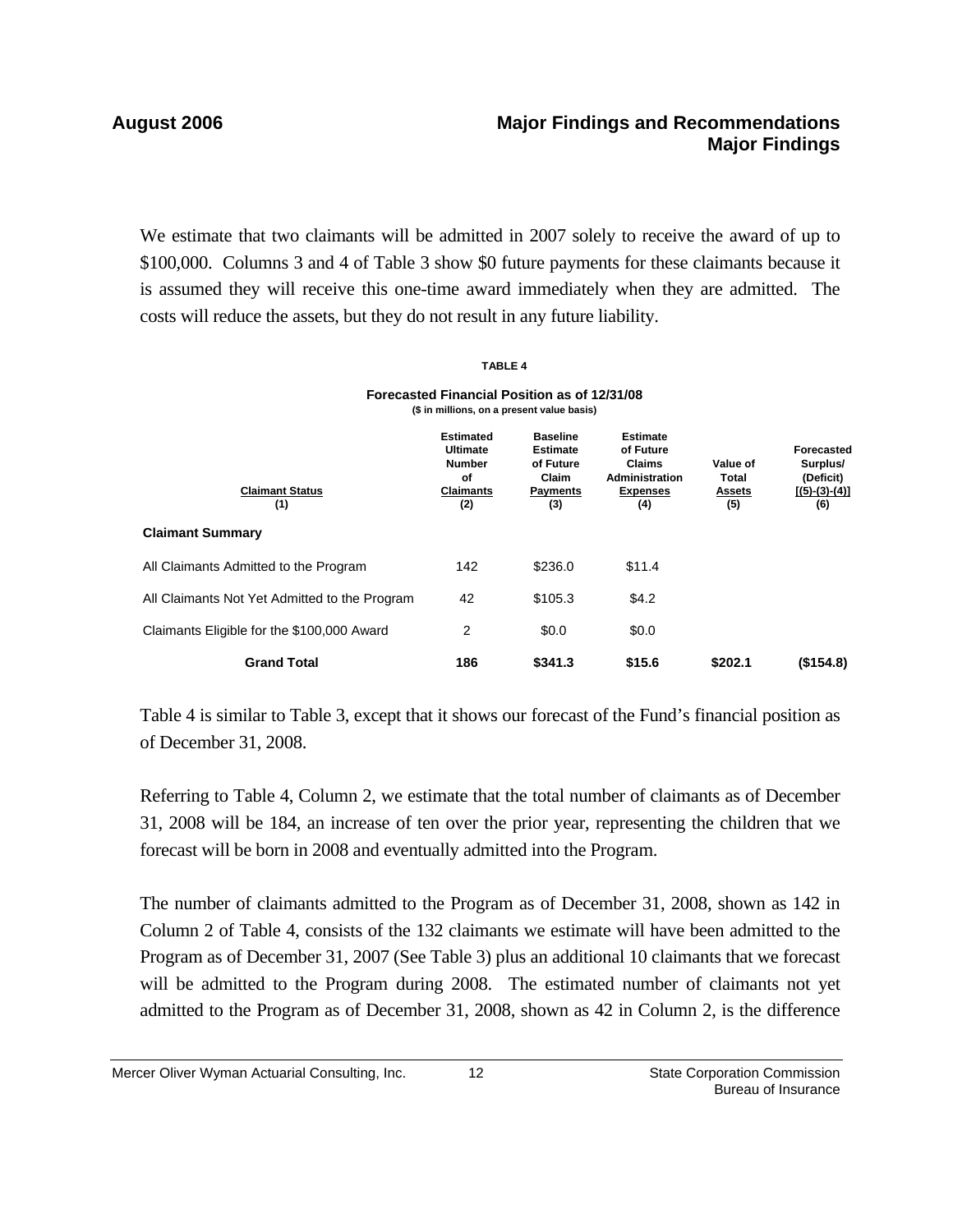between the estimated total number of claimants (184) and the estimated number of admitted claimants (142).

We estimate that two claimants will be admitted in 2008 solely to receive the award of up to \$100,000. Columns 3 and 4 of Table 2 show \$0 future payments for these claimants because it is assumed they will receive this one-time award immediately when they are admitted. The costs will reduce the assets, but they do not result in any future liability.

4. **Finding**: The Fund is not in any immediate danger of defaulting on the payment of benefits. In other words, although the Fund is not actuarially sound, it has sufficient assets to continue to pay for claimants' benefits for approximately 17 years**.**

The Fund's current assets are relatively large compared to current and expected future annual claim payments in the near term. The Program paid \$8.5 million to claimants during 2005. The \$8.5 million in actual payments made for the full year of 2005 was higher than both the \$6.0 million in actual payments made for the full year of 2004 and the \$5.4 million in actual payments made for the full year of 2003. During the first six months of 2006, the Program paid \$4.8 million to claimants.

We forecast that the current assets of the Fund are sufficient to cover the claim payments of admitted (as of December 31, 2005) claimants for many years, given the historical payments actually paid by the Fund. Specifically, we forecast that, if the Fund collects the assessments currently required in accordance with the July 1, 2004 legislation and, if the level of participation of physicians and hospitals remains constant at the 2006 levels, the Fund will be able to continue to make claim payments for all claimants, including those admitted after December 31, 2005 (even if those claimants are born after December 31, 2005), for approximately the next 17 years (that is, through the year 2022).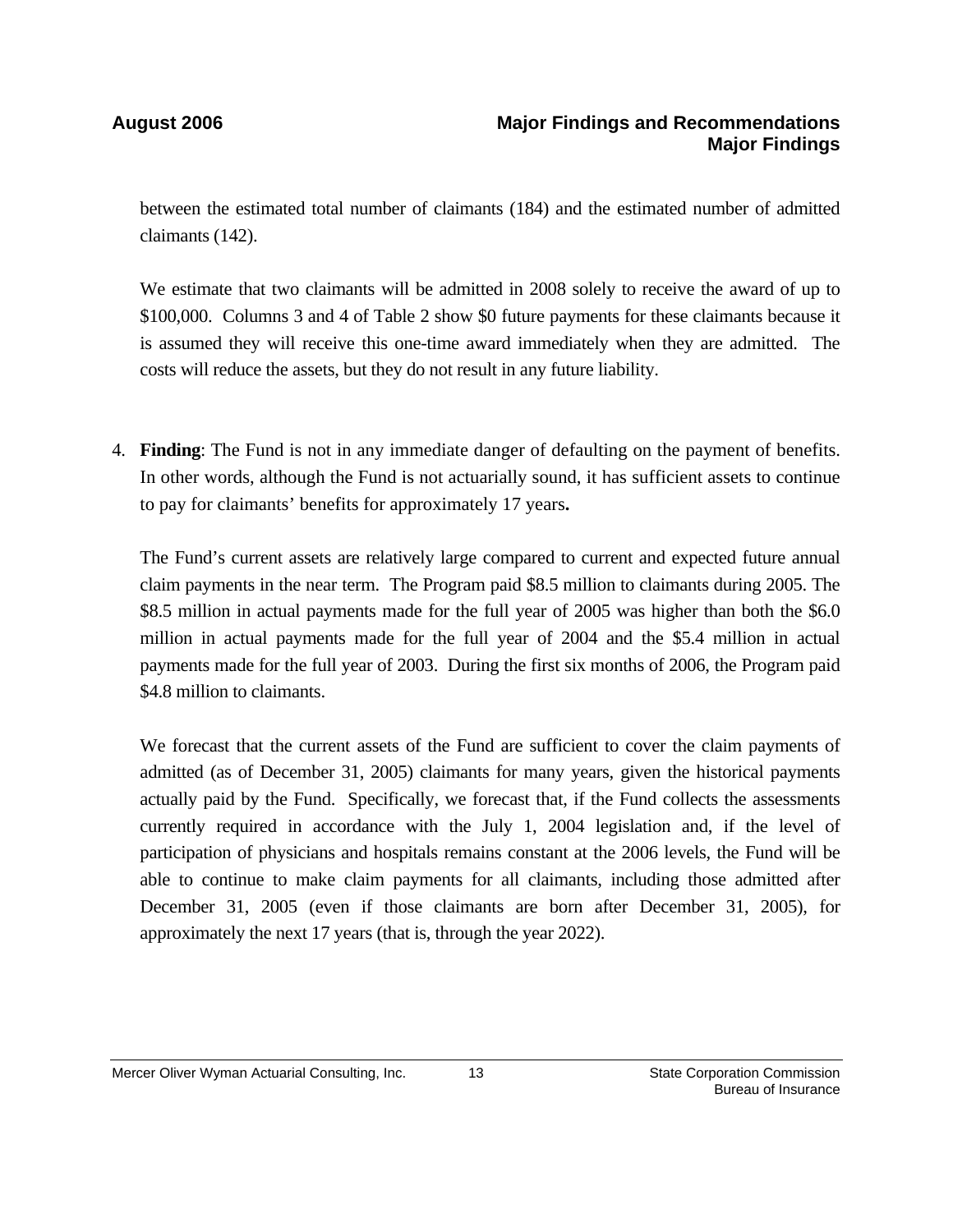# Recommendations

Following are our recommendations.

- **1. Recommendation**: We recommend that the Program continue to assess participating and non-participating physicians and participating hospitals at the increased levels as specified in the July 1, 2004 legislation (as shown on Exhibit 2 in the Appendix).
- **2. Recommendation**: We recommend that the Program continue to assess liability insurers at the maximum amount of one-fourth of one percent of net direct liability premiums written in Virginia.
- **3. Recommendation**: Recommendations 1 and 2 notwithstanding, we recommend that the Program find means to increase funding, either through assessments or through the identification of other sources, to reduce the estimated deficit of the Program as it is currently structured.
- **4. Recommendation**: We recommend that reviews of the actuarial soundness of the Fund be conducted annually.
- **5. Recommendation**: We recommend that the Program continue to maintain and continually update claimant payment and personal information and assessment information in the format and level of detail as requested for each annual actuarial study.
- **6. Recommendation:** We recommend that the Program continue to obtain copies of the claimants' insurance policies and provide copies of the policies at the time of each actuarial review.
- **7. Recommendation**: We continue to reiterate our recommendation that the Program obtain more detailed studies of the medical condition of each individual claimant who is admitted to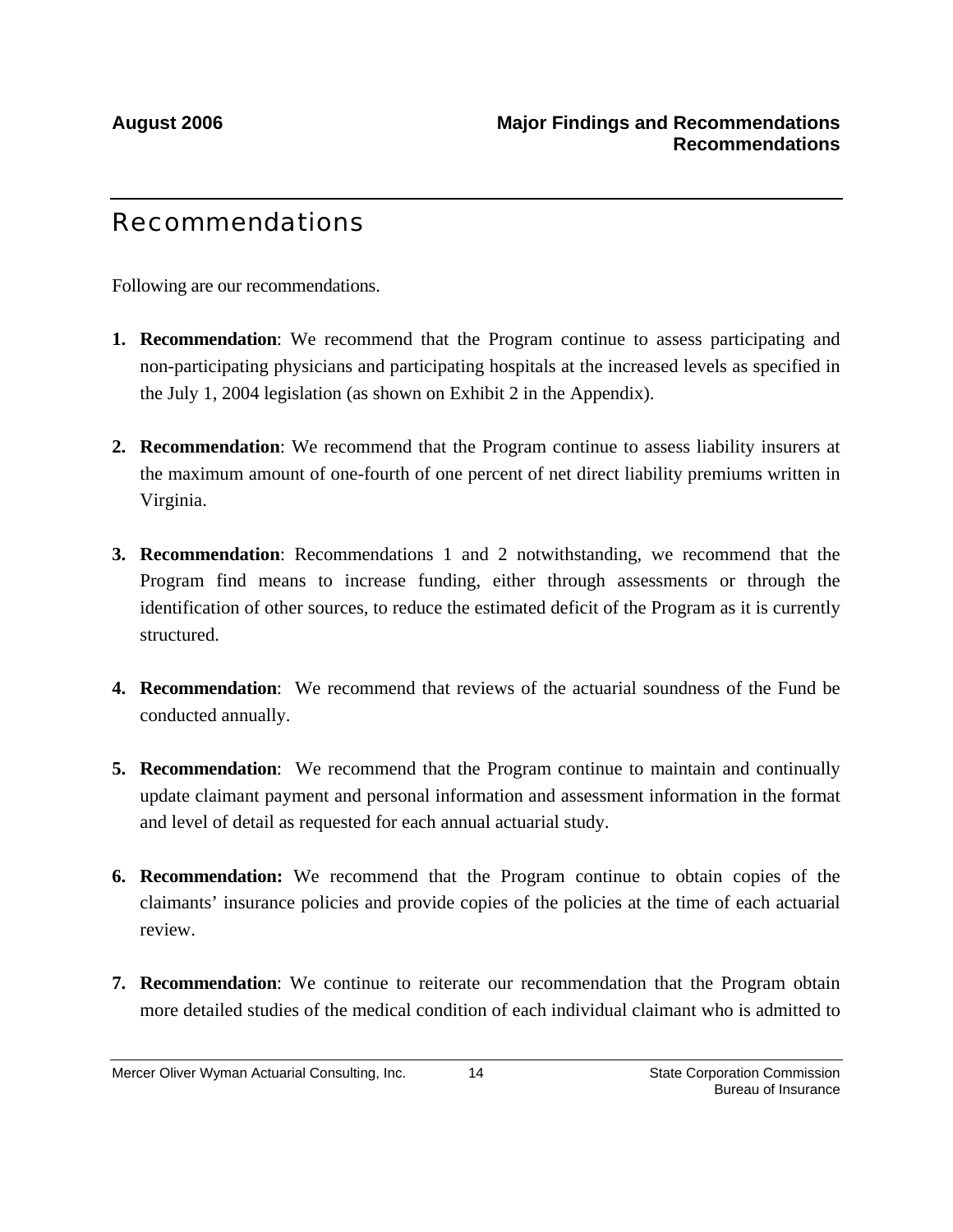### **August 2006 Major Findings and Recommendations Recommendations**

the Program, and update this information when there are significant changes in a claimant's medical condition.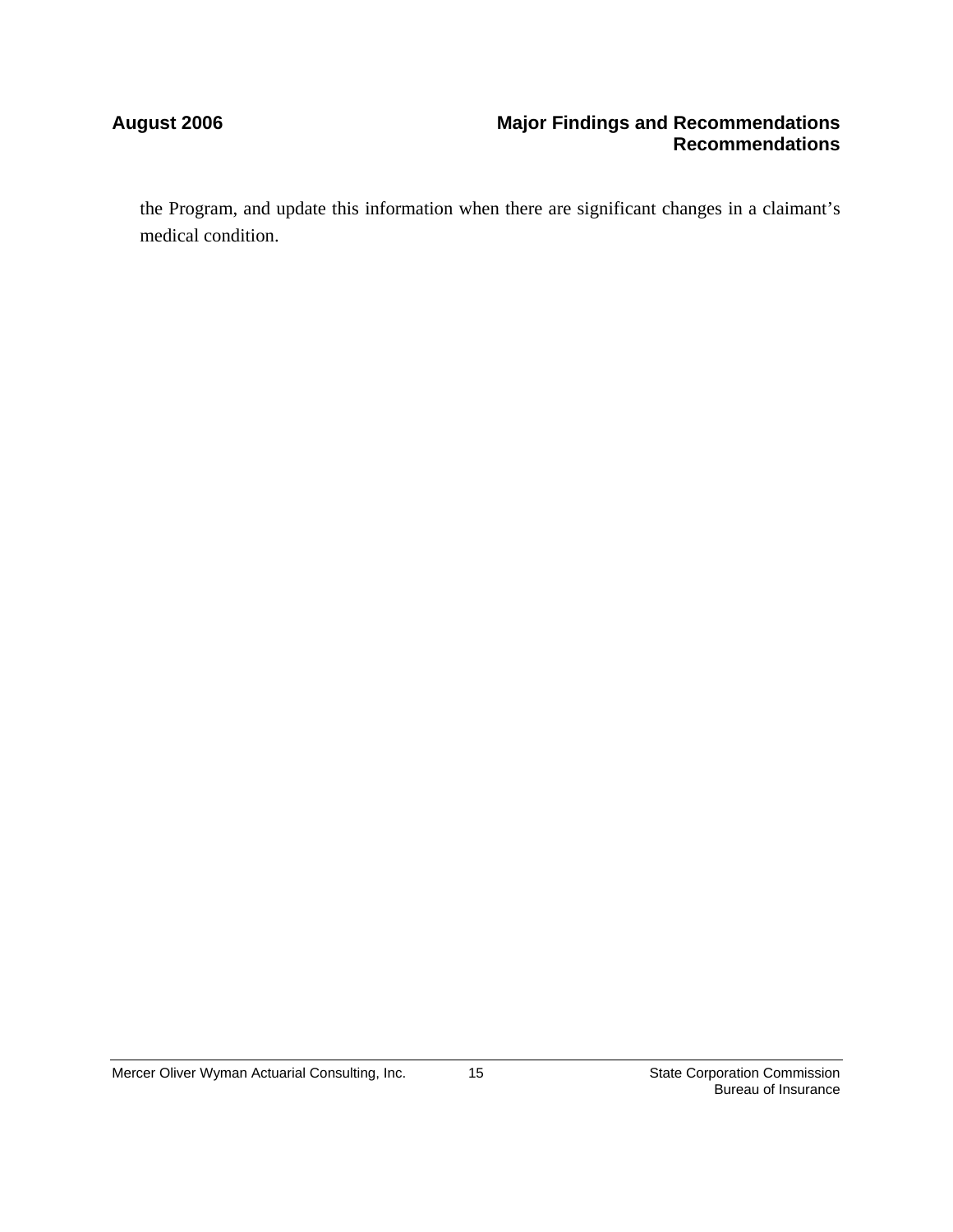# Method and Assumptions

# Introduction

In very general terms, we estimate the future payment obligations of the Program as follows:

- We estimate the total number of claimants. This consists of the actual number of admitted claimants, plus our estimate of the number of not-yet-admitted claimants.
- We forecast, by category of claim payment, and for each of the claimants we estimate will be admitted to the Program, the future payments that will be made by the Program. These estimates are based on:
	- the actual payments made by the Program on behalf of the 75 claimants who had been in the Program for three or more years as of December 31, 2005;
	- our understanding of each of the 75 claimants' insurance coverage and eligibility for Medicaid;
	- assumptions regarding future cost inflation;
	- assumptions regarding future changes in the utilization of the benefits and services of the Program.
- We adjust our projected future payments to each claimant to reflect:
	- an assumed life expectancy for each claimant (based on a life expectancy, or mortality, table); and,
	- the time value of money (based on estimated investment income).

This section of the report is organized into the following subsections: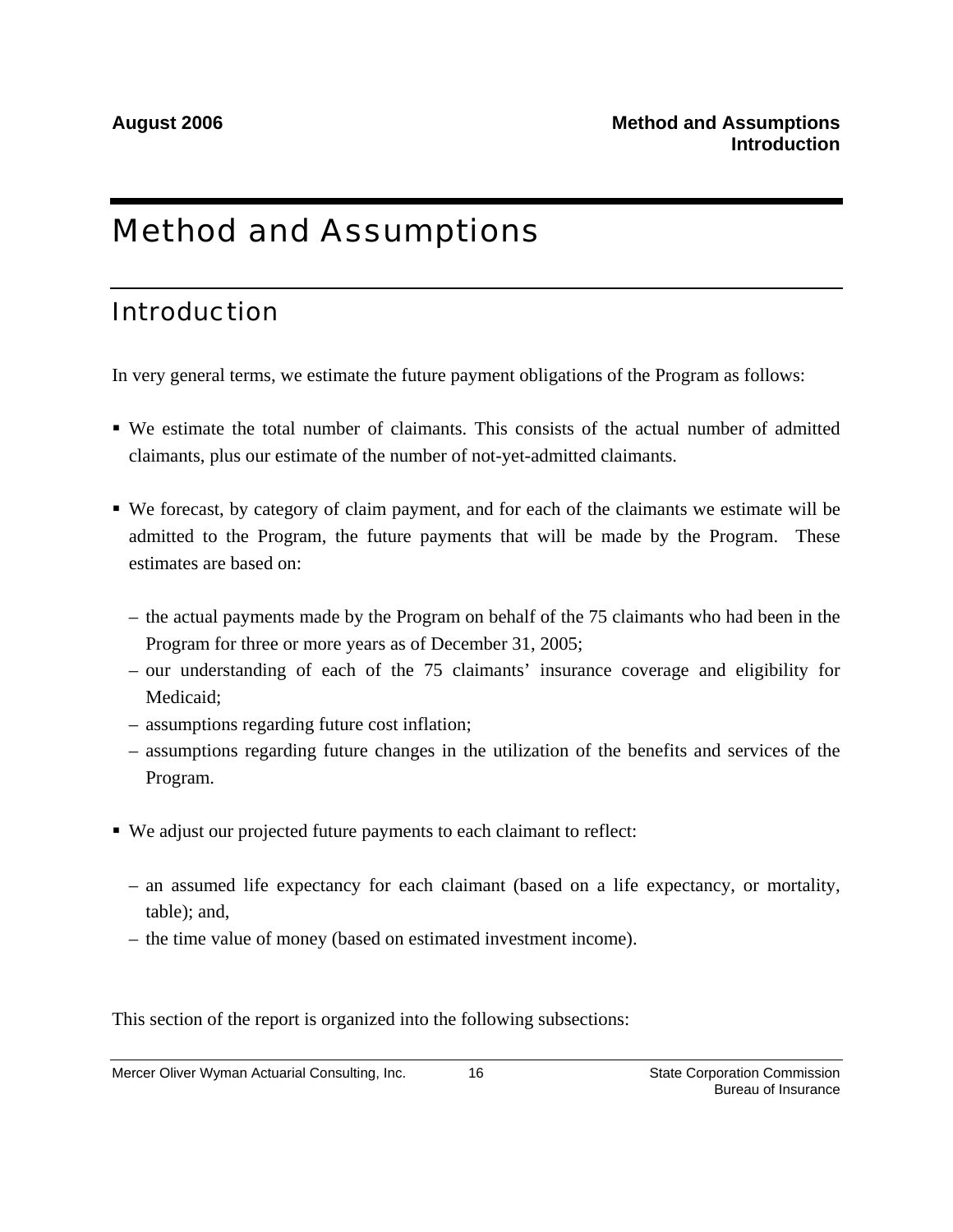### August 2006 **Method and Assumptions Method and Assumptions Introduction**

- Claim Payments: This provides an overview of the types and amounts of payments that are covered by the Program, an explanation of how we forecast the future payments to individual claimants, and the values that we estimate as the total lifetime costs per claimant for the various payment categories.
- Other Assumptions: This provides discussion of the other assumptions (other than claim payments), such as inflation rates, the interest rate used to reflect the time value of money, insurance coverages, the number of not-yet-admitted claimants, and so forth.
- Methodology: This provides more precise discussion of how we combine our forecasts of payments with the other assumptions. This section also provides information on the effects of the July 1, 2003 and July 1, 2004 legislation.
- Sensitivity Testing: This discusses the sensitivity of our findings to various assumptions underlying our analysis.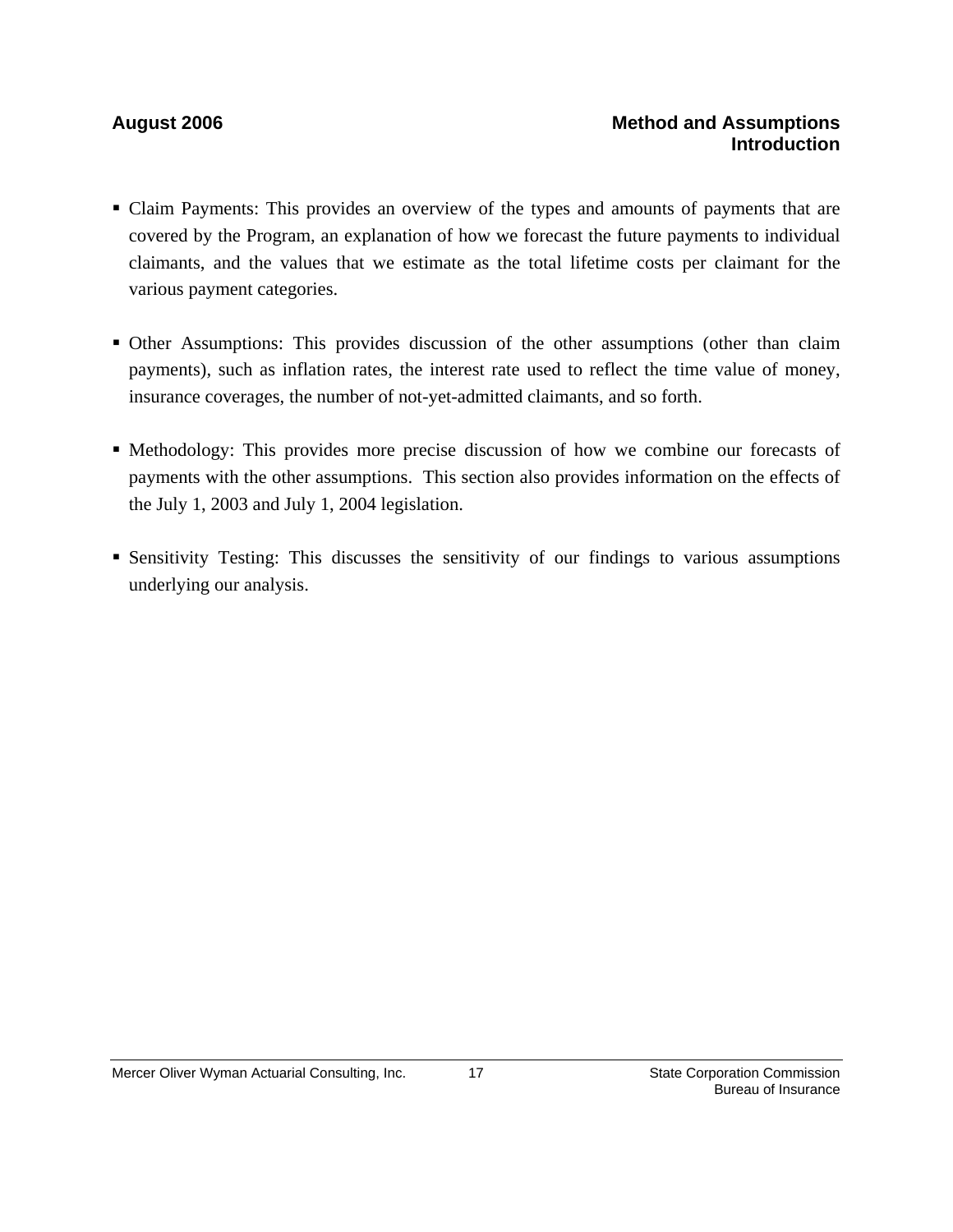# Claim Payments

Table 5, below, shows a brief history of the actual claim payments, by year, from 1988 through 2005.

### **TABLE 5**

### **Total Claim Payments**

|          | Incremental        | <b>Cumulative</b>  |
|----------|--------------------|--------------------|
| As Of    | <b>Amount Paid</b> | <b>Amount Paid</b> |
| (1)      | (2)                | (3)                |
| 12/31/88 |                    |                    |
| 12/31/89 |                    |                    |
| 12/31/90 |                    |                    |
| 12/31/91 |                    |                    |
| 12/31/92 | \$14,161           | \$14,161           |
| 12/31/93 | \$97,886           | \$112,047          |
| 12/31/94 | \$239.124          | \$351,171          |
| 12/31/95 | \$1,860,514        | \$2,211,685        |
| 12/31/96 | \$4,667,043        | \$6.878.728        |
| 12/31/97 | \$4,547,735        | \$11,426,463       |
| 12/31/98 | \$2,920,146        | \$14,346,609       |
| 12/31/99 | \$3,505,686        | \$17,852,295       |
| 12/31/00 | \$5,685,588        | \$23,537,883       |
| 12/31/01 | \$5,745,413        | \$29,283,296       |
| 12/31/02 | \$4,638,442        | \$33,921,738       |
| 12/31/03 | \$5,429,845        | \$39,351,583       |
| 12/31/04 | \$6,012,468        | \$45,364,051       |
| 12/31/05 | \$8,546,958        | \$53,911,009       |

The increase in claim payments during 2005 as compared to 2004 (\$8.5 million in 2005 compared to \$6.0 million in 2004) is due mainly to the increase in payments for nursing services. During 2005, \$6.0 million was paid by the Fund for nursing, compared to \$4.4 million in 2004.

In this study, as in prior studies, our basic approach is to base our forecast of future claim payments on a detailed review of past payments in each category, by claimant, for all claimants in Group A (claimants in the Program for at least three years as of December 31, 2005).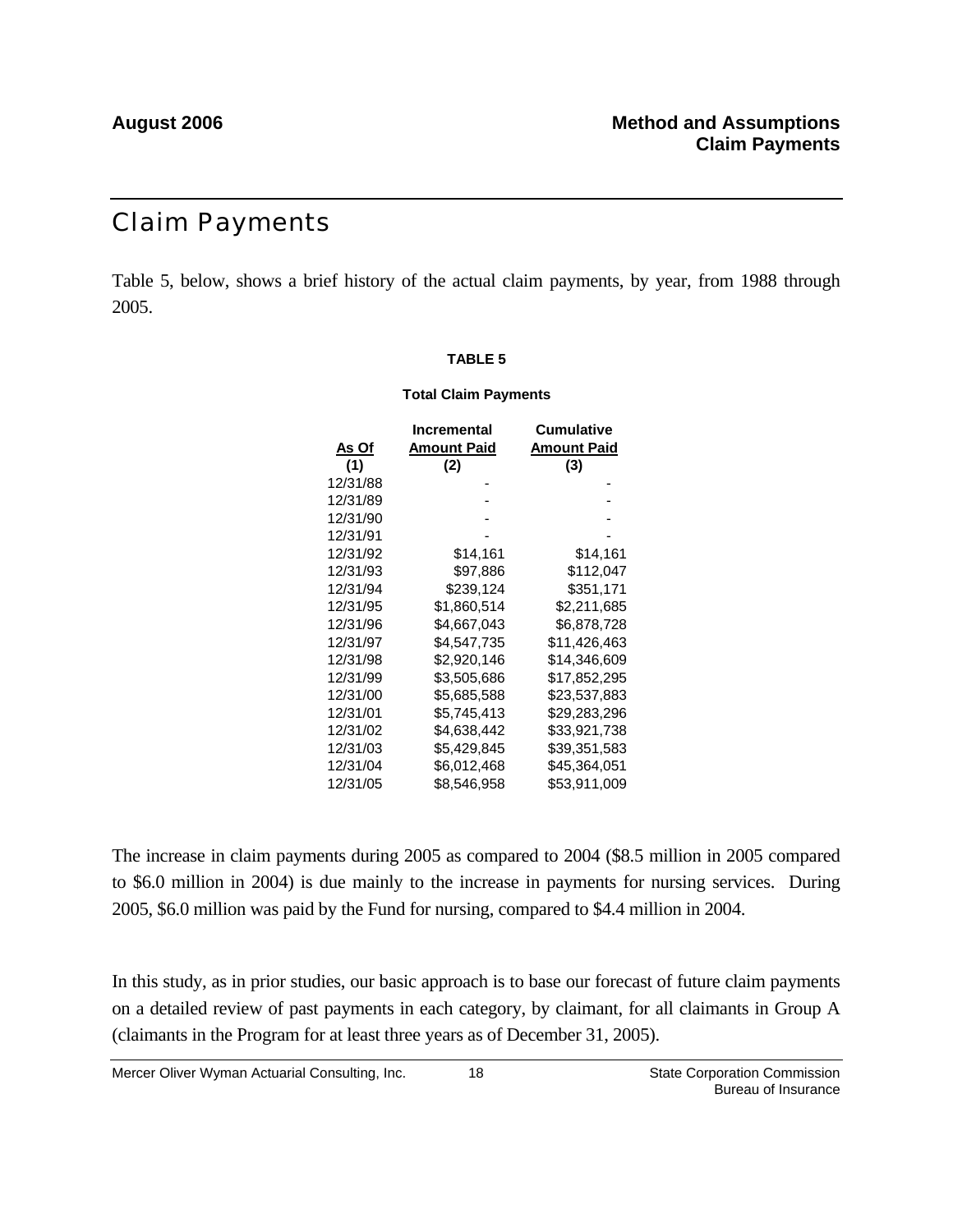### **August 2006 Method and Assumptions Claim Payments**

In addition to reviewing the actual claim payment histories of the individual claimants, we also discussed these histories with management of the Program. This provided valuable information regarding whether or not the claimant had insurance coverage or received Medicaid, and about some of the actual expenses that individual claimants were incurring. We understand through discussions with management of the Program that, currently, all claimants but one have either Medicaid or private insurance coverage, though claimants do occasionally switch insurance coverages, which may leave a claimant uninsured for a short period of time.

The Program currently keeps track of its claim payments in 12 categories (one of which, lost wages, has not yet been necessary because none of the claimants has yet attained the age of 18, when such payments begin). The Program provided the actual payments through December 31, 2005, sorted by category of payment by year and for each of the 110 claimants who were in the Program as of December 31, 2005. We use this information as the primary base for projecting the future costs of the Program. Table 6, which follows, provides a summary of this payment information, showing the total amount that the Program has paid, by category.

### **Table 6**

|                              | <b>Payments</b> | Percentage      |                 | Percentage      |
|------------------------------|-----------------|-----------------|-----------------|-----------------|
| <b>Expense</b>               | through         | of Total        | <b>Payments</b> | of 2005         |
| Category                     | 12/31/05        | <b>Payments</b> | in 2005         | <b>Payments</b> |
| (1)                          | (2)             | (3)             | (4)             | (5)             |
| Nursing                      | \$28,862,799    | 53.5%           | \$5,950,576     | 69.7%           |
| Hospital/Physician           | 1,663,386       | 3.1%            | \$104,088       | 1.2%            |
| Incidental                   | 2,427,411       | 4.5%            | \$307,587       | 3.6%            |
| Housing                      | 12,706,848      | 23.6%           | \$644.423       | 7.6%            |
| Vans                         | 3,206,874       | 5.9%            | \$632,439       | 7.4%            |
| Lost Wages                   | 0               | 0.0%            | \$0             | 0.0%            |
| <b>Physical Therapy</b>      | 1,417,928       | 2.6%            | \$194,193       | 2.3%            |
| <b>Medical Equipment</b>     | 1,188,646       | 2.2%            | \$180,754       | 2.1%            |
| <b>Prescription Drugs</b>    | 555,864         | 1.0%            | \$96,805        | 1.1%            |
| Legal                        | 1,329,962       | 2.5%            | \$310,581       | 3.6%            |
| Insurance                    | 398,372         | 0.8%            | \$104,962       | 1.2%            |
| <b>Medical Review/Intake</b> | 152,918         | 0.3%            | \$20,550        | 0.2%            |
| Total                        | \$53,911,008    | 100.0%          | \$8,546,958     | 100.0%          |

### **Total Actual Claim Payments Through 12/31/05 and During 2005**

Mercer Oliver Wyman Actuarial Consulting, Inc.  $\qquad 19$  State Corporation Commission

19

Bureau of Insurance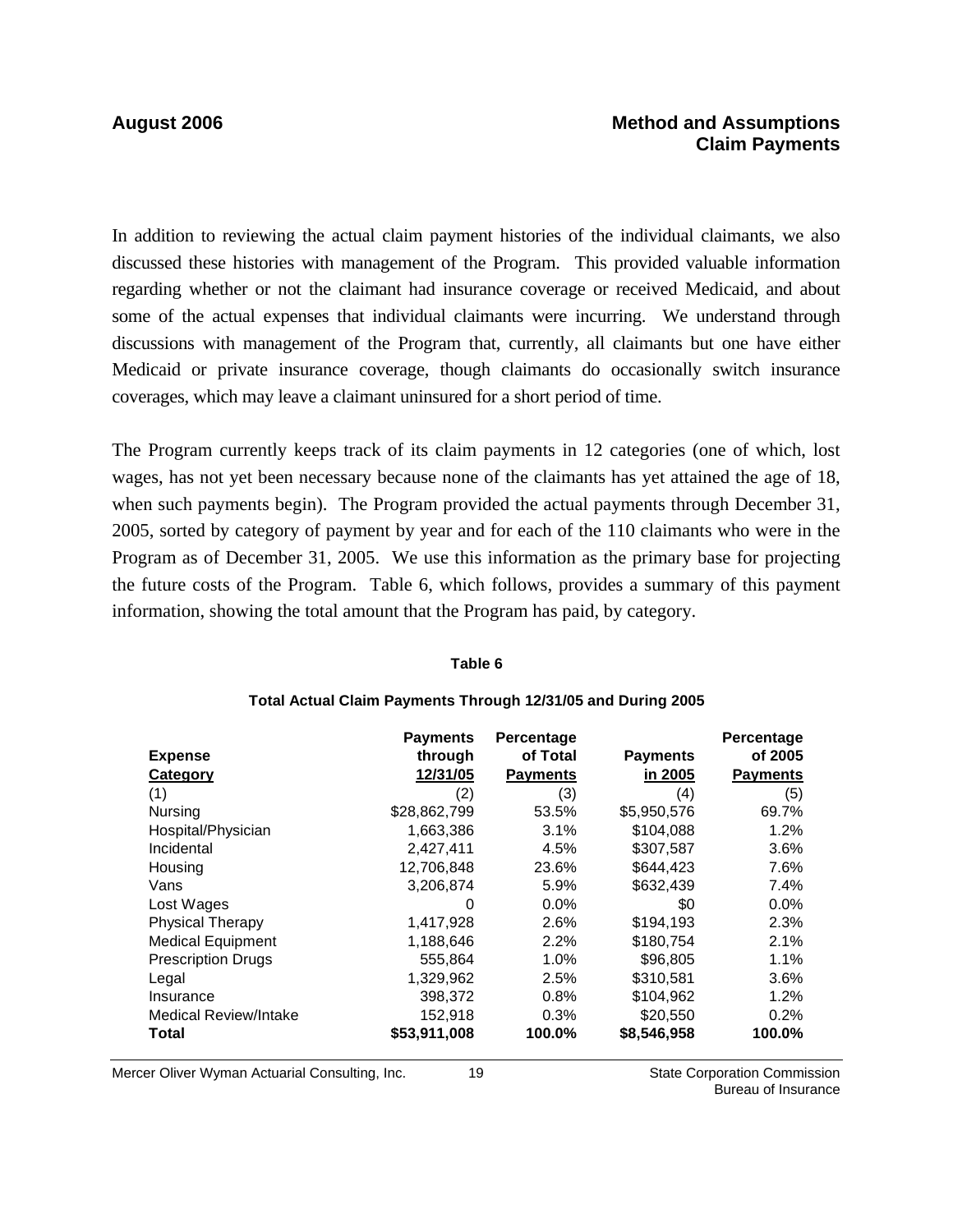### **August 2006 Method and Assumptions Claim Payments**

Claimants submit to the Program any costs not covered by private insurance or Medicaid, and the Program is responsible for paying these costs. The actual payments recorded by the Program represent "net" payments after recoveries from private insurance and Medicaid. There are several types of costs (for example, expenses for hospital stays or physician visits) for which the Fund has not made any payments for Medicaid patients. In cases where claimants have lost Medicaid benefits and now have private insurance, we use either the minimum values applied to all claimants, for those costs that were previously covered in full by Medicaid, or amounts based on conversations with management of the Program, in order to forecast the costs that are expected to be paid by the Fund in the future. These minimum values are discussed in detail, by category of payment, in the Methodology section of this report.

We base this current study, primarily, on actual payments through December 31, 2005, which represents a twelve-month update of the payments that were primarily used in our September 2005 study.

For analytical purposes we split the claimant population into three groups:

 Group A consists of all claimants who were admitted to the Program on or before December 31, 2002. That is, Group A claimants are those who have been in the Program at least three full years. Group A contains 75 claimants, including 14 deceased claimants.

We forecast the future costs of individual claimants in Group A based on the payments that have been made to this group of claimants. For each claimant in Group A, we have a minimum of three years of actual claim payments as of December 31, 2005. We would prefer, for forecasting purposes, to have many more years of actual claim payments in order to forecast, with a higher degree of confidence, lifetime costs of claimants. However, because the Program is relatively new, more extensive claim payment information does not exist.

Due to substantial variations in annual expenses across categories among Group A claimants, we use certain assumptions for each Group A claimant in our forecasting methodology. Our objective in this approach is to evaluate the Group A claimant expenses that will be appropriate on an aggregate basis, rather than on a claimant-by-claimant basis.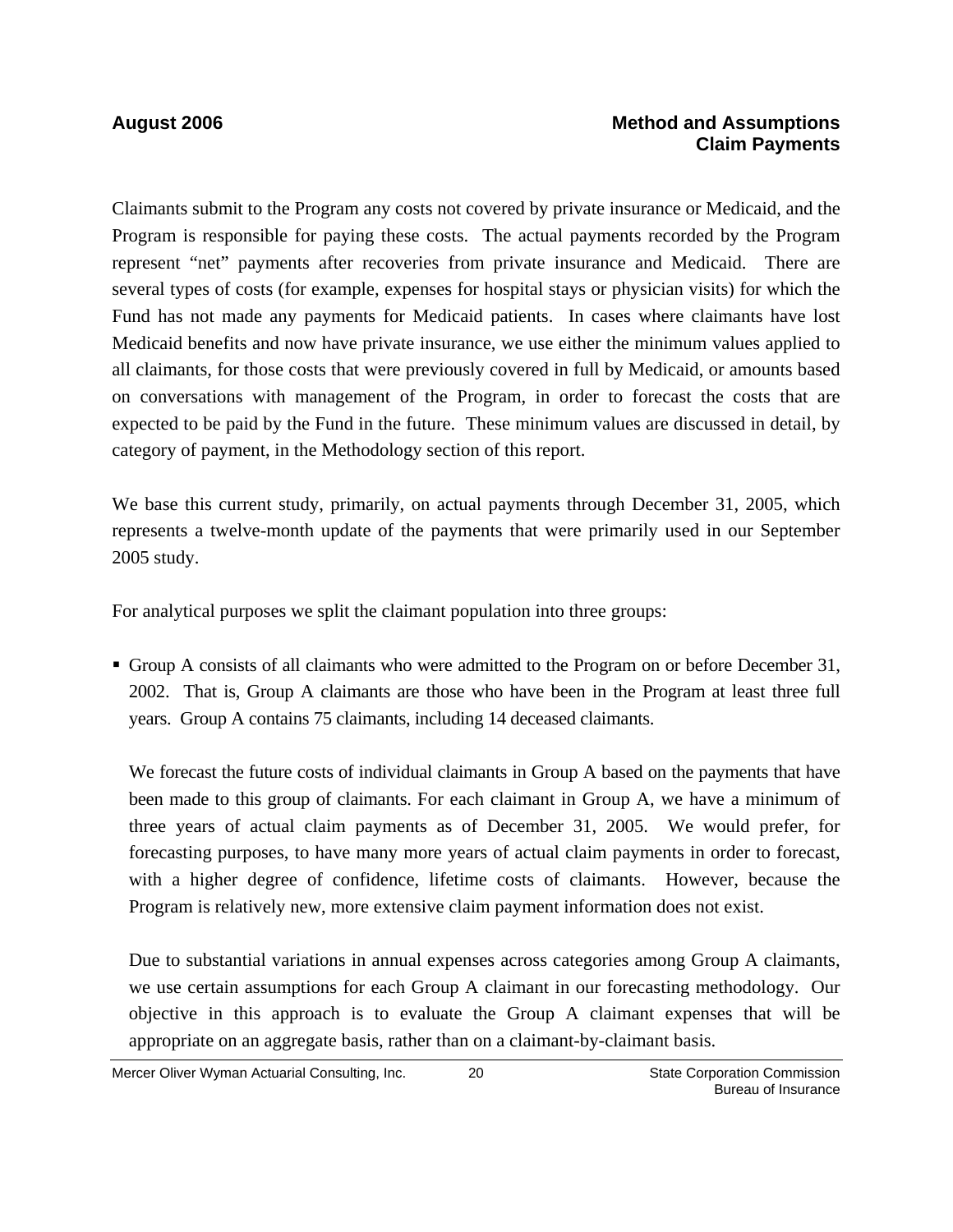Group B consists of all claimants who were admitted to the Program in 2003, 2004, or 2005. Group B contains 35 claimants, 5 of whom were deceased as of December 31, 2005.

In our opinion, the actual claim payment information for Group B claimants is not sufficiently credible to be used for forecasting their future claim payments. Each of the Group B claimants has less than three years of actual claim experience as of December 31, 2005. During a claimant's first year in the Program, claim payments may be distorted due to payments made for costs incurred prior to admission into the Program. More importantly, for many claimants costs fluctuate significantly during the first few years of participation in the Program. Therefore, because of the limitations of the claim payment information for Group B claimants, we use the claim payment information for Group A claimants to forecast the future claim payments for Group B.

- Group C represents our estimate of the children born on or before December 31, 2005 who were not admitted to the Program as of December 31, 2005, but who will eventually apply to, and be admitted into, the Program. We estimate that Group C contains 44 future claimants. We generally use information from claimants in Group A to forecast future claim payments for claimants in Group C. In addition, for the medical review/intake expense category, for which all costs are incurred during the claimant's application process, we use information from Group B claimants to forecast future claim payments for claimants in Group C, in order to use the most recent information on this cost.
- In a minor change from the methodology used in our previous studies, we have separately identified those claimants who were deceased at the time of their acceptance to the Program. One Group A claimant and five Group B claimants fall into this category, and we assume that five percent of the Group C claimants will fall into this category. For the six known claimants in this category, their average cost has been approximately \$11,000, and we forecast that the Program will not incur any additional costs associated with these claimants. For the five percent of Group C claimant that we forecast will fall into this category, we project their average cost will be \$20,000, which we selected to be somewhat conservative (high).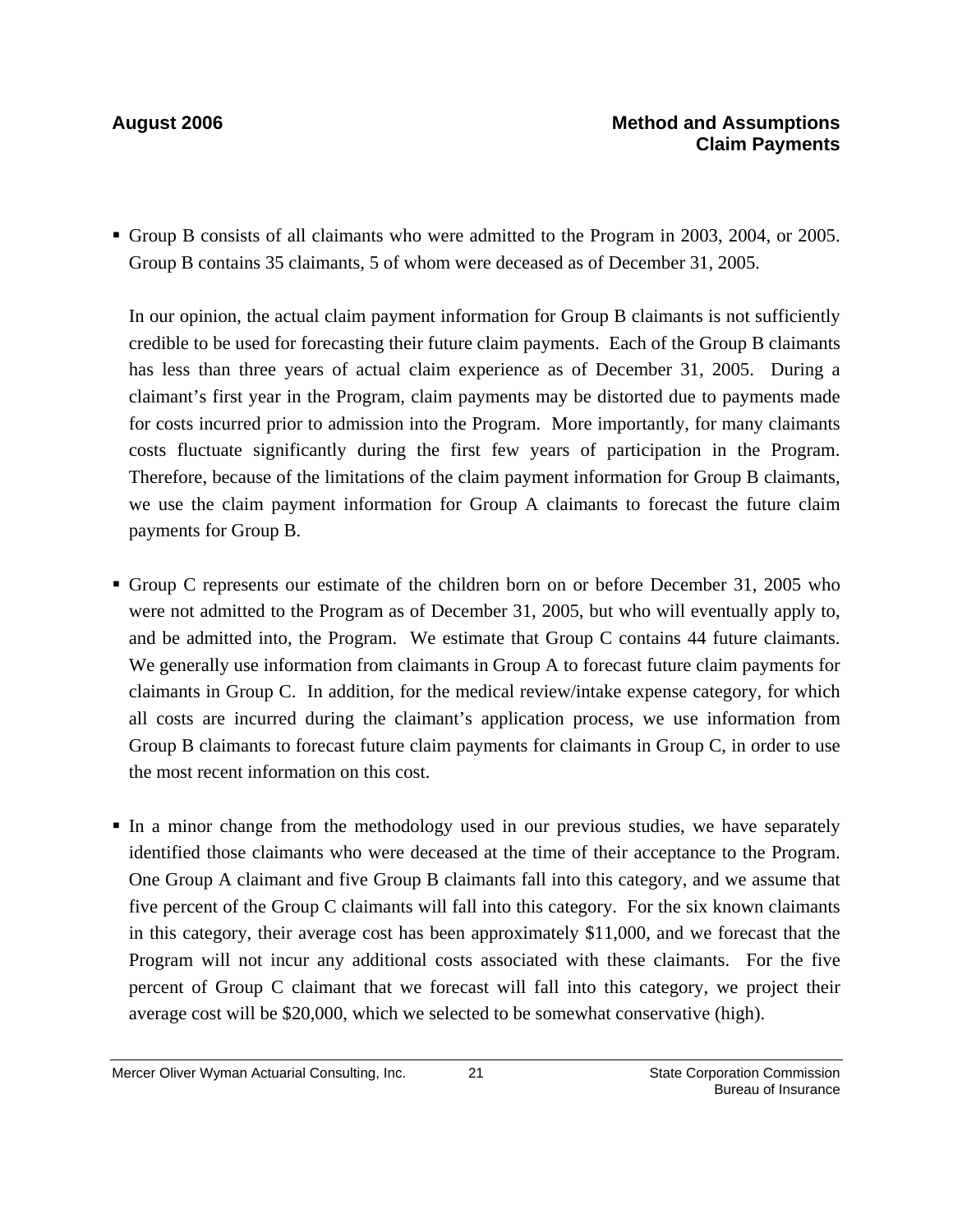In the course of this project, we reviewed the cost history of each claimant and discussed the cost history with management of the Program, as we did in our last four studies. This discussion provided valuable information that has been helpful in preparing our forecasts.

Table 6 shows aggregate claim payments, by category, through December 31, 2005. By definition, because Groups A and B are the claimants who had been admitted to the Program by December 31, 2005, Table 6 shows the actual costs for all Group A and B claimants, combined.

Table 7, below, shows the projected average lifetime costs, by category, that we estimate for a Group C claimant. Column (2) shows the average costs for all Group C claimants, including those who are expected to be deceased at the time that they are accepted into the Program. Column (3) shows the changes in these values from the time of our last report. These changes would have been larger if we had not begun to forecast that five percent of the future claimants will be deceased at the time they are accepted into the Program, and will have only \$20,000 of legal expenses (as discussed in the section labeled Claimants Who Are Deceased at the Time of Acceptance, page 65).

Column (4) shows the projected average lifetime costs, by category, for those Group C claimants who were living at the time that they were accepted into the Program.

These estimates shown in Table 7 reflect our assumptions about the average life expectancy of these claimants, and all of the lifetime costs are shown at their present value, as of December 31, 2005. These estimates are based on our analysis of the payments made on behalf of the Group A (and to some extent Group B) claimants. Except for housing expenses, for which the Program's policies have changed in recent years (as explained later in this section), and payment timing differences, the estimates in Table 7 are also typical of the estimated lifetime costs for claimants in Groups A and B who were living at the time they were accepted into the Program.

The changes shown in Column (3), "Change from Prior Report," reflect the year to year volatility in the actual expense, especially for Hospital/Physician and Prescription Drugs expenses.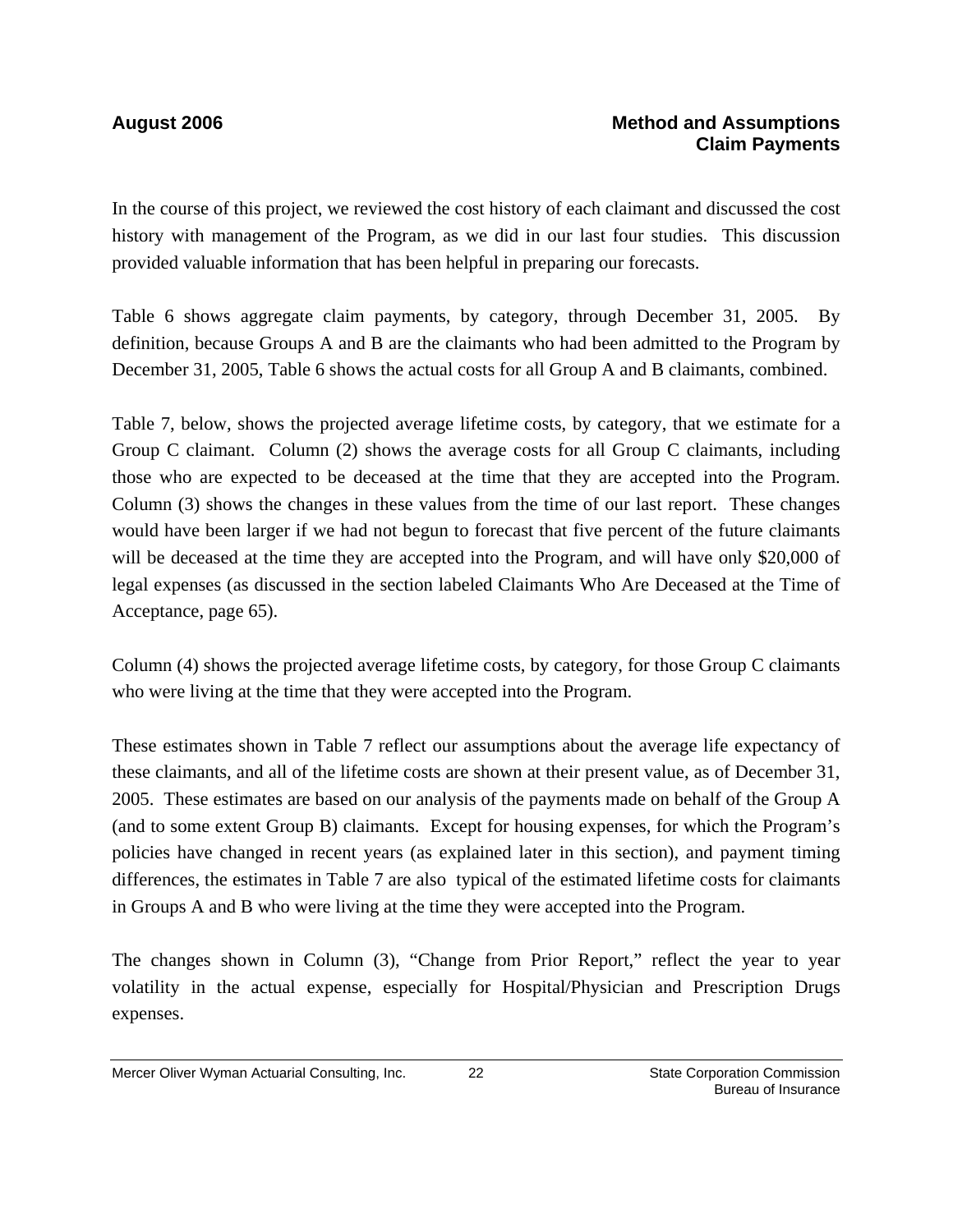### **Table 7**

### **Lifetime Forecasted Lifetime Costs (Present Value at 12/31/05) Forecasted**

|                              |                          |            | <b>Average Costs for</b>   |
|------------------------------|--------------------------|------------|----------------------------|
|                              | <b>Average Costs for</b> | Change     | All Group C                |
| <b>Expense</b>               | All Group C              | from Prior | <b>Claimants Living at</b> |
| Category                     | <b>Claimants</b>         | Report     | <b>Time of Acceptance</b>  |
| (1)                          | (2)                      | (3)        | (4)                        |
| Nursing                      | \$1,546,497              | \$131,655  | \$1,627,892                |
| Hospital/Physician           | 38,810                   | (44, 819)  | 40,852                     |
| Incidental                   | 73,628                   | 12,085     | 77,503                     |
| Housing                      | 111,481                  | (1,861)    | 117,348                    |
| Vans                         | 74,049                   | 1,345      | 77,946                     |
| Lost Wages                   | 79,841                   | (6, 289)   | 84,043                     |
| <b>Physical Therapy</b>      | 32,380                   | 2,277      | 34,085                     |
| <b>Medical Equipment</b>     | 47,027                   | (371)      | 49,502                     |
| <b>Prescription Drugs</b>    | 29,921                   | 4,588      | 31,496                     |
| Legal                        | 15,007                   | 2,038      | 14,745                     |
| Insurance                    | 19,022                   | 1,030      | 20,024                     |
| <b>Medical Review/Intake</b> | 1,238                    | 249        | 1,303                      |
| Total                        | \$2,068,901              | \$101,927  | \$2,176,739                |

Note: Last year's amounts are not adjusted for inflation. Adjusted for inflation, the change from the prior report would be \$4,487.

Table 7 shows that we estimate the average amount of future claim payments, for a Group C claimant, on a present value basis, to be about \$2.1 million (on a present value basis, about \$105,000 per year adjusted for inflation, for 20 years). The nursing category represents about \$1.5 million, roughly 75 percent, of this total, compared to 72 percent of this total in our September 2005 report. Although many claimants have had little or no nursing costs, a few have had large nursing costs. This is clearly the largest payments category, and any changes affecting the future cost or utilization of nursing services could have a major impact on our findings.

Following is a discussion of each individual cost category.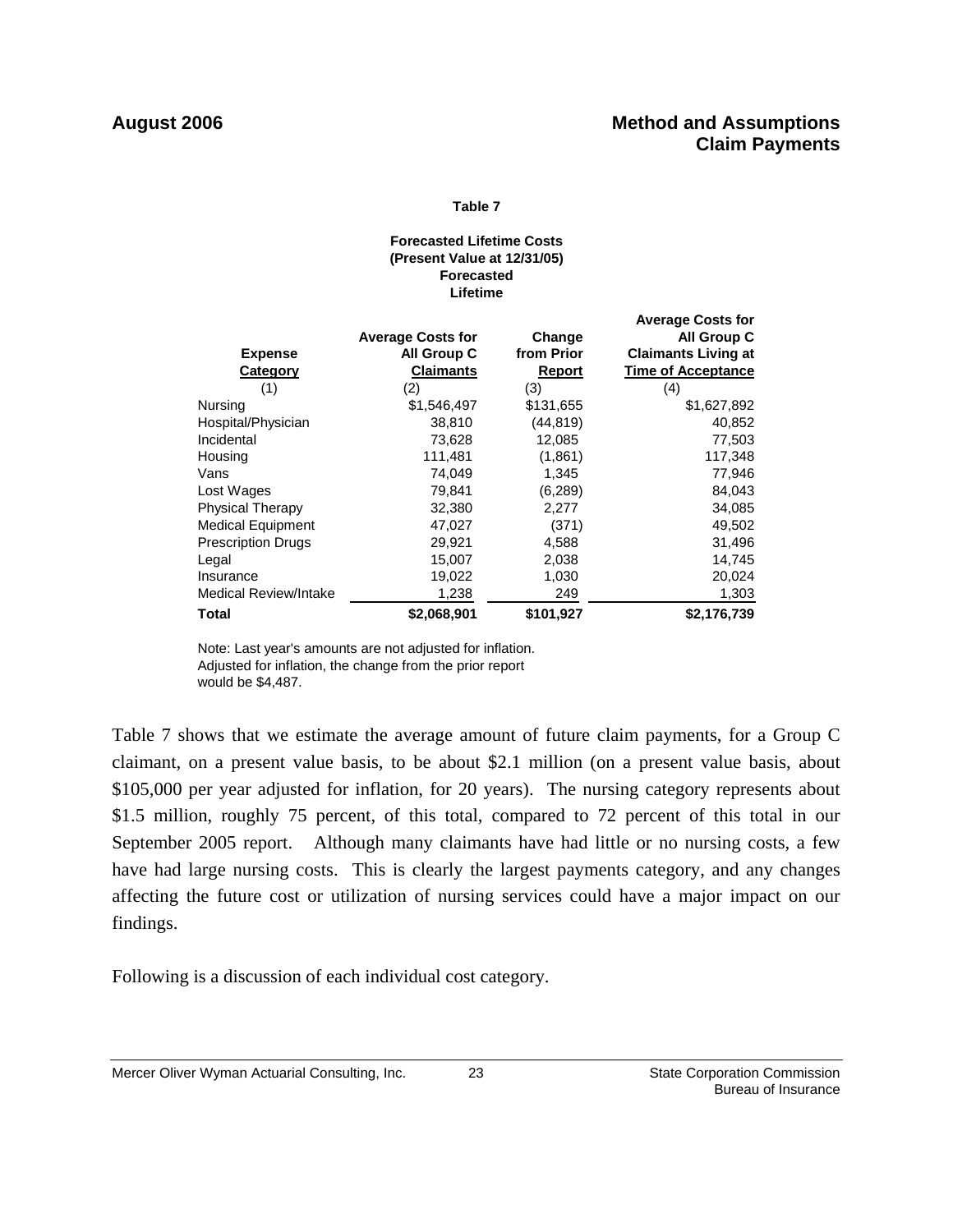### **August 2006 Method and Assumptions Claim Payments**

## Nursing

Nursing covers the cost of in-home nursing care, and represents the most significant payment category for the Program. As shown in Table 6, approximately 54 percent of all payments made by the Program from inception to date have been for nursing. In 2005, nursing care costs increased by approximately 36 percent, from \$4.4 million to \$6.0 million, with a portion of this increase due to the increase, from 64 to 72, in the number of claimants receiving nursing benefits.

Based on our discussions with management of the Program, we understand that a substantial portion of the increase in nursing expenses, both from 2003 to 2004 and from 2004 to 2005, was due to the fact that the nursing community was able to meet a demand for additional nursing services that had not previously been met. We assume that the higher level of nursing services utilized by claimants in 2004 and 2005 represents a one-time shift to a higher level of nursing services, and is not indicative of an underlying upward trend in annual claimant nursing expenses that will continue. The data for the first six months of 2006 suggest that the average cost per claimant, for those claimants receiving nursing care, has not increased significantly over the average cost for the last half of 2005.

Supporting our assumption that the increase in nursing costs does not appear to be a trend, analysis of the claimant data through June 30, 2006 shows that nursing costs, when adjusted for inflation, do not increase as the claimants age. Rather, our analysis suggests that nursing costs, when adjusted for inflation, are relatively flat. Of course, our data is limited to claimants who are no more than 16 years of age. We do not know how their nursing costs will change beyond age 16.

In 2005, the Program paid an average of about \$65,400 per living claimant for nursing costs, which represents a 22.5 percent increase over last year's comparable average. Included in this average are newly admitted claimants, many of whom had relatively little nursing costs in 2005. The average nursing payment made by the Program in 2005 to each living Group A claimant (those who have been in the Program for at least three years) was \$77,400, which represents an approximate 23 percent increase over last year's comparable figure.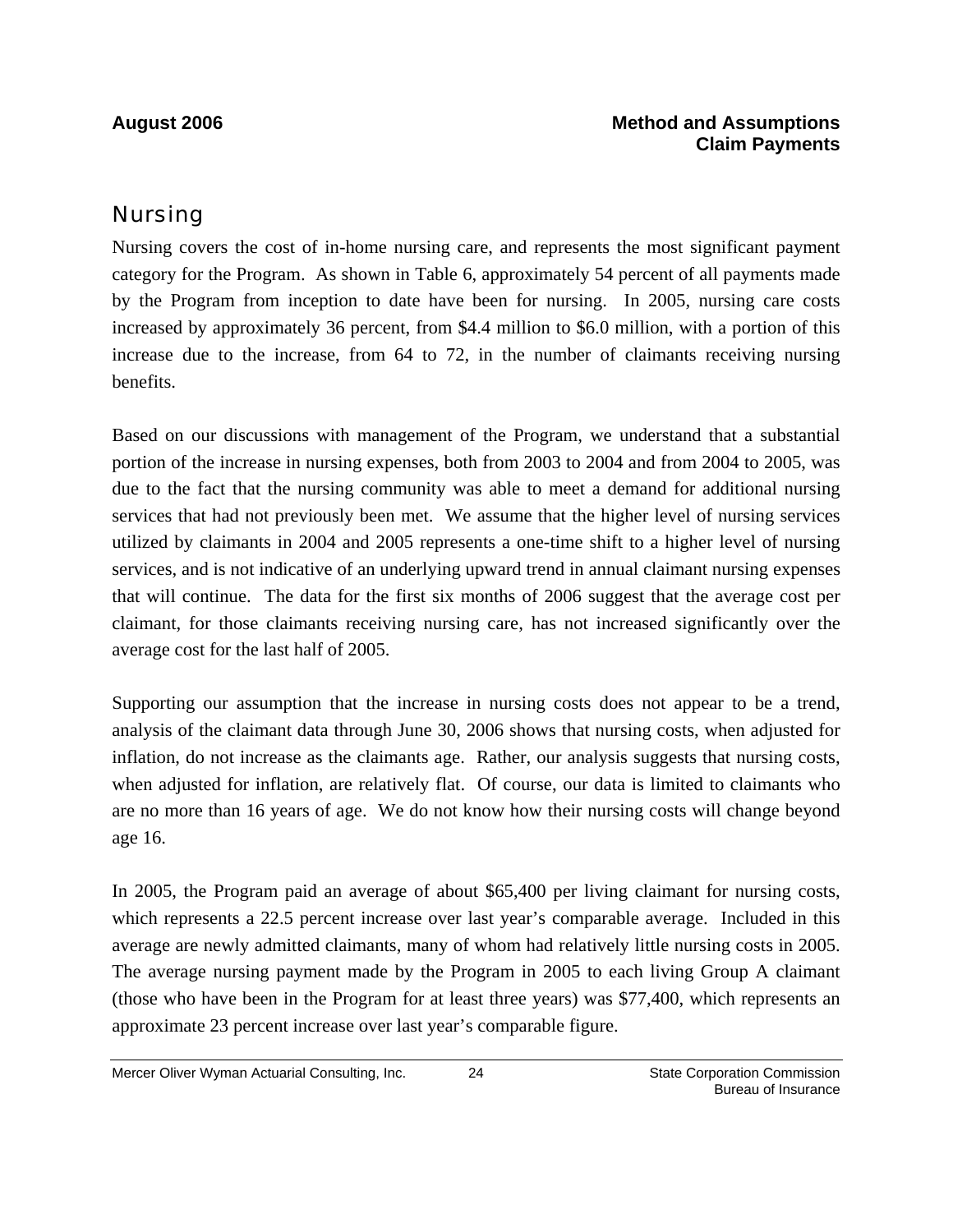The Program's experience also reveals considerable variation in the amount of nursing costs paid to each claimant. Many claimants in the Program have low or no nursing costs, whereas others are receiving round-the-clock nursing at an annual cost in excess of \$200,000. For those claimants receiving nursing services, most of the claimants receive services from licensed practical nurses (LPNs) and other claimants, because of their medical needs, receive services from registered nurses (RNs).

For each of the claimants in Group A, we generally base our future cost projections on the actual payments made to Group A claimants in 2005. Some Group A claimants have had very little costs in the nursing category, and for them we forecast future nursing costs to be \$32,707 per year, at 2005 price levels (this is the equivalent of \$25,000 per year at 2000 cost levels, consistent with the assumption used in our prior report). We use this minimum because we expect that, among those Group A claimants who currently have little or no nursing costs, some percentage will eventually incur nursing costs. We use the actual and forecasted claims experience of Group A claimants to forecast the future claims experience of claimants in Groups B and C and, therefore, this assumed annual minimum also affects our estimates of the forecasted claims experience of claimants in Groups B and C.

Thus far, only three claimants have been institutionalized, one of whom is deceased. Based on this experience, and on discussions with the management of the Program, it appears that families are keeping the claimants at home, with associated nursing care, much longer than had previously been expected. Our current estimates reflect this actual experience and do not assume that claimants will be moved into institutional care.

We assume that the individual and group insurance coverage that claimants have does not provide coverage for nursing costs. This is based on our general knowledge that private health insurance typically excludes coverage for custodial nursing care. Further, this general knowledge is supported by the fact that none of the claimants' insurance coverage pays for nursing costs, according to management of the Program.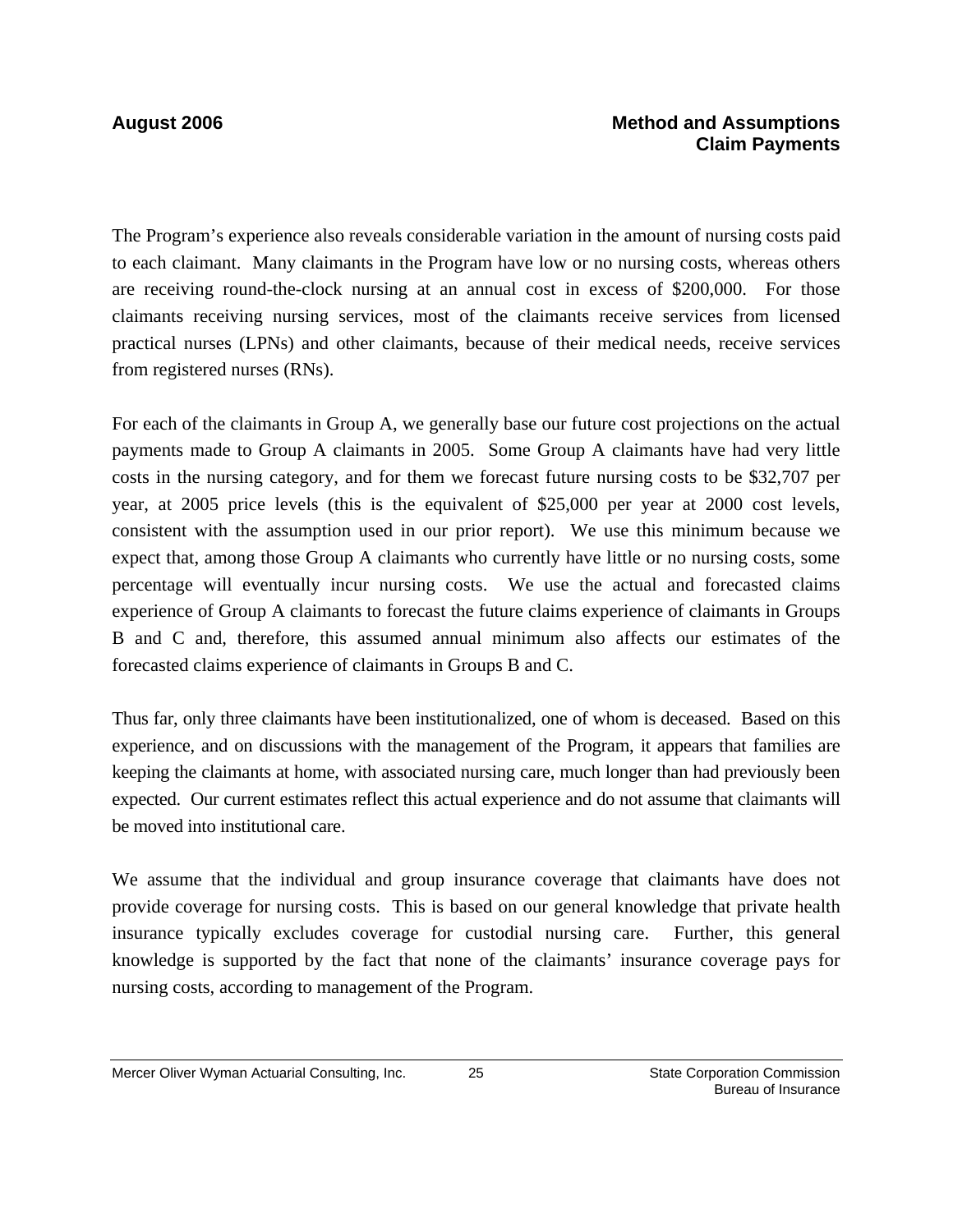Further, we assume that Medicaid does not provide coverage for nursing costs. We understand that, theoretically, Medicaid may cover this cost in some cases. However, none of the claimants in the Program has ever qualified for such payments from Medicaid, and our forecast assumes that none will in the future. Any future discussion between Medicaid administrators and the Program management that leads to the provision of Medicaid benefits for nursing care for some claimants would result in a reduction to our forecast of lifetime nursing costs, all other things being equal.

## Hospital/Physician

The hospital/physician payment category includes costs incurred for surgery, hospitalization, trips to an emergency room, physical examinations, and so forth.

For each of the claimants in Group A, we base our future cost projections for hospital/physician costs on an average of the actual payments made by the Program to the Group A claimants in the past three years. Some Group A claimants have had very little cost in this category, and for them we forecast \$2,563 per year at 2005 cost levels (this is the equivalent of \$2,000 per year at 2000 cost levels, consistent with the assumption used in our September 2005 report). We use this minimum because we expect that, among those Group A claimants who currently have little or no hospital/physician costs, some percentage will eventually incur such costs. We use the actual and forecasted claims experience of Group A claimants to forecast the future claims experience of claimants in Groups B and C and, therefore, this assumed annual minimum also affects our estimates of the forecasted claims experience of claimants in Groups B and C.

We assume that insurance will cover 80 percent of allowable costs in this category, and that 80 percent of allowable costs will translate into 75 percent of actual costs. Therefore, we assume that the Program pays 25 percent of these costs, for claimants who have private insurance. For claimants who receive Medicaid, and for whom the Program has incurred some costs in this payment category, we assume that Medicaid is covering 80 percent of their costs in this category. As discussed in the Sensitivity Testing section of this report, the percentage of costs that we select as being covered by insurance or Medicaid actually has little impact on the final estimates.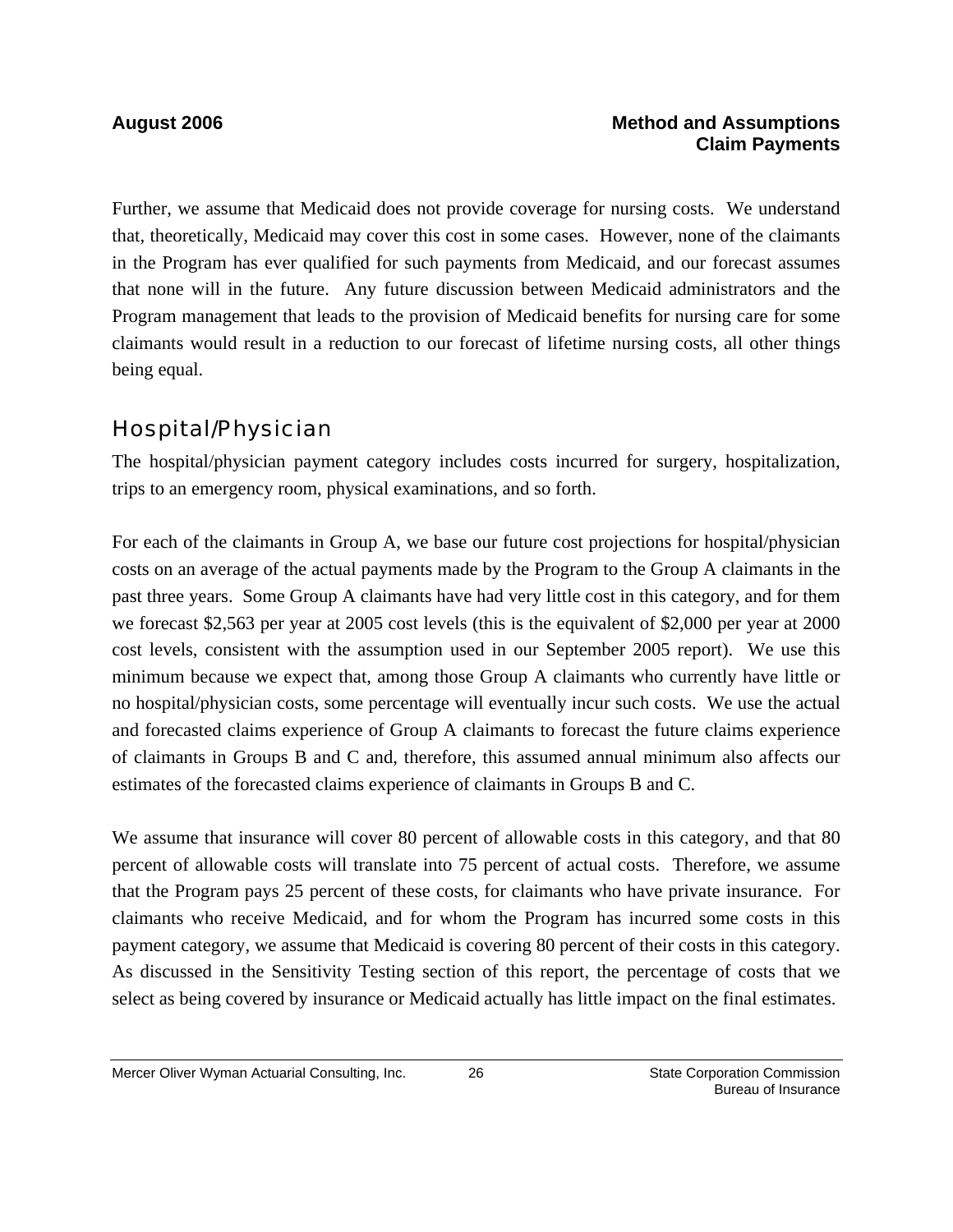## Incidental

The incidental payment category includes: non-durable medical supplies, over-the-counter drugs, feeding tubes, diapers, computers, computer equipment, mileage reimbursement and any other expense not fitting into any of the other payment categories.

The Program's definition of "incidental cost" has not been consistent over time because, when the Program establishes new categories, the types of costs that were previously categorized as incidental are shifted to these new categories. Therefore, for each of the claimants in Group A, we base our projections of future costs on the actual incidental expenses paid to the claimants in Group A in 2005, the most recent full year. We use the actual and forecasted claims experience of Group A claimants to forecast the future claims experience of claimants in Groups B and C.

We assume that neither private insurance nor Medicaid provides coverage for incidental costs and, therefore, that the Program pays 100 percent of these costs.

## **Housing**

Housing costs can be split into four sub-categories:

*Trust homes* – Until September 24, 1999, the Program purchased homes and provided them to claimants for the lifetime of the claimant (claimant families are permitted to remain in the home for six months after the death of the claimant). Although the Program identifies these purchases as costs, they are actually assets of the Program and we treat them as such. There have been a total of 23 trust homes, six of which have been sold following the death of the claimant. All of the trust homes have been used by claimants in Group A.

*Housing Grant* – Beginning September 25, 1999, the Program began to make grants to claimants for the construction of houses. The size of the grant varies according to the construction costs in the area where the claimant will live, but it generally averages about \$350,000. When the grant has been made, it is paid out over time to cover construction costs of the house and incidental, related costs, such as rental costs, while the house is under construction. The claimants own the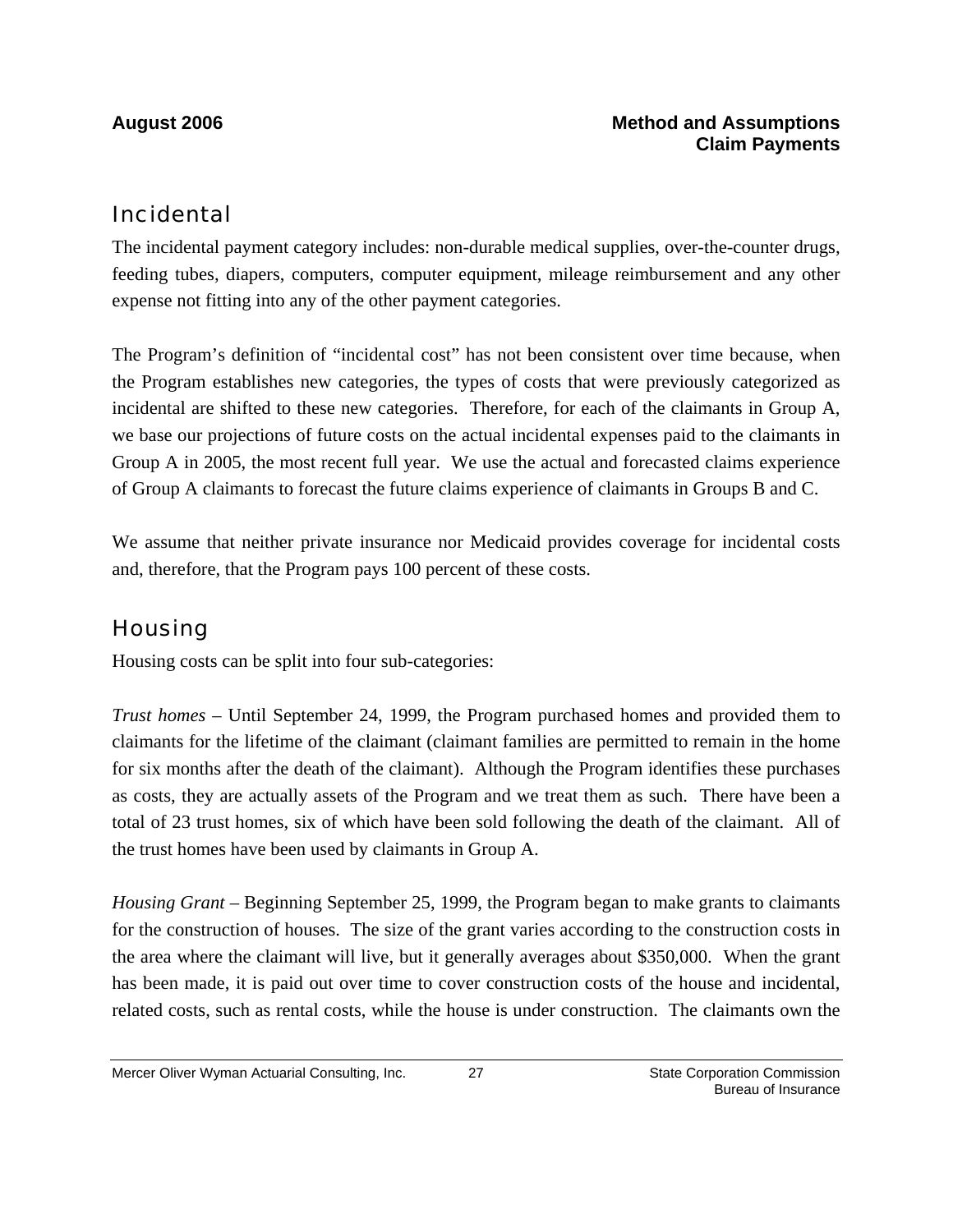homes that they purchase with the aid of housing grants, so these are not assets of the Program. Thirteen grants have been awarded, all to Group A claimants.

*Renovations* – Beginning January 1, 2001, the Program discontinued the housing grant program and, in its place, pays the costs of renovating the claimant's existing house (if the claimant's family owns a home) to add a bedroom and a bathroom. The program will pay for only a onetime renovation for each claimant. A renovation and any additional modifications (for example, ramps, elevators, and lifts) are subject to a maximum benefit of \$175,000 for the lifetime of the claimant. Consistent with our September 2005 report, we have used an average estimate of \$124,287 at 2005 cost levels. Once a claimant has had a renovation completed on their home, we have estimated an average of \$25,000 for additional modifications, mentioned above.

*Rentals -* The July 1, 2003 legislation specified, in section 38.2 – 5016 item 2, "that the board of directors of the Virginia Birth-Related Neurological Injury Compensation Program shall develop and implement a policy to address the needs of infants who are eligible for benefits under the Program for handicapped-accessible housing. The board's policy shall address appropriate housing benefits when the infant's parents or legal guardians are homeowners and are nonhomeowners."

To conform to this legislation, management of the Program has established a rental benefit of \$175,000 for the lifetime of the claimant. This benefit represents the difference between the claimant's current rent and the rent due for an upgraded accommodation that includes those features necessary for handicapped accessibility. The claimant and the claimant's family must have moved to such an accommodation before receiving the benefit. According to management of the Program, the \$175,000 value was selected to be consistent with the current benefit for renovations as discussed above.

For all claimants (or the claimant's family, in the case where a claimant is deceased) who are in a *trust home*, in our past studies we assumed that the Program would pay \$20,000 every three years into a trust fund established for the payment of real estate taxes, maintenance, insurance, and so forth. This estimate is the equivalent of approximately \$7,000 per year. Based on recent discussions with management of the Program, we have learned that the Program has been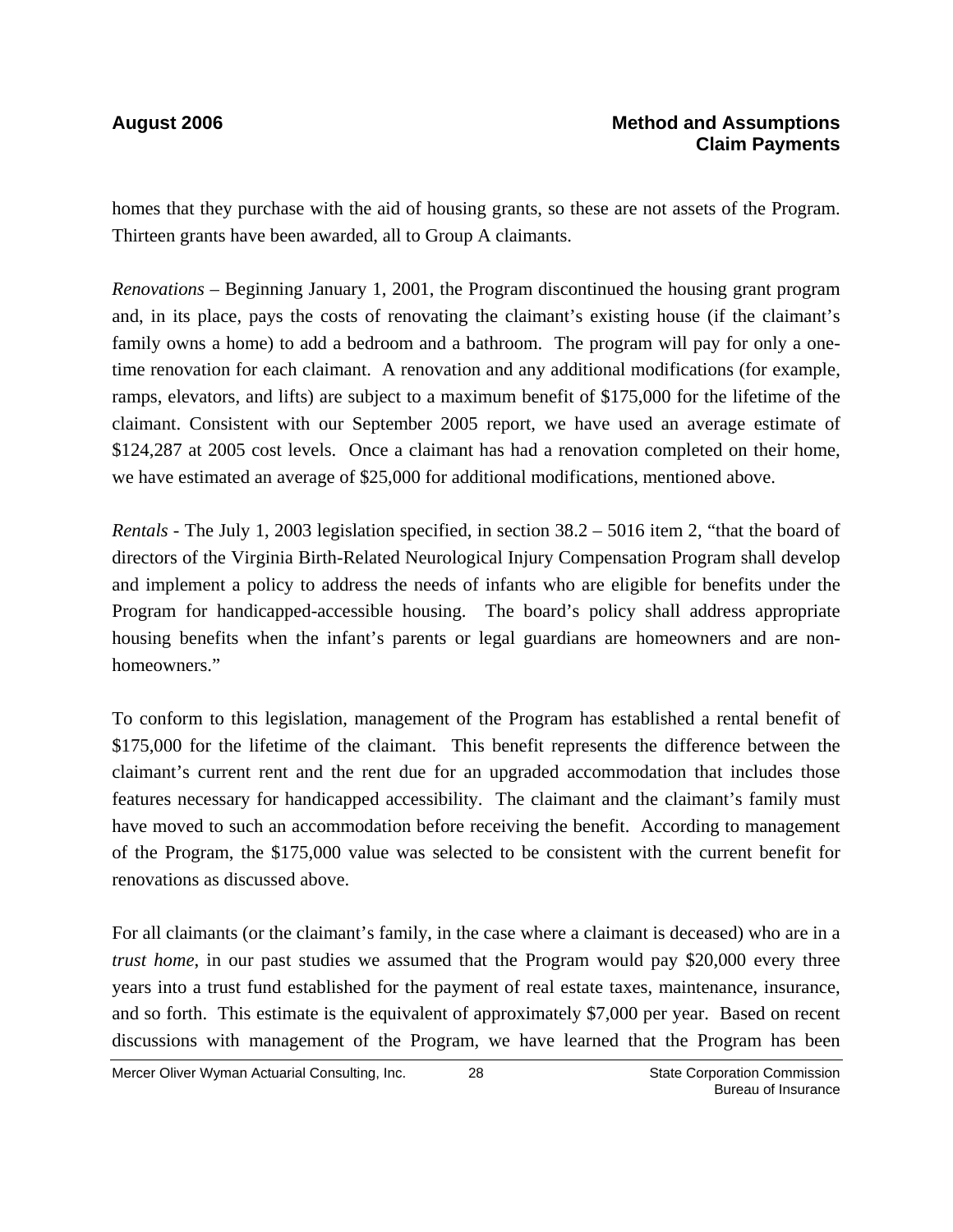### **August 2006 Method and Assumptions Claim Payments**

making annual payments in order to maintain the trust fund accounts at the level of \$20,000. We also have noted that these payments vary widely from claimant to claimant. Therefore, we have begun forecasting these expenses on a claimant-by-claimant basis, based on the prior three years. On average, this change does not have a material impact on our forecast, but we note that our forecasts average to about \$9,000 per year.

For all claimants who have been provided a *housing grant*, whether Group A or Group B, the total amount of the grant is known and we only estimate when it will be paid. The timing of the payment depends on the timing of the construction of the new home. We generally assume that the Program will pay any outstanding balances on the grants over the two-year period from 2005 through 2006. As of December 31, 2005, there are outstanding housing grants for 13 claimants, for a total outstanding value of approximately \$700,000. Although the Program did not pay any money for housing grants in 2005, claimants who have not used up their full grant allocation may still request the Program to pay for either initial or additional home renovations. Accordingly, we have estimated that the entire unused and outstanding grant amount of \$700,000 will be requested and paid out over the next two years.

For all Group A and Group B claimants who are living and who are not in a trust home and who have not been given a housing grant, as well as for all Group C claimants, we assume that future housing costs will be \$124,287 (at 2005 cost levels) for *renovations and rentals* (except in those cases where the renovations have already been completed)*.* For claimants in Groups A and B, we assume that this amount will be paid over a two-year period from 2005 through 2006. For claimants in Group C, we assume that this amount will be paid, on average, in four years.

Neither private insurance nor Medicaid provides coverage for housing costs.

## Vans

The Program purchases vans for every claimant who is restricted to a wheelchair, if the claimant requests a van. Virtually all claimants are restricted to wheelchairs. Of the 91 claimants living as of December 31, 2005, only six were ambulatory.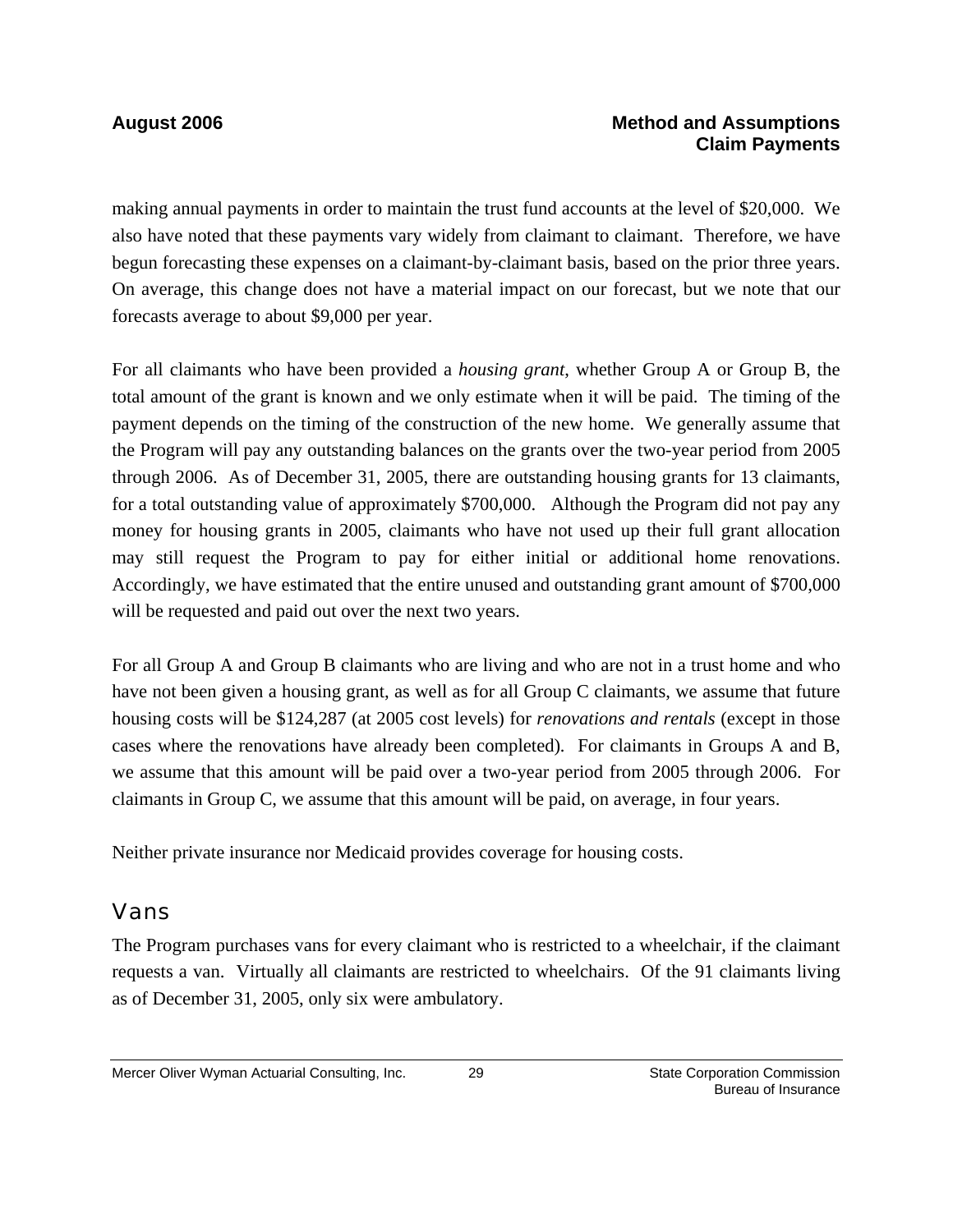### **August 2006 Method and Assumptions Claim Payments**

In the initial years of the Program's operation, the Program purchased a mini-van for the claimant's first van. Special equipment, such as lifts, was added and repaired by the Program as needed. The van would then be used until the claimant outgrew it, generally at about age seven, at which time the Program purchased a full-size van for the claimant. Between 1997 and 1998, the Program started purchasing full-size vans as the first vans, rather than mini-vans. Beginning in 2002, the claimant's family has the option of selecting a modified mini-van or a full-size van. According to management of the Program, both options are at similar costs to the Fund. Beginning in 2003, the claimant's family was given a cost allowance for a vehicle of their choosing. The allowance is approximately \$5,000 larger for those families for which the claimant is older and taller. On an on-going basis, the Program covers any repairs to the special equipment on the van, but repair and maintenance of the van itself is the responsibility of the claimant. Vans purchased by the Program for claimants become the property of the claimants and are not assets of the Program.

Consistent with the amount included in our September 2005 report and based on discussion with management of the Program, we assume that the average price of a van, with necessary equipment and including a provision for future repair of the equipment, is \$31,942 at 2005 cost levels (this is the equivalent of \$30,000 per year at 2000 cost levels). Further, we assume that the Program will replace full size vans every eight years. This is the same assumption we used in our last study.

Neither private insurance nor Medicaid provides coverage for vans.

## Lost Wages

For claimants age 18 or older, the Program will pay for lost wages.

No claimants have attained the age of 18, and so this benefit has not yet been paid. The amount to be paid to each claimant is fixed at 50 percent of the private average weekly non-agricultural wage in Virginia. Currently, the average weekly non-agricultural wage results in an annual amount of about \$39,760, and we use 50 percent of this, \$19,880 per year (at 2005 cost levels),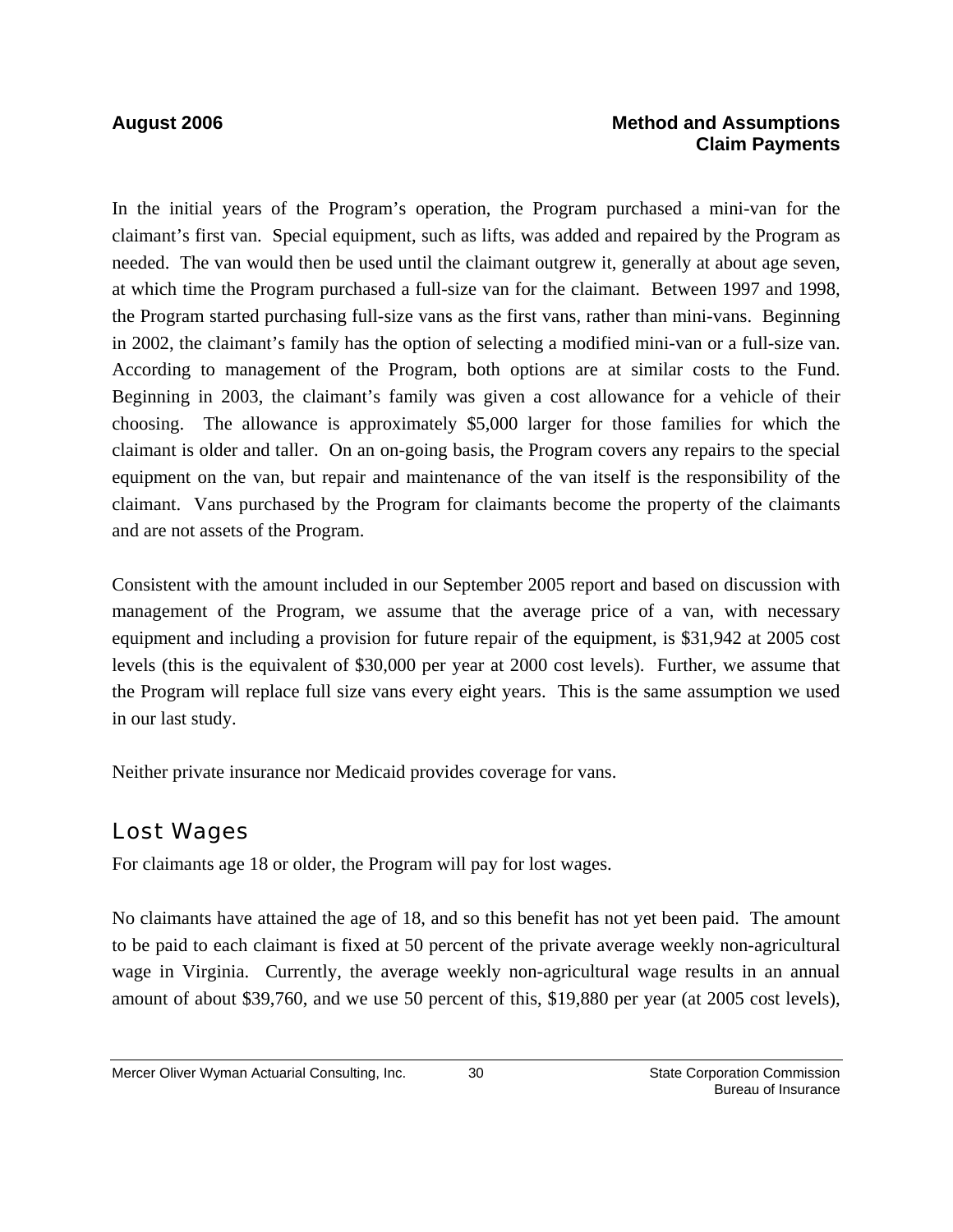for our forecast. For each claimant, we adjust the \$19,880 for inflation to forecast the annual amount that will be paid at age 18 and beyond.

## Physical Therapy

Most claimants receive physical therapy for several years.

According to our discussion with management of the Program during 2005, and consistent with our observations for older claimants, physical therapy expenses tend to decline over time.

We forecast that for most of the claimants: the costs for each of the next five years will equal the costs of the most recent year; the costs of each of the subsequent five years will be one-half of the costs of the most recent year; the costs thereafter will be \$0. This is consistent with the methodology used in our September 2005 report.

We use the actual and forecasted claims experience of Group A claimants to forecast the future claims experience of claimants in Groups B and C and, therefore, our assumptions regarding the physical therapy expenses of Group A claimants also affects our estimates of the forecasted claims experience of claimants in Groups B and C.

We assume that private insurance and Medicaid provide coverage for physical therapy, in the same way that they provide coverage for hospital/physician expenses, as discussed above.

## Medical Equipment

The medical equipment payment category includes costs associated with durable medical supplies. The most expensive component is wheelchairs. The Program provides children with their first wheelchair at about the age of three and provides replacement wheelchairs as the children grow.

For each of the claimants in Group A, we base our projections of future medical equipment costs on the actual payments made in the most recent three years. We use the actual and forecasted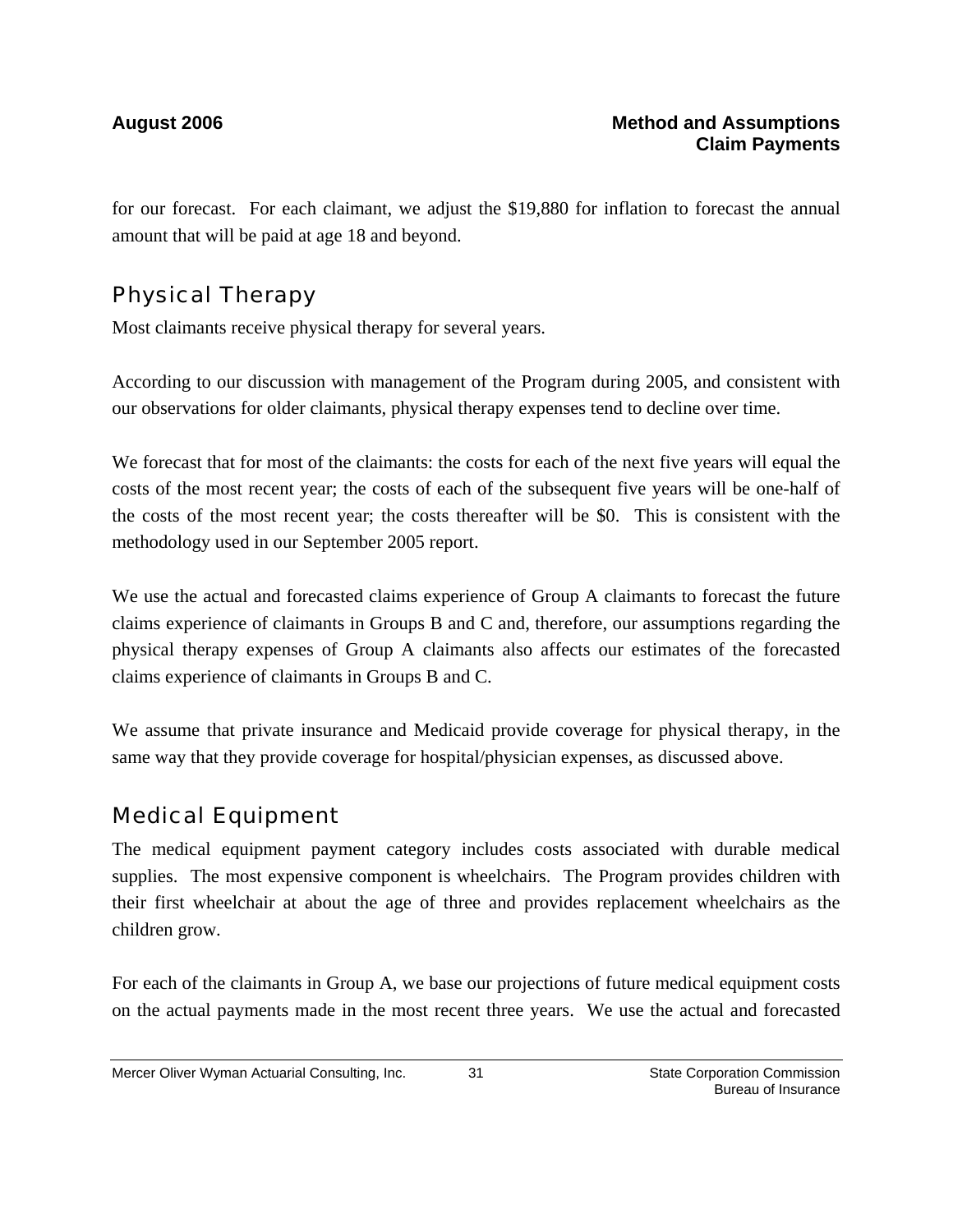claims experience of Group A claimants to forecast the future claims experience of claimants in Groups B and C.

We assume that private insurance and Medicaid provide coverage for this payment category, in the same way that they provide coverage for hospital/physician costs, as discussed above.

## Prescription Drugs

The Program did not begin to use a separate category for prescription drugs until 2000. Prior to 2000, these costs were assigned to other categories. For Group A claimants we project future costs based on the actual payments to Group A claimants in the most recent year. We use the actual and forecasted claims experience of Group A claimants to forecast the future claims experience of claimants in Groups B and C.

We assume that private insurance will provide coverage for this payment category in the same way as discussed above for hospital/physician costs. Based on claims histories for claimants who have Medicaid, however, we generally assume that Medicaid will cover 100 percent of costs in this category. We have been told by management of the Program that not all drugs are covered by Medicaid, and the Program's records indicate that the Fund has made insignificant payments for prescription drugs for two Group A claimants who have Medicaid. We forecast that these payments will continue.

## Legal

Legal costs are incurred, by both the Program and the claimants, during the application process.

We assume that claimants in Groups A and B will not have any additional legal costs. For Group C, we forecast legal costs equal to the average legal costs for Group A.

Neither private insurance nor Medicaid provides coverage for legal costs.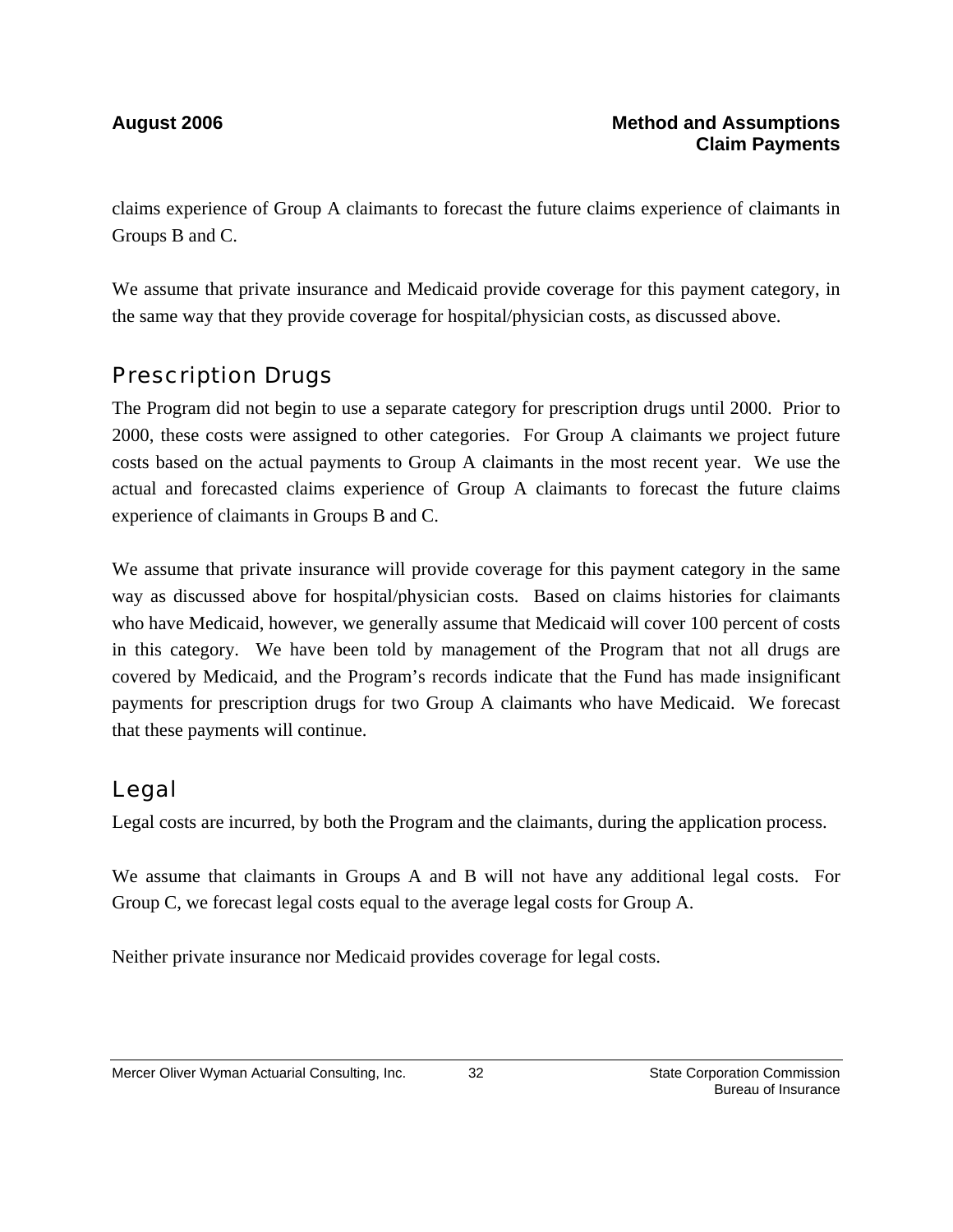### **Insurance**

The Program pays for automobile insurance for the vans, up to \$500 per year; this is equal to the amount paid in our September 2005 report. In addition, there are several claimants for whom the Program pays the premiums for private health insurance. We understand that the Program encourages families to purchase health insurance if they are otherwise uninsured, and the Program will pay the premium if necessary.

For each of the claimants in Group A, we project future automobile insurance costs at \$500 per year for each claimant who has, or is projected to have, a van. For the Group A claimants for whom the Program is paying for private health insurance, we forecast the future annual cost to be equal to the actual cost paid by the Program in 2005.

Neither private insurance nor Medicaid provides coverage for these costs.

### Medical Review/Intake

The medical review/intake category of payment includes costs that are paid by the Program during the claimant's application process.

The Program recently established this category of payment. However, as mentioned in our September 2005 report, we understand that the costs per claimant have generally increased in recent years as the admission process has become more involved. For example, three or four medical opinions are now generally required, rather than only one.

We forecast \$0 of future costs in this category for Group A and Group B claimants. For Group C claimants, we estimate the future costs based on the actual average costs for Group B claimants.

Neither private insurance nor Medicaid provides coverage for these costs.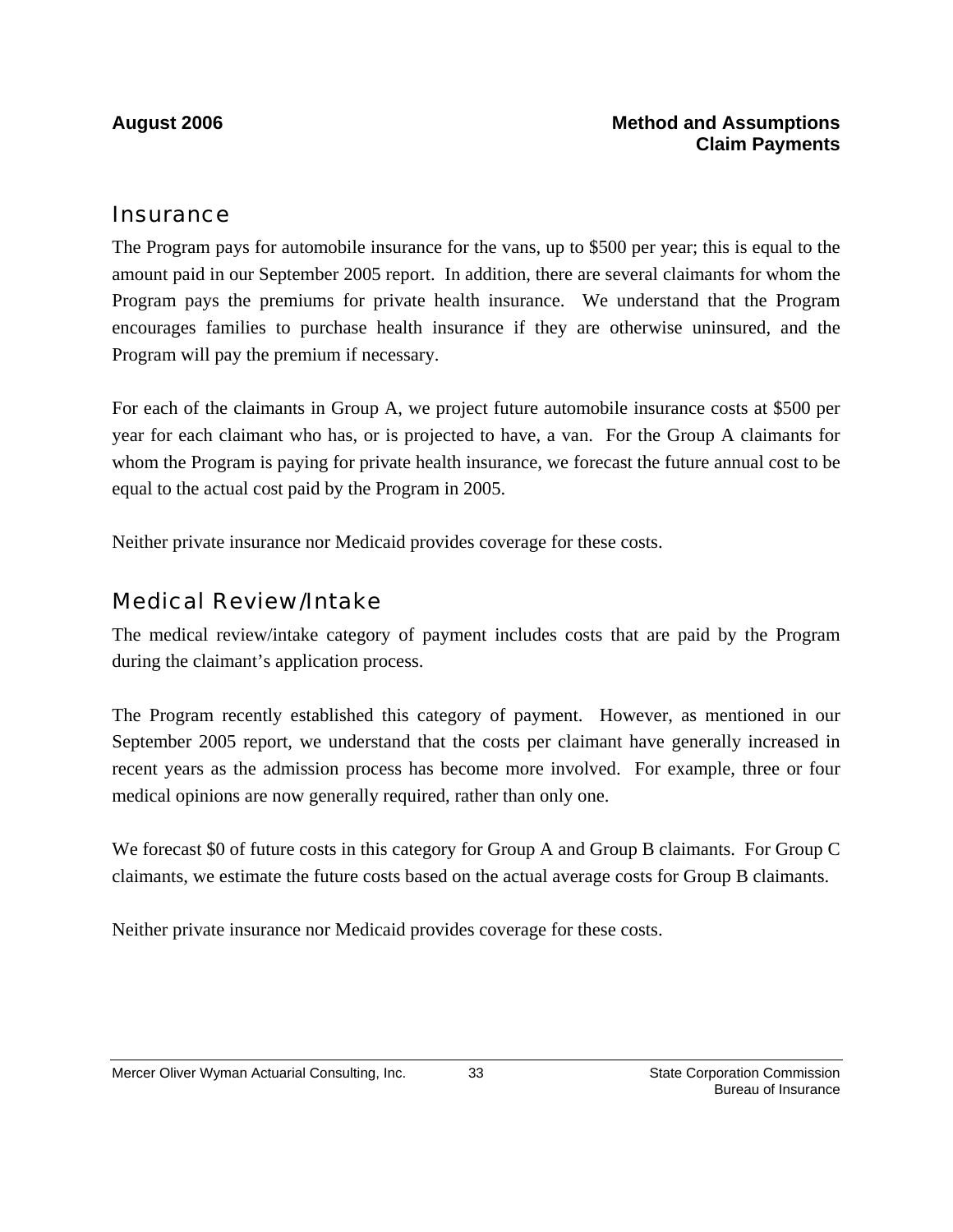## Other Assumptions

### Inflation

For each of the payment categories discussed above, we estimate the annual inflation rate that will apply to future annual costs. We base these inflation rates on consumer price indexes published by the Bureau of Labor Statistics, including the "Consumer Price Index; All Urban Consumers; All Items," which we refer to as the "general inflation index." Our assumptions are shown in Table 8.

**Table 8**

|                           | Annual<br><b>Inflation</b><br>Rate | <b>Incremental</b><br><b>Difference</b><br>from General |                                                     |
|---------------------------|------------------------------------|---------------------------------------------------------|-----------------------------------------------------|
| <b>Expense Item</b>       | (Percent)                          | <b>Inflation</b>                                        | <b>CPI Urban Index For:</b>                         |
| (1)                       | (2)                                | (3)                                                     | (4)                                                 |
| General Inflation         | 3.32                               | 0.00                                                    | All Items (1913-2005)                               |
| Incidental                | 3.32                               | 0.00                                                    | All Items (1913-2005)                               |
| Hospital/Physician        | 5.16                               | 1.84                                                    | Medical Care Services (1991-2005)                   |
| Nursing                   | 4.47                               | 1.15                                                    | Professional Services (1991-2005)                   |
| <b>Physical Therapy</b>   | 4.47                               | 1.15                                                    | Professional Services (1991-2005)                   |
| <b>Medical Equipment</b>  | 4.78                               | 1.47                                                    | Prescription Drugs and Medical Supplies (1991-2005) |
| Vans                      | 0.86                               | -2.45                                                   | New and Used Motor Vehicles (1993-2005)             |
| Housing                   | 3.55                               | 0.23                                                    | Housing (1991-2005)                                 |
| Legal                     | 5.38                               | 2.06                                                    | Legal Services (1991-2005)                          |
| Medical Review/Intake     | 3.32                               | 0.00                                                    | All Items (1913-2005)                               |
| Insurance                 | 3.32                               | 0.00                                                    | All Items (1913-2005)                               |
| <b>Prescription Drugs</b> | 4.78                               | 1.47                                                    | Prescription Drugs and Medical Supplies (1991-2005) |
| Lost Wages                | 3.32                               | 0.00                                                    | All Items (1913-2005)                               |

For each specific consumer price index and for the general inflation, Table 8 shows the annual rate of inflation that we forecast and the incremental difference between this assumed inflation rate and the inflation rate we forecast for the general inflation. For example, as shown in Column 2, we forecast that the annual inflation rate for nursing costs will be 4.47 percent, and this amount exceeds our forecast of the General Inflation rate by 1.15 percentage points (4.47 –  $3.32 = 1.15$ ) as shown in Column 3.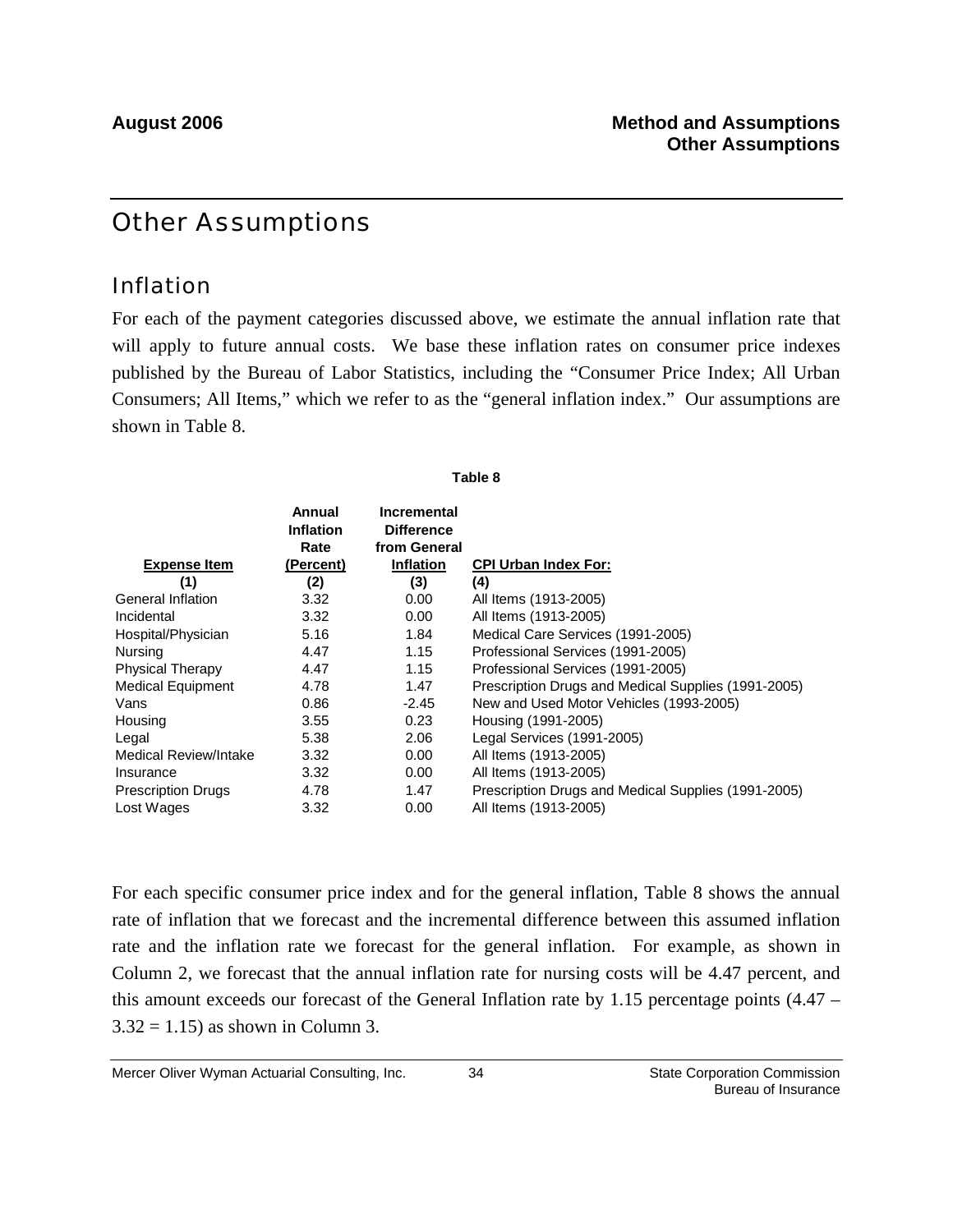In addition, the table identifies the specific cost index upon which we base our estimate. The index labeled Professional Services is actually a subset of Medical Care Services.

As shown in Column 4 of Table 8, we have information on the general inflation from 1913, but we only have information on the other cost indexes for shorter periods, such as from 1991 or 1993. Therefore, we first compare each cost index to the general inflation index, for a comparable time period, in order to estimate the difference between the change in that cost index and the change in the general inflation index. We then estimate the long-term rate of general inflation based on data from 1913 through 2005, and estimate the long-term rate of change for the individual indexes based on the assumed difference between that index and the index for general inflation. For example, based on data from 1991 through 2005, we estimate that the increase in costs for nursing is equal to the increase in the general inflation rate, plus 1.15 percentage points. We estimate that the long-term rate of general inflation is 3.32 percent and, therefore, we estimate that the long-term increase in nursing costs will be 4.47 percent  $(1.15 +$  $3.32 = 4.47$ .

The rates of inflation that we select reflect only changes in the unit costs of goods and services and are not intended to include provision for changes in the utilization of the Program's benefits and services. Our assumptions regarding changes in utilization are discussed later in this report.

### Interest Rate

After forecasting the future costs, using the payment assumptions and inflation rates discussed above, we discount the future costs to a present value. This requires that we assume a specific interest rate for discounting purposes. We forecast an annual rate of return of 6.56 percent, which we use for discounting purposes.

In our September 2005 study, we assumed a 6.55 percent rate of return. In that study, we based this interest rate assumption primarily on the expected rate of return on invested assets, as stated by Merrill Lynch, the Fund's investment manager.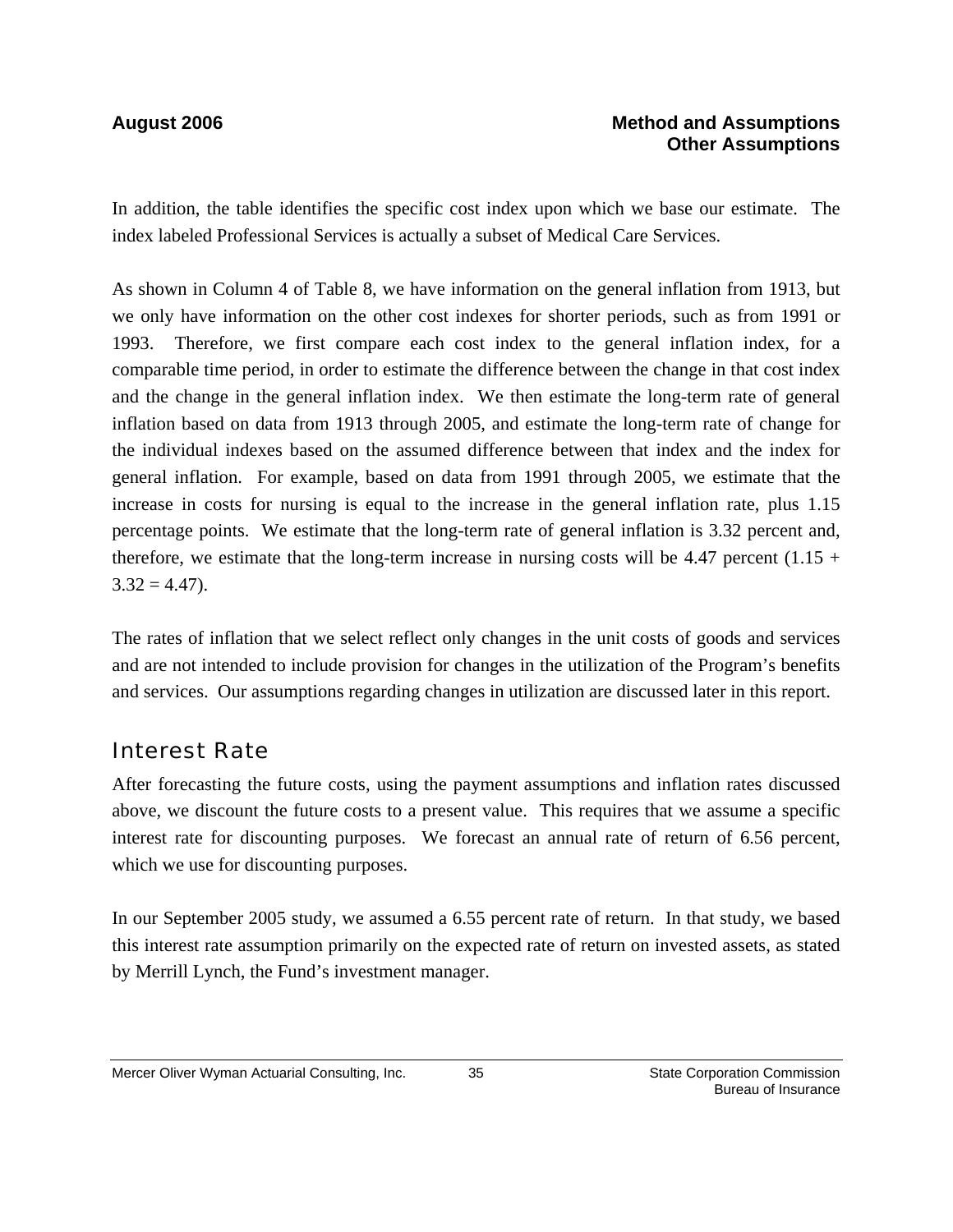### **August 2006 Method and Assumptions Other Assumptions**

In August 2005, the Fund changed investment advisors, from Merrill Lynch to SunTrust. Management of the Fund has provided its Investment Policy Statement, dated March 1, 2005, in which the Fund indicates that its investment goal "targets a total annual return of 6.8 percent." In forecasting a projected rate of return for the Fund's assets, we have continued to select a differential of 3.50 percentage points above our forecast of general inflation, resulting in a projected rate of return of 6.82 percent for the invested assets. Based on our conversations with the Fund, we understand this forecasted rate of return to be consistent with the Fund's investment strategy as outlined in its revised Investment Policy Statement.

We understand that the assets managed by Merrill Lynch yielded a 1.4 percent annualized rate of return from January 1, 2005 through June 30, 2005, and that the assets managed by SunTrust yielded a 6.7 percent annualized rate of return from August 4, 2005 through December 31, 2005. We do not know what the rate of return was for the period July 1, 2005 through August 3, 2005. During 2004 and 2003 Merrill Lynch earned approximately 6.1 percent and 9.9 percent, respectively. The rates of return for 2004, and probably for the full year of 2005, have been lower than our forecast of a 6.82 percent long-term rate of return for these assets. If the annual rates of return in future years are consistently lower than our 6.82 percent estimate, we may need to adjust our assumptions.

Consistent with our September 2005 report we do not inflate the value of the trust houses. This is according to Generally Accepted Accounting Procedures (GAAP) that specifies that the value of the trust house is the *lesser* of the cost of the house or the market value of the house. We have not been provided with the market value of the trust houses and, to the extent that the market value of the trust houses is greater than the cost, our estimates of the value of this asset will be conservative. However, given the magnitude of this class of asset relative to the total assets of the Fund, it is our opinion that the difference will not be material.

The value of the trust houses, \$5,142,281 as provided by management of the Program is slightly higher (about \$100,000 higher) than the value used in our September 2005 report. This difference is not material.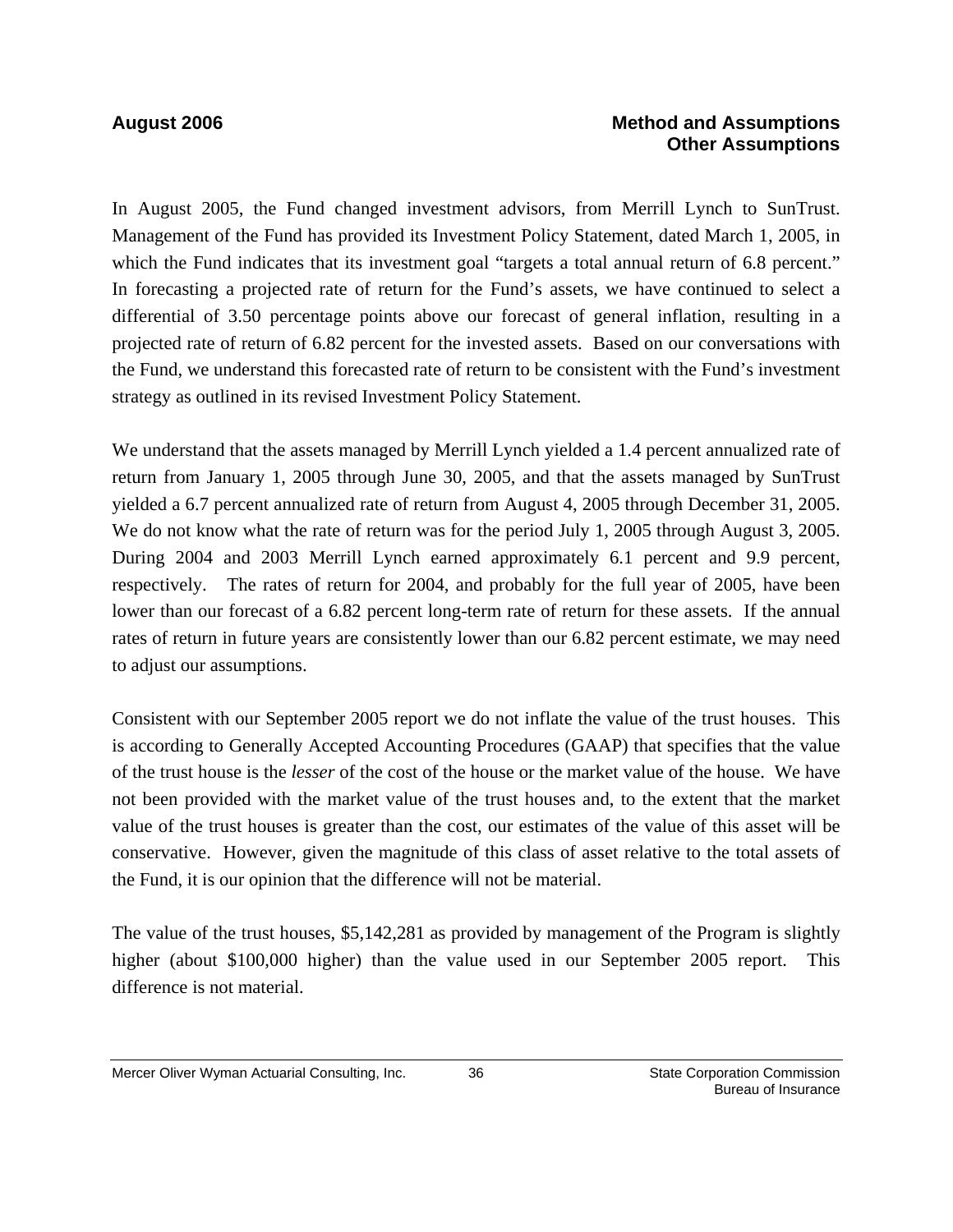## **Mortality**

For this report, we revised the mortality (life expectancy) table that we used in our 2005 report. In the discussion that follows, we review four mortality tables:

- The 1999 Table, which is the table that we introduced at the time of our 1999 study.
- The "Blended Table," which we calculated as one step in our approach to a new 2006 table.
- The 2005 Table, which is the table that we used in our 2005 study (and which evolved from a series of mortality tables used each year from 2001 through 2004).
- The 2006 Table, which is the table that we are introducing in this study.

### *1999 Table*

At the time of our 1999 report, we revised the table that had been in use for previous reports. That prior table was based on the assumption that the mortality rate of claimants in the Program would be double the mortality rate of children with cystic fibrosis, and would be slightly more than double during the first year of life. That prior table had originally been based on the expectation that claimants in the Program would have a very short life expectancy.

At the time of our 1999 report, we observed that the actual number of claimant deaths was less than what we would have expected based on the mortality table previously used, and we revised the table for that report so that it was identical to the underlying cystic fibrosis mortality table.

This table has an underlying average life expectancy of 17.5 years from birth, and an average life expectancy of 19.5 years for a child that attains the age of three. (Because claimants generally neither apply to, nor are admitted by, the Program until after the age of three or four, it is useful to show the life expectancy for children that have reached the age of three in addition to the life expectancy at birth.)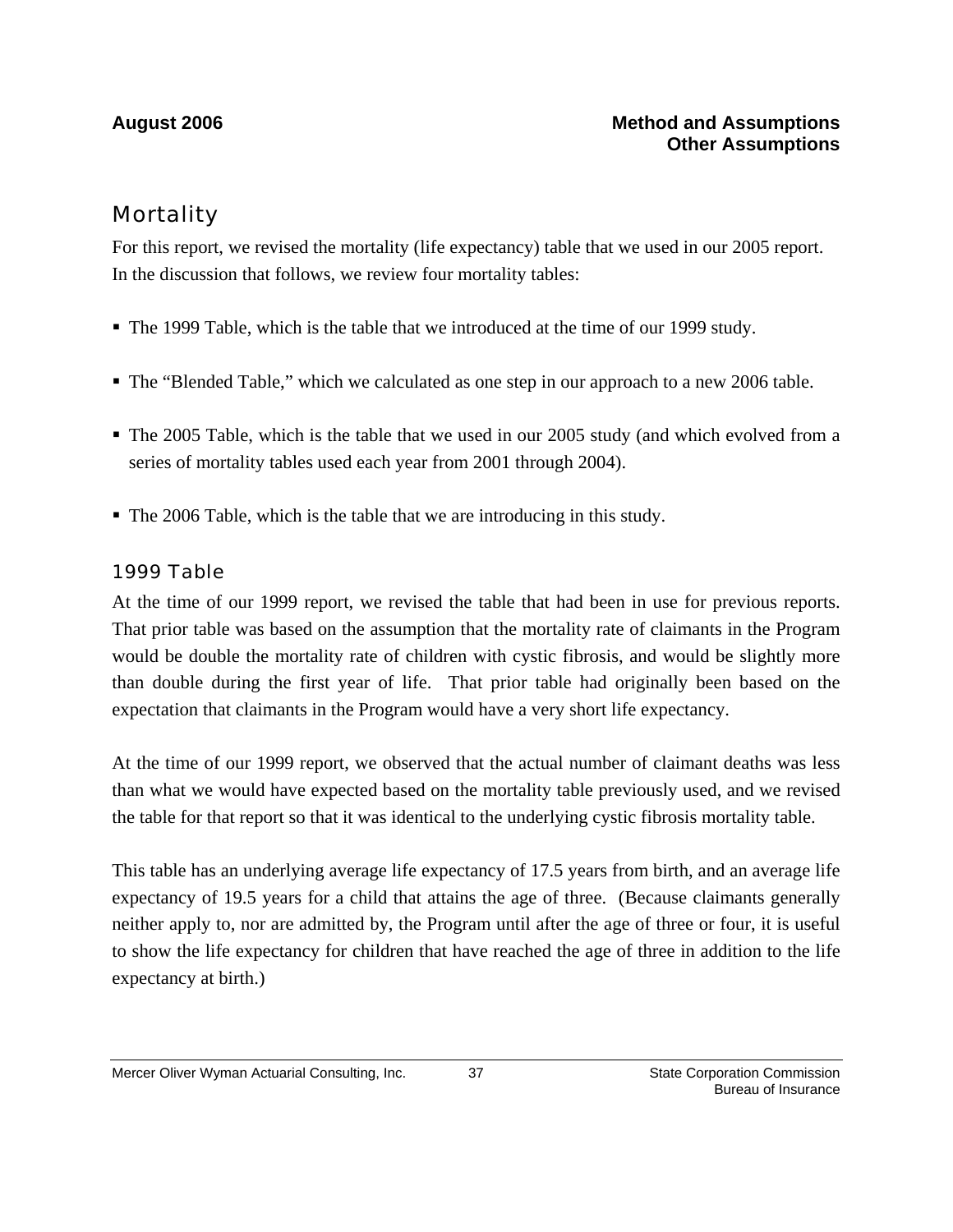### *Blended Table*

The Blended Table represents a combination of the 1999 Table and the 1998 U.S. Life Table, which is a mortality table for the population at-large. The blended table was created based on the following assumptions:

- The 1999 table is appropriate for use through age 15.
- Beyond age 15, the mortality of the claimants will gradually approach the standard mortality, merging with the standard mortality at age 85.

The logic underlying the Blended Table is that the claimants will have relatively high mortality during the first 15 years of life. The longer the claimants live, however, the more their future mortality will mirror the mortality of the standard population.

We developed the Blended Table in 2001, based on information contained in "Life Expectancy of Adults with Cerebral Palsy" by Strauss and others which appeared in *Developmental Medicine & Child Neurology, 1998.* In this study, the authors make use of a large database covering the developmentally disabled in California. This study suggests that the mortality of a population with cerebral palsy, which is a non-progressive disease, will gradually approach the standard mortality as the population ages. Virtually all of the claimants in the Program have cerebral palsy. Therefore, there is reason to believe that the Blended Table may be appropriate.

This table has an underlying average life expectancy of 22.1 years, from birth, and an average life expectancy of 24.7 years for a child who has attained the age of three.

### *2005 Table*

In 2001 we began to move toward the Blended Table:

- The 2001 Table was an 80/20 weighting of the 1999 Table and the Blended Table
- The 2002 Table was a 70/30 weighting of the 1999 Table and the Blended Table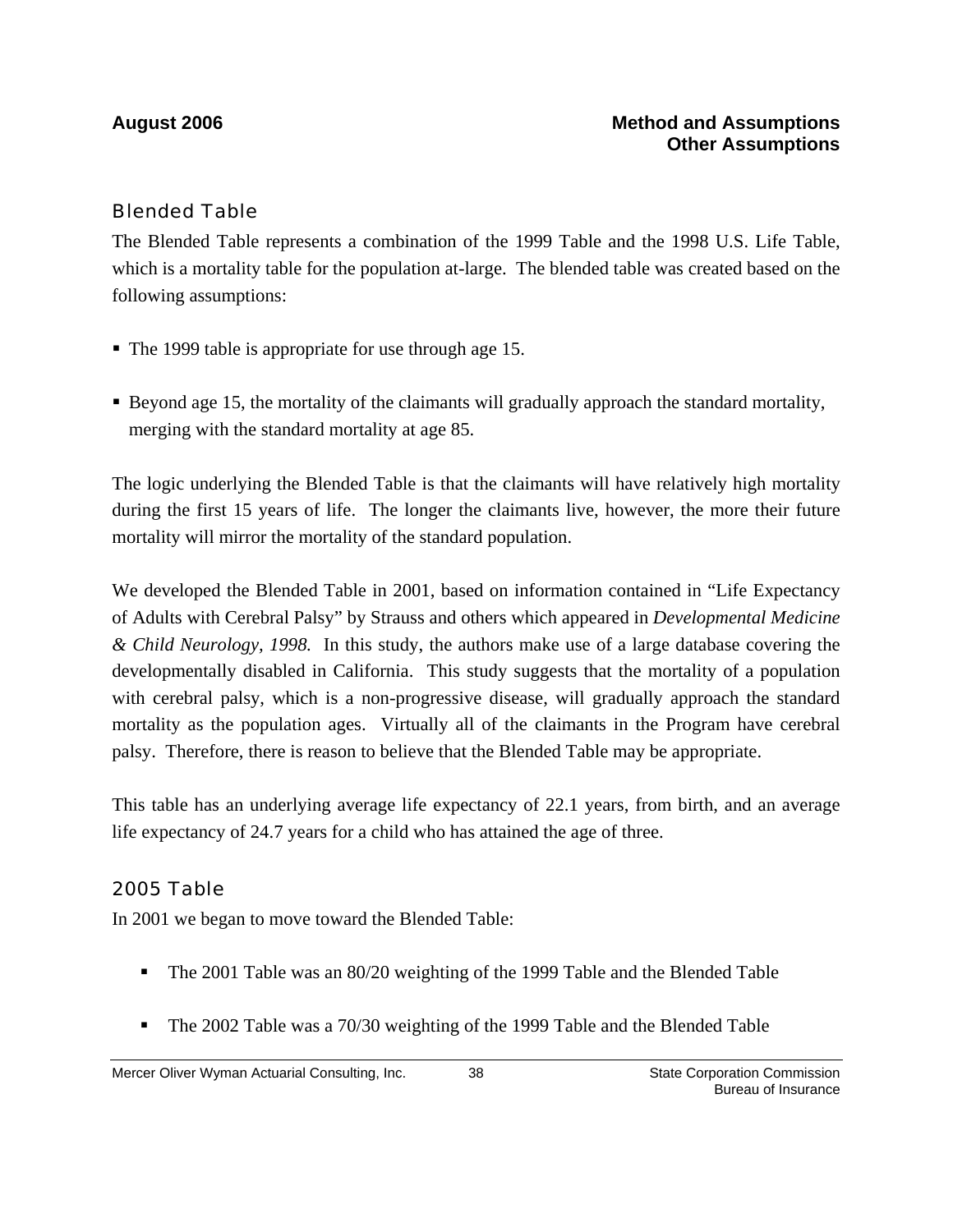- The 2003 Table was a 60/40 weighting of the 1999 Table and the Blended Table
- The 2004 Table was a 50/50 weighting of the 1999 Table and the Blended Table
- $\blacksquare$  The 2005 Table was equal to 85 percent of the mortality in the Blended Table for ages 0 through 15 and a 40/60 weighting of the 1999 Table and the Blended Table for ages greater than 15.

The 2005 table had an underlying average life expectancy of 21.2 years, from birth, and an average life expectancy of 23.4 years for a child who has attained the age of three.

### *2006 Table*

In our 2006 study, we have revised the mortality table for all years. We have set mortality equal to 80% of the mortality in the Blended Table for ages 0 through 15 and equal to a 30/70 weighting of the 1999 Mortality Table and the Blended Table for ages greater than 15. The shift from a 40/60 weighting (reflected in our 2005 report) to a 30/70 weighting of these two mortality tables for years 15 and older is consistent with our approach in prior studies.

For ages 0 through 15, the change from 85% of the mortality in the Blended Table to 80% is based on our evaluation of the actual mortality of the claimants in the Program (13 deaths among those who were living when admitted to the Program), as compared to the number of deaths predicted by the 2005 Table (19.7 deaths). In other words, the claimants in the Program have had a more favorable mortality than had been expected, and consequently we have decreased our estimate of the mortality.

We have considered the fact that both the Census Bureau and Society of Actuaries frequently produce new mortality tables. In our opinion, for the purpose of estimating the liabilities of the Birth Injury Fund, it is not necessary for us to adopt these new tables as they become available. Instead, in our opinion, the appropriate approach is to (a) continue to ensure that the mortality table is reasonably consistent with the Program's actual experience at the younger ages (for which the Program has data), and (b) continue to use expected experience for the higher ages

Mercer Oliver Wyman Actuarial Consulting, Inc.  $\qquad 39$  State Corporation Commission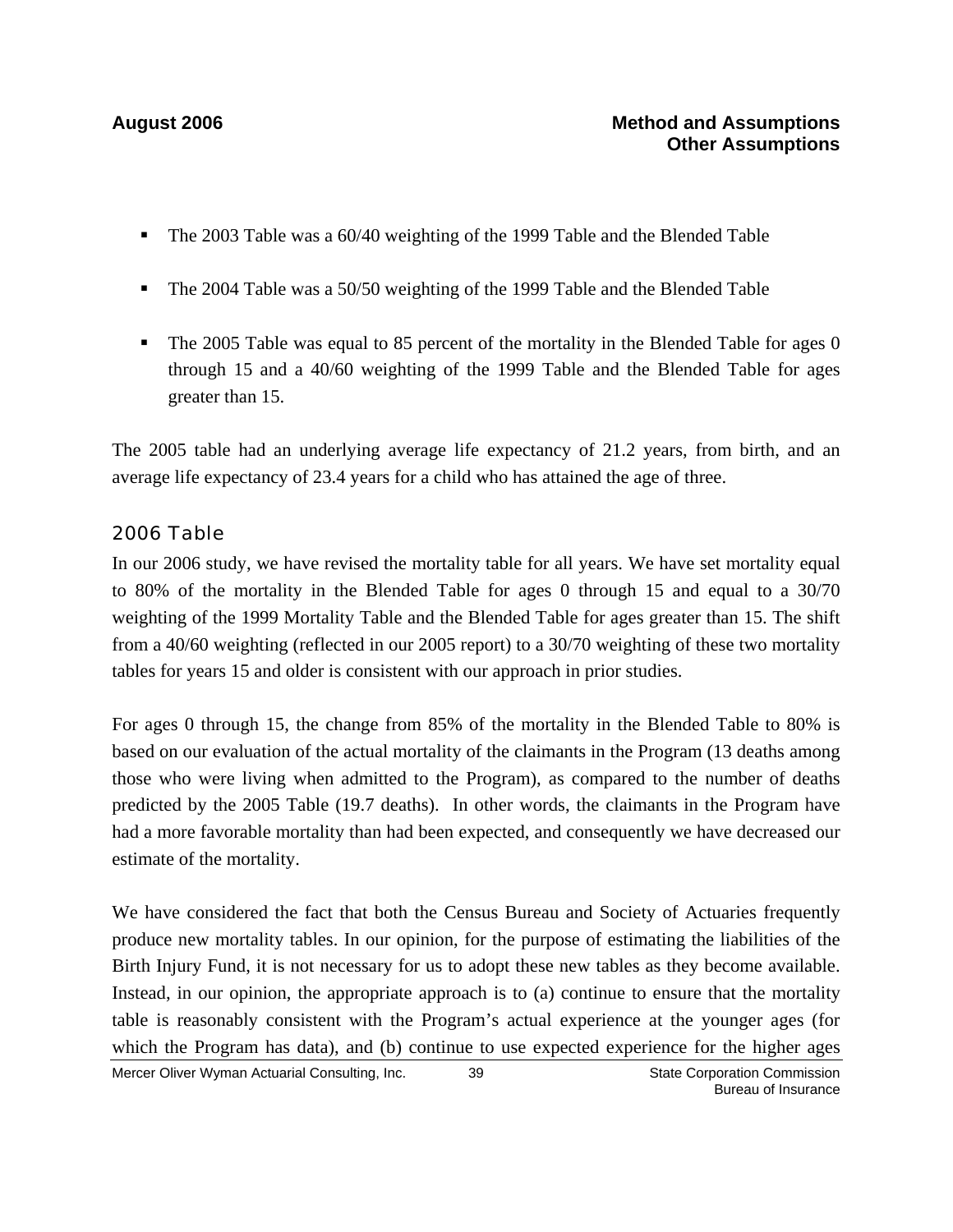(grading to published standard mortality, as suggested by the study by Strauss and others cited on page 38).

This table has an underlying average life expectancy of 22.3 years, from birth, and an average life expectancy of 24.4 years for a child who has attained the age of three.

### HMOs versus non-HMOs

We are unable to obtain exact information on the coverage provided by the claimants' underlying insurance because the Program does not maintain that information. However, we have been informed that all claimants except one are currently insured. For each claimant we determined whether they (a) have private insurance, or (b) receive Medicaid.

For those claimants who have private insurance, we cannot determine if they have group insurance or individual insurance, or if their insurance coverage is through an HMO or one of the various types of non-HMO programs. We assume that 15.6 percent of the insurance policies are HMOs, based on the three year average penetration ratio for all health insurance policies in Virginia as reported by Kaiser Family Foundation (http://www.statehealthfacts.kff.org/). For the past three years, this source has shown the following penetration ratios for HMOs: 2003, 15.6%; 2004, 17.3%; 2005, 13.9%. Because of the variability of these figures, from one year to the next, we have elected to select the average of the last three years rather than the figure for the most recent year, as we have done in prior studies.

We assume that each type of insurance coverage provides coverage for 80 percent of allowable costs, which reduces to 75 percent of actual costs for hospital/physicians, physical therapy, medical equipment, and prescription drugs. These assumptions (80 percent of allowable costs and 75 percent of actual costs) are based on general knowledge of the insurance industry.

Further, we assume that each non-HMO insurance policy provides a lifetime maximum benefit of \$1 million, and that there is no lifetime limit on an HMO insurance policy.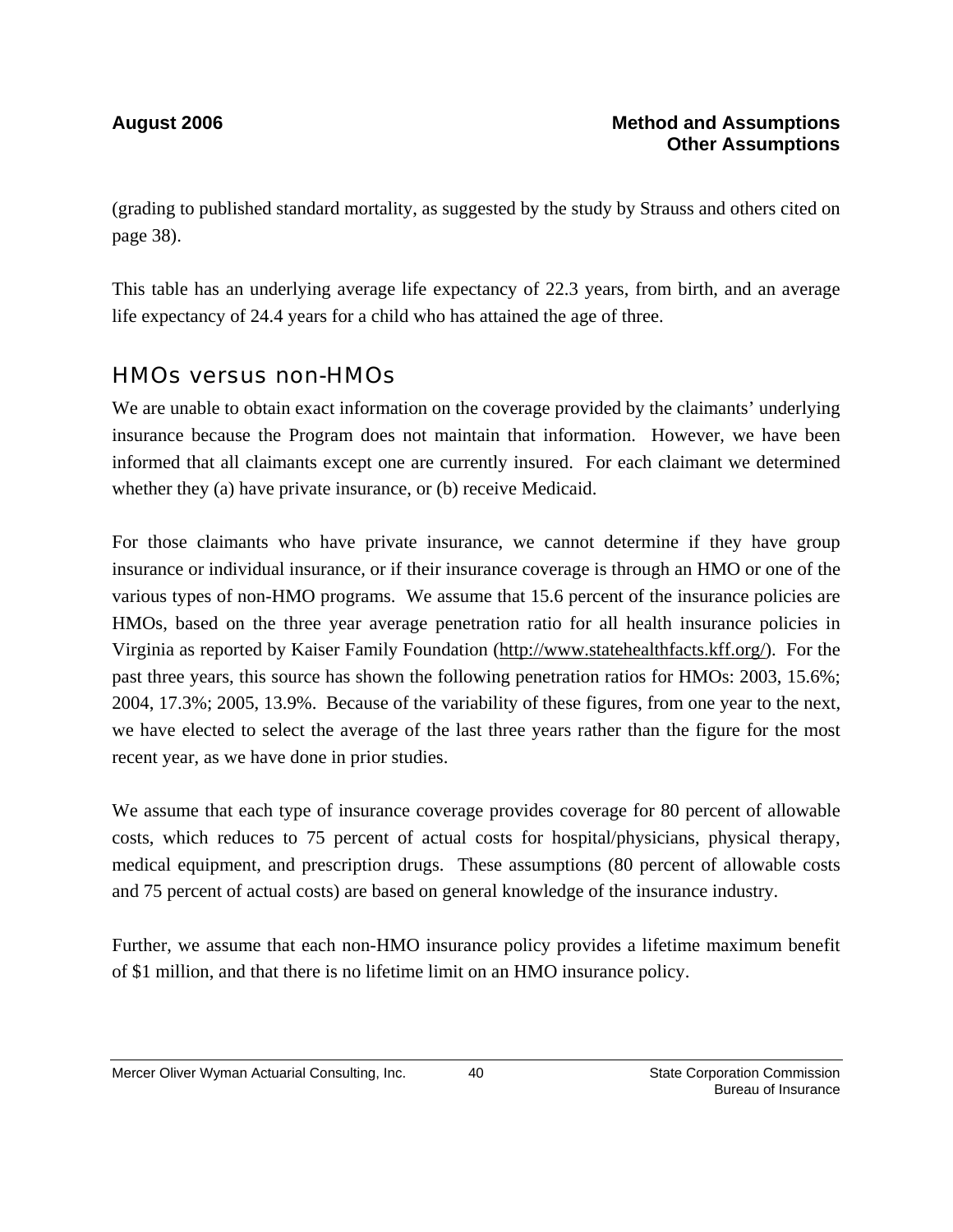## Number of Group C Claims

The number of claimants in Group C, which represents our estimate of the number of claimants born on or before December 31, 2005 who were not yet admitted to the Program as of December 31, 2005, has a significant effect on our estimates of the total future claim payments. We estimate that there are 44 Group C claimants as of December 31, 2005. Our estimate is based on a review of how long it takes for claimants to be admitted to the Program.

### Group C Average Values

We estimate that Group C claimants have an average lifetime cost of \$2.1 million (at 2005 cost levels).

For most of the payment items, we estimate the future lifetime cost of a Group C claimant based on the average expected lifetime costs for Group A claimants. The only exceptions are as follows:

- Housing We estimate these costs to be \$124,287 at 2005 cost levels.
- Lost Wages We estimate these costs to be \$19,880 per year at 2005 cost levels, beginning at age 18.
- $\blacksquare$  Medical Review/Intake We estimate these costs to be equal to the actual average costs of Group B claimants.
- Legal Reviews We assume that five percent of the Group C claimants will be deceased when they are accepted into the Program, and for these claimants we have assumed that their future costs will be \$20,000 of legal fees (as discussed in the section labeled Claimants Who Are Deceased at the Time of Acceptance, page 65). This represents a change from our last study, and results from the fact that there has been an increase in the number of claimants who are deceased at the time of acceptance.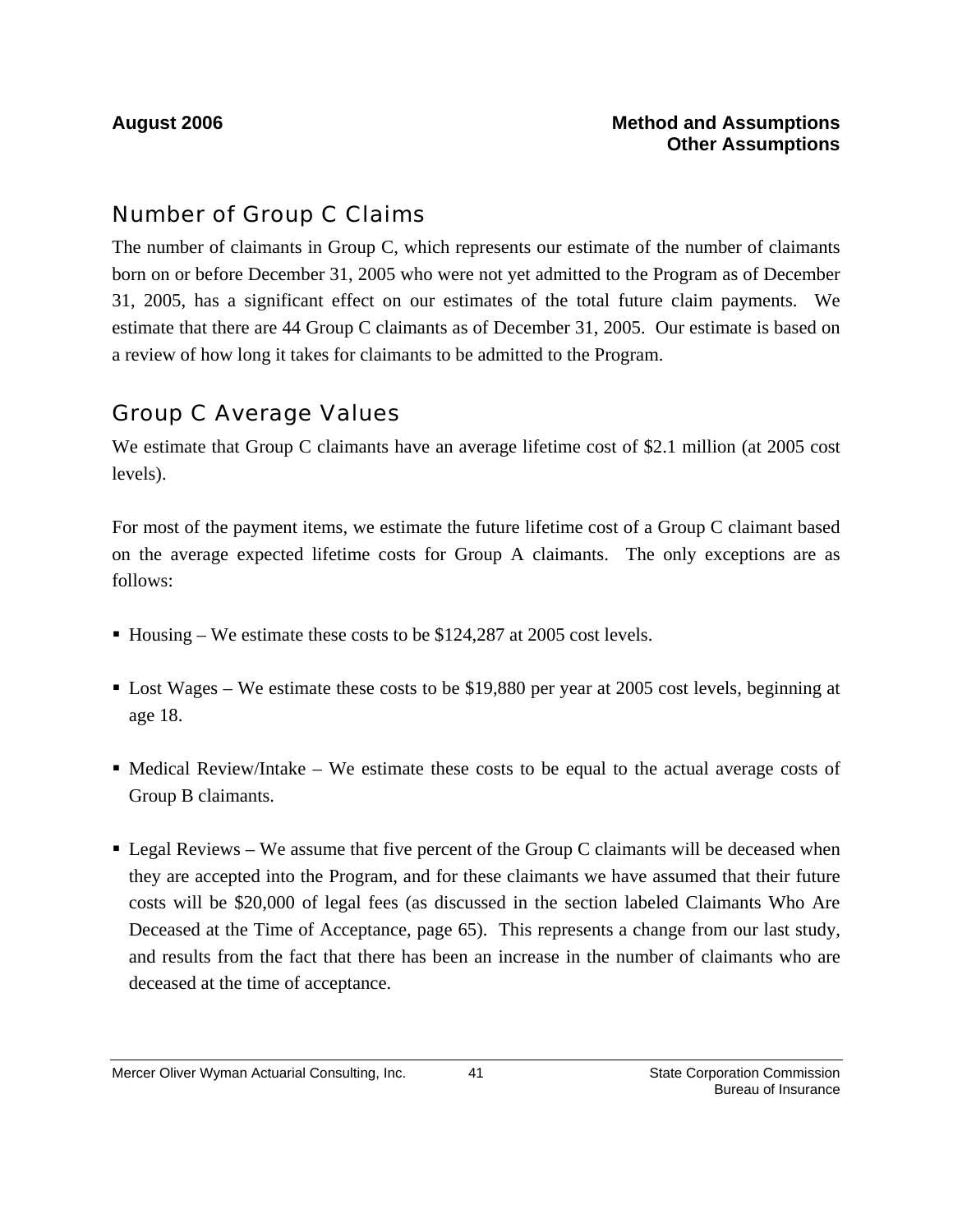### Future Claim Administration Expenses

As shown in Table 1, we estimate \$11.7 million as the present value of future claim administration expenses, for costs associated with the estimated 154 claimants as of December 31, 2005.

In general, claim administration expenses have increased this year over those estimated last year. Last year, management of the Program estimated that the Program's total annual administrative expenses would be approximately \$650,000 of which approximately \$520,000 (80 percent) would be for claims administration. This year, management of the Program estimates that the Program's future annual administrative expenses will be approximately \$900,000 of which approximately \$720,000 (80 percent) will be claimrelated. This increase is due to increased staff.

## Changes in Utilization

A significant factor that underlies the future payments that will be made by the Program is the degree to which the Program's benefits and services will be utilized. Nursing is the major expense, and to a large degree the extent of nursing care is the choice of the claimant's family. Significant increases in the utilization of nursing would significantly impact our estimates.

We provide in our estimate some degree of continued increases in the utilization of Program benefits and services. For example, we use an annual minimum, per claimant, of \$32,707 for nursing costs and \$2,563 for hospital/physician costs in 2005 dollars. In addition, we assume that future nursing costs paid by the Program will increase at a rate of one percent per year due to increases in utilization of services and benefits. This one percentage point rate of increase is in addition to the provision for cost inflation discussed earlier.

## Assessment Income

In the "Methodology" section of this report, the subsection titled "Forecasts of Program's Financial Position Through 2008" beginning on page 49 explains the process that we follow to forecast the financial position of the Program as of the end of 2006, 2007, and 2008. Our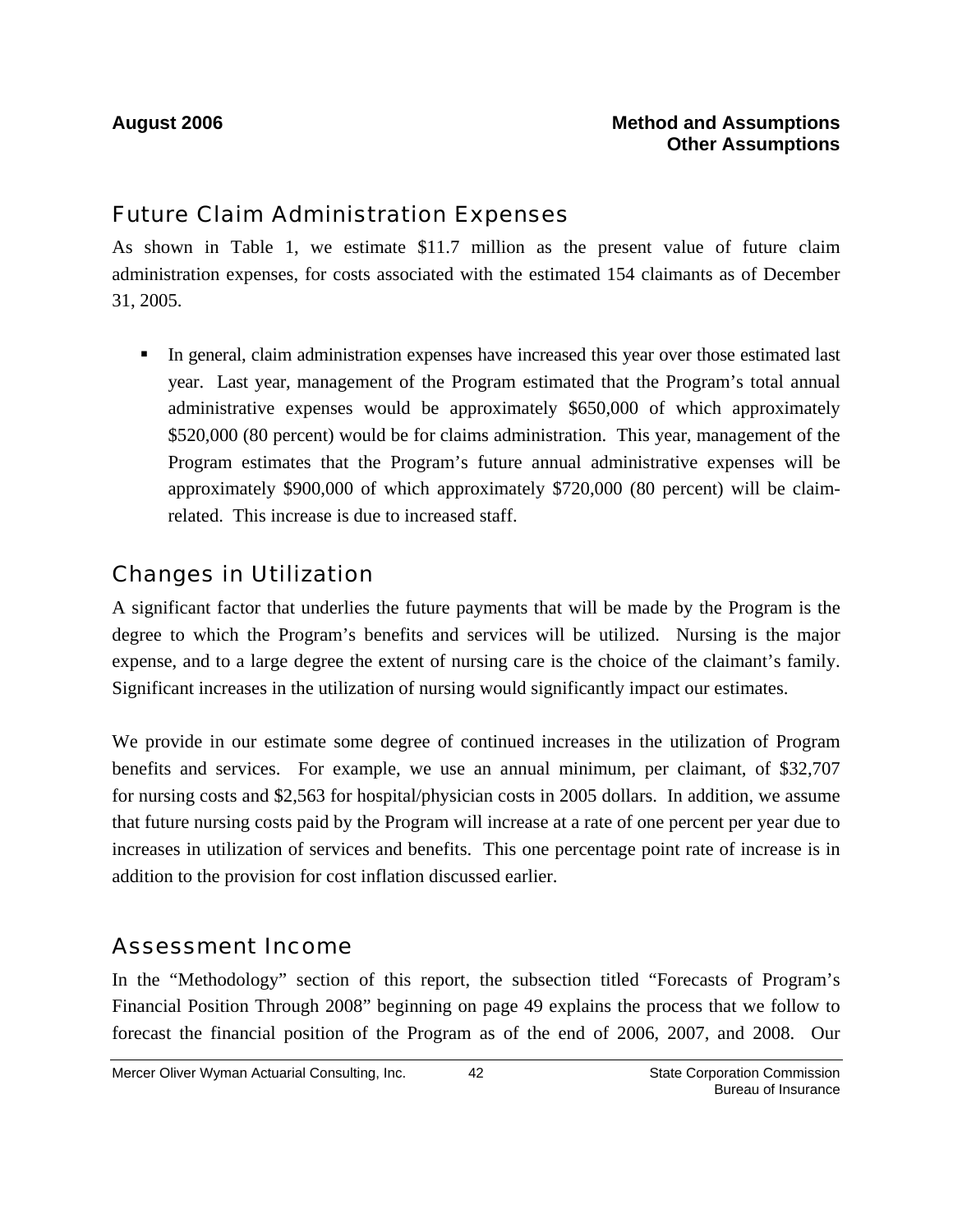assumptions regarding the future assessment income are important elements of these forecasts. These assumptions are discussed below.

The "Background" section of this report provides a narrative history of the assessments. Exhibit 3, in the Appendix, shows the history of the assessment income, by program year, from 1988 through 2006.

### *Participating Physicians and Hospitals*

As shown on Exhibit 3, 2006 assessment income is about \$2,567,000 from participating physicians (the equivalent of 493.65 physicians participating for the full 12 months, each paying \$5,200) and about \$2,926,900 from participating hospitals (there are 33 participating hospitals, each paying \$50 per live birth subject to a maximum of \$170,000 per hospital).

For program year 2006, we selected the amounts of assessment income based on two factors, the amounts actually collected through June 30, 2006, and discussions with management of the Program. We recognize that actual 2006 assessment income may vary from our forecast, depending on how many new doctors and hospitals join the program during the last half of the year.

For program years 2007 and 2008, our baseline forecast is that the level of participation by physicians and hospitals will remain at the 2006 level. However, based upon the July 1, 2004 legislation, which became effective with the 2005 program year, assessment income will increase. Based on the assessment schedule shown on Exhibit 2 in the Appendix, we expect that assessment income for participating physicians will grow by \$58,200 per year, through 2009 (that is, 582, the estimated number of participating physicians before pro-ration, times \$100) and for hospitals, assessment income is expected to increase by \$40,000 in 2007 and by \$29,250 in 2008, due to the raising of the cap on assessments for each of these years.

### *Non-Participating Physicians*

According to information supplied by the program as of June 30, 2006, we estimate that for program year 2005 the assessment income from non-participating physicians will be about \$3,540,510 (approximately 13,113 doctors, each paying \$270).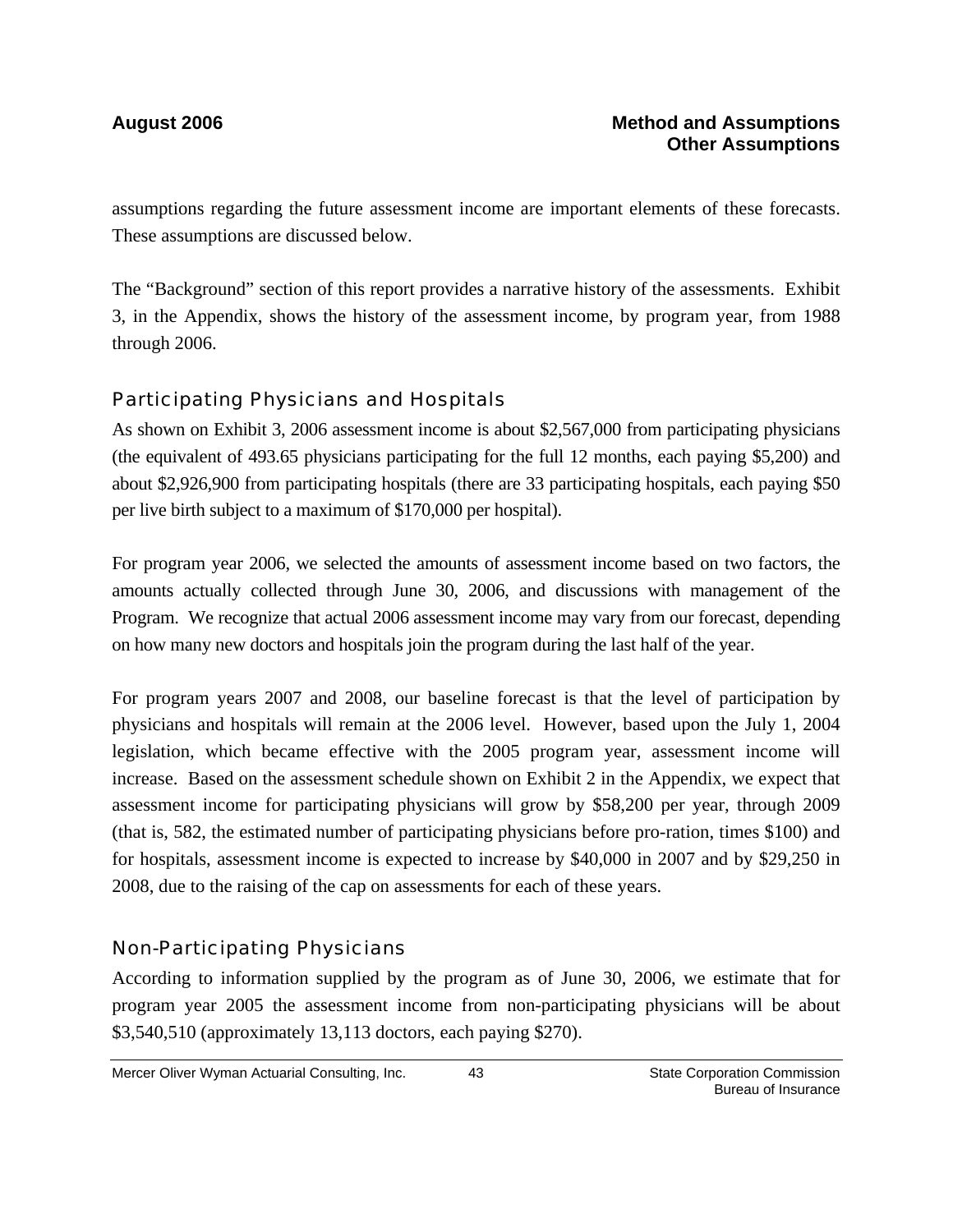For program years 2007 and 2008, based upon the July 1, 2004 legislation, the assessment income from non-participating physicians is expected to increase by \$131,130 per year (that is, by an amount equal to the \$10 per year fee increase as shown on Exhibit 2 in the Appendix).

### *Liability Insurers*

For program year 2006, the State Corporation Commission, Bureau of Insurance Commonwealth of Virginia has estimated that the assessment income from liability insurers is about \$12,551,354. This amount is equal to one-quarter of one percent of net direct liability premiums written in Virginia, the maximum permissible assessment.

For program year 2007, we forecast that the Program will continue to assess liability insurers at the rate of one-quarter of one percent of net direct liability premiums written in Virginia. Based upon the 2006 assessment value of \$12,551,354 and the insurance inflation rate of 3.32 percent per year, we forecast that this future assessment will be equal to about \$12,967,800 in 2007.

Similarly, for program year 2008, we estimate that the assessment income from liability insurers will be about \$13,398,000.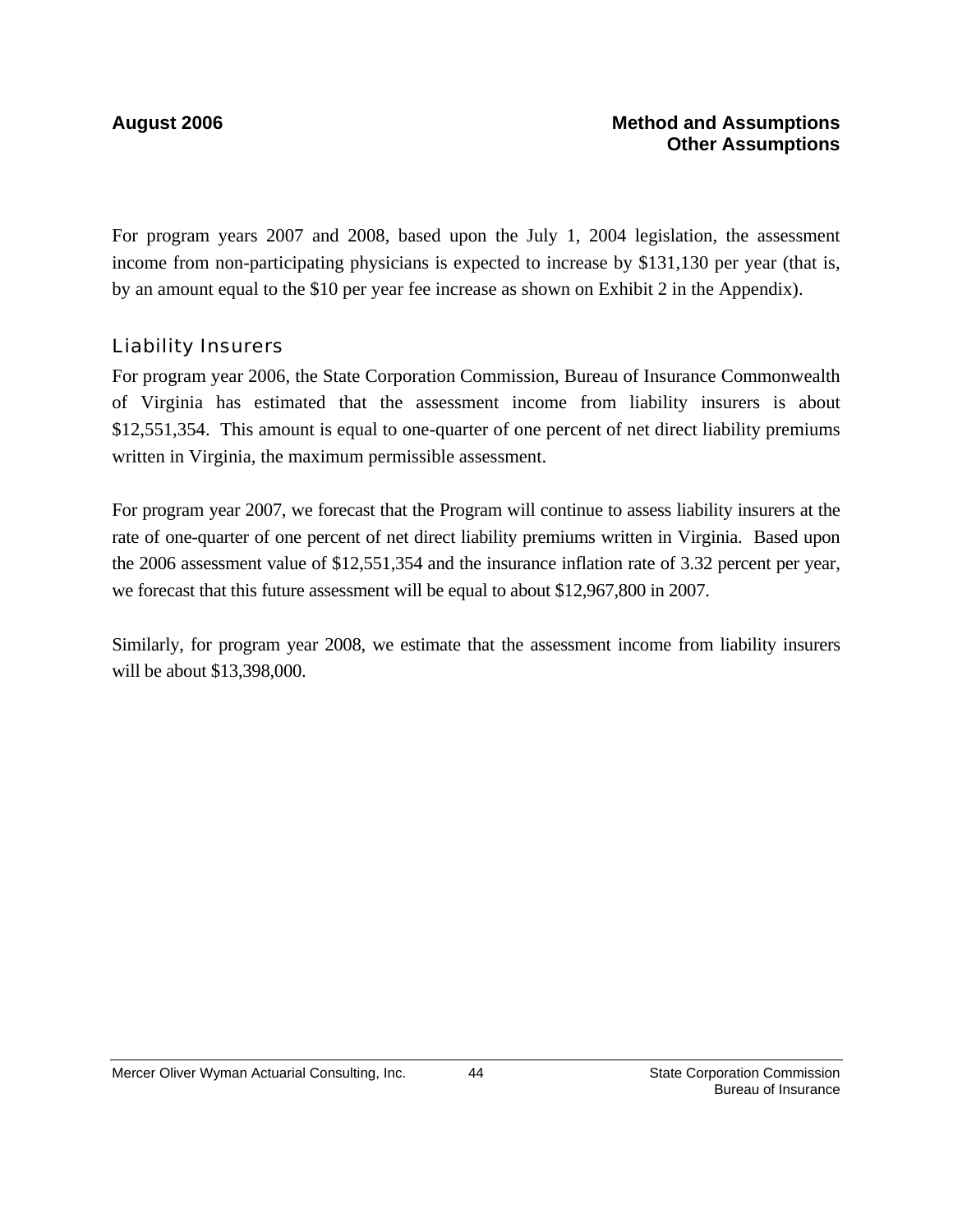## Methodology

The two prior subsections – Claim Payments and Other Assumptions – provide a fairly complete description of how we estimate the future payments. The purpose of this subsection is to provide some additional details.

### Number of Claimants

In this report we estimate the number of claimants based upon: the estimates made in our September 2005 report and the claims emergence during 2005.

In our September 2005 report, we estimated that there would be a total of 108 admitted claimants as of December 31, 2005. As of December 31, 2005 there were a total of 110 admitted claimants.

### Estimated Future Costs of Group A Claimants

The Program's database of payment information is "net," after the claimants have collected for any private insurance or Medicaid coverage that they may have. We assume that the non-HMO insurance contracts have lifetime maximum payments of \$1,000,000. Therefore, in order to project the future costs, we need to estimate when the underlying insurance policy will reach the maximum cap of \$1,000,000.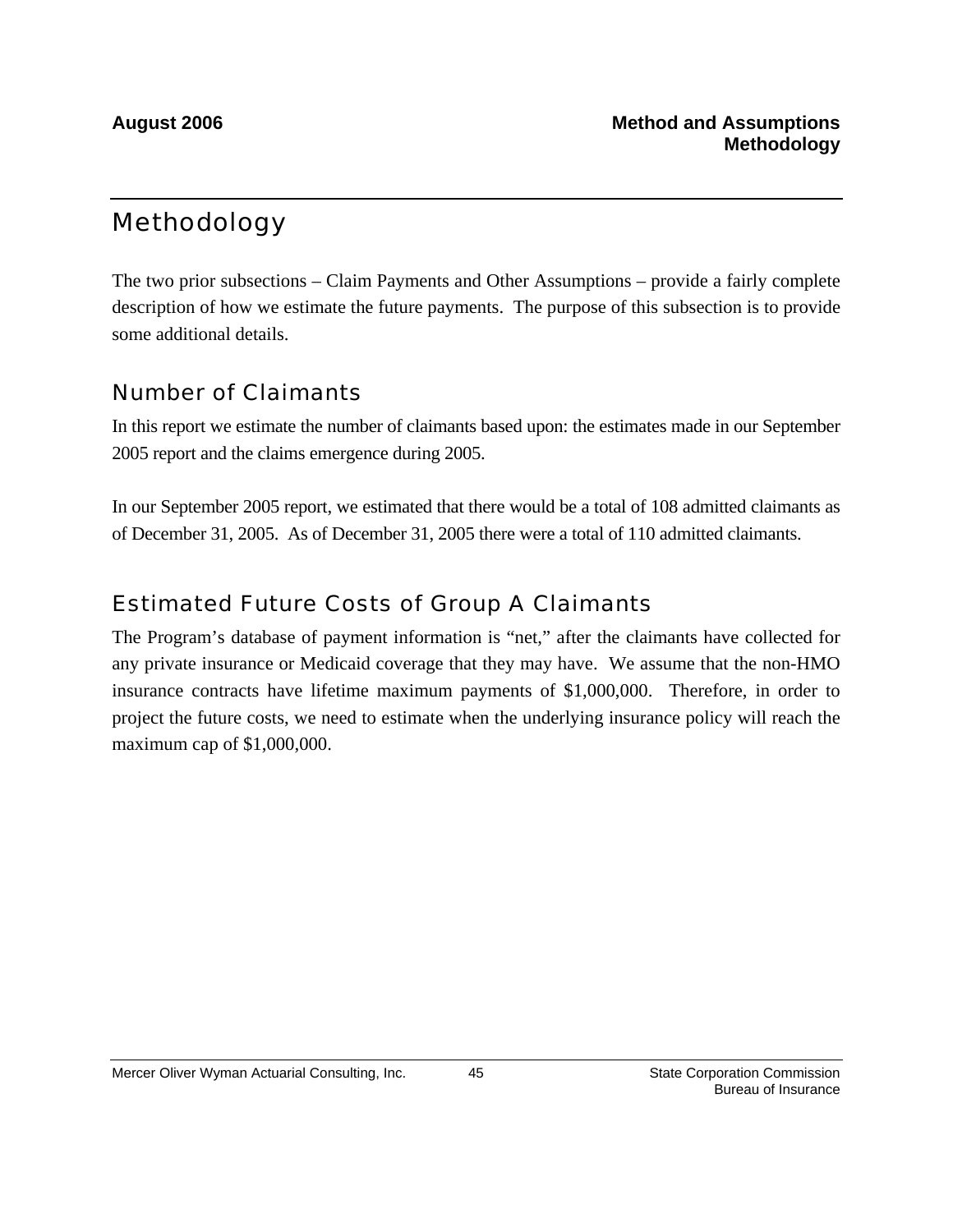We do this as follows:

- For each claimant, we adjust the "net" losses to a "gross" basis.
	- For claimants with insurance, for the three expense categories covered by insurance, the gross losses are assumed to equal four times the net losses (in other words, we assume that insurance covers 75 percent of the total cost). For the expense categories that are not covered by insurance, we assume that the gross amount is equal to the net amount.
	- For claimants who receive Medicaid, we make the same adjustment as for claimants with insurance; however, we assume that 80 percent of the costs will be covered rather than 75 percent.
	- For claimants who do not have insurance and do not receive Medicaid, we assume all of the gross costs are equal to the net costs.
- We project the gross annual costs for each expense category, applying the selected inflation rates.
- We calculate when the insured portion of the gross costs will reach \$1,000,000, for the non-HMO population of claimants, and assume that there will be no insurance coverage beyond this point.
- We convert the projected gross costs back to a net basis, based on the assumed amount of insurance coverage.

We then apply assumptions regarding life expectancy and the investment earnings rate to these projected net costs.

The series of calculations that involve converting the expenses to a gross basis, and then converting them back to a net basis, only affects the timing of when the assumed \$1,000,000 insurance cap will be reached, and does not have a material impact on our estimates.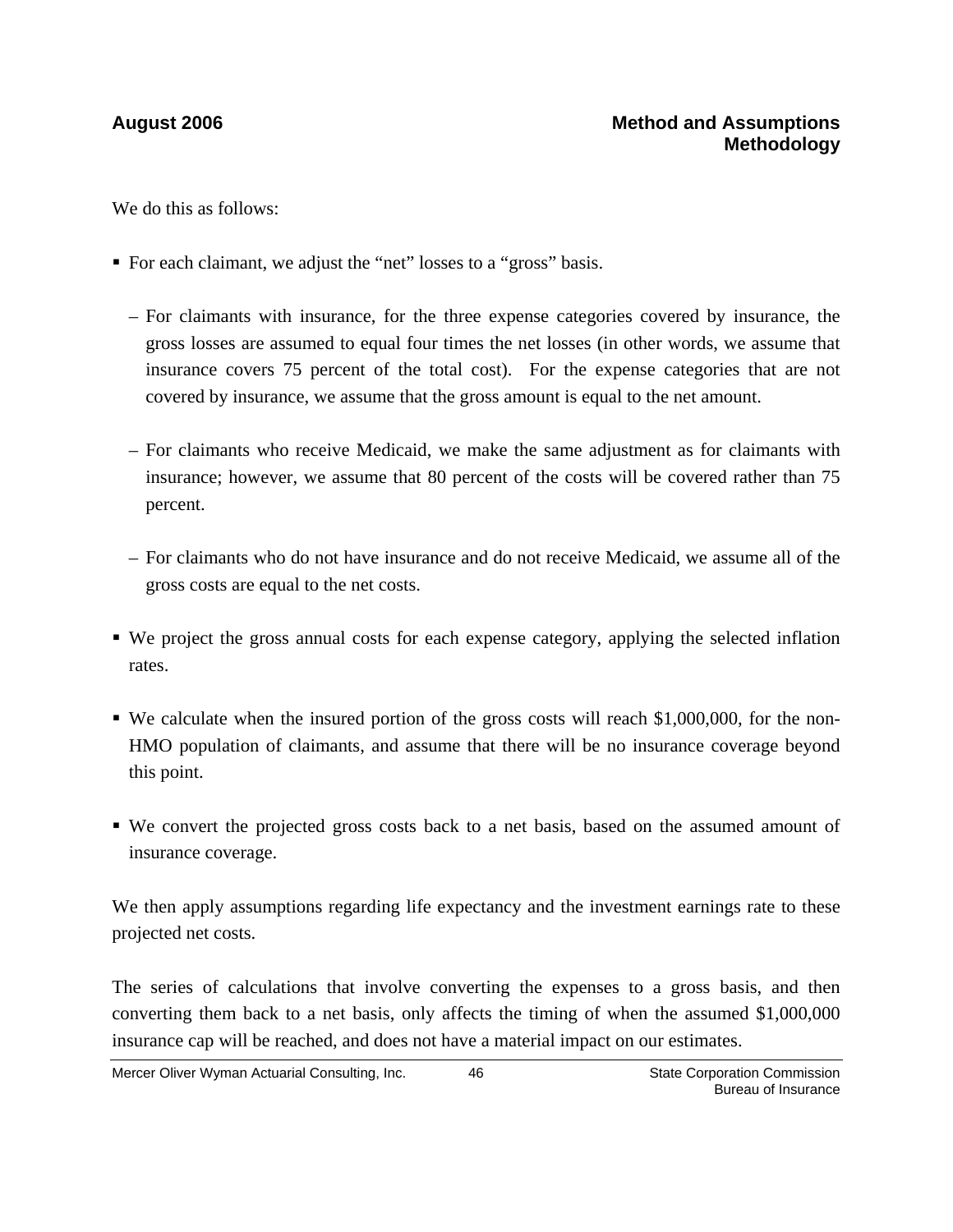## Estimated Future Costs of Group B Claimants

We generally use the estimated average lifetime costs of Group A claimants (claimants who were admitted to the Program in 2001 or prior) to estimate the lifetime costs of Group B claimants (claimants who were admitted to the Program in 2003, 2004, or 2005). This implies, among other things, that the Group B claimants will have the same distribution of insurance coverages as Group A claimants. Based on the information that we have about insurance coverages, this assumption appears to be appropriate.

There are five Group B claimants who were deceased at the time they were accepted into the Program. For these claimants, we have not forecasted that they will have the average cost of a Group A claimant. We have forecasted that the Program will have no additional costs associated with these claimants.

For claimants who were Group A claimants as of 12/31/04, the payments made during 2005 were \$5.7 million. In our September 2005 analysis we forecasted that these payments would be \$6.5 million. In addition, we have observed that, in 2005, the actual claim payments for Group B claimants (which would include claimants Not Yet Admitted to the Program as of 12/31/04, but admitted during 2005), were \$2.2 million as compared to the forecast of \$4.4 million (of the \$2.2 million difference, \$1.2 million is caused by nursing). This discrepancy has occurred in prior years, also. As stated in our prior reports, there are two possible explanations for this:

(1) It is possible that Group B claimants will actually have average lifetime costs that are significantly less than those of Group A claimants, rather than consistent with those of Group A claimants, as forecast.

As mentioned above and discussed in detail in the section of this report titled Claimants Who Are Deceased at The Time Of Acceptance (page 65), we have identified a subset of five Group B claimants who have had only minimal costs and for whom no further costs are expected. We have adjusted our methodology in recognition of the fact that the average lifetime costs of Group A claimants would not apply to this subset of Group B claimants.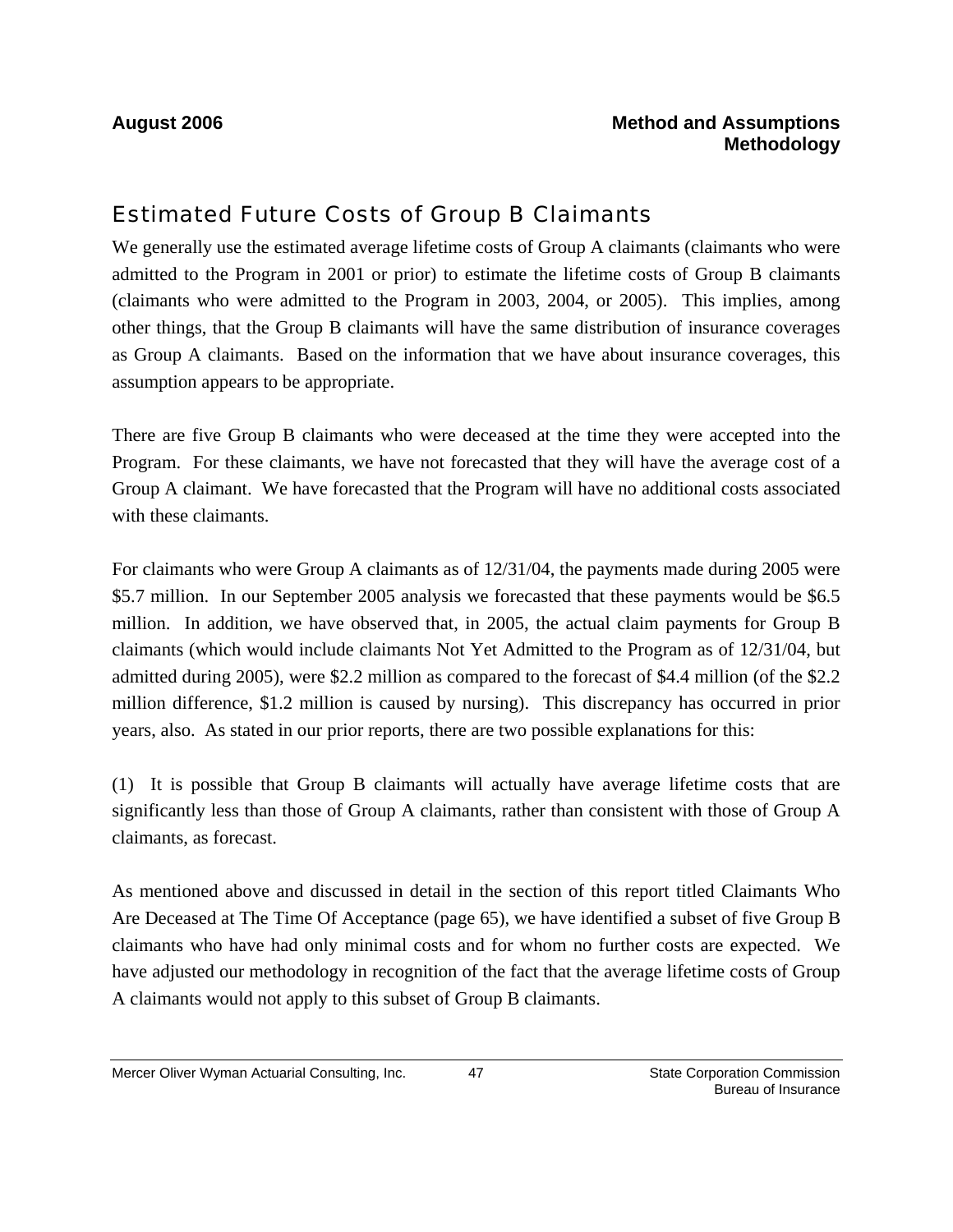We do not yet have sufficient claimant history to reach a definitive conclusion about whether the more recent claimants (Group B, but excluding those who were deceased at the time of acceptance into the Program) will have lower lifetime costs than the claimants who have been in the Program for more than three years (Group A).

We note that if (1) occurred, our estimation process will tend to be "self-correcting" as these Group B claimants move into the Group A category.

(2) It is possible that Group B (and Group C) claimants, excluding those who are deceased at the time of acceptance into the Program, will have average lifetime costs consistent with those forecast, but that we overestimated the percentage of lifetime costs that would be paid in 2005. In other words, the issue could be related to the timing of the payments rather than to what the total amount of payments will ultimately be.

If (2) occurred, then the forecasted deficit would nevertheless have been appropriate, because an overstatement of the forecasted payments would have been offset by the understatement of the liabilities. In other words, as stated above, this issue would be a timing difference.

We do not yet have sufficient claimant history to reach a definitive conclusion on the timing of the payment of claimant expenses. We intend to examine these issues over time, and make adjustments to our assumptions as may be appropriate.

# General Administration Expenses (Other Than Claim Administration)

For the purpose of forecasting the value of the Program's assets through December 31, 2006, December 31, 2007, and December 31, 2008, we estimate the amount of the Program's general administration expenses (other than claim administration expenses). General administration expenses include that portion of salaries, rents, costs of office equipment, and all other expenses not directly related to claims.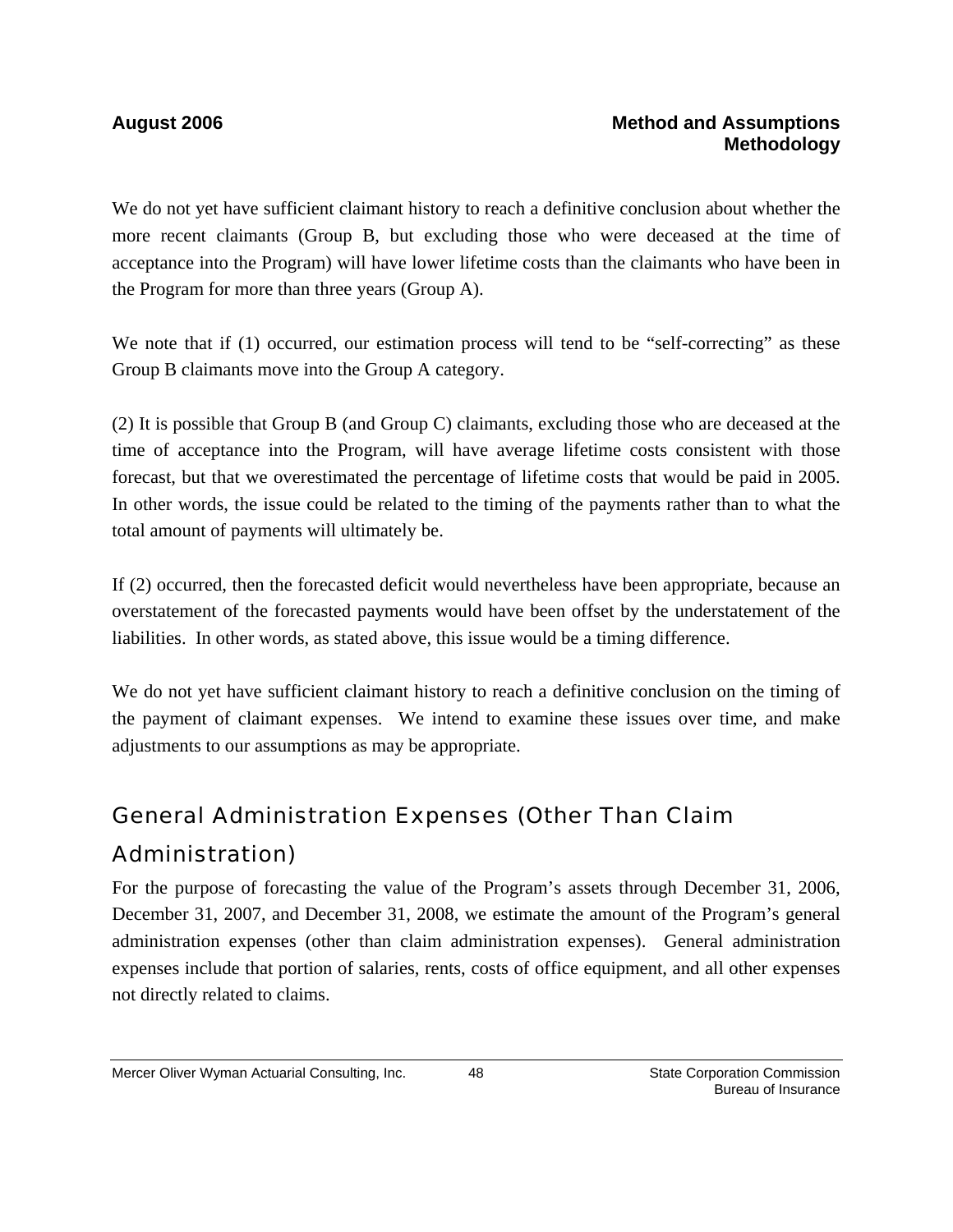General administration expenses are not shown on Tables 1, 2, 3, or 4, because they do not represent a future obligation, or liability, of the Fund. However, in order to forecast the Fund's assets through 2006, 2007, and 2008, we estimate the general administration expenses that will be paid each year and deduct these from the assets that the Fund would otherwise hold.

In total, we estimate that the annual cost of general administration will be \$180,000 at current cost levels. We assume that the general administration expenses will increase over time due to inflation (see page 42 for a discussion of claim administration expenses).

## Forecasts of Program's Financial Position Through 2008

The method we use to forecast the Program's financial position as of December 31, 2006, as of December 31, 2007, and as of December 31, 2008, is to estimate for each year:

- Assessment income
- Claim payments
- Claim administration payments
- Payments for other administration expenses
- Investment earnings

Then we calculate the assets to be equal to the assets as of the end of the prior year, plus estimated assessment income and estimated investment income, minus the estimated payments.

Then we calculate the obligations for future claim payments and future claim administration expenses, as equal to the obligations for such future payments as of the end of the prior year (increased by the interest rate to unwind the discount by one year), plus the future claim payments and claim administration expenses associated with the new claimants that will be born during the year, minus payments for claims and claim administration expenses.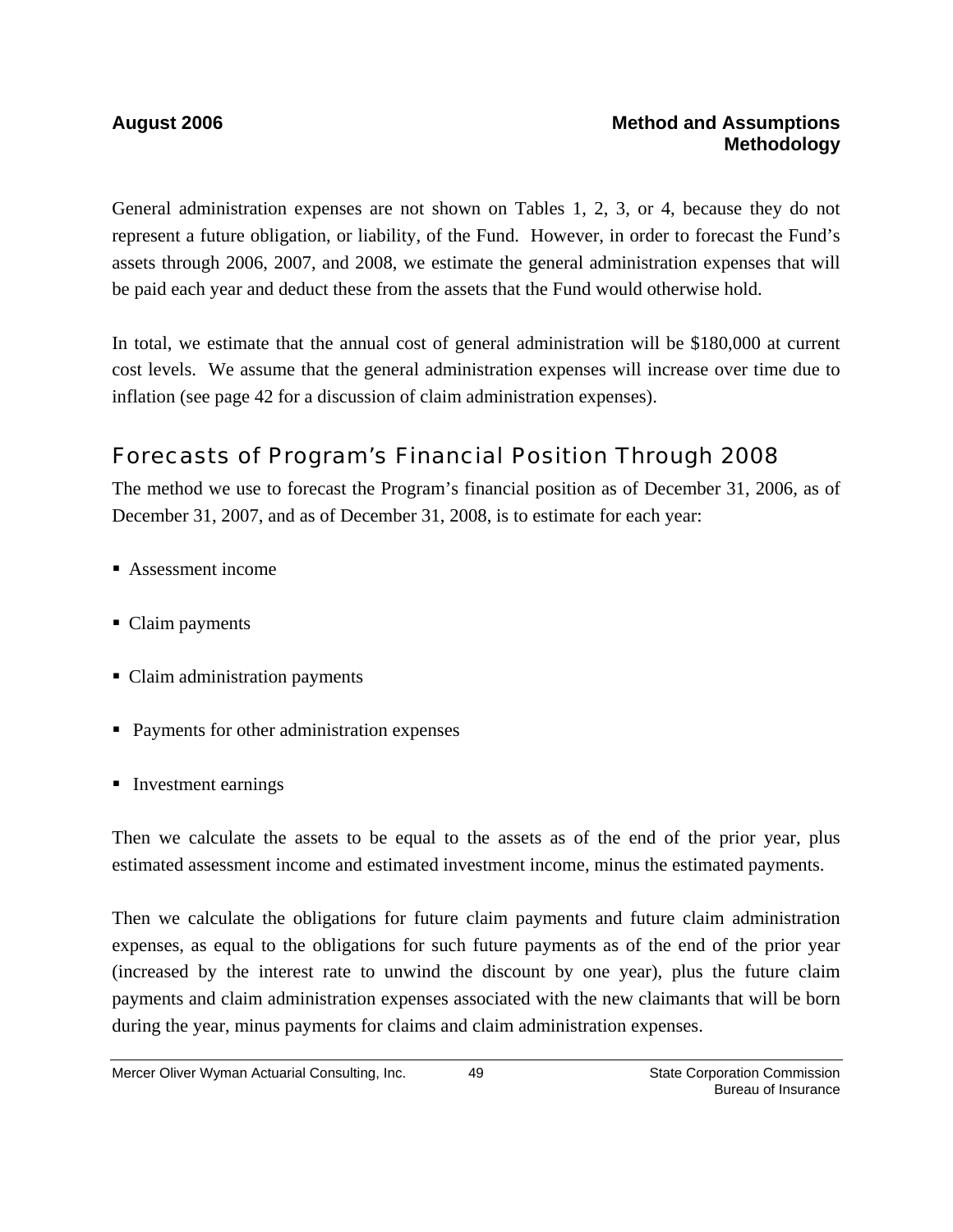The surplus/(deficit) is calculated as estimated assets minus our estimate of the Program's future claim payments and future claim administration expenses.

Exhibit 5, in the Appendix, provides an example of our calculations for December 31, 2007, showing how we calculated the values for future claim payments and assets.

In performing these calculations, we estimate the claim payments based on our long-term forecasts of claim payments by year. We recognize that, after having estimated the present value of lifetime claim payments, the procedure that we use to allocate these lifetime claim payments to each payment year may tend to overstate the amount of claim payments in the early years. However, the impact of this on our estimate of the surplus/(deficit) is not material.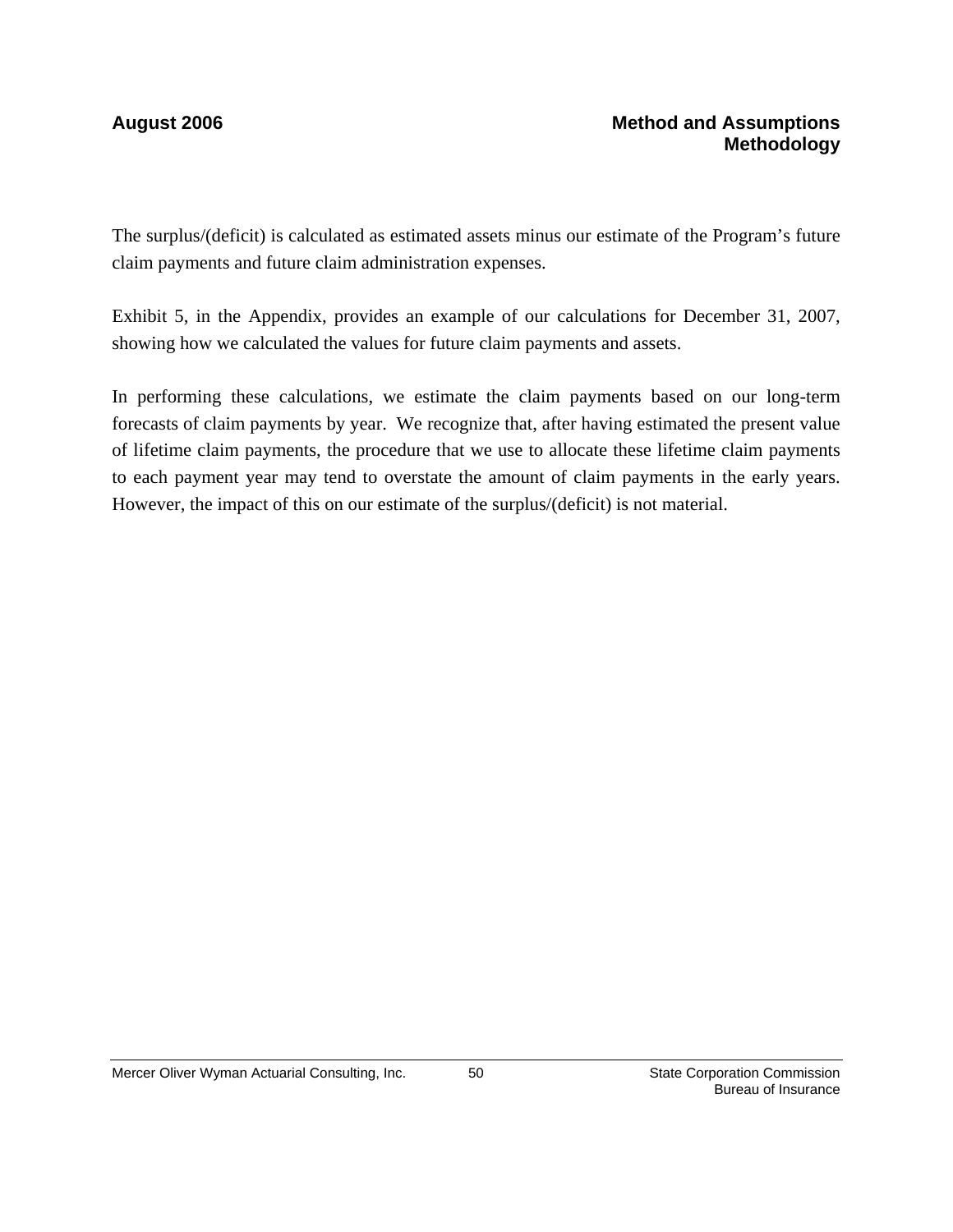## July 1, 2003 Legislation – Revisited

Our two prior reports provided detailed discussions of the anticipated increases to the costs of the Program resulting from the July 1, 2003 legislation. As stated in those reports, there is generally no way to determine how the Program's costs have actually been affected by that legislation. Except for the legislation's impact in two areas, we have not attempted to evaluate the impact of that legislation.

The two areas for which the impact of the July 1, 2003 legislation can be measured are discussed below:

### Legal Expenses

The July 1, 2003 legislation provided that the Program would pay the legal fees of unacceptable applicants to the Program. The July 1, 2004 legislation removed this provision of the July 1, 2003 legislation. That is, the Fund's requirement to pay for the legal expenses of attorneys who represent unsuccessful claimants is restricted to petitions to enter the Program that were made between July 1, 2003 and July 1, 2004,

In our September 2004 report, we projected \$15,000 to be paid in 2005 for the legal expenses outlined above. As of July 31, 2006, no attorney fees for unsuccessful claimants have been paid by the Fund. We realize that such legal expenses could be submitted in the future, but we consider this exposure to be immaterial and have not made any explicit adjustment for it.

### Number of Claimants Eligible for the Award of Up To \$100,000

In our September 2005 report, we assumed that the number of claimants eligible for this award would be 30 percent of the claimants otherwise admitted to the Program. We had lowered this estimate from the 40 percent used in our report submitted in the prior year. As of July 31, 2006 no such award has been granted. Therefore, we have lowered the assumed percentage from 30 percent of the claimants otherwise admitted to the Program to 20 percent. Since only three years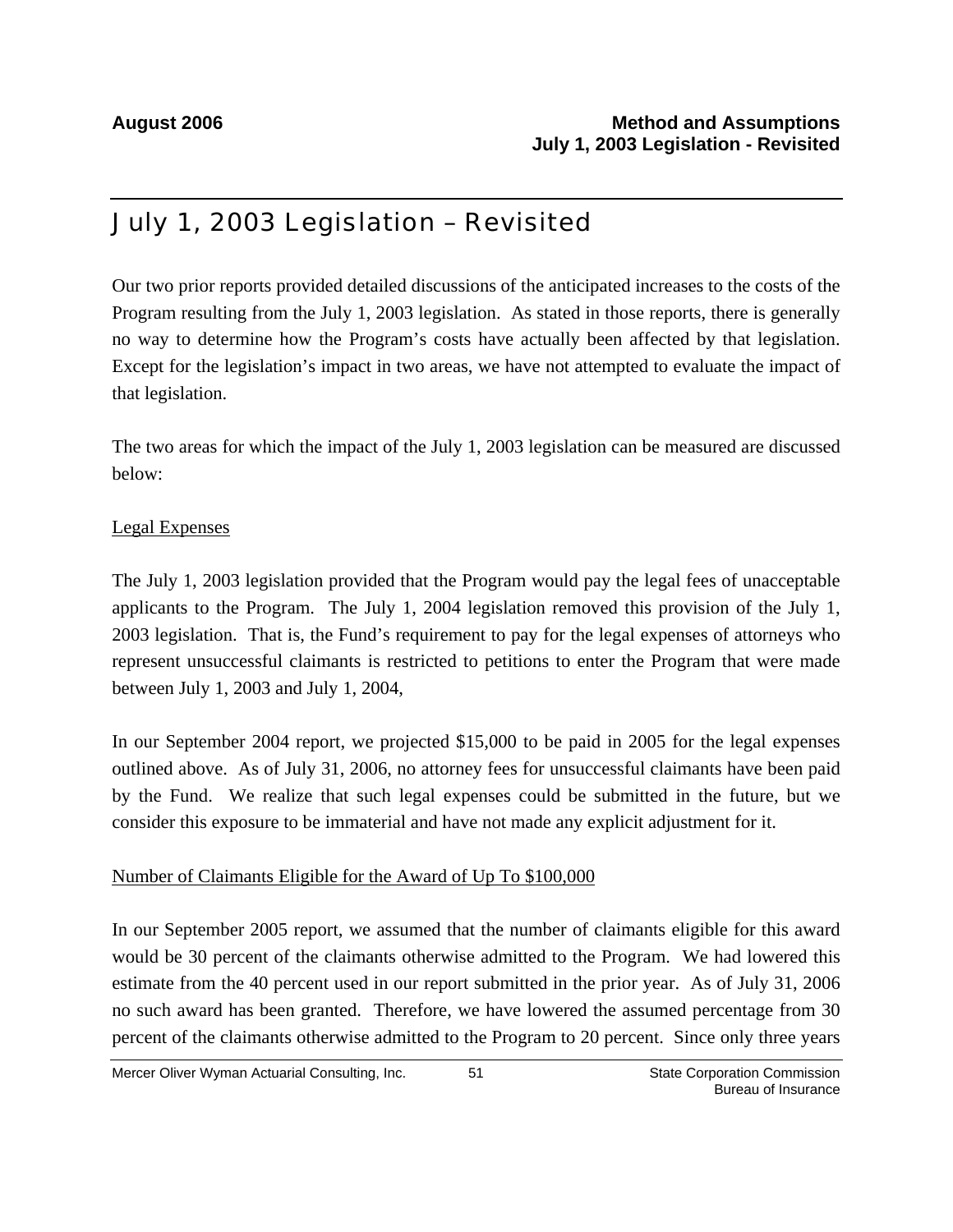### August 2006 **Method and Assumptions Method and Assumptions July 1, 2003 Legislation - Revisited**

have elapsed since the July 1, 2003 legislation became effective, we do not believe it is prudent to lower the value below 20 percent at this time. However, we will continue to monitor the future payments, both in number and amount, under this provision of the July 1, 2003 legislation.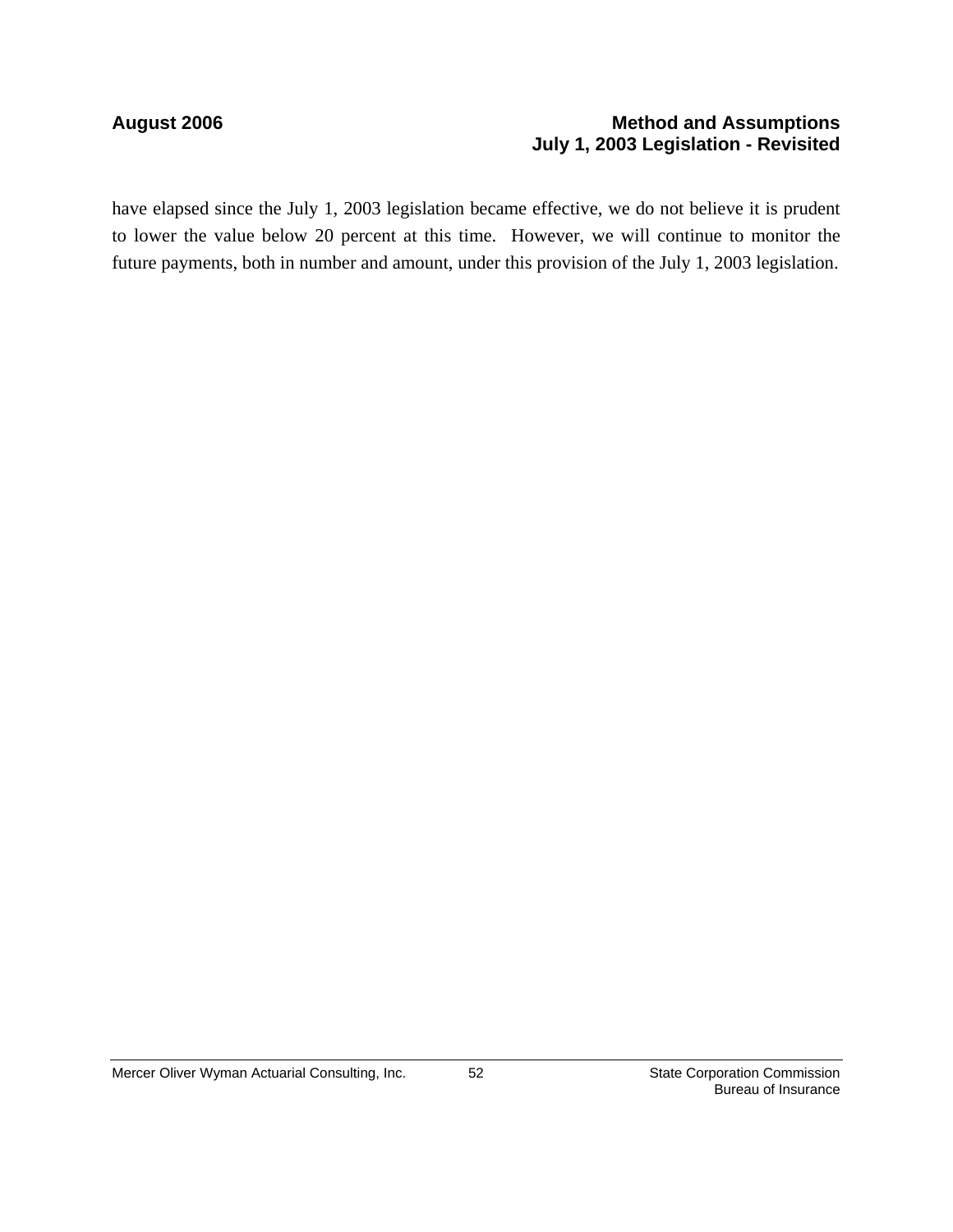## July 1, 2004 Legislation – Revisited

The legislation that became effective on July 1, 2004, has two effects: (1) it removes a provision included in the July 1, 2003 legislation regarding attorney fees incurred in connection with the filing of a claim which is ultimately not accepted into the Program; and (2) it results in an increase in assessment income beginning with the 2005 program year.

The first effect, the provision that eliminated certain legal expenses, has been discussed in the previous section of this report.

The second effect, the increased assessment income, is discussed on Exhibit 2 in the Appendix.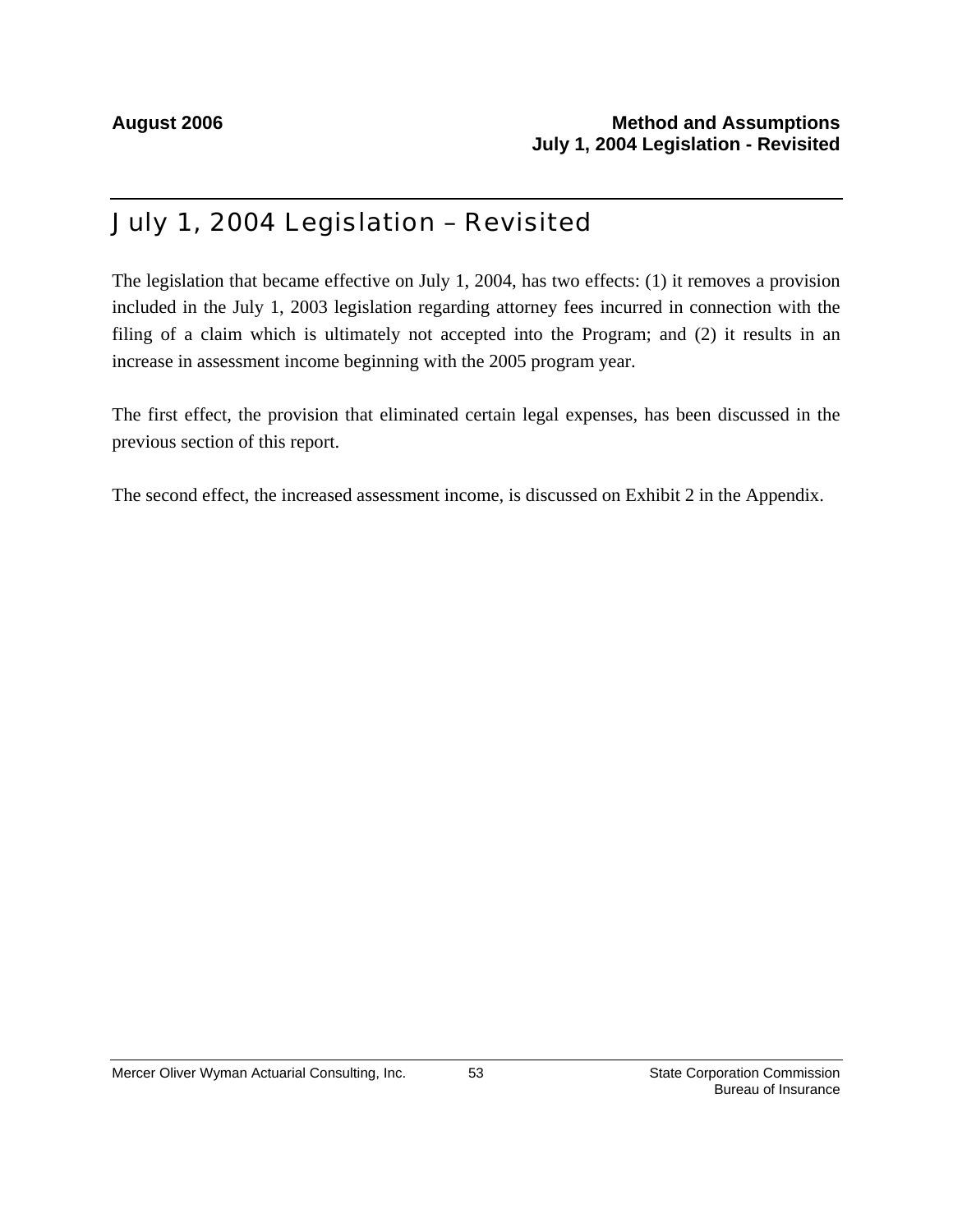# July 1, 2006 Legislation

We understand that Senate Bill No. 632 and House Bill No. 417 were each passed with effective dates of July 1, 2006.

Senate Bill No. 632 amends Sections 38.2-5010 and 38.2-5013 of the Code of Virginia to permit, under certain circumstances, the filing of a claim for any claimant born between January 1, 1988 and July 1, 1993. The claim must be filed prior to July 1, 2007. We recognize that this legislative change has the potential to lead to the Program's acceptance of one or more claimants who had previously been denied access to the Program. We have considered this in our forecast of Group C claimants, but have not made any explicit adjustment for this legislation.

House Bill No. 417 amends Sections 38.2-5016 and 38.2-5016.1 of the Code of Virginia by revising the eligibility requirements of the Program's investment advisor and by deleting the requirement that the board of directors of the Program consult, semi-annually, with the chief investment officer of the Virginia Retirement System. We have not made any explicit adjustment for this legislation.

54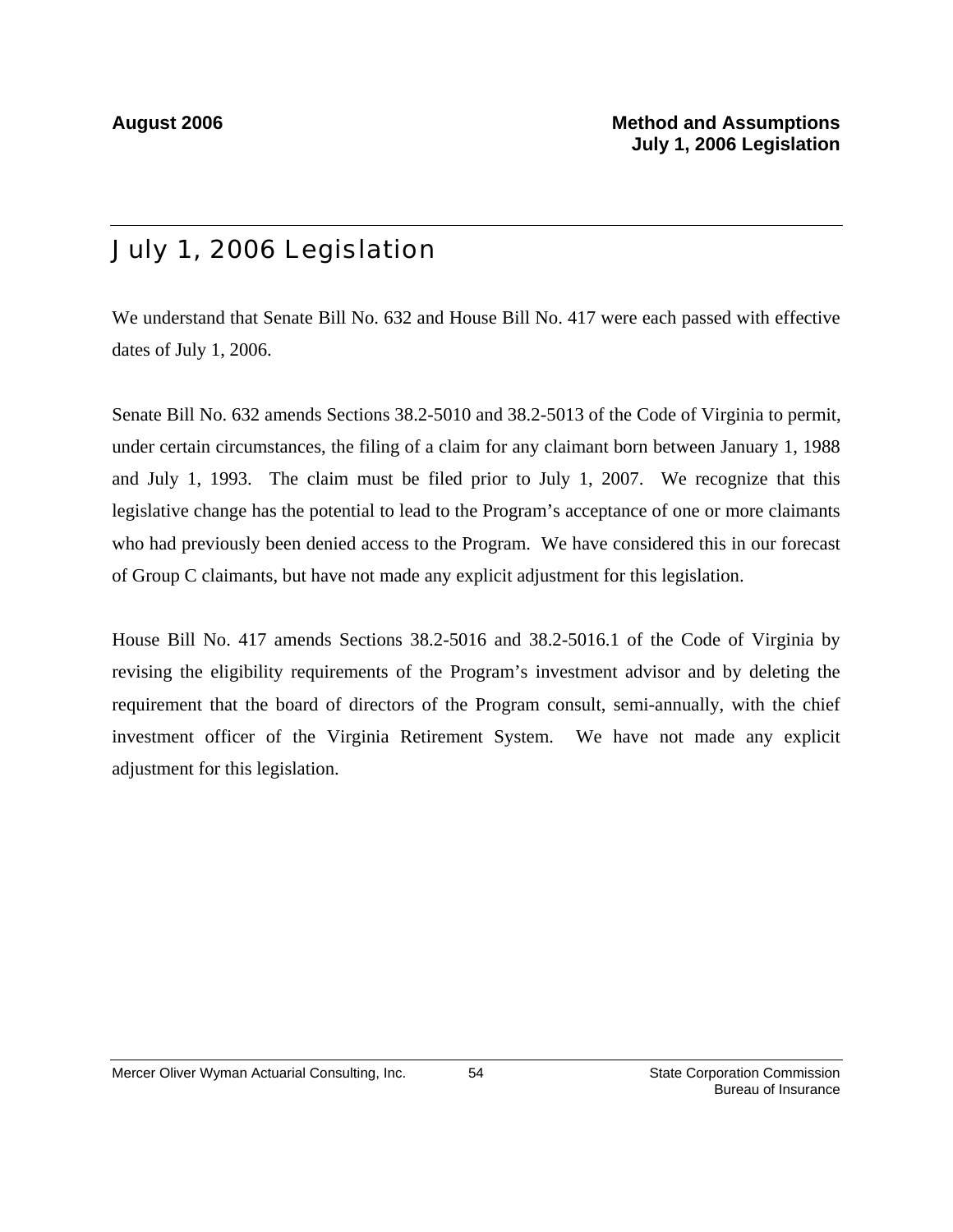## Sensitivity Testing

Our forecasts of future claim payments are for the lifetime costs of the Program's claimants. Although the *average* life expectancy of claimants is relatively short, many of the individual claimants are likely to live well into their adult years. Our forecasts, in fact, include provision for the remote chance that an individual claimant lives to age 99. Given the long-term nature of the forecast, the forecasted future claim payments are highly sensitive to slight changes in certain assumptions, such as inflation, interest rates, and mortality. In this section of the report, we show how our estimate of the present value of future claim payments as of December 31, 2005, changes as we vary our assumptions.

In addition, many of the basic assumptions, such as forecasted nursing costs, are subject to a high degree of uncertainty. We provide for some increase beyond the current level of benefit and service utilization, but changes in the level of utilization could be higher or lower than what we assume. It is important, therefore, to consider the potential for the Program's actual payments to differ from our forecasts.

The remainder of this section presents results of sensitivity testing, as well as further discussion of the claim payment categories.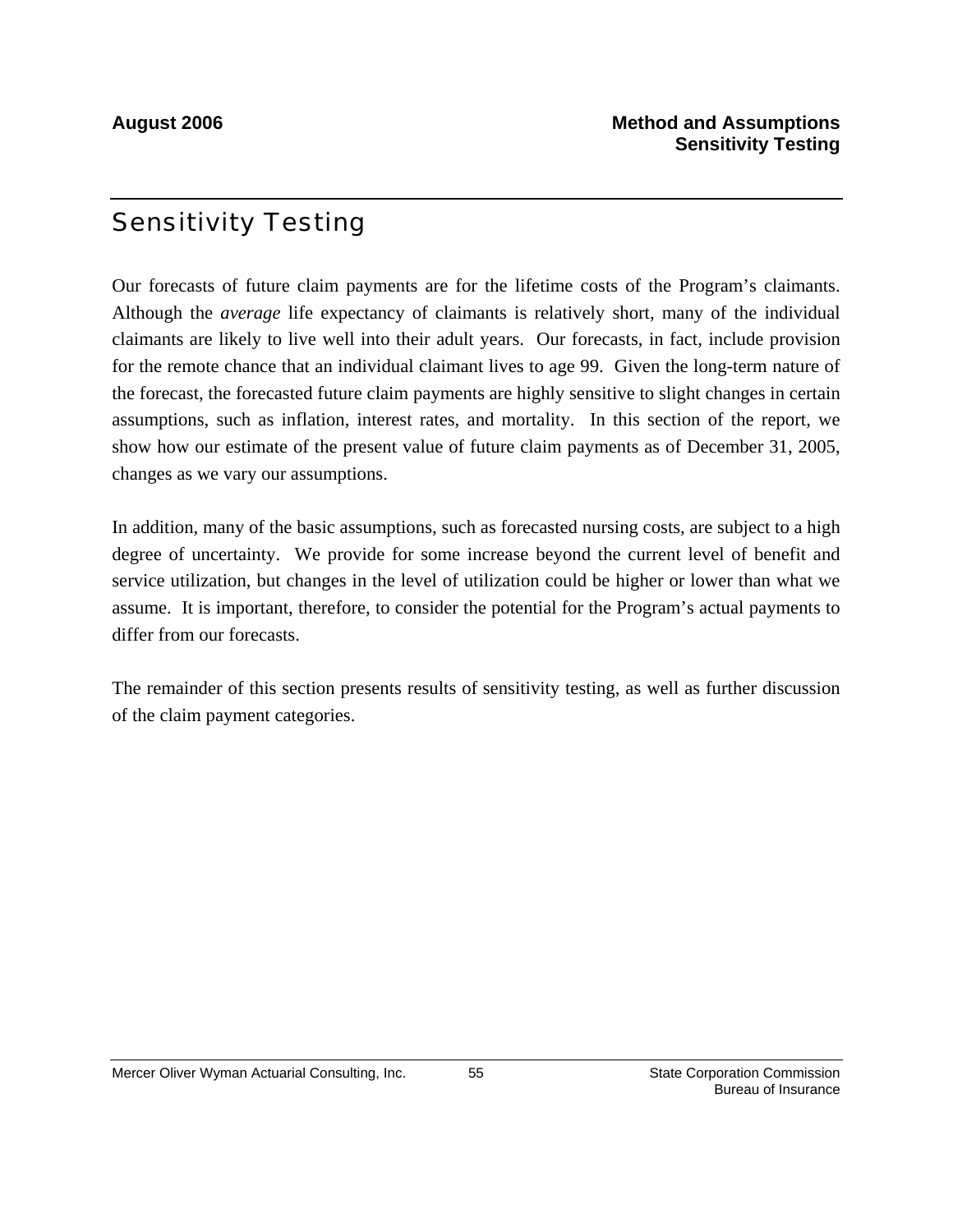## Inflation

Table 9 shows the sensitivity of our estimates, as of December 31, 2005, to various inflation rates:

**Table 9**

|                                   | Estimated             |  |
|-----------------------------------|-----------------------|--|
|                                   | <b>Future</b>         |  |
| Annual                            | Claim                 |  |
| Inflation                         | <b>Payments</b>       |  |
| Rates                             | (\$ in millions, on a |  |
| (Baseline +/-)                    | present value basis)  |  |
| (1)                               | (2)                   |  |
| $-1.50%$                          | \$227.5               |  |
| $-1.00\%$                         | 239.4                 |  |
| $-0.50%$                          | 252.6                 |  |
| Baseline                          | 267.6                 |  |
| $+0.50%$                          | 284.8                 |  |
| $+1.00\%$                         | 304.3                 |  |
| $+1.50%$                          | 327.2                 |  |
| The baseline inflation rates vary |                       |  |

by expense category, as shown in Table 8.

Table 9, Column 2 shows that our baseline estimate of future claim payments is \$267.6 million, corresponding to the amount shown in Table 1. Column 1 lists various departures from our baseline assumptions regarding annual inflation rates, and Column 2 shows how our estimate of the Program's total future payments changes given the indicated departure from the baseline assumptions. For example, the first row shows that if we select annual inflation rates that are 1.50 percentage points less than our baseline estimates, the estimated present value of future claim payments will be \$227.5 million, rather than the \$267.6 million that results from our baseline estimates. As another example, the last row shows that increasing the inflation assumptions by 1.50 percentage points will increase the estimated present value of future claim payments to \$327.2 million.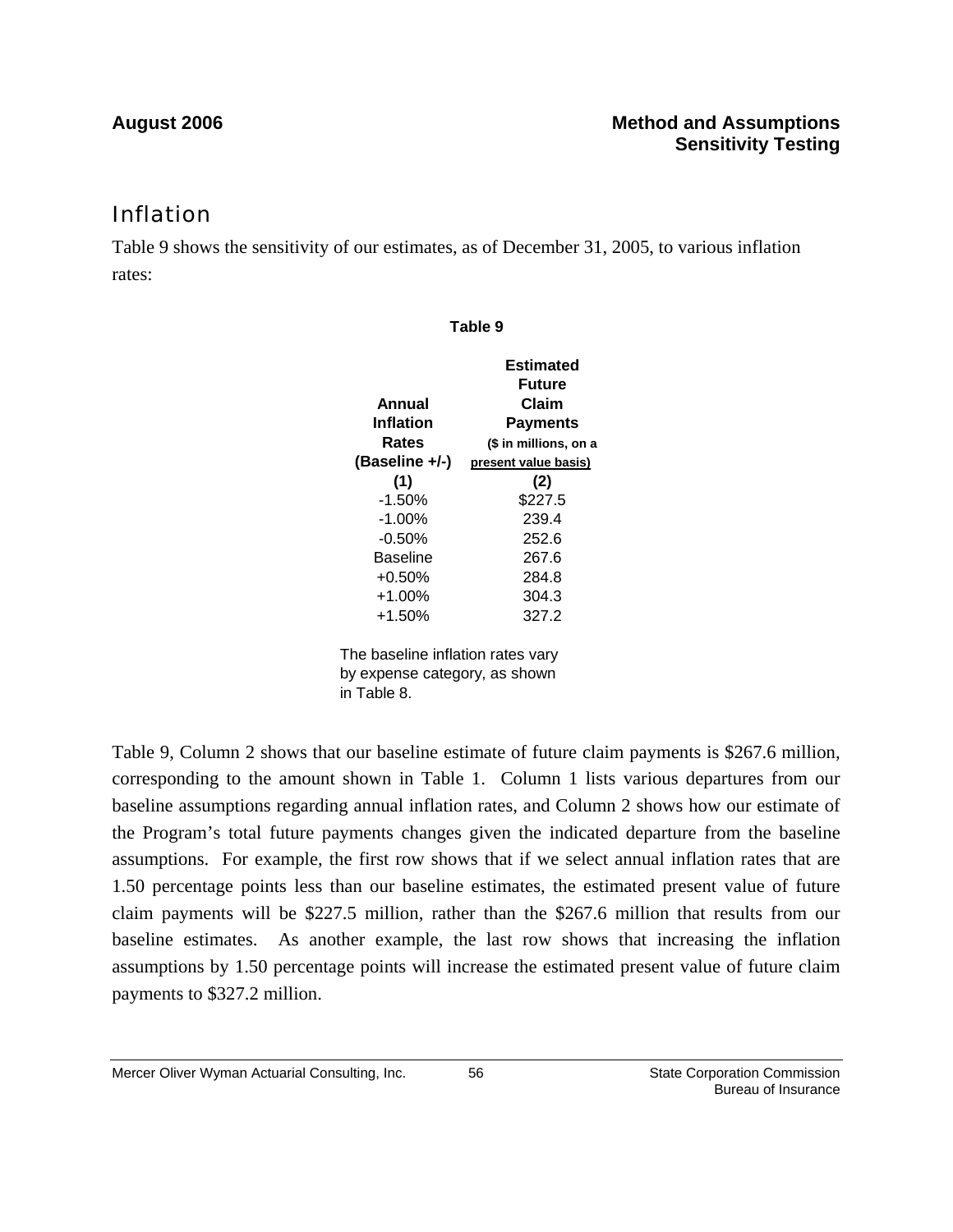The higher the annual rates of inflation, the greater the estimated present value of future claim payments. This results directly from the fact that we are forecasting claim payments into the future and, therefore, the forecasted claim payments are higher if we assume higher inflation rates.

This sensitivity test only changes the inflation rates. In our actual analysis, inflation rates and the interest rate are related.

## Interest Rate

Table 10 shows the sensitivity of our estimates, as of December 31, 2005, to various interest rates used for discounting:

| Table 10       |                                          |  |  |
|----------------|------------------------------------------|--|--|
| Interest       | Estimated<br>Future<br>Claim<br>Payments |  |  |
| Rate           | (\$ in millions, on a                    |  |  |
| (Baseline +/-) | present value basis)                     |  |  |
| (1)            | (2)                                      |  |  |
| $-1.50%$       | \$319.8                                  |  |  |
| -1.00%         | 299.7                                    |  |  |
| $-0.50\%$      | 282.3                                    |  |  |
| Baseline       | 267.6                                    |  |  |
| $+0.5%$        | 254.9                                    |  |  |
| $+1.00%$       | 243.8                                    |  |  |
| +1.50%         | 234.1                                    |  |  |

Table 10, Column 2 shows that our baseline estimate of future claim payments is \$267.6 million, corresponding to the amount shown in Table 1. If we had used an annual interest rate that was, for example, 1.00 percentage point less than the baseline estimate of 6.56 percent, then the present value of future claim payments would be \$299.7 million.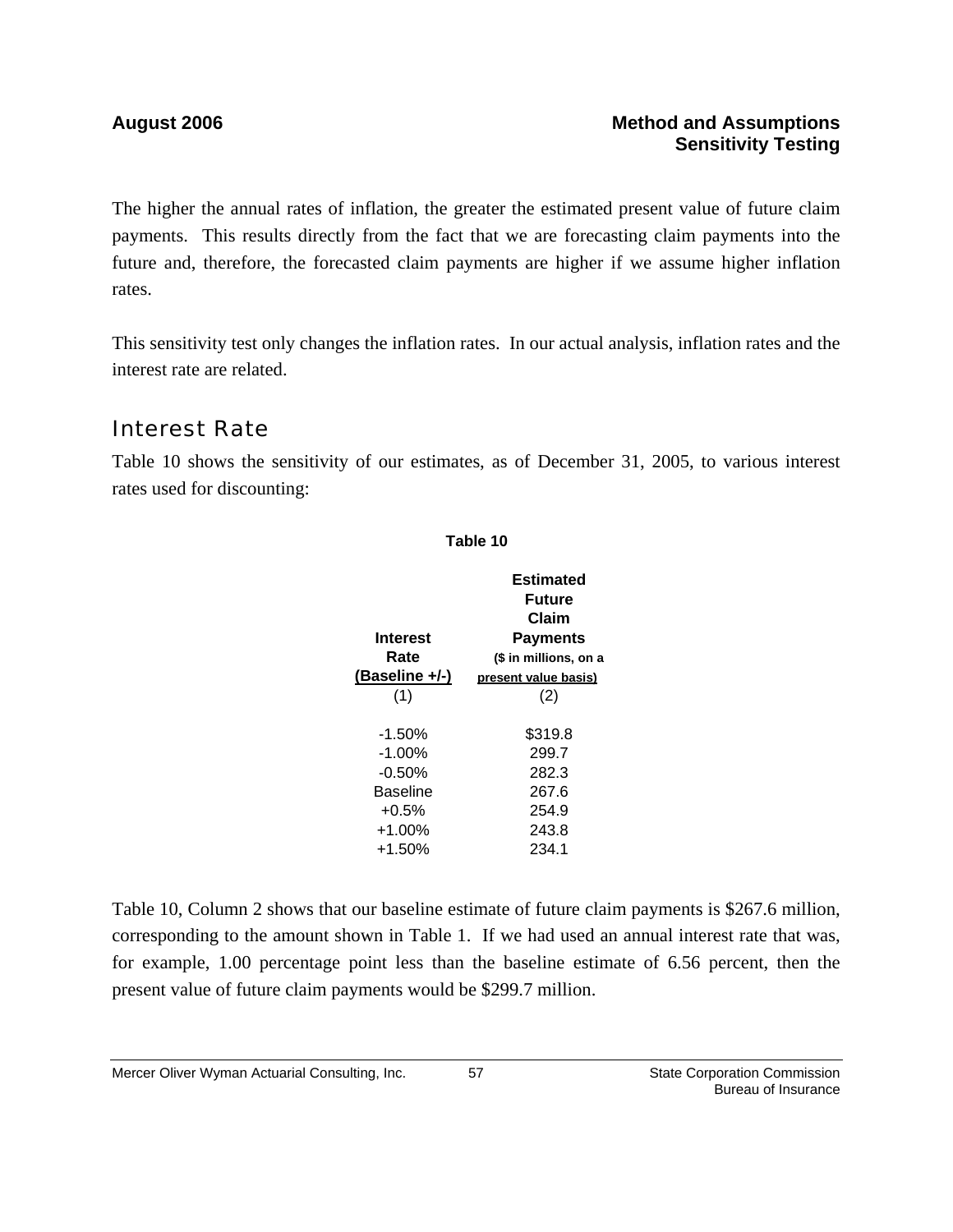### **August 2006 Method and Assumptions Sensitivity Testing**

The interest rate is used for the purpose of discounting future payments to a present value basis. The higher the interest rate used for discounting, the lower the estimated present value, all other things being equal. Similarly, the lower the interest rate, the higher the estimated present value. This is because use of a higher interest rate implies that the Fund is able to earn more investment income and, therefore, would need fewer assets as of December 31, 2005, in order to make all future payments. Similarly, a lower interest rate implies that the Fund is able to earn less investment income and, therefore, would need more assets as of December 31, 2005 in order to make all future payments.

This sensitivity test only changes the interest rate. In our actual analysis, inflation rates and the interest rate are related.

### **Mortality**

Table 11, below, shows the sensitivity of our estimates, as of December 31, 2005, to the mortality table that is used:

**Table 11**

|               | <b>Estimated</b><br><b>Future</b><br>Claim<br><b>Payments</b> |
|---------------|---------------------------------------------------------------|
| Mortality     | (\$ in millions, on a                                         |
| Table         | present value basis)                                          |
| (1)           | (2)                                                           |
| 1999 Table    | \$206.4                                                       |
| 2001 Table    | 221.5                                                         |
| 2002 Table    | 229.0                                                         |
| 2003 Table    | 236.6                                                         |
| 2004 Table    | 244.1                                                         |
| 2005 Table    | 258.4                                                         |
| 2006 Table    | 267.6                                                         |
| Blended Table | 282.0                                                         |

Table 11, Column 2 shows that our baseline estimate of future claim payments is \$267.6 million, corresponding to the amount shown in Table 1. Table 11 also shows, for example, that if we had not changed from the 2005 Table, which we used in our last study, the estimated present value of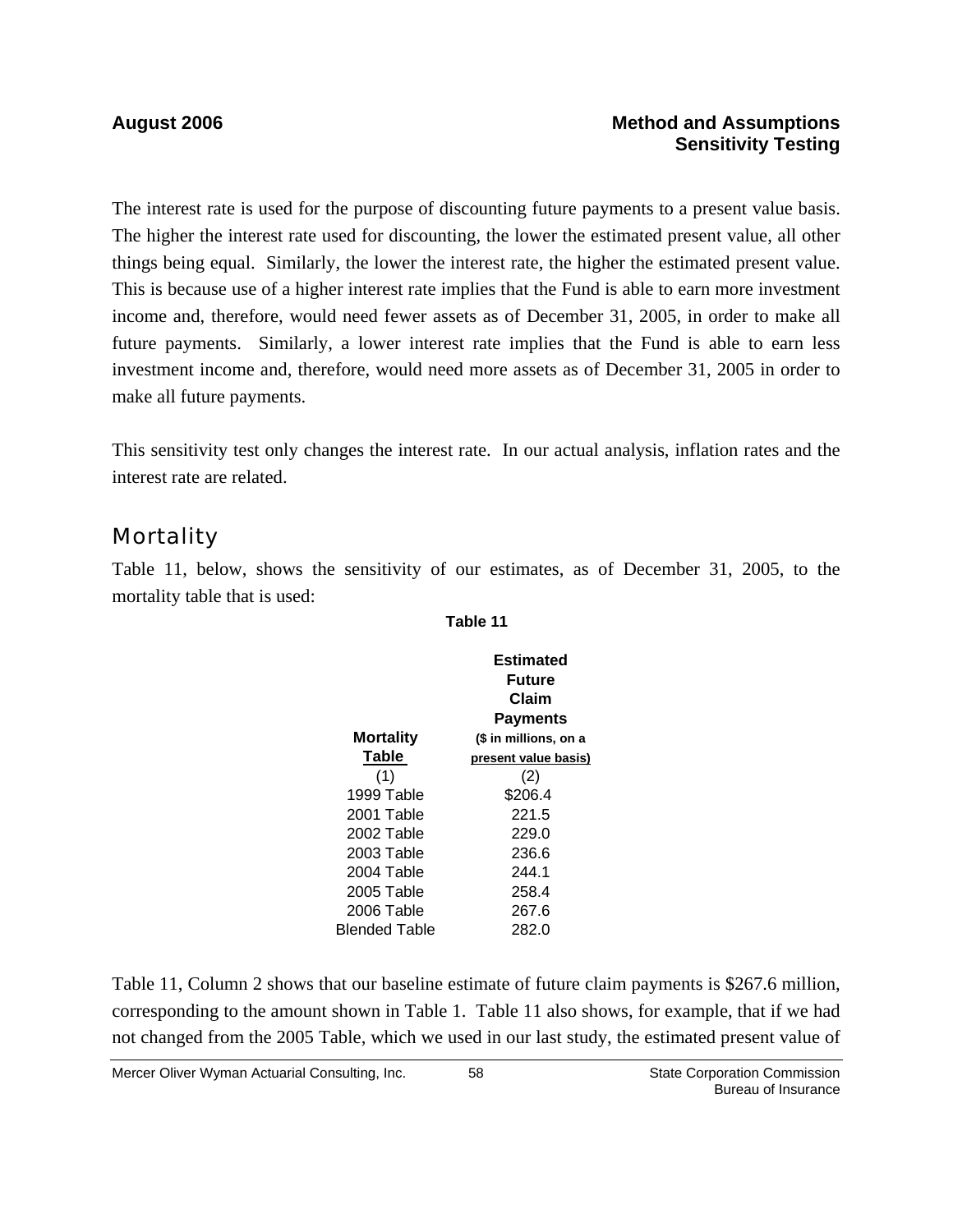future claim payments would be \$258.4 million, which is \$9.2 million less than our baseline estimate of \$267.6 million. This lower value would still not be low enough for the Fund to be considered actuarially sound. Similarly, use of the Blended Table would have increased our estimate to \$282.0 million.

### Percentage of Insured Claimants Who Have HMO Coverage

As discussed previously, we estimate the percentage of insured claimants who have HMO coverage as opposed to other forms of coverage. Because we assume that HMOs have no lifetime cap on benefits, our assumption regarding the percentage of insured claimants who have HMO coverage affects our estimates. However, the impact of this assumption is not material. For example, if we assume that 30 percent (rather than 15.6 percent) of insured claimants are insured by HMOs, our estimate of total future payments of the Program, as of December 31, 2005, would be reduced by approximately \$0.6 million in total. This value is relatively small (less than one quarter of one percent of the estimate of future claim payments, as of December 31, 2005, of \$267.6 million as shown in Column 3 of Table 1), and also less than the \$1.0 million calculated in our September 2005 report.

### Nursing

This is the major claim payment category, and our forecast of the Program's future claim payments is very sensitive to our forecast of this item.

As shown earlier in this report, in Table 7, we estimate about \$1.5 million per claimant as the present value of future claim payments for this payment category for claimants in Group C. Group C claimants are those who have not yet been admitted to the Program, so this estimate of \$1.5 million per claimant can be considered the estimated present value of a claimant's lifetime costs for nursing care under the Program.

While we have provided for future increases in the utilization of nursing care, there remains significant uncertainty regarding this cost item. Some claimants have little or no nursing costs, whereas others have large nursing costs. For example, during 2005, there were 45 claimants who each had nursing costs that were less than \$25,000, and 10 claimants who each had nursing costs in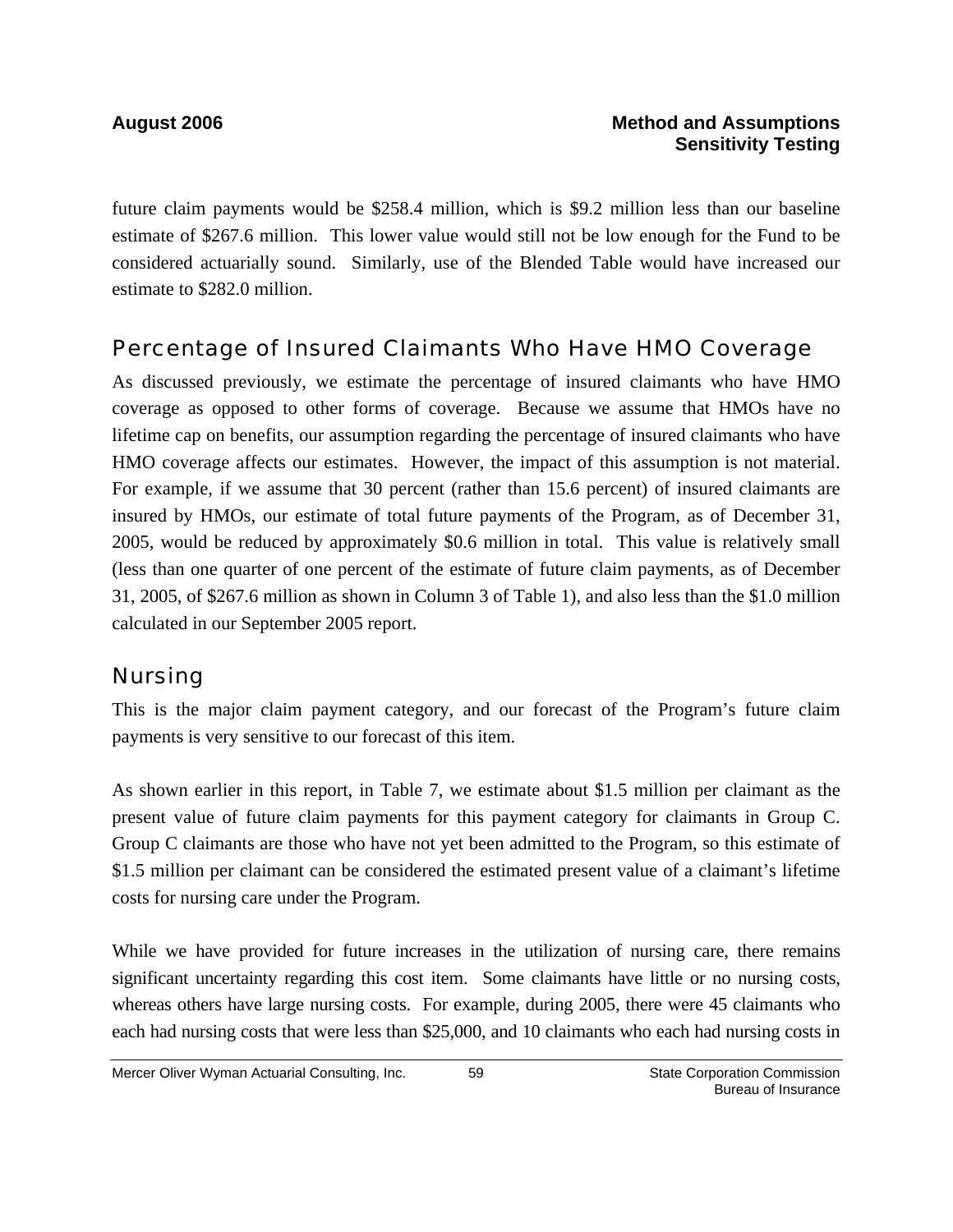excess of \$200,000. The largest amount paid on behalf of any one claimant for nursing costs in 2005 was \$316,100. This probably represents round-the-clock nursing costs.

We include in our estimate an explicit provision of one percent per year for future increases in the utilization of the Program's nursing services and benefits. Should the future increase in utilization of nursing services and benefits exceed this level, our estimate of the present value of the Fund's future claims payments is understated. For example, if the utilization of nursing services and benefits were to increase at a rate of two percent per year, our baseline estimate of the present value of the Fund's future payments would increase by about 11 percent (\$29 million) which is comparable to the increase indicated in our September 2005 report as of December 31, 2004.

# Hospital/Physician, Medical Equipment, Incidental, and Prescription Drugs

These claim payment categories are much smaller than the nursing category but, in our opinion, there is also significant uncertainty regarding the future utilization of services. There are a number of questions regarding future utilization. For example:

- Will utilization increase, decrease, or remain level (as we assume) as the claimants age?
- Will claimants require new and more expensive medical services, equipment, and drugs when they become available?
- Will claimants require increasingly expensive computers (an "incidental" cost), as new designs become available that may be especially useful to the impaired population?
- Will administrative controls be in place that will serve to limit the requests for extraordinary costs?
- Will any restrictions be imposed on future Program claim payments?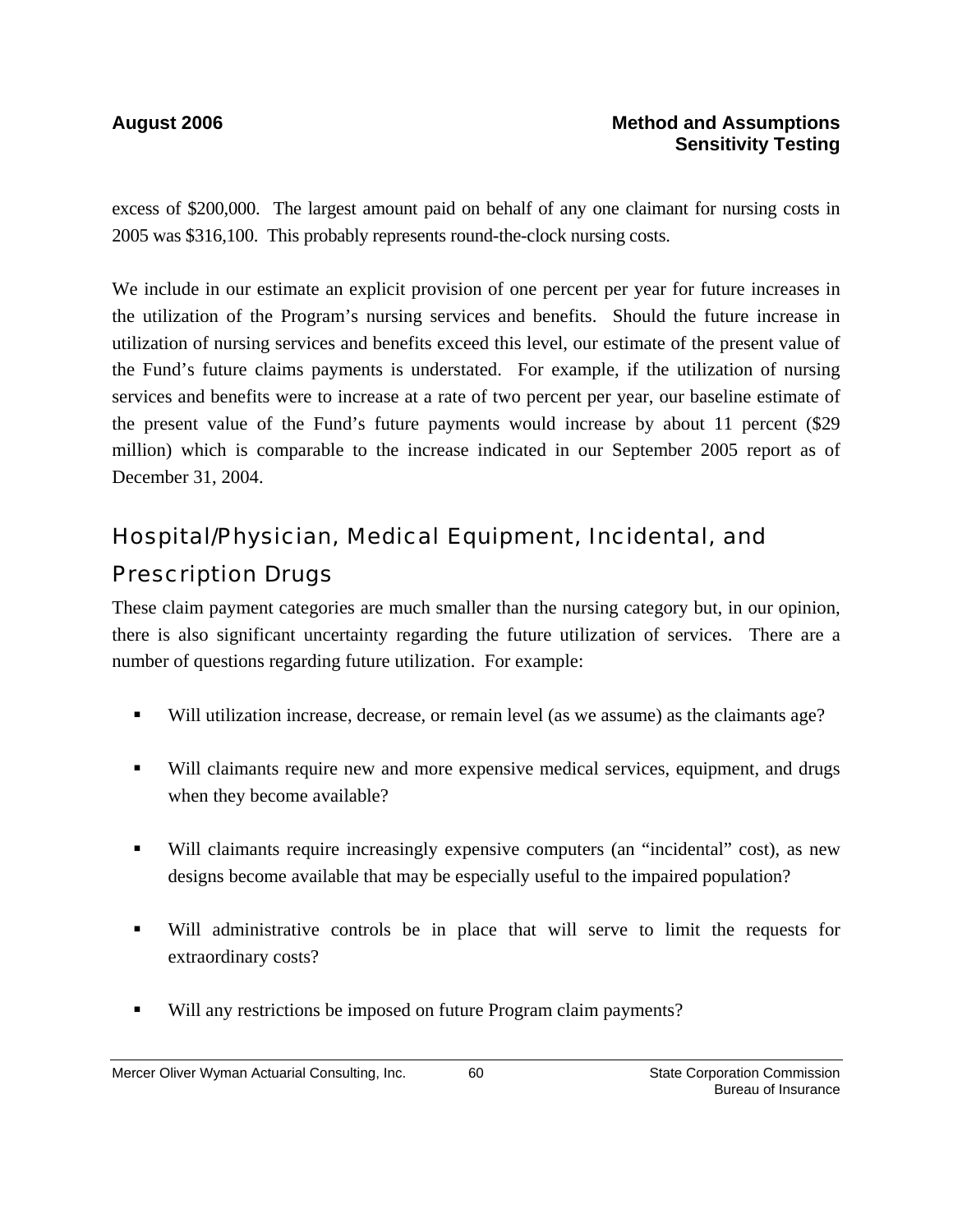Our estimates might prove to be significantly understated, or overstated, depending on the answers to the above questions.

# Housing, Vans, Lost Wages, Legal, Insurance, Medical

## Review/Intake

The costs associated with these claim payment categories are fairly well defined and, in our opinion, there is not a significant uncertainty regarding the future claim payments for these payment categories under the current housing provisions.

## Numbers of Eligible Claimants

Our forecasts of the Fund's deficit at various points in time are dependent on the assumptions regarding the number of eligible claimants who will eventually be admitted to the Program. Estimates and forecasts of the numbers of eligible claimants who will be admitted are uncertain, for several reasons:

- Claimants can wait for many years before applying to the program, so the number of claimants already born as of any given date, who have not yet been admitted to the Program, is a significant issue.
- The number of eligible claimants born each year is dependent on the numbers of physicians and hospitals participating in the program. Generally, the number of eligible claimants will increase as the numbers of participating physicians and hospitals increase, but the increase in the number of eligible claimants is less than proportional because of the fact that the claimant has to have either been treated by a participating physician or born in a participating hospital. As an example, a ten percent increase in the number of participating physicians would have no impact on the number of eligible claimants if the additional physicians were all working in hospitals that were participating.

Basically, any increase in the numbers of eligible claimants will have a direct impact on the numbers of claimants admitted to the program, and will therefore increase the costs of the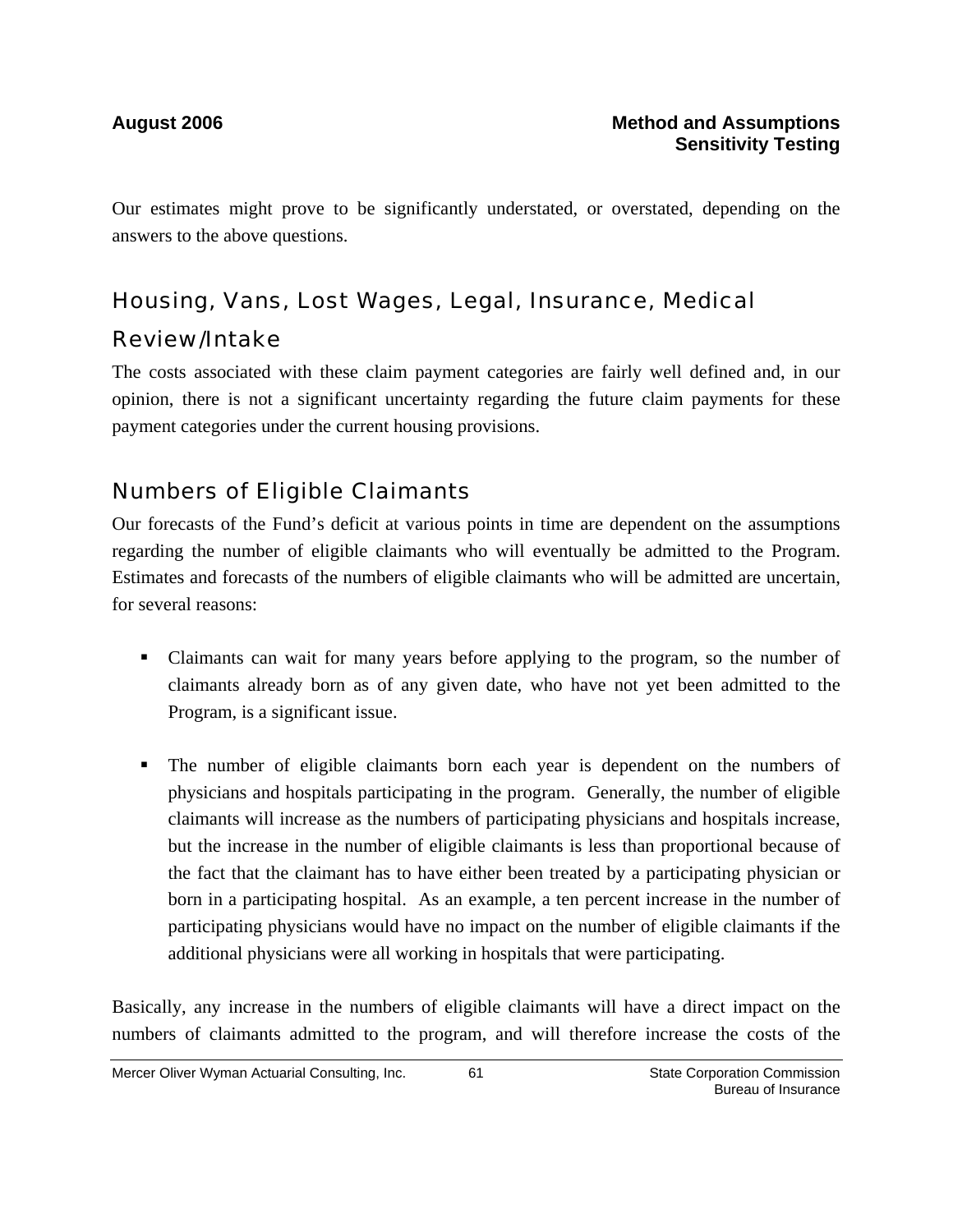### August 2006 **Method and Assumptions Method and Assumptions Sensitivity Testing**

program proportionately. Each additional claimant, beyond what we have estimated, will impact the liabilities of the Fund, and increase the deficit, by approximately \$2.0 million.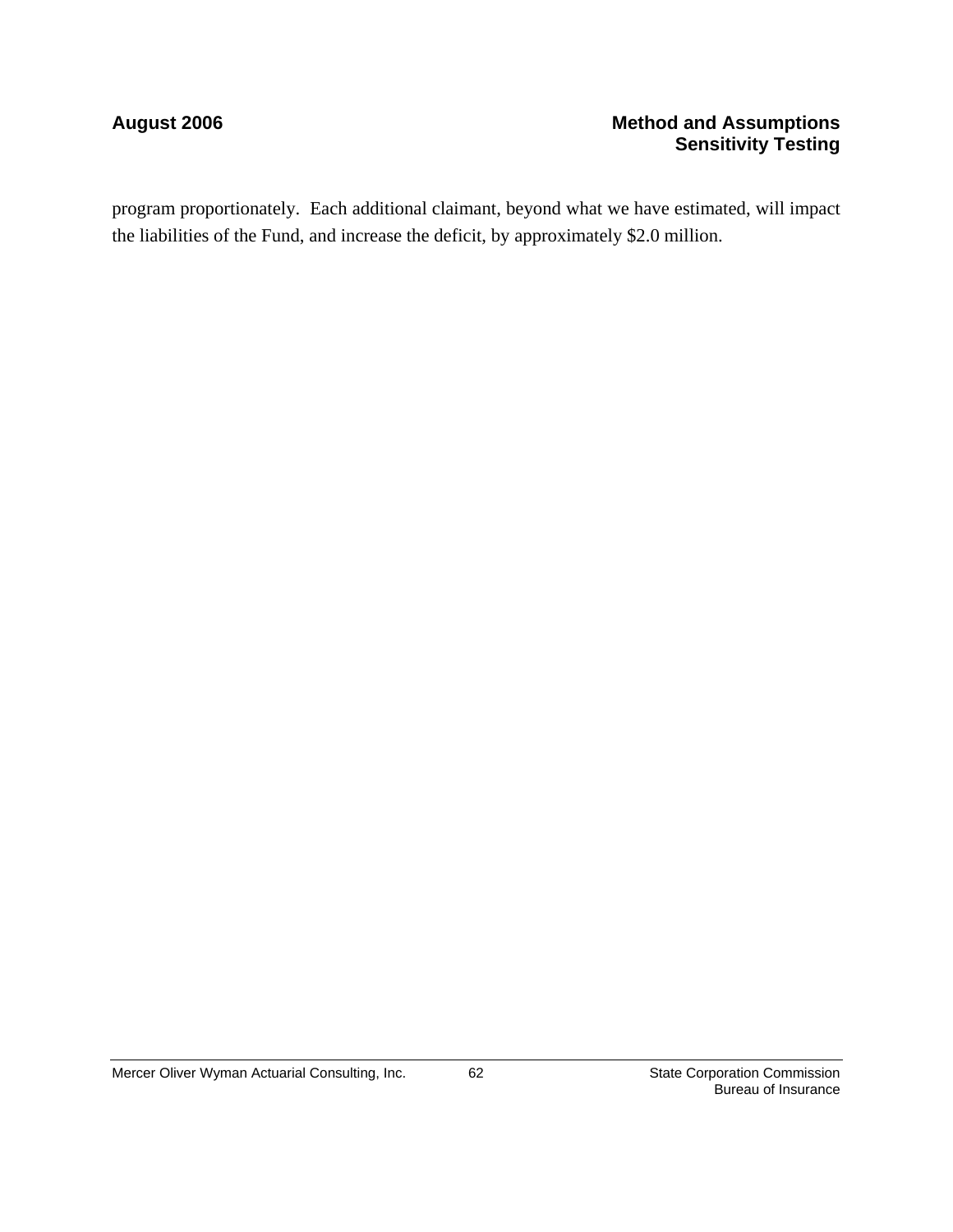# Changes in Assumptions from Prior Report

As discussed in the preceding text, we have changed many of our assumptions since the time of our September 2005 study. This was not unexpected because we intended to review all of the assumptions and adjust them as appropriate. Many of the assumptions, such as the inflation rates, interest rate, and the amount of annual wage losses, are numbers that we expect to revise, based on updated economic data, each time we update the study. Other assumptions, such as mortality, number of claimants, and claim payment amounts are assumptions that we expect to review at the time of each report, and to revise as appropriate.

The most significant change that we made in this study is the adoption of the 2006 Table for mortality. As indicated in the sensitivity section of this report, in Table 11, this has the impact of increasing our estimate of future claim payments by \$9.2 million, all other things being equal. This and other changes are discussed below.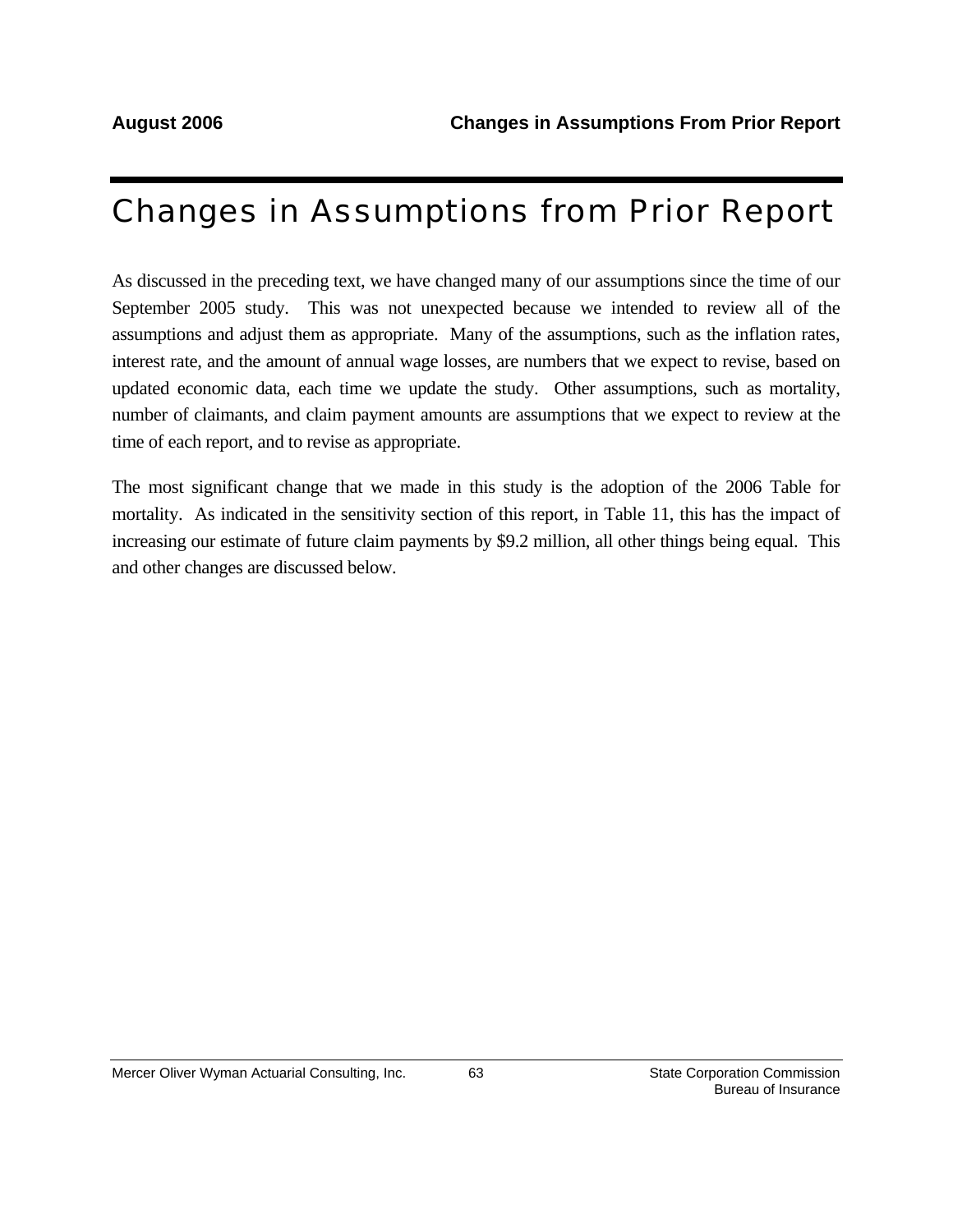## **Mortality**

We have revised our mortality assumption to anticipate that claimants in the Program will live longer than had been expected at the time of our 2005 study.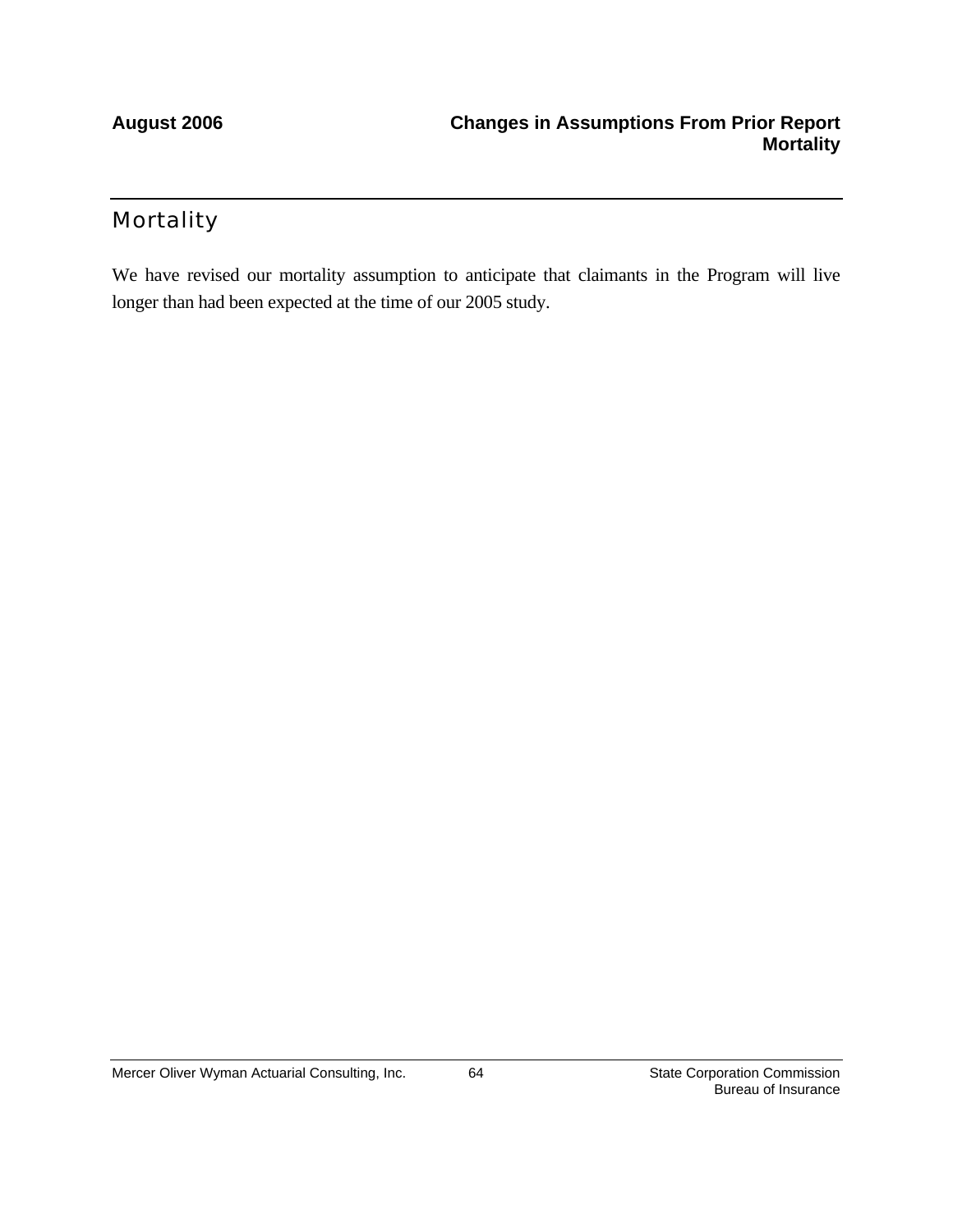### Claimants Who Are Deceased at the Time of Acceptance

As of December 31, 2005, among the 35 Group B claimants (those claimants who have been in the Program for less than three years) there were five claimants who had been deceased at the time that they were accepted to the Program. Among the 75 Group A claimants (those claimants who have been in the Program for at least three years) there was only one claimant who had been deceased at the time of acceptance into the Program.

Generally, we forecast that the mortality experience of Group B claimants and Group C claimants (those claimants who are eligible for the Program but have not yet been admitted) will be consistent with the mortality of the Group A claimants. Further, when we evaluate the actual mortality experience of the Program, we base the evaluation solely on those claimants who were living at the time that they were accepted. Because the Group B claimants include a relatively large proportion of claimants who were deceased at the time that they were accepted into the Program, we adjusted our calculations of future costs as explained below.

- We calculated the average lifetime benefits of Group A claimants excluding the one Group A claimant who was deceased when accepted into the Program.
- We forecast that the average lifetime benefits of Group A claimants, as calculated as described above, would apply to those 30 Group B claimants who were living at the time that they were accepted into the Program.
- We forecast that the Program would not have any future expenses associated with the five Group B claimants who were deceased at the time that they were admitted to the Program.
- We forecast that five percent of Group C claimants would be deceased at the time that they are admitted to the Program. The forecast of five percent is based on the fact that six, or 5.5 percent, of the 110 admitted claimants as of December 31, 2005 were deceased at the time of their acceptance into the Program.

65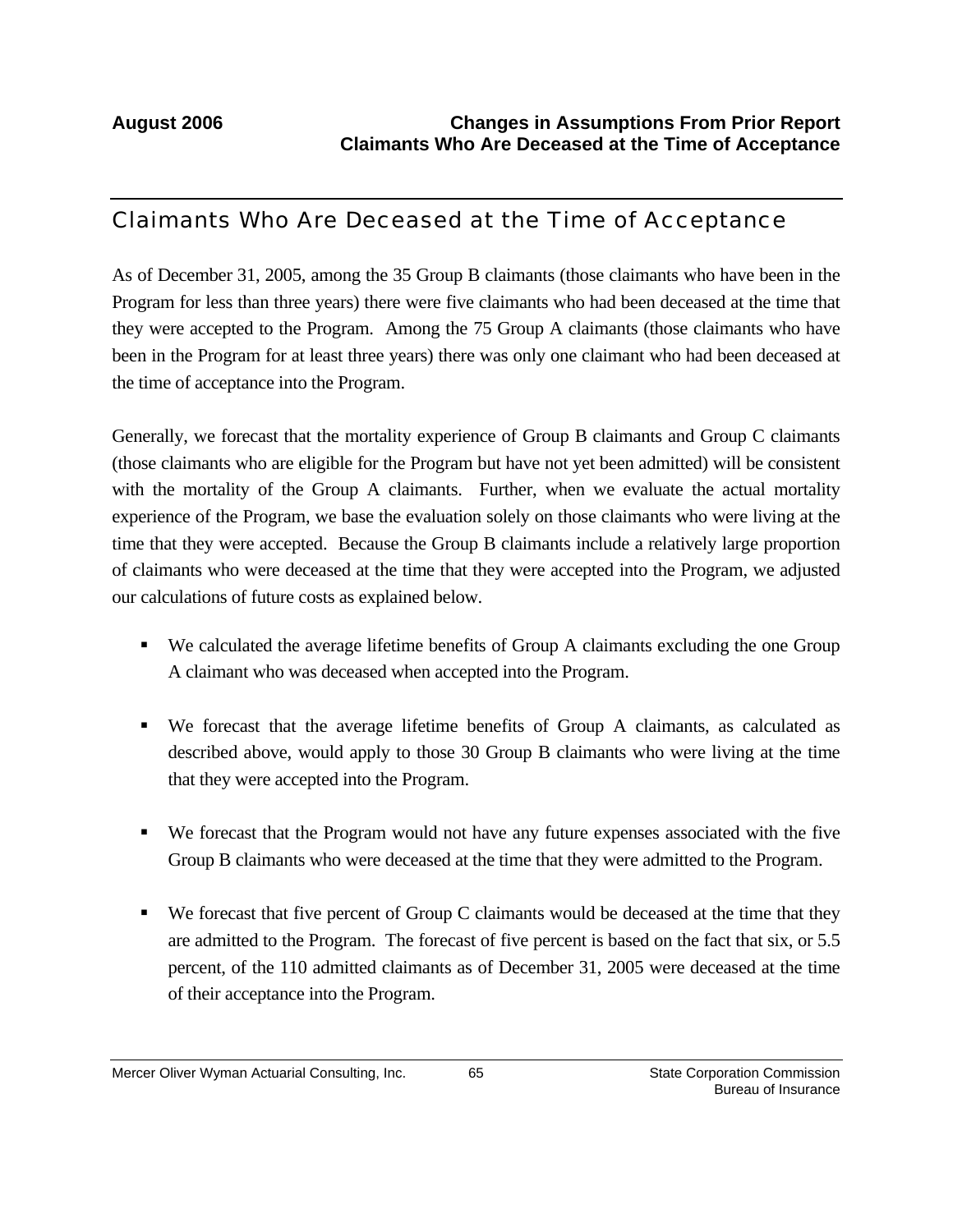### **August 2006 Changes in Assumptions From Prior Report Claimants Who Are Deceased at the Time of Acceptance**

 We forecast that these claimants will each have lifetime costs of \$20,000, and that these costs will be in the category of legal expense. The estimated cost of \$20,000 compares to the actual average cost of \$11,000 for claimants who were deceased at the time of their acceptance into the Program. The estimate of \$20,000 may be somewhat conservative (high) compared to the historical average value, but in our opinion this is reasonable and allows for the fact that one or more of the six claimants in this category could submit a request for the reimbursement of other expenses. We forecast that all of the expenses will be legal expenses, because virtually all of the historical expenses for these claimants have been legal expenses; however, changing the expense category that is forecast for these costs is not material.

We have considered the relationship between these claimants, who are deceased at the time of acceptance into the Program, and those claimants who are eligible for awards of up to \$100,000:

- none of the existing six claimants who were deceased at the time of acceptance into the Program are eligible for the award of up to \$100,000, because they were born before July 1, 2003 whereas the legislation that introduced these awards requires a birth date of July 1, 2003 or subsequent;
- for future claimants who are deceased at the time of acceptance, and were born on or after July 1, 2003, we expect that some will have lived longer than 180 days and will therefore be ineligible for the award of up to \$100,000 (of the six existing claimants in this category, two lived longer than 180 days);
- for future claimants who are deceased at the time of acceptance, and who are also eligible for the award of up to \$100,000, we assume that some will receive this award and we have provided for this, in our forecast, through the assumption that there will be a number of \$100,000 awards.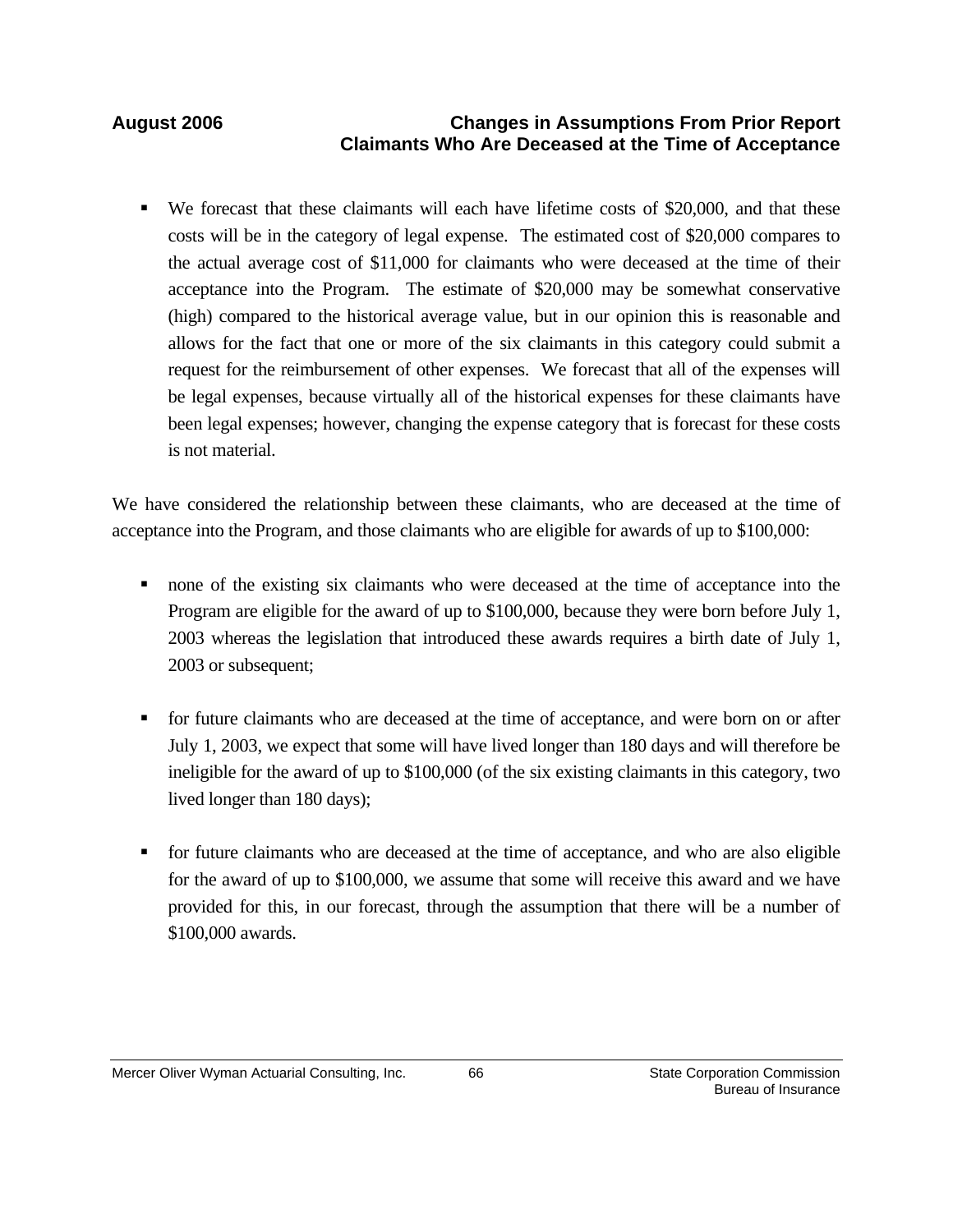## Other Assumptions

There are other assumptions that we revised, as discussed previously in the report:

- We have revised the inflation assumptions to reflect 2005 economic data.
- We have revised the interest rate assumption (discount rate) to reflect 2005 economic data.
- We have revised two assumptions (as discussed in the section of this report titled "July 1, 2003 Legislation – Revisited" beginning on page 51) concerning the July 1, 2003 legislation: the number of claimants who we project will receive the award of up to \$100,000, and the calculation of non-claimant administrative expenses. Both have relatively minor impacts on our forecasts.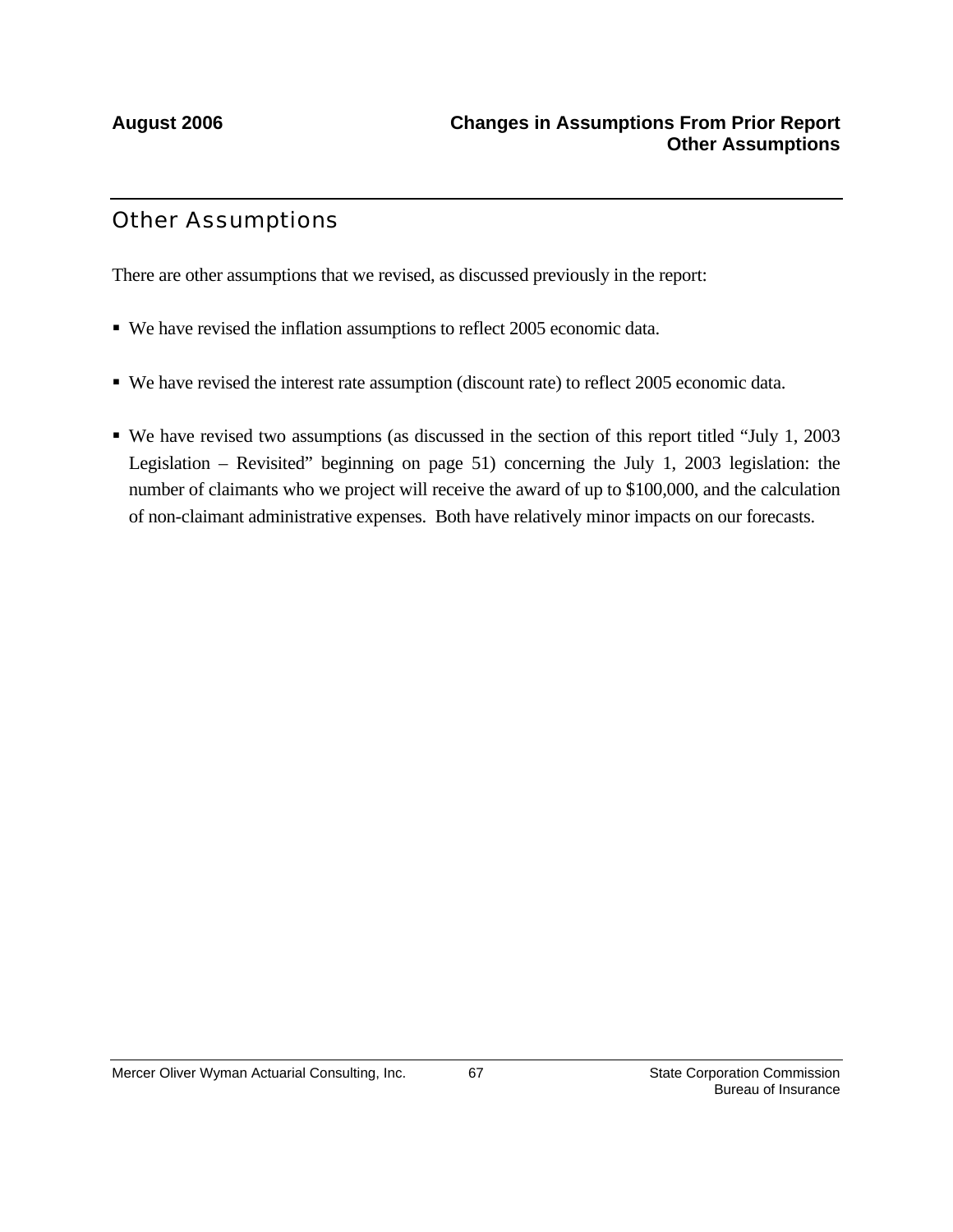# **Background**

## General

Chapter 50 of Title 38.2 of the Code of Virginia, enacted by the 1987 General Assembly, established the Virginia Birth-Related Neurological Injury Compensation Program. The Program began collecting assessments in late 1987, and the compensation mechanism became effective for births as of January 1, 1988.

Among the stated purposes of the Program is to assure the payment of the financial costs for the lifetime care of infants born with birth-related neurological injuries. The Program is financed by the Virginia Birth-Related Neurological Injury Compensation Fund.

Participation in the Program is optional for both physicians and hospitals. Participating physicians and hospitals receive the benefit of the exclusive remedy provision of the law, and physicians and hospitals that participate are eligible for lower premiums for medical malpractice insurance.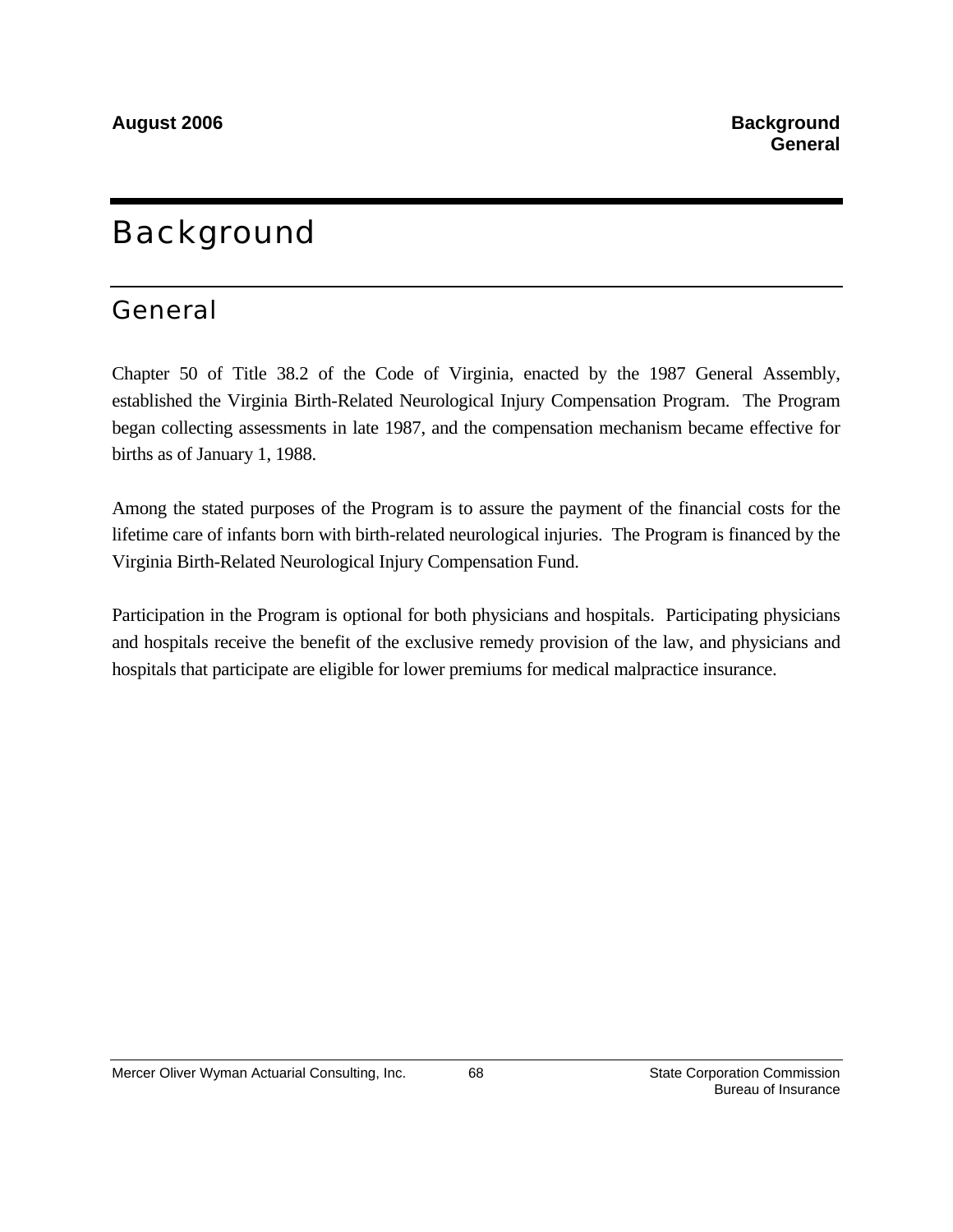# History of Funding

# Participating Physicians and Hospitals

Funding for the Program comes from both physicians and hospitals. In addition, the Virginia State Corporation Commission (the SCC) is empowered to assess liability insurers in Virginia up to onequarter of one percent of net direct liability premiums written in Virginia if needed to maintain the Fund on an actuarially sound basis.

The original schedule of funding assessments for program year 1988 was as follows:

- 1. Participating physicians paid an annual assessment of \$5,000. (The definition of participating physicians was amended in 1989 to include licensed nurse midwives who perform obstetrical services, either full-time or part-time, as authorized in the Plan of Operation. They have been assessed since 1989, but the number of licensed nurse midwives is not material.)
- 2. Participating hospitals paid an annual assessment equal to \$50 per live birth in the previous year, subject to a maximum assessment of \$150,000.

Beginning with the 1995 program year, the fixed fee schedules were changed to sliding scale fee schedules under which the fees decreased the longer the participant was in the Program. This fee schedule is shown on Exhibit 2 in the Appendix.

Beginning with the 2001 program year, assessments of participating physicians and hospitals were restored to their original level. For the 2002 program year, assessments of participating physicians and hospitals remain at the original level.

Based upon the July 1, 2004 legislation, assessment income to the Program has increased, effective with the 2005 program year (as shown on Exhibit 2 in the Appendix).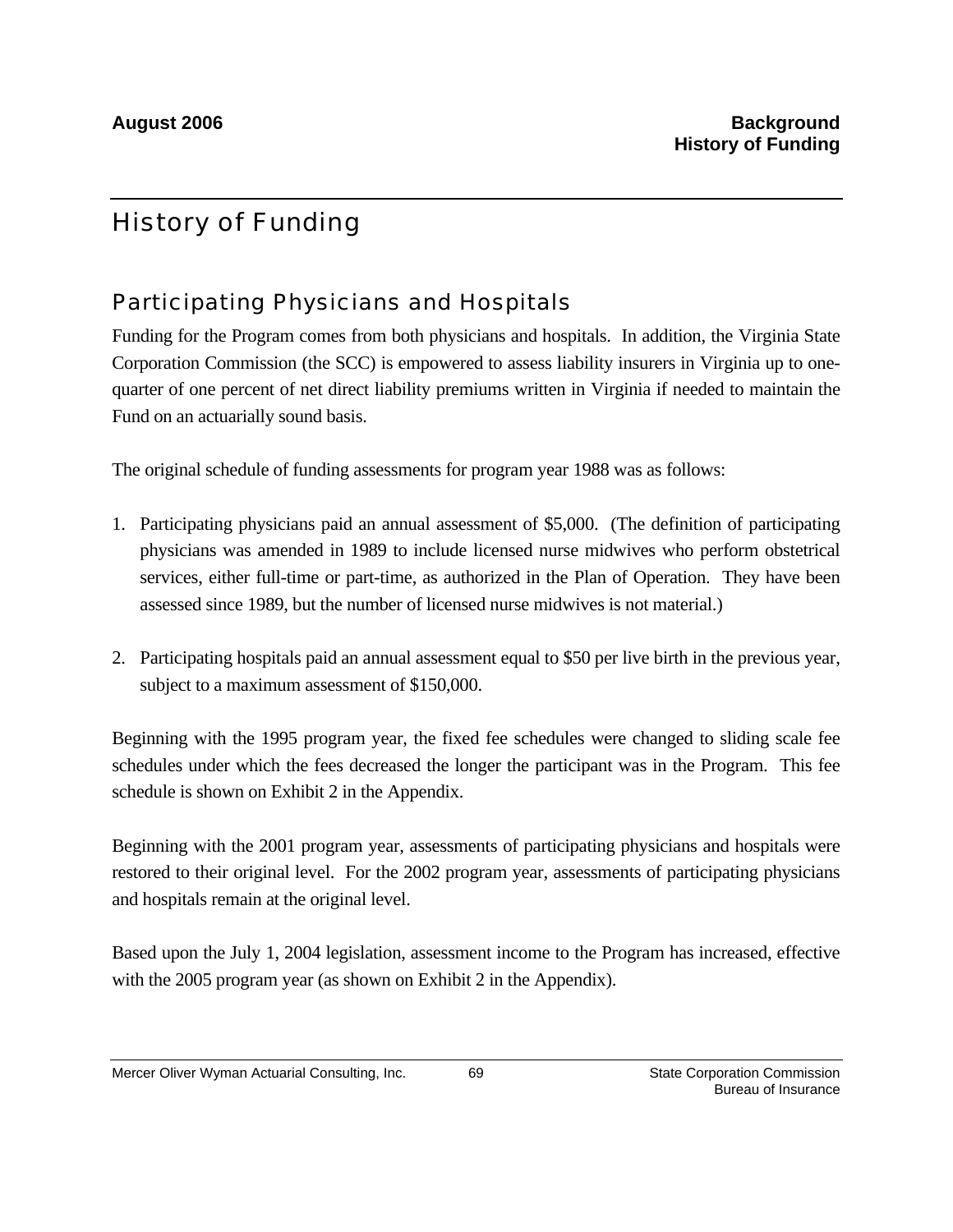# Non-Participating Physicians and Liability Insurers

Assessment income of the Program can be modified in a given year in either of the following two ways:

- 1. Beginning with program year 1993, if the income of the Program is estimated to be in excess of that required for actuarial soundness, income can be reduced by eliminating assessments *of nonparticipating physicians* in a given program year. The assessment of non-participating physicians was, in fact, eliminated for program years 1993 through 2001. Assessments of nonparticipating physicians can be reinstated in any amount up to \$250, whenever the SCC determines that such assessment is required to maintain the Fund's actuarial soundness and the \$250 assessments were reinstated beginning with program year 2002 and continuing into program year 2003. Effective with program year 2005, assessments for non-participating physicians have increased (as shown on Exhibit 2 in the Appendix).
- 2. If the income of the Program is estimated to fall short of that required for actuarial soundness, income can be increased by assessments of *liability insurers* up to one-quarter of one percent of net direct liability premiums written in Virginia. Insurers were assessed an amount equal to one-tenth of one percent of net direct liability premiums written in Virginia for the 1990 program year, and were assessed one-quarter of one percent of net direct liability premiums written in Virginia beginning with the 2002 program year.

Exhibit 3, in the Appendix, presents a history of the Program's assessment income. Exhibit 4, in the Appendix, presents a history of the numbers of participating physicians and hospitals.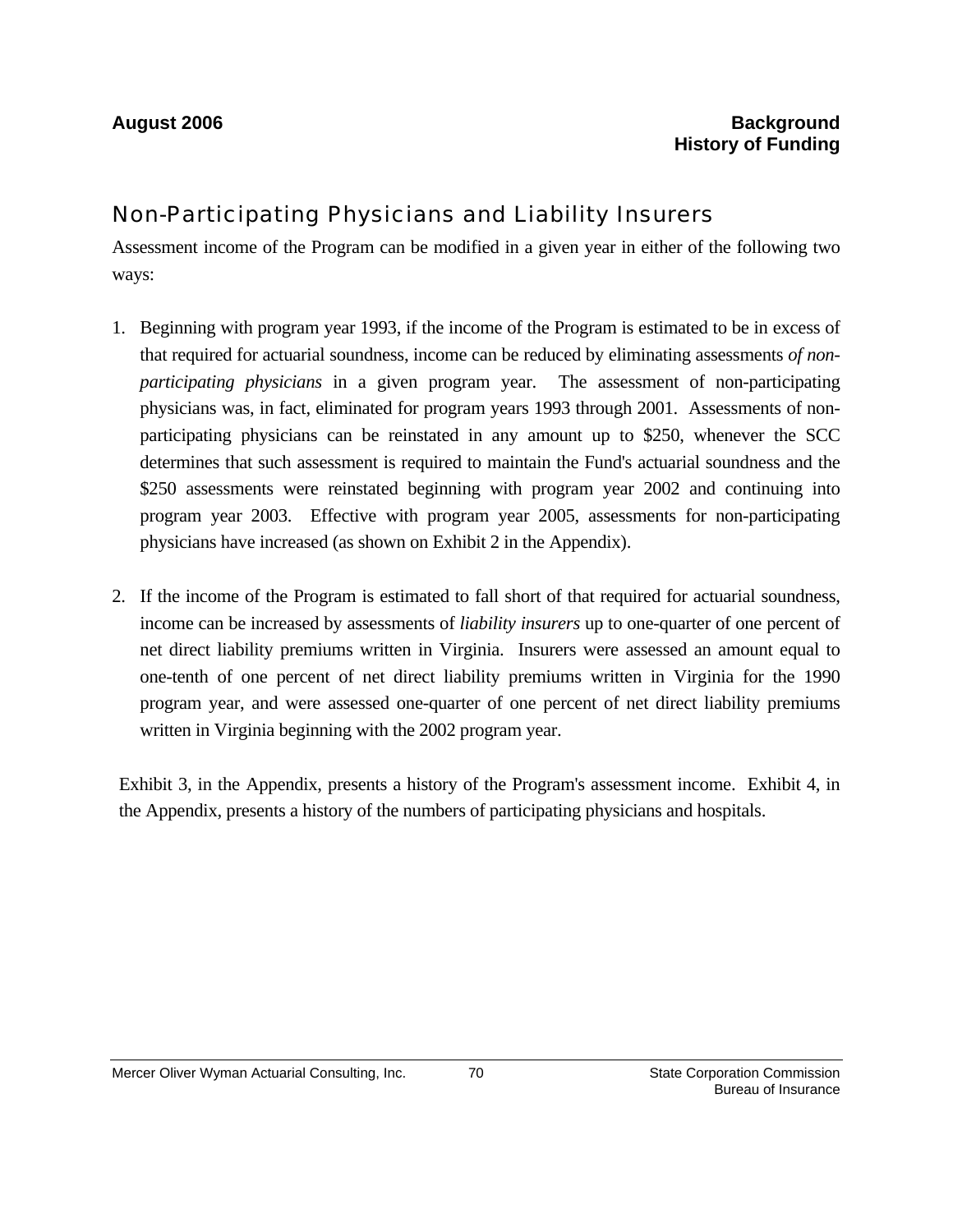# Eligibility

To be eligible to receive payment from the Program, a claimant must file a claim with the Virginia Workers' Compensation Commission. The Commission must then determine that the claim meets the criteria for reimbursement from the Program. The original law provided that, for a claim to be paid, all three of the following criteria had to be met:

- 1. The injuries claimed are birth-related neurological injuries as defined in the law,
- 2. Obstetrical services were performed by a participating physician,
- 3. The birth occurred in a participating hospital.

Pursuant to Senate Bill 72, the law was amended in 1990 so that criterion 1 and *either* criterion 2 *or* 3 must be met for a claim to qualify for payment.

71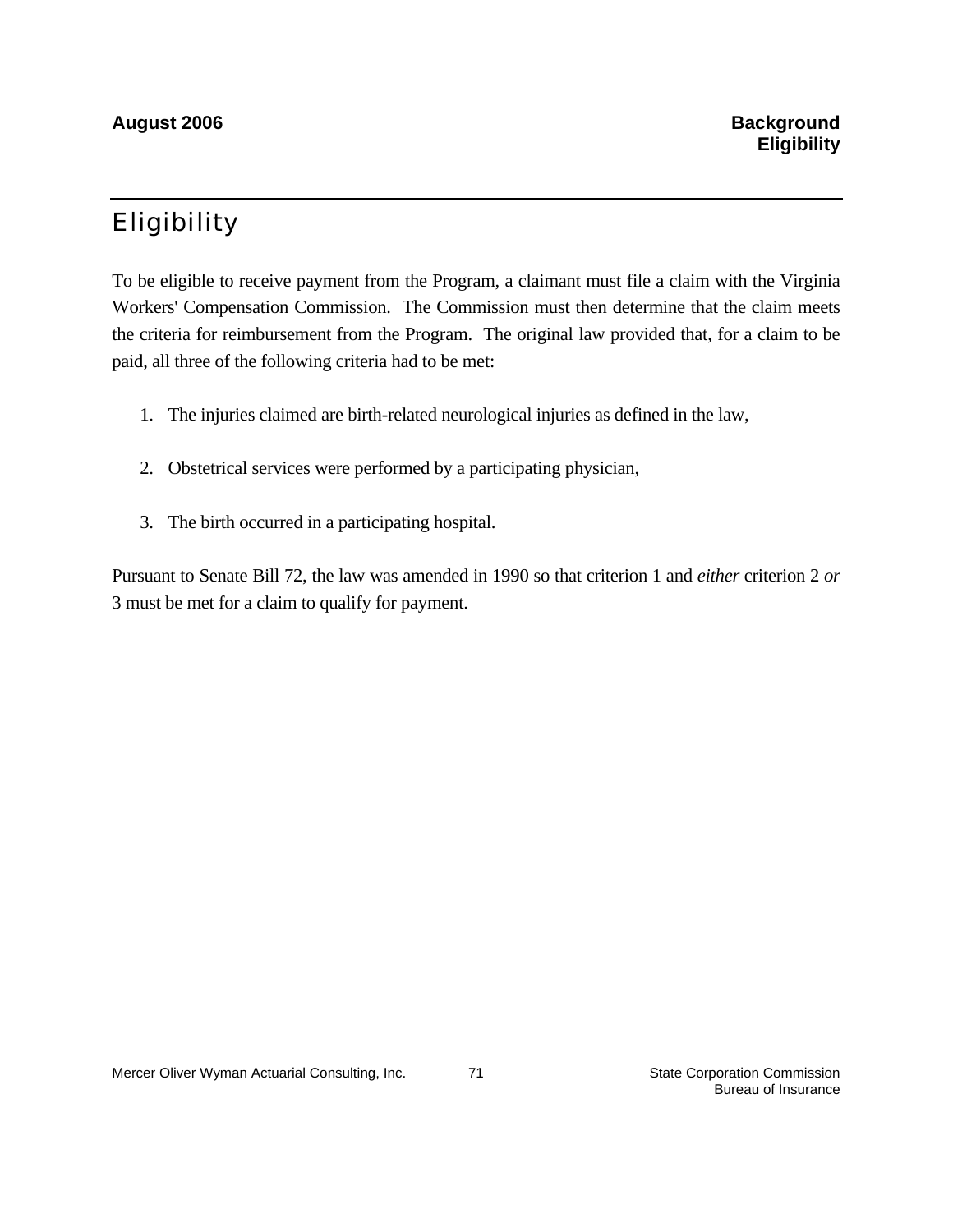# History of Actuarial Studies

An actuarial study of the adequacy of funding of the Program is required to be performed at least once every two years. Mercer RFI provided its initial funding study covering the years 1988 through 1990 on October 13, 1989. We issued three supplemental reports which modified our original funding estimates, as follows:

- First Supplement dated December 22, 1989: Mercer RFI was requested to confer with Dr. Barbara Brown, then of the Williamson Institute for Health Studies, Department of Health Administration, Medical College of Virginia, Virginia Commonwealth University, to determine whether amendments to the Mercer RFI findings (specifically claim frequency) should be considered. As a result, Mercer RFI revised its estimates of the Program's expected frequency and future claim payments.
- Second supplement dated January 24, 1990: Reflected the opinion of the Virginia Attorney General's office that Medicaid would be primary as respects the Program.
- Third supplement dated May 22, 1990: Reflected the effects of Senate Bills 70 and 72. (Pursuant to Senate Bill 70, the original definition of "birth-related neurological injury" was clarified.)

The recommendation in our initial reports was for the assessment of participating and nonparticipating physicians and participating hospitals, and for an assessment against liability insurance carriers of 0.1 percent of liability premiums for program year 1990.

On March 20, 1991, we issued a report that built on our original work (as amended by our supplementary reports) and provided updated funding estimates for program years 1988 through 1990 and projected estimates for 1991. In that report, we recommended continuation of the assessments of participating hospitals and physicians and non-participating physicians, and no assessment against liability insurance carriers for program year 1991.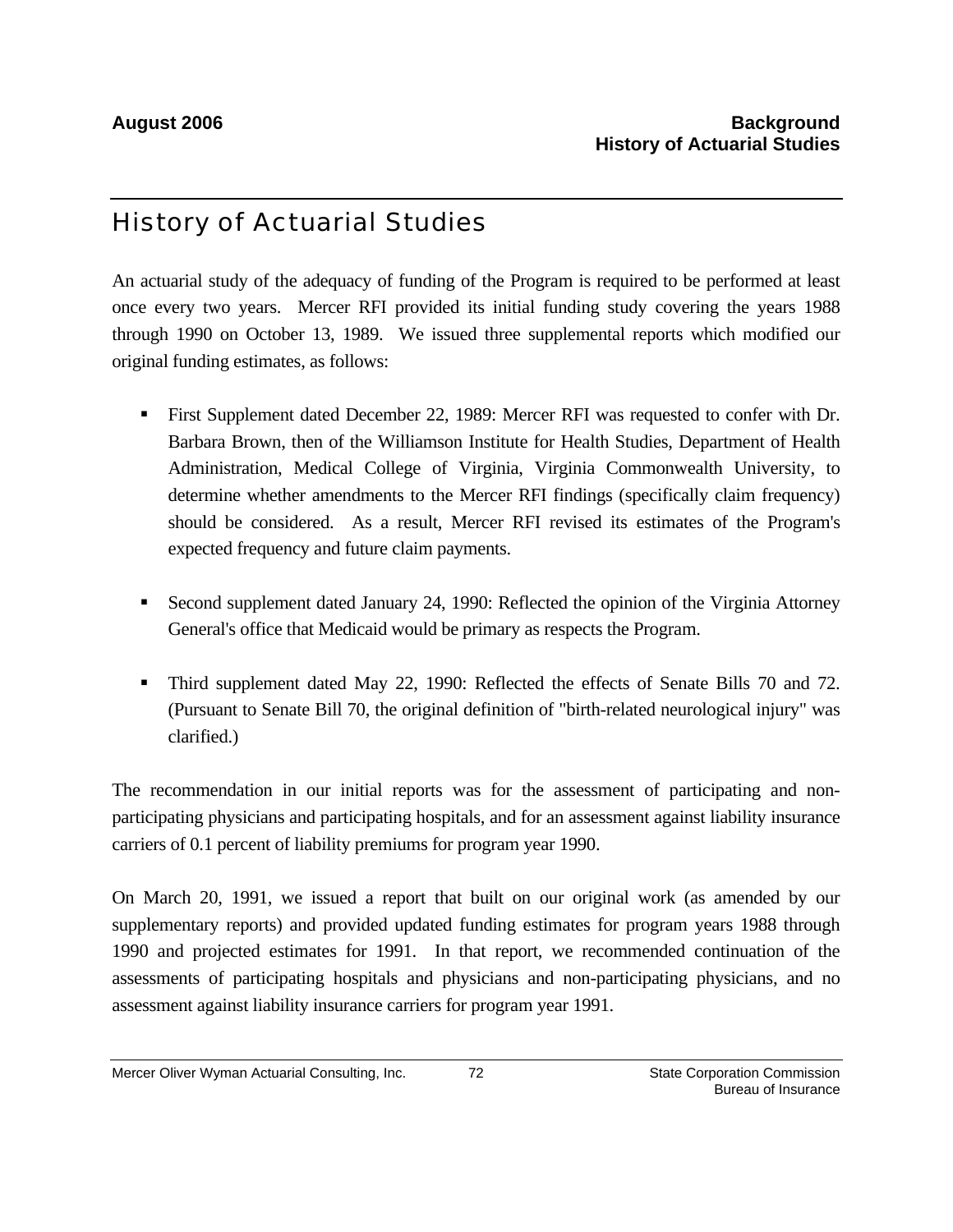## **August 2006 Background History of Actuarial Studies**

On July 17, 1992, we provided revised funding estimates for 1988 through 1991 and projected estimates for 1992 and 1993. In addition, we evaluated the criteria for actuarial soundness of the Program within the context of the law change effective in 1992, which provided that the assessments of non-participating physicians be suspended whenever the Fund was found to be actuarially sound. We recommended that non-participating physicians and liability insurers not be assessed for program year 1993. Accordingly, the SCC suspended the assessment of nonparticipating physicians.

On September 24, 1993, we provided revised funding estimates for 1988 through 1993 as well as projected estimates for 1994 and 1995. We also recommended that non-participating physicians and liability insurers not be assessed for program years 1994 and 1995.

An amendment to Section 38.2-5016(F) of the Virginia Code was enacted by the 1994 General Assembly Session. The amendment allows the Board of Directors of the Program to reduce the voluntary participating physician and hospital assessments for a stated period of time after the SCC has determined the Program to be actuarially sound. As a result of this amendment, Mercer RFI was requested by the Program to perform an actuarial study to determine: 1) if the Program was still actuarially sound, and 2) if the Program was still actuarially sound, to determine how much the Board of Directors could reduce the annual assessments for participating physicians and hospitals and continue the actuarial soundness of the Program.

Based on a law change in 1994, and following receipt of our report in 1995, the Board of Directors of the Program implemented a sliding scale assessment for participating doctors and hospitals for 1995 based on the number of years of participation in the Program. This reduced the assessment income from those sources by approximately 65 percent. The reduced schedule of assessments is displayed on Exhibit 2 in the Appendix.

In September 1995, we provided estimates of funding for the program years 1988 through 1995, and projections for years 1996 and 1997. In that report, we recommended that the reduced schedule of assessments for participating physicians and participating hospitals continue in 1996 and 1997.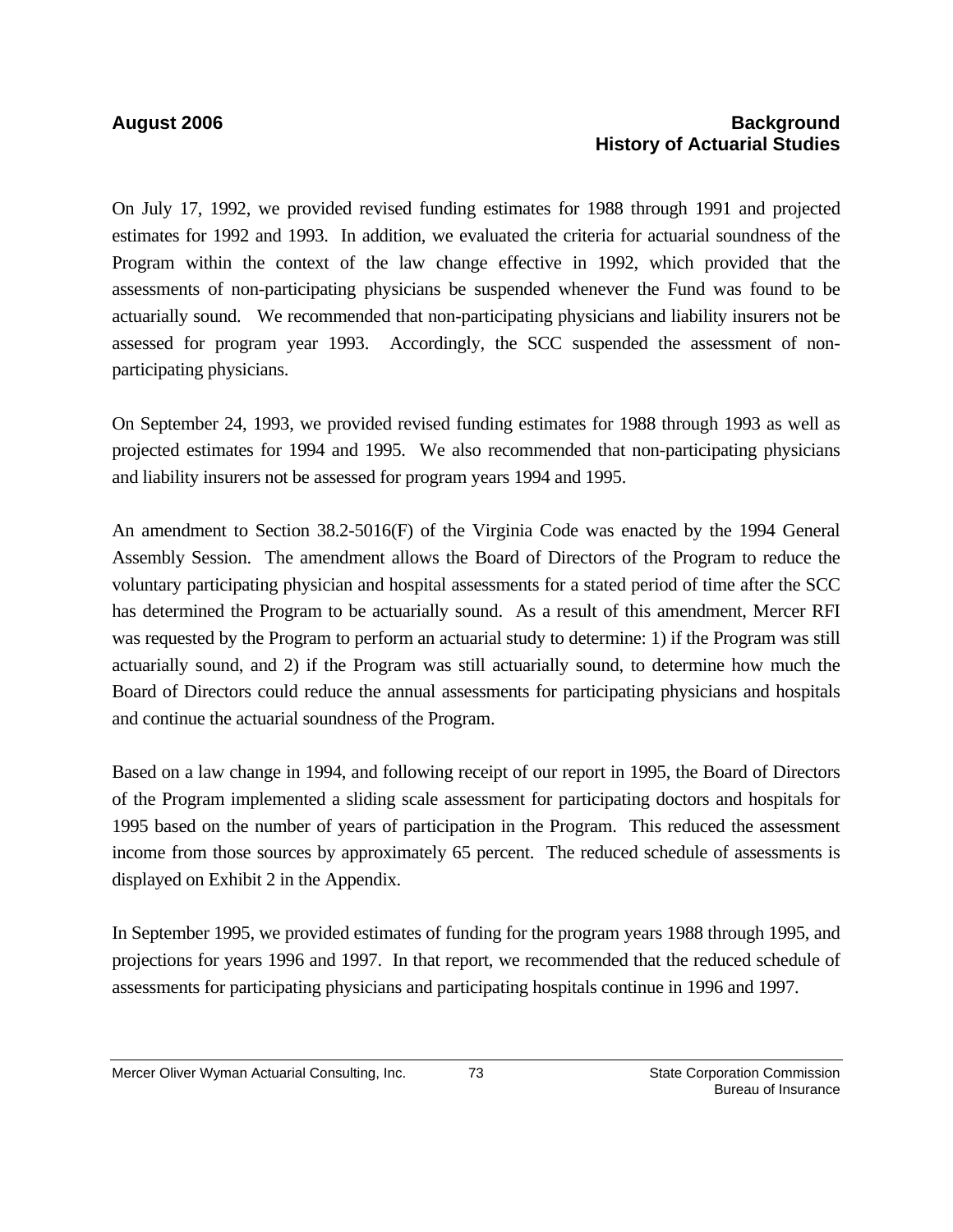### **August 2006 Background History of Actuarial Studies**

In October 1997, we provided estimates of funding for the program years 1988 through 1997, and projections for years 1998 and 1999. In that report, we had begun to consider housing expenses as non-liquid assets of the Program, rather than costs. This was based on the decision of the Program to establish trust funds for the benefit of the claimants. In our October 1997 report, we recommended that the reduced schedule of assessments for participating physicians and participating hospitals continue in 1998 and 1999.

In December 1999, we provided estimates of funding for the program years 1988 through 1999, and projections for years 2000 and 2001. In that report we observed that, on average, the claimants' mortality was much better than had been expected. As a result, we made a major change to the mortality assumption, which significantly increased the expected costs per claimant. We estimated that the Program was actuarially sound as of year-end 1999, and recommended that assessments for participating physicians and hospitals, and for non-participating physicians, be restored to their full level.

After release of our December 1999 report, we issued an addendum in which we recommended that:

"If the Fund decides to immediately stop providing cash grants for housing (except for commitments that have already been made and for existing claimants who have not yet received housing benefits) assessments would still have to be restored to their full level for participating hospitals and physicians (but not for non-participating physicians), for program year 2001. Given our current assumptions, this would lead to a \$2.1 million deficit for program year 2002 and a \$7.1 million deficit by the end of program year 2003. In order to avoid these deficits, there would need to be assessments of the non-participating physicians for program year 2002 *and* both the non-participating physicians and the liability insurers, for program year 2003."

In October 2001, we provided estimates of funding for the program years 1988 through 2000, and projections for years 2001, 2002, and 2003. In that report we made significant changes to the estimated number of claimants who would eventually be admitted to the program, to the mortality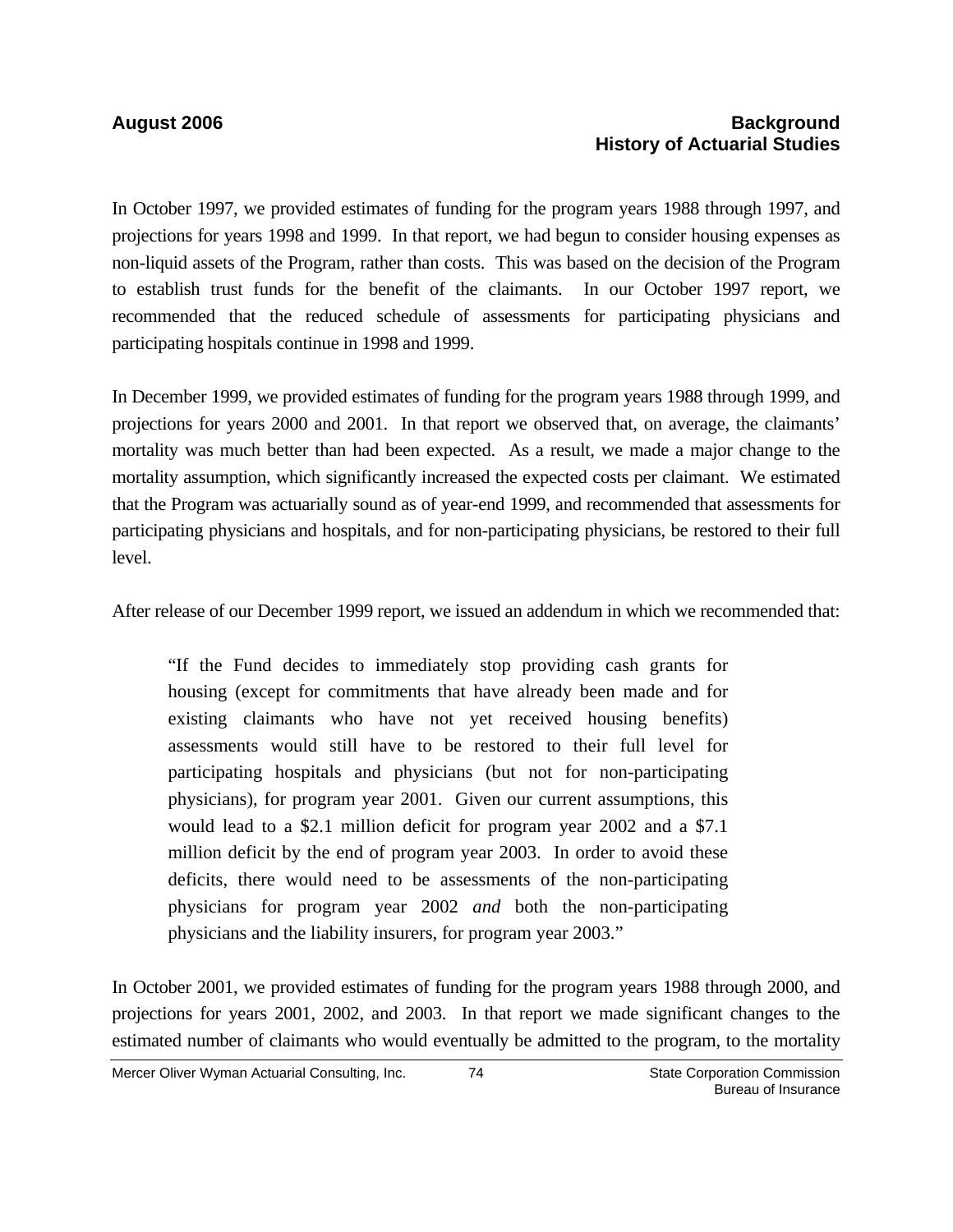### **August 2006 Background History of Actuarial Studies**

table underlying our forecasts, and to the estimated future average annual expenses for admitted claimants. These changes all tended to increase our estimate of the Program's liabilities, and as a result we estimated that the Fund was not actuarially sound as of December 31, 2000 and forecast that the Fund would not be actuarially sound as of December 31, 2001, 2002, or 2003. Among other things, we recommended that the Program continue to assess participating physicians and hospitals at the maximum level and begin to assess non-participating physicians and liability insurers at the maximum assessment rates.

In September 2002 we provided estimates of funding for the program years 1988 through 2001, and projections for years 2002, 2003, and 2004. We estimated that the Fund was not actuarially sound as of December 31, 2001 and forecast that the Fund would not be actuarially sound as of December 31, 2002, 2003, or 2004. We recommended that the Program continue to assess participating physicians, participating hospitals, non-participating physicians, and liability insurers at the maximum amounts.

In September 2003 we provided estimates of funding for the program years 1988 through 2002, and projections for years 2003, 2004, and 2005. We estimated that the Fund was not actuarially sound as of December 31, 2002 and forecast that the Fund would not be actuarially sound as of December 31, 2003, 2004, or 2005. We recommended that the Program continue to assess participating physicians, participating hospitals, non-participating physicians, and liability insurers at the maximum amounts, and that means be found to increase the funding level.

In September 2004 we provided estimates of funding for the program years 1988 through 2003, and projections for years 2004, 2005, and 2006. We estimated that the Fund was not actuarially sound as of December 31, 2003 and forecast that the Fund would not be actuarially sound as of December 31, 2004, 2005, or 2006. We recommended that the Program continue to assess participating physicians, participating hospitals, non-participating physicians, and liability insurers at the maximum amounts, and that means be found to increase the funding level.

In September 2005 we provided estimates of funding for the program years 1988 through 2004, and projections for years 2005, 2006, and 2007. We estimated that the Fund was not actuarially sound as of December 31, 2004 and forecast that the Fund would not be actuarially sound as of December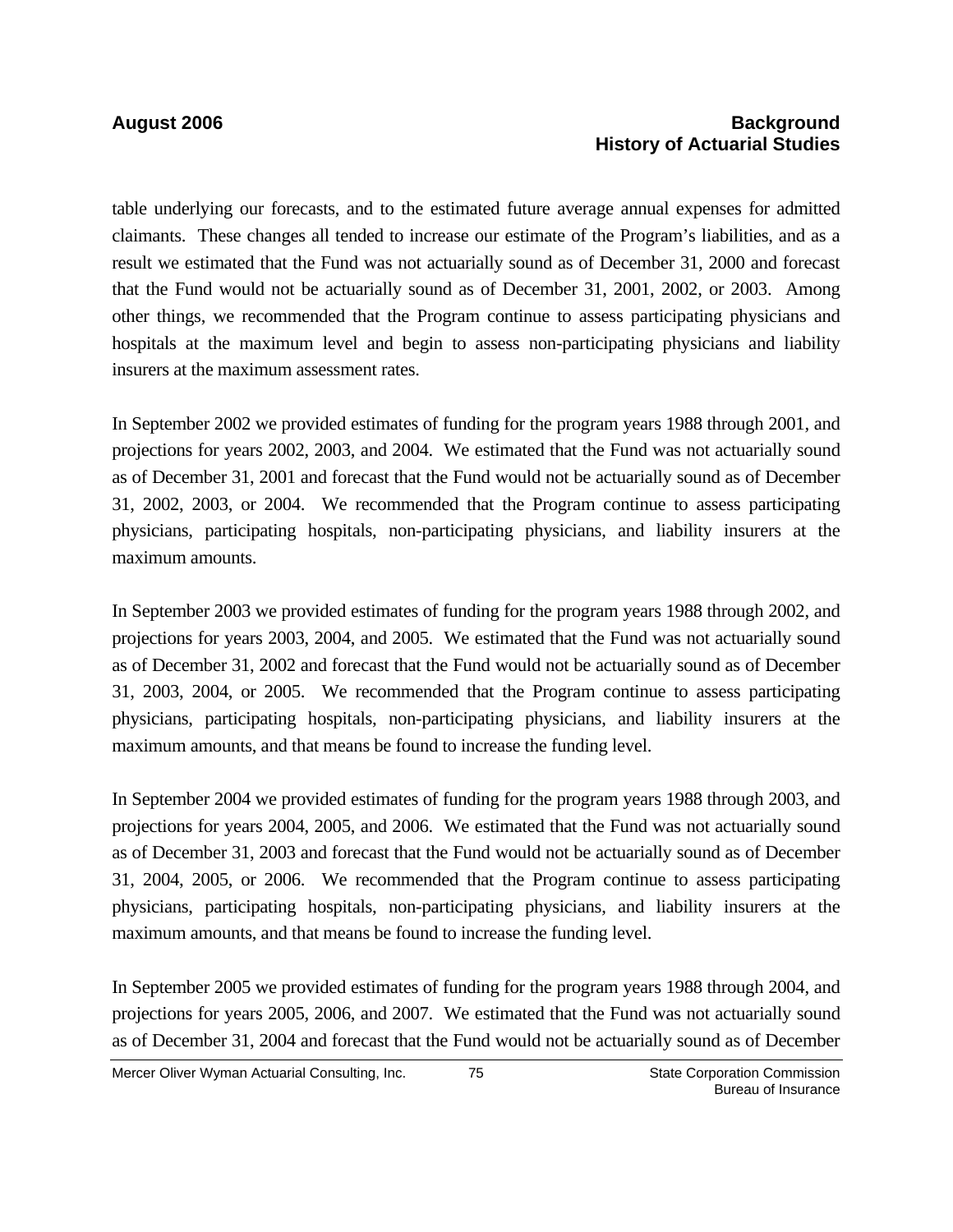### **August 2006 Background History of Actuarial Studies**

31, 2005, 2006, or 2007. We recommended that the Program continue to assess participating physicians, participating hospitals, non-participating physicians, and liability insurers at the maximum amounts, and that means be found to increase the funding level. The major changes from our September 2004 report to our September 2005 report were a revision to the mortality table and an increase in the estimated life-time costs for nursing benefits, both of which increased the estimated liabilities of the Program.

The prior discussion covers the history of the actuarial studies up until this current report.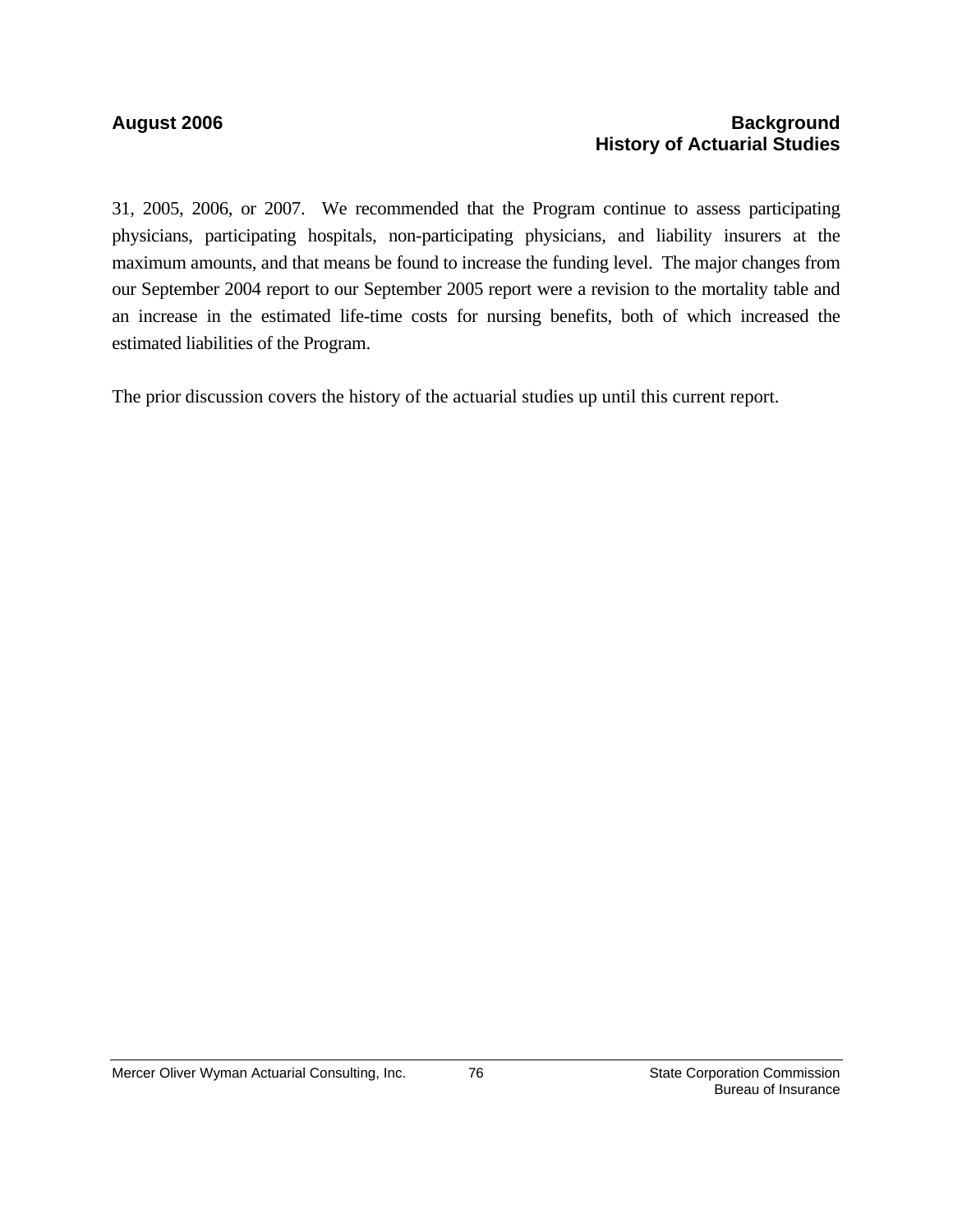# Limitations and Caveats

## Entire Document

The study conclusions are developed in the accompanying text and exhibits, which together comprise the report.

## Data Reliance

The data for this study was gathered from several sources, which are detailed in the report. In the study, we relied on the accuracy and completeness of the data without independent audit. If the data are incomplete or inaccurate, our findings and conclusions may need to be revised.

## Underlying Assumptions

In addition to the assumptions stated in the report, numerous other assumptions underlie the calculations and results presented herein.

## Study Foundations

The study conclusions are based on analysis of the available data and on the estimation of many contingent events. Estimates of future costs were developed from the historical record and from estimated covered exposures.

## Statistical Credibility

The statistical credibility of the Program's experience is not sufficient to evaluate all of the various assumptions, such as the number of claimants, the future annual claim payments, and the life expectancy, with a high degree of confidence. If the number of claimants, future annual claim payments, and mortality experience differ significantly from our estimates, then our estimate of the deficit of the Fund may be significantly understated or overstated.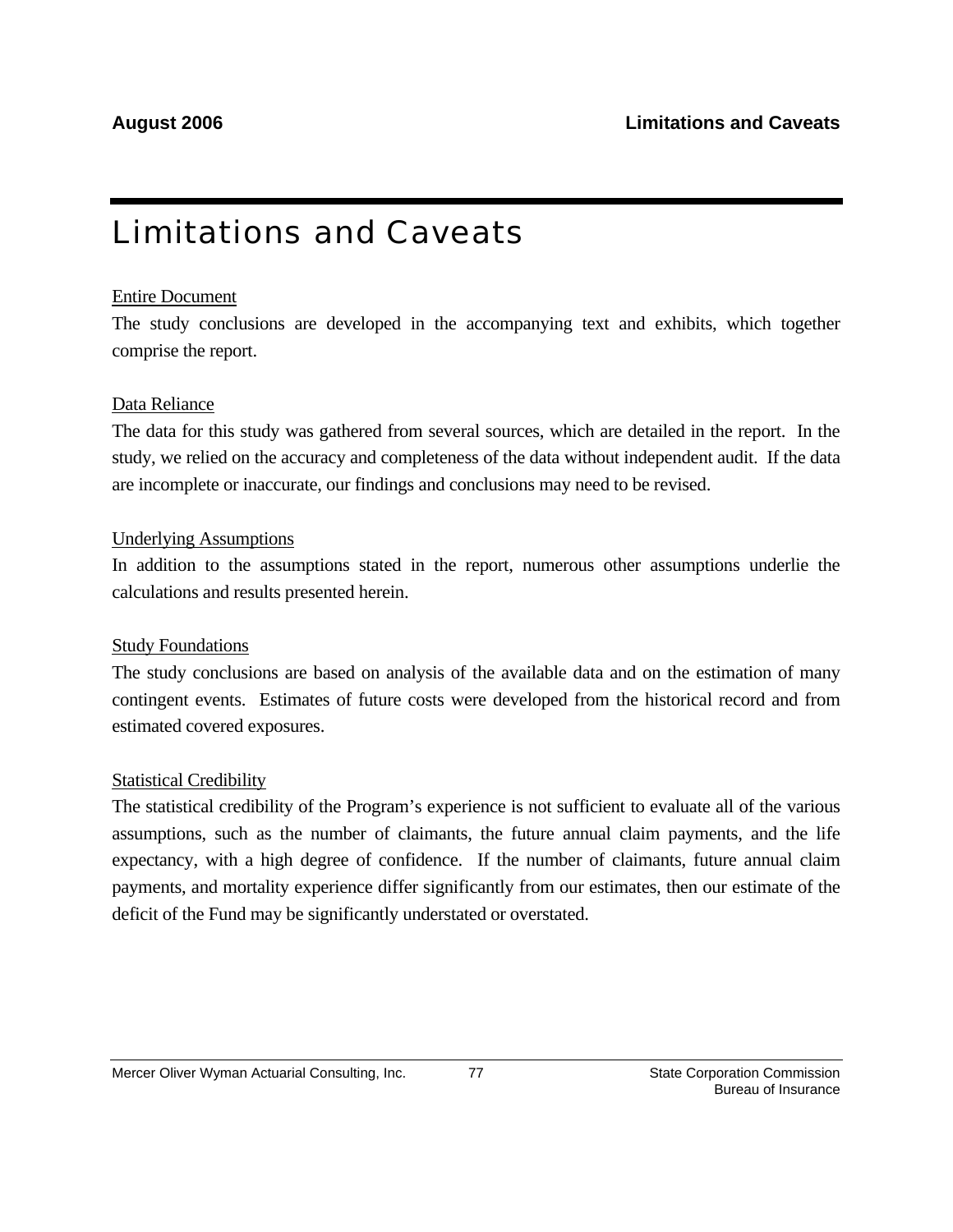## **Uncertainty**

For the reasons stated in this report, the conclusions contained in this report are projections of the financial consequences of future contingent events and are subject to a high degree of uncertainty. Due to the uncertainties inherent in the estimation of future costs, it cannot be guaranteed that the estimates set forth in the report will not prove to be inadequate or excessive. Actual costs may vary significantly from our estimates.

## Unanticipated Changes

Unanticipated changes in factors such as judicial decisions, legislative actions, the operation of the Program, the utilization of Program benefits and services, and economic conditions may significantly alter the conclusions.

## Best Estimates

These caveats and limitations notwithstanding, the conclusions represent our best estimate of the actuarial soundness of the Fund and the funding requirements of the Program at this time.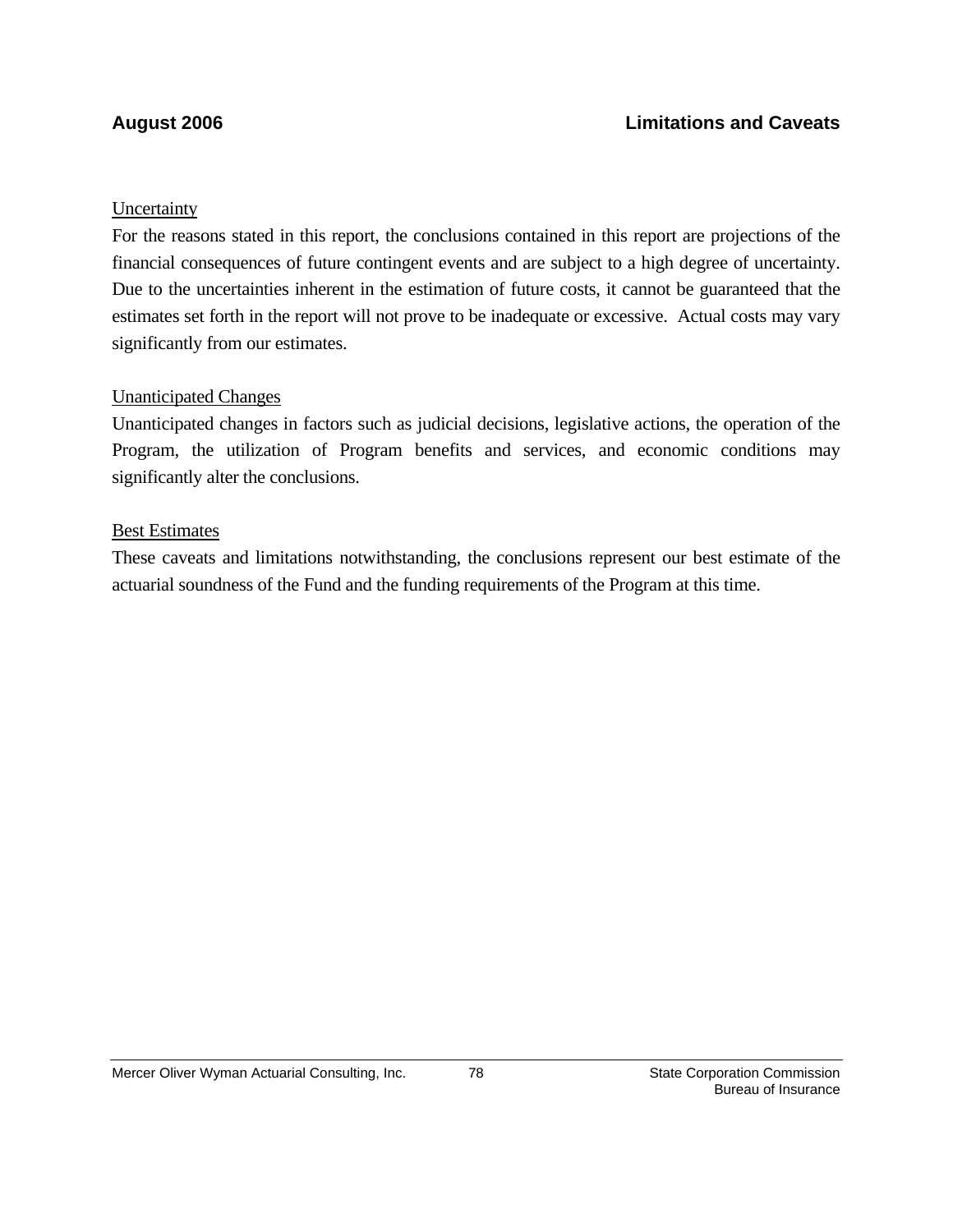**August 2006** 

 **APPENDIX** 

Mercer Oliver Wyman Actuarial Consulting, Inc. State Corporation Commission

Bureau of Insurance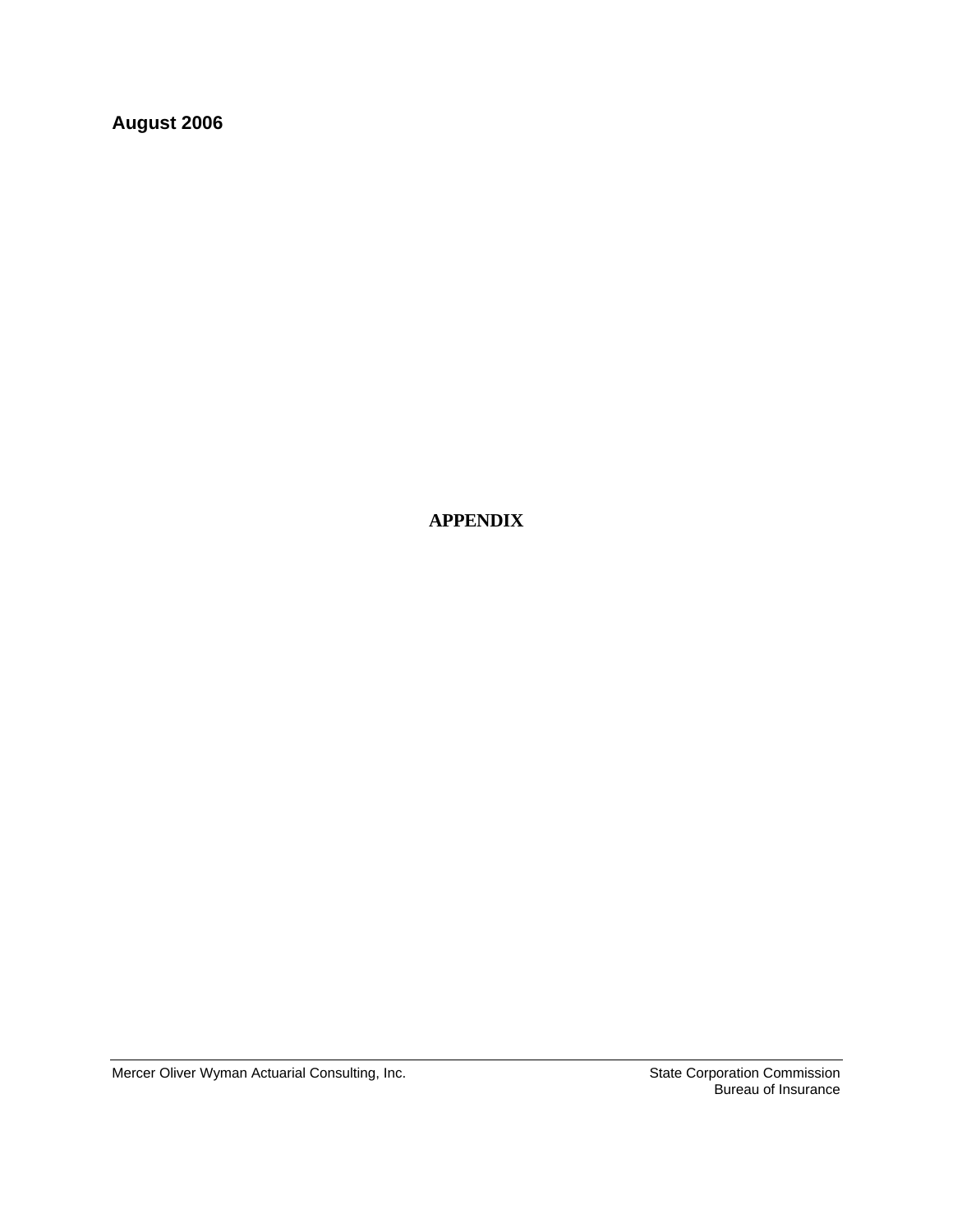# **Commonwealth of Virginia Birth-Related Neurological Injury Compensation Program 2006 Update**

# **Selected Ultimate Number of Claims**

|         |                  |                | Estimated        |
|---------|------------------|----------------|------------------|
|         | Reported         | Selected       | Number of        |
|         | Number           | Ultimate       | Unreported       |
| Program | of Claims        | Number         | Claims           |
| Year    | as of 12/31/05   | of Claims      | as of 12/31/05   |
| (1)     | (2)              | (3)            | (4)              |
| 1988    | $\overline{2}$   | $\overline{c}$ | $\boldsymbol{0}$ |
| 1989    | 9                | 9              | $\overline{0}$   |
| 1990    | $\overline{4}$   | $\overline{4}$ | $\mathbf{0}$     |
| 1991    | 9                | 9              | $\boldsymbol{0}$ |
| 1992    | 8                | 8              | $\boldsymbol{0}$ |
| 1993    | 10               | 10             | $\boldsymbol{0}$ |
| 1994    | 6                | 6              | $\boldsymbol{0}$ |
| 1995    | 9                | 9              | $\boldsymbol{0}$ |
| 1996    | 8                | 10             | $\overline{c}$   |
| 1997    | 9                | 12             | 3                |
| 1998    | 5                | 7              | $\overline{c}$   |
| 1999    | 5                | 9              | $\overline{4}$   |
| 2000    | 8                | 10             | $\overline{c}$   |
| 2001    | $\overline{7}$   | 9              | $\overline{c}$   |
| 2002    | 7                | 10             | 3                |
| 2003    | $\overline{4}$   | 10             | 6                |
| 2004    | $\boldsymbol{0}$ | 10             | 10               |
| 2005    | $\overline{0}$   | 10             | 10               |
| Total   | 110              | 154            | 44               |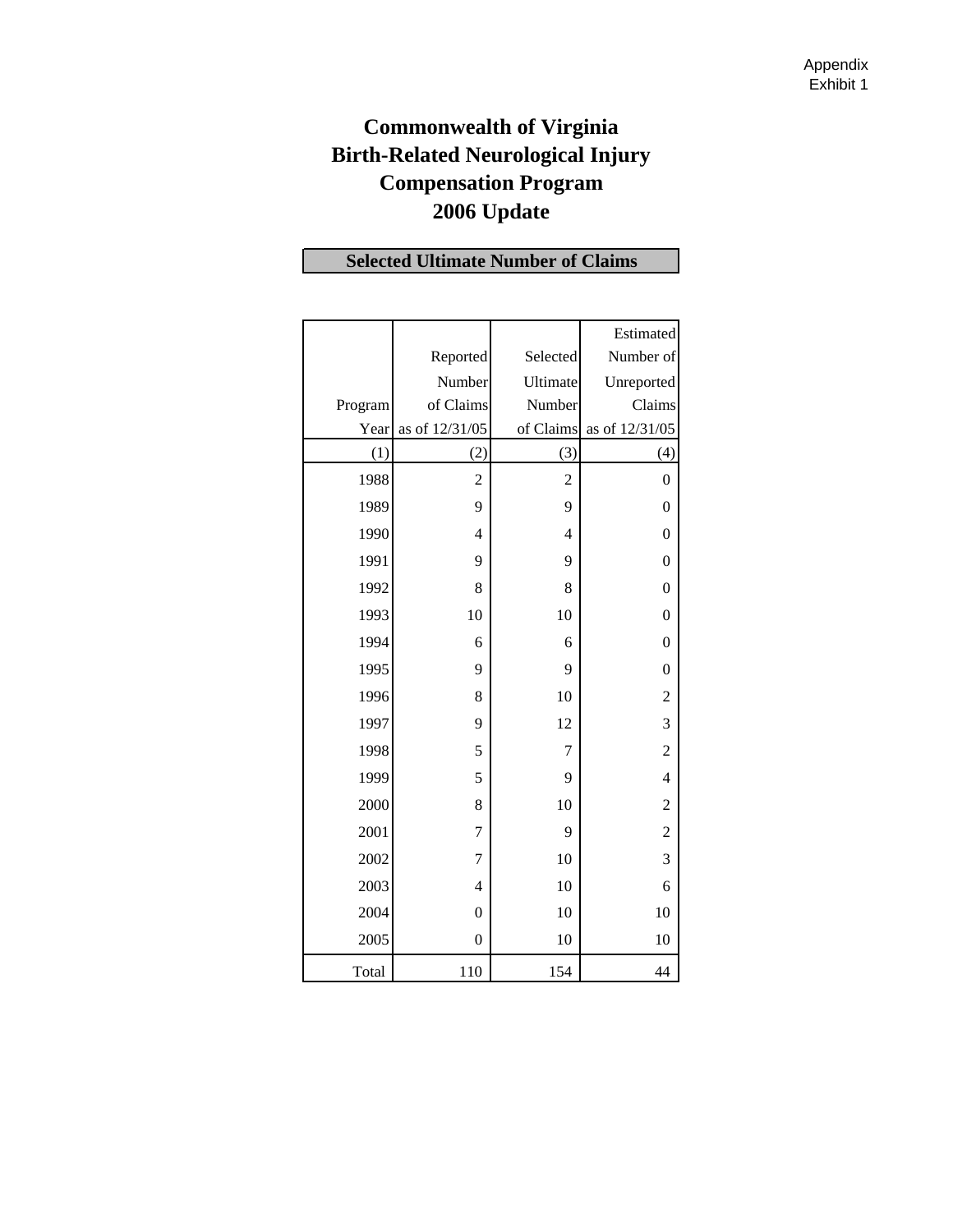#### **Commonwealth of Virginia Birth-Related Neurological Injury 2006 Update Compensation Program**

#### **Participating and Non-Participating Physicians and Hospitals 2004-2010 Table of Assessments**

|         | Participating | Non-Participating |                |            |
|---------|---------------|-------------------|----------------|------------|
|         | Physicians    | Physicians        | Hospitals      | Cap on     |
| Program | Annual        | Annual            | Per Live Birth | Hospital's |
| Year    | Assessment    | Assessment        | Assessment     | Assessment |
| (1)     | (2)           | (3)               | (4)            | (5)        |
| 2004    | \$5,000       | \$250             | \$50           | \$150,000  |
| 2005    | 5,100         | 260               | 50             | 160,000    |
| 2006    | 5,200         | 270               | 50             | 170,000    |
| 2007    | 5,300         | 280               | 50             | 180,000    |
| 2008    | 5,400         | 290               | 50             | 190,000    |
| 2009    | 5,500         | 300               | 50             | 200,000    |
| 2010    | 5,500         | 300               | 50             | 200,000    |

#### Notes:

These assessments are based upon the contents of HB 1407 and SB 687, effective July 1, 2004 Under this fee schedule, the assessment of a new participant is prorated based upon when the participant enters the program during the first year of participation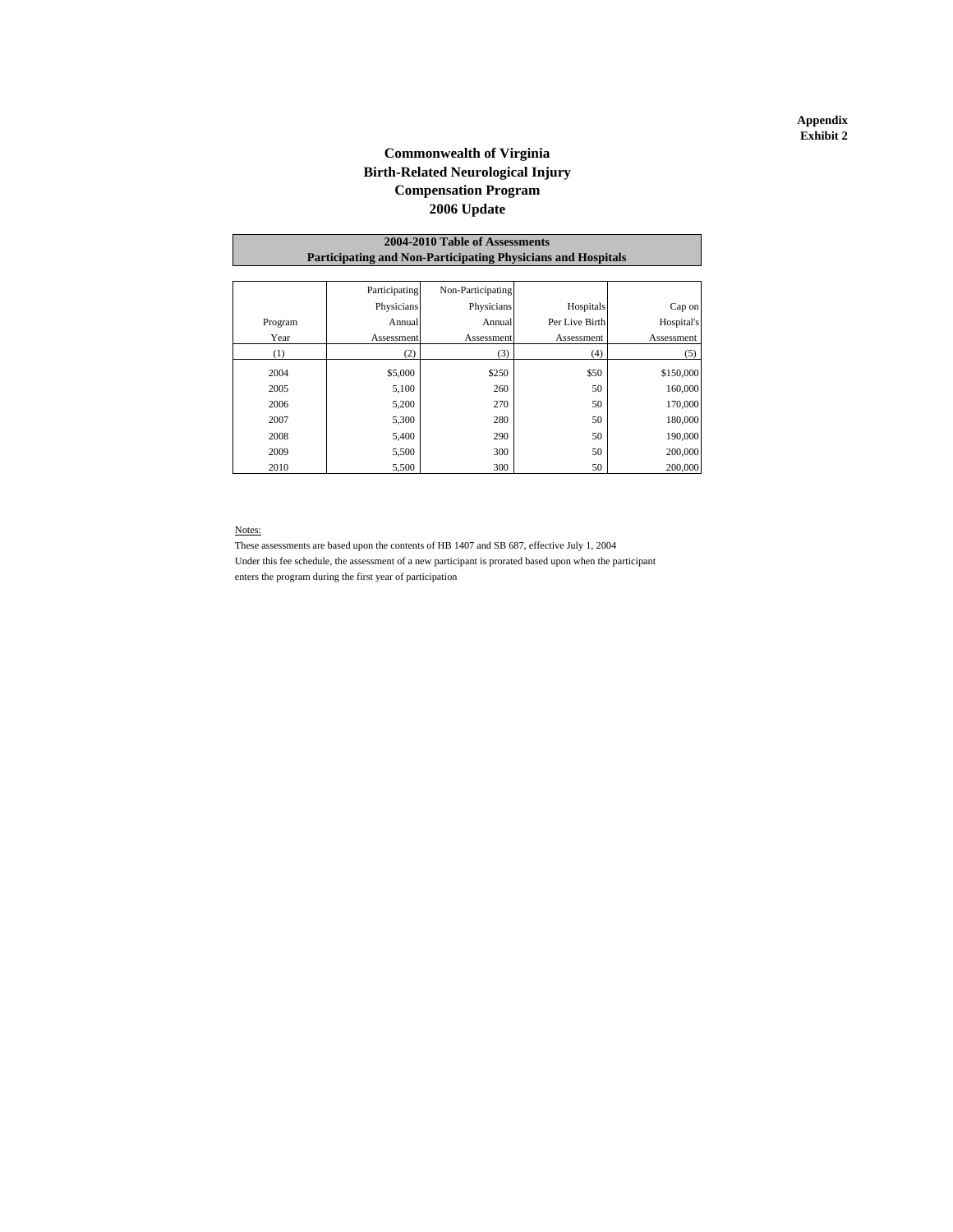### **2006 Update Commonwealth of Virginia Birth-Related Neurological Injury Compensation Program**

#### **Assessment Income (000s)**

| Program Year                    | 1988                     | 1989    | 1990    | 1991                     | 1992    | 1993    | 1994    | 1995    | 1996    | 1997    | 1998    | 1999    | 2000    | 2001    | 2002     | 2003     | 2004     | 2005     | 2006     |
|---------------------------------|--------------------------|---------|---------|--------------------------|---------|---------|---------|---------|---------|---------|---------|---------|---------|---------|----------|----------|----------|----------|----------|
| Participating Physicians        | \$2,034                  | \$1,898 | \$2,026 | \$2,205                  | \$2,030 | \$2,068 | \$2,014 | \$826   | \$657   | \$723   | \$622   | \$779   | \$699   | \$1,755 | \$1,645  | \$1,834  | \$2,335  | \$2,509  | \$2,567  |
| <b>Participating Hospitals</b>  | \$3,028                  | \$2,861 | \$2,838 | \$2,194                  | \$2,185 | \$2,006 | \$1,730 | \$468   | \$409   | \$467   | \$399   | \$455   | \$379   | \$1,905 | \$2,256  | \$2,298  | \$2,731  | \$2,753  | \$2,927  |
| Non-Participating<br>Physicians | \$2,120                  | \$2,191 | \$2,265 | \$2,358                  | \$2,467 |         |         |         |         | ٠       |         |         |         |         | \$3,190  | \$2,936  | \$3,429  | \$3,444  | \$3,541  |
| <b>Liability Insurers</b>       | $\overline{\phantom{a}}$ |         | \$2,569 | $\overline{\phantom{a}}$ |         |         |         |         |         | ٠       |         |         |         |         | \$8,043  | \$8,946  | \$11,210 | \$12,003 | \$12,551 |
|                                 |                          |         |         |                          |         |         |         |         |         |         |         |         |         |         |          |          |          |          |          |
| <b>Total Assessments</b>        | \$7,182                  | \$6,950 | \$9,698 | \$6,757                  | \$6,682 | \$4,074 | \$3,744 | \$1,294 | \$1,066 | \$1,190 | \$1,021 | \$1,234 | \$1,078 | \$3,660 | \$15,134 | \$16,014 | \$19,705 | \$20,709 | \$21,586 |

Notes:

1. 1988 - 1994 includes \$5,000 per year from participating physicians, \$50 per live birth from participating hospitals (\$150,000 maximum), and \$250 per year from non-participating physicians. Starting in 1993, assessments from non-participating physicians were eliminated.

2. 1990 also includes 0.1% of Virginia liability premiums from liability insurers.

3. Assessments for 1995 through 2000 are according to the length of time the participating physicians and hospitals have been in the program.

4. 2001-2004 include \$5,000 each from participating physicians and \$50 per live birth from participating hospitals (\$150,000 maximum). 2005 includes \$5,100 each from participating physicians and \$50 per live birth from participating hospitals (\$160,000 maximum). 2006 is an estimate, based on \$5,200 each from participating physicians and \$50 per live birth from participating hospitals (\$170,000 maximum).

5. 2002 through 2006 also includes 0.25% of Virginia liability premiums from liability insurers.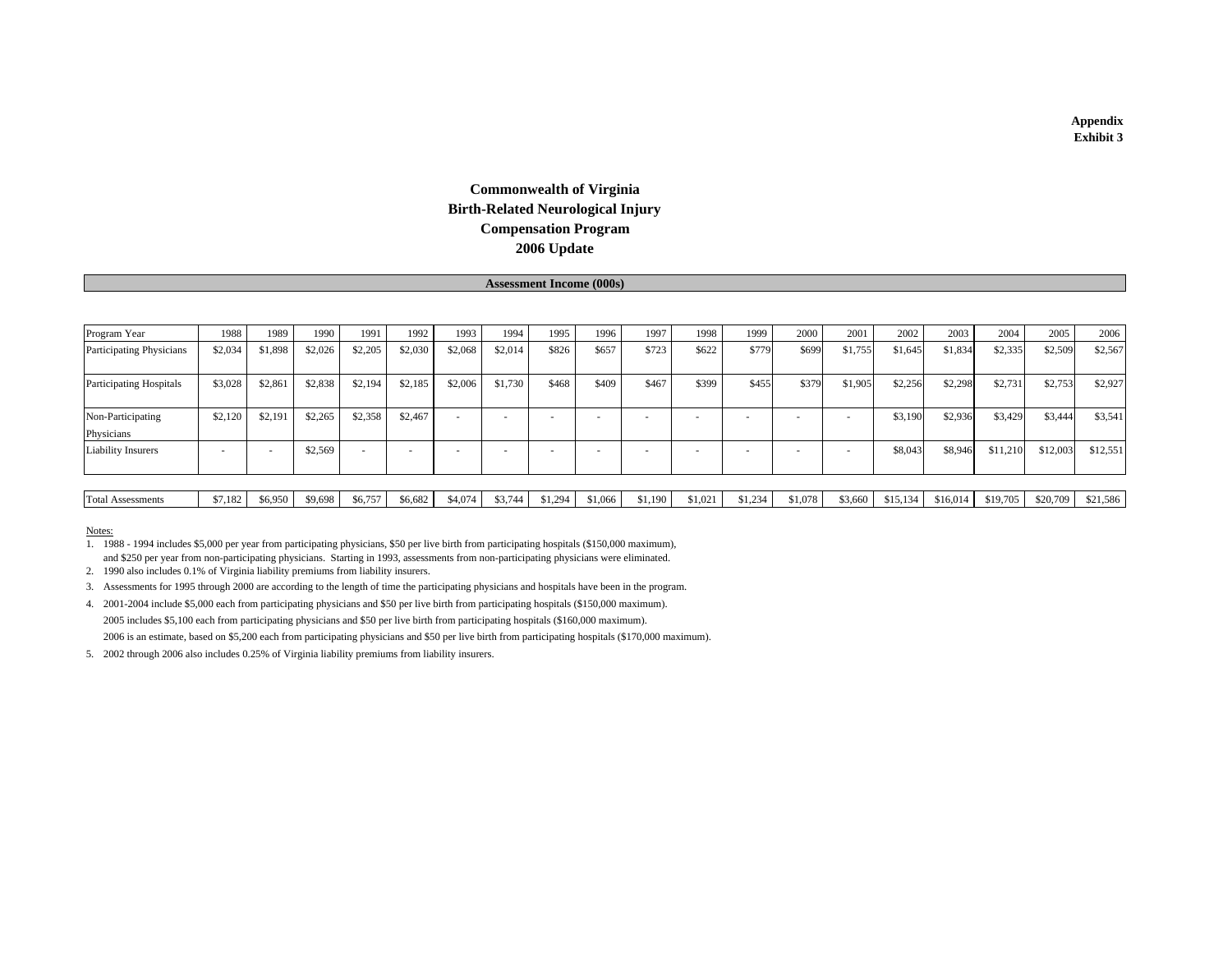#### **Commonwealth of Virginia Birth-Related Neurological Injury Compensation Program 2006 Update**

#### **Number of Hospitals and Physicians in Program by Program Year**

| Program Year                          | 1988 | 1989 | 1990   | 1991 | 1992 | 1993 | 1994 | 1995 | 1996   | 1997 | 1998 | 1999    | 2000 | 2001        | 2002 | 2003 | 2004   | 2005   | 2006 |
|---------------------------------------|------|------|--------|------|------|------|------|------|--------|------|------|---------|------|-------------|------|------|--------|--------|------|
|                                       |      |      |        |      |      |      |      |      |        |      |      |         |      |             |      |      |        |        |      |
| Participating Physicians <sup>*</sup> | 407  | 380  | 405    | 44   | 406  | 414  | 403  | 426  | 403    | 420  | 402  | 444     | 433  | 351         | 329  | 367  | 460    | 492    | 576  |
| Participating Hospitals               |      |      | $\sim$ |      |      |      |      |      | $\sim$ | . .  | ات   | $\cdot$ |      | $\sim$<br>້ |      |      | $\sim$ | $\sim$ | 33   |

1988 through 1998 values: from December.

1999 through 2001 values: provided by the Program.

2002 value: calculated by Mercer based upon information provided by the Program.

2003 value: the actual number of physicians, before pro-ration, was 384.

2004 value: the actual number of physicians, before pro-ration, was 496.

2005 value: the actual number of physicians, before pro-ration, was 532.

2006 value: based on discussions with management of the Program, we estimate that the number of pro-rata physicians will be 576 and that the number of physicians before pro-ration will be 582.

\* Excludes non-assessed residents. The number of participating physicians represents the equivalent number of physicians in the Program for a full year. In other words, one physician in the Program for six months would count as 0.5 physicians.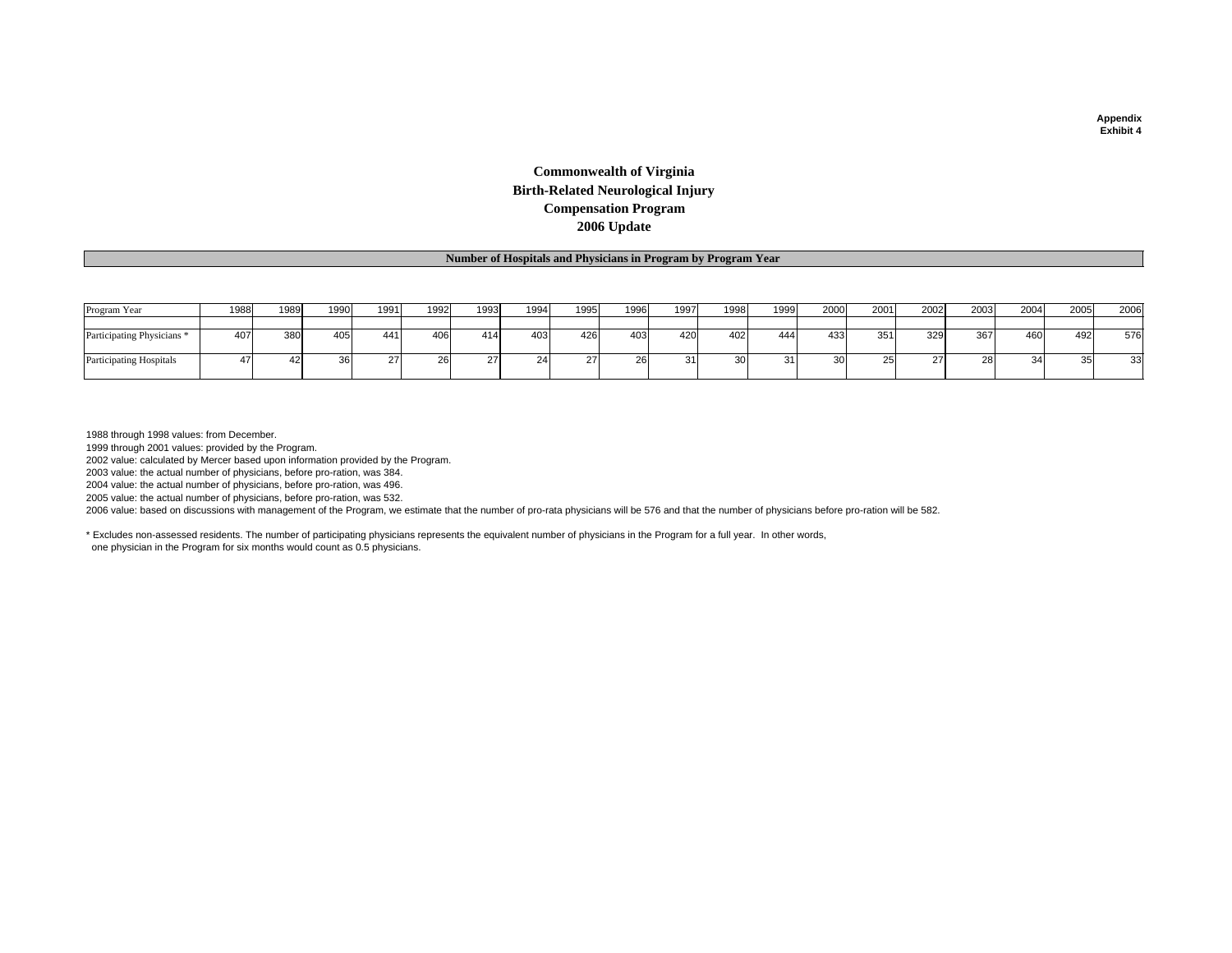|           | August 2005 Draft Report                                                                                                                                                                                                                                                                                                                                                                                                                                                                                    |          | Appendix<br><b>Exhibit 5</b><br>Page 1 |
|-----------|-------------------------------------------------------------------------------------------------------------------------------------------------------------------------------------------------------------------------------------------------------------------------------------------------------------------------------------------------------------------------------------------------------------------------------------------------------------------------------------------------------------|----------|----------------------------------------|
|           | Reconciliation of Estimated Future Claim Payments, From 12/31/06 to 12/31/07<br>(All Values are in Millions)                                                                                                                                                                                                                                                                                                                                                                                                |          |                                        |
|           | <b>Admitted Claimants as of 12/31/07</b>                                                                                                                                                                                                                                                                                                                                                                                                                                                                    |          |                                        |
| А.        | Estimated future payments for claimants admitted as of 12/31/06 (Table 2):                                                                                                                                                                                                                                                                                                                                                                                                                                  |          | \$198.8                                |
|           | Plus:                                                                                                                                                                                                                                                                                                                                                                                                                                                                                                       |          |                                        |
| В.        | \$13.0<br>One year's Interest on Item A:                                                                                                                                                                                                                                                                                                                                                                                                                                                                    |          |                                        |
| С.        | Estimated future payments for claimants admitted during 2006,<br>prior to adjustments for claims paid during 2006:<br>\$23.5                                                                                                                                                                                                                                                                                                                                                                                |          |                                        |
| D.        | Total additions to future claim payments (B+C):                                                                                                                                                                                                                                                                                                                                                                                                                                                             | \$36.5   |                                        |
|           | Less:                                                                                                                                                                                                                                                                                                                                                                                                                                                                                                       |          |                                        |
| Е.        | Estimated claim payments made in 2006                                                                                                                                                                                                                                                                                                                                                                                                                                                                       | $-$16.1$ |                                        |
| F.        | Estimated value of future payments for admitted claimants as of 12/31/07 (Table 3)<br>$(A+D+E)$                                                                                                                                                                                                                                                                                                                                                                                                             |          | \$219.2                                |
|           | <b>Not-Yet-Admitted Claimants</b>                                                                                                                                                                                                                                                                                                                                                                                                                                                                           |          |                                        |
| G.        | Estimated future payments for claimants not yet admitted as of 12/31/06 (Table 2):                                                                                                                                                                                                                                                                                                                                                                                                                          |          | \$92.7                                 |
|           | Plus:                                                                                                                                                                                                                                                                                                                                                                                                                                                                                                       |          |                                        |
| Н.        | \$6.1<br>One year's interest on Item G:                                                                                                                                                                                                                                                                                                                                                                                                                                                                     |          |                                        |
| ı.<br>J.  | Estimated future payments for claimants born in 2006:<br>\$23.4<br>Total additions to future claim payments:                                                                                                                                                                                                                                                                                                                                                                                                | \$29.5   |                                        |
|           | Less:                                                                                                                                                                                                                                                                                                                                                                                                                                                                                                       |          |                                        |
| K.        | Claimants not-yet-admitted at 12/31/05, but admitted at 12/31/06:<br>(valued as of 12/31/06)                                                                                                                                                                                                                                                                                                                                                                                                                | $-$23.5$ |                                        |
| L.        | Estimated future payments for claimants not yet admitted as of 12/31/07 (Table 3):<br>$(G+J+K)$                                                                                                                                                                                                                                                                                                                                                                                                             |          | \$98.7                                 |
| Notes:    | A. From Table 2; this is the starting point in our reconciliation of the future claim payments for admitted claimants.<br>B. Because item A was discounted as of 12/31/06, the discount must be "unwound" to determine the value as of 12/31/06.<br>This is the amount by which the discount must be "unwound."<br>C. We must add the value of the future costs for claimants admitted during 2007, because item A only includes claimants<br>admitted as of 12/31/06.<br>D. =B + C.                        |          |                                        |
|           | E. We must deduct the estimate of the claim payments made during 2007, because these are otherwise included<br>in items A and C.<br>$F = A + D + E$ , and reconciles to Table 3.<br>G. From Table 2; this is the starting point in our reconciliation of the future claim payments for not-yet-admitted claimants.<br>H. Because item G was discounted as of 12/31/06, the discount must be "unwound" to determine the value as of 12/31/06.<br>This is the amount by which the discount must be "unwound." |          |                                        |
| J. =H +I. | I. We must add the value of the future costs for claimants born during 2007, because item G only includes claimants<br>born as of 12/31/06.<br>K. We must deduct the estimated future claim payments for claimants not yet admitted as of 12/31/06, but admitted during<br>the year 2007. Otherwise, their future costs would be double-counted, because they are included in item C.                                                                                                                       |          |                                        |
|           | $L = G + J + K$ , and reconciles to Table 3.<br>This Appendix is a simplification of the actual process we use to determine the values presented in Tables 1-4.                                                                                                                                                                                                                                                                                                                                             |          |                                        |